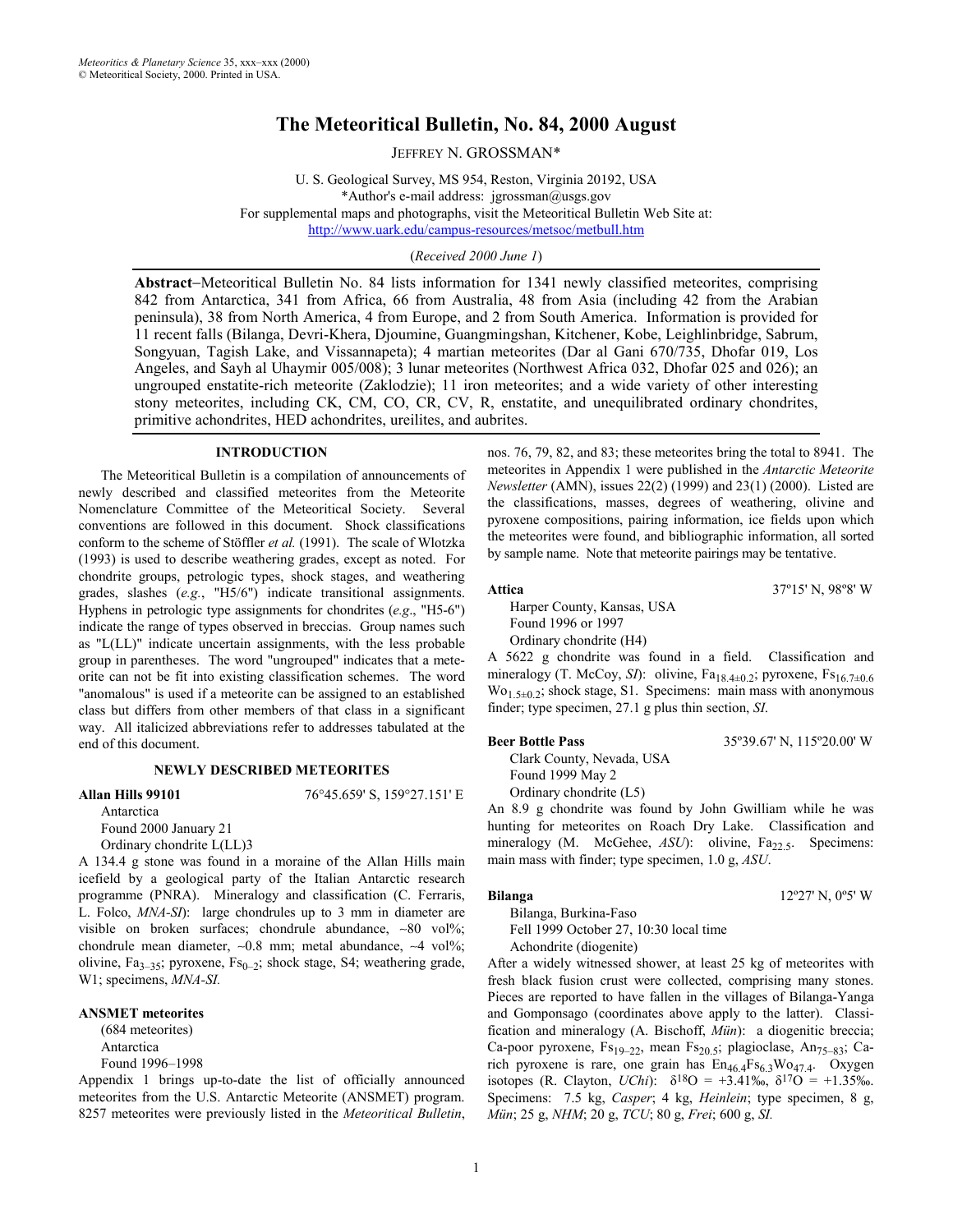#### **Binya** 34°13.5' S, 146°22.9' E

New South Wales, Australia Found 1981 April 1 Iron, coarse octahedrite

An 11.3 kg iron meteorite was found by a farmer while he was plowing a wheat field. Description and composition (R. Binns, *CSIRO*; J. de Laeter, *CUWA*): kamacite extensively recrystallized; bandwidth 1.0–1.5 mm; composition by atomic absorption and x-ray fluorescence, Ni = 7.55 wt%, Co = 0.40 wt%, P = 0.19 wt%, Ga = 7.2  $\pm$  0.8 ppm, Ge < 1 ppm, Ir = 7  $\pm$  3 ppm; tentatively assigned to group IIIF. Specimens: main mass with finder; type specimen, 34.8 g, *QM*.

#### **Blackwood Creek,** correction

This meteorite was found in Hayes County, Nebraska, USA. The state listed in *Meteoritical Bulletin* 83 was incorrect.

#### **Bur-Abor** 3°59' N, 41°39' E

Northeastern province, Kenya Found 1997 November 27 Iron, medium octahedrite (IIIAB)

About 50 fragments totaling 280–300 kg, the largest weighing >250 kg, were found by a family after they heard an explosion and saw a cloud of dust. Nearby banana trees were broken, and some contained embedded metal shards. However, the recovered iron meteorite is too weathered to be consistent with a recent date of fall. Description (M. Genge, *NHM*) and composition (J. Wasson, *UCLA*): band width, 0.95 mm; Widmanstätten structure exposed on outer surface; Ni content of kamacite,  $6 \pm 0.5$  wt%; bulk metal, Co = 0.513 wt%, Ni = 7.99 wt%; Ga = 20.9 ppm; As = 6.24 ppm; Ir = 0.774 ppm, Au = 0.83 ppm. Specimens: main mass, Mr. Hassan Liban Ahmed, 162 Wentworth Road, Southall, Middlesex, UB2 5TX United Kingdom; 200 g, *NMH*.

**Camel Donga 017–039,** see Nullarbor Region

### **Cerro del Inca** 22º13.0' S, 68º54.5' W

Antofagasta, Chile Found 1997

Iron, fine to medium octahedrite (IIIF)

A 20.6 kg iron meteorite was found in the Atacama Desert by soldiers surveying a mine field with metal detectors. Description and composition (J. Wasson, *UCLA*): meteorite has one smooth, shield-shaped surface, with the obverse showing deep regmaglypt hollows; kamacite band width,  $0.5$  mm; bulk composition,  $Co =$ 0.379 wt%, Ni = 7.69 wt%, Ga = 6.17 ppm, As = 4.34 ppm, Ir = 3.35 ppm, Au = 0.54 ppm. Specimens: 10 kg, Mr. Rodrigo B. Martinez de los Rios, Atacama Desert Meteorites, Antofagasta, Chile; 10.6 kg is being sold privately; type specimen, 120 g, *UCLA*.

#### **Clifford** 39º6' N, 103º15.5' W

Lincoln County, Colorado, USA Found ∼1962 Ordinary chondrite (L6)

An 11.36 kg stone was found in uncultivated rangeland by a local resident who thought it looked unusual and kept it in a rock garden. The stone was recognized as a meteorite in 1997 by Gary Curtiss. Classification and mineralogy (A. Rubin, *UCLA*): olivine,  $Fa_{25.2\pm0.3}$ ; shock stage, S3; weathering grade, W2. Specimens:

main mass, Mr. Gary Curtiss, Lakewood, Colorado; type specimen, 46.6 g, *UCLA*; 596.5 g, *NHM.*

#### **Coyote Mountains** 31º55' N, 111º30' W

Pima County, Arizona, USA Found 1998 January 7 Ordinary chondrite (H5)

A 23.04 g chondrite was found by Robert Cook while he was hiking up a desert wash. Classification and mineralogy (D. Kring and D. Hill, *UAz*): olivine,  $Fa_{18.1\pm0.3}$ ; pyroxene,  $Fs_{16.1\pm0.5}Wo_{1.2\pm0.3}$ ; kamacite contains  $0.48 \pm 0.04$  wt% Co; weathering grade, W2; specimen may be part of a larger mass and may have been fluvially transported. Specimens: main mass with finder; type specimen, 3.45 g plus three thin sections, *UAz.* 

**Dar al Gani 364-780,** see Saharan meteorites from Libya

#### **Dar al Gani 391,** correction

The mass of DaG 391 was listed incorrectly in *Meteoritical Bulletin* 83. The correct mass is 1605 g.

# Libya

Found 1998 March

Carbonaceous chondrite (CK3, anomalous)

A 353 g stone was found in the Libyan desert. Classification and mineralogy (J. Zipfel, *MPI*): chondrules and abundant calciumaluminum-rich inclusions (CAIs) are set in a coarse matrix; matrix contains homogeneous olivine,  $Fa_{33.8\pm0.8}$ , magnetite, plagioclase, and Ca-rich pyroxene, and has high NiO contents  $(0.38 \pm 0.1 \text{ wt\%})$ ; metal is absent; olivine in chondrules is zoned  $(Fa_{0,4-36})$  with a peak at Fa32.2; CAIs are spinel, anorthite, and fassaite-rich; bulk chemistry,  $Fe = 20.3$  wt%,  $Ca = 4.0$  wt%,  $Ni = 0.3$  wt%,  $Cr = 3150$  ppm,  $Mn =$ 1190 ppm; similar to Watson 002 and Camel Donga 003; see Zipfel *et al.* (2000) for further information on classification. Specimens: type specimen, 32 g, *MPI*; main mass with anonymous finder.

Libya Found 1996/97 winter

Achondrite (eucrite)

A 1425 g oriented stone with fusion crust was collected in the Dar al Gani region. Classification and mineralogy (H. Takeda, *URyuk*; F. Wlotzka, *MPI*; M. Kurz, Neukirchen, Germany): a recrystallized monomict eucrite; subophitic texture; plagioclase laths,  $An_{88}$ ; low-Ca pyroxene hosts,  $Fs_{61}Wo_4$ , with exsolution lamellae of augite; small individual augites,  $Fs_{31}Wo_{41}$ ; accessory silica, ilmenite, titanian chromite; pairing with DaG 567 is possible. Specimens: type specimen, 6 g, *MPI*; 2 g, *URyuk*; main mass with finder.

#### **Dar al Gani 670 exact location unknown**

Libya Found 1999

Martian basalt (shergottite)

A dark-brown stone, broken into three adjoining pieces, with a total mass of 1619 g was found in the Dar al Gani region. Mineralogy and classification (L. Folco, *MNA-SI*): centimeter-sized patches of fusion crust are present on the external surfaces; porphyritic texture consisting of millimeter-sized phenocrysts of brown olivine  $(F_{0.58-80})$ set in a fine grained basaltic groundmass of tabular pyroxene and

# **Dar al Gani 431** 27°18.77' N, 16°13.92' E

**Dar al Gani 647** 27º10' N, 16°08' E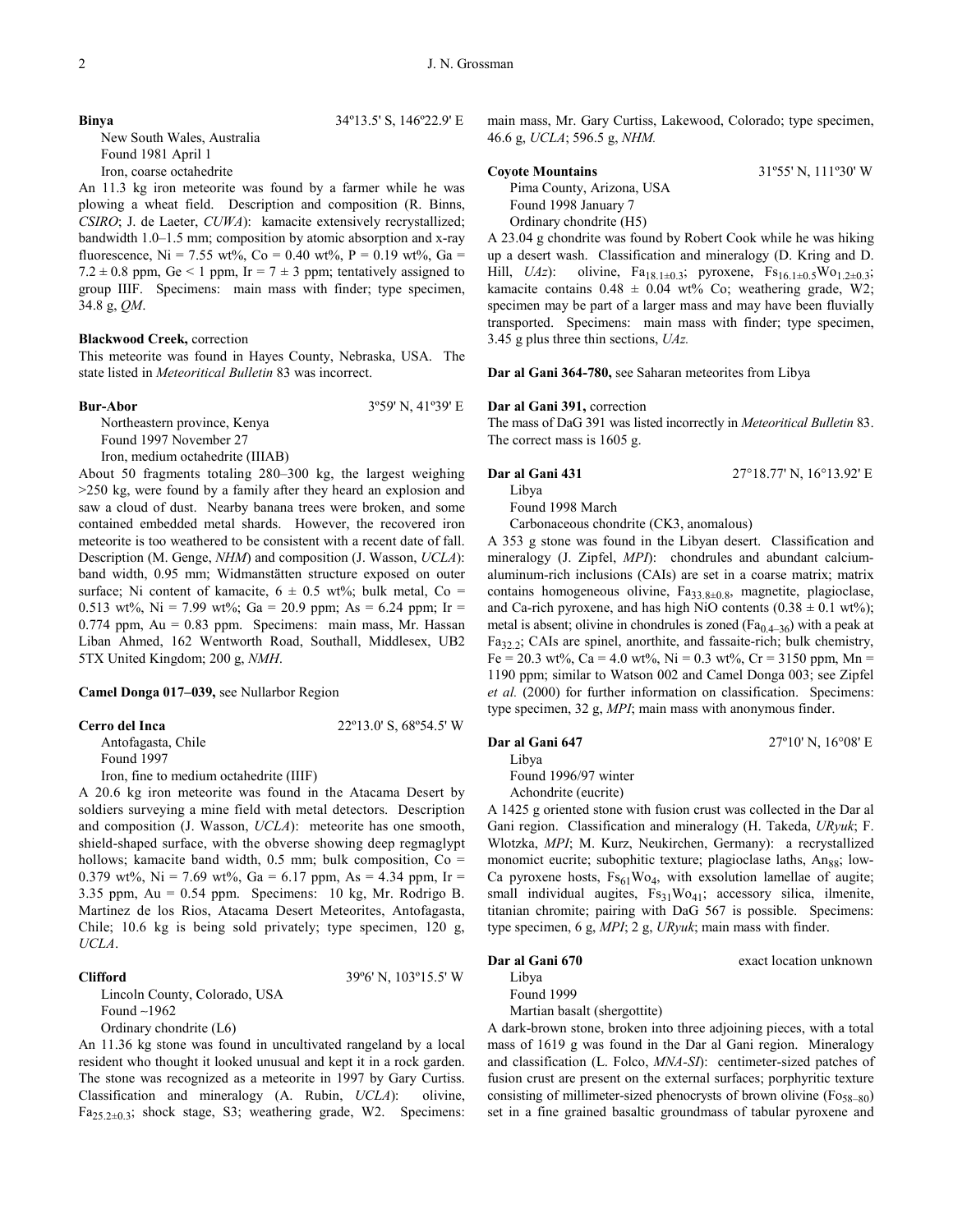interstitial feldspathic glass  $(An_{52-72}Or_{0-1})$ ; pyroxene is primarily pigeonite ( $En_{56-66}Wo_{9-13}$ ) with subordinate enstatite ( $En_{73-82}Wo_{2-3}$ ) and augite  $(En_{48-50}Wo_{31-36})$ ; other minerals are chromite, titanian chromite, ilmenite, merrillite, and pyrrhotite; shock features include strong mosaicism and planar deformation in olivine, undulose extinction and twinning in pyroxene, and abundant impact-melt pockets and veinlets; pervasive veins filled in by calcite are due to terrestrial weathering. Oxygen isotopes (A. Sexton and I. A. Franchi, *OU*):  $\delta^{17}$ O = +2.83‰,  $\delta^{18}$ O = +4.95‰,  $\Delta^{17}$ O = +0.26‰. The petrography and level of terrestrial weathering are essentially identical to those of DaG 476 and DaG 489, and the three are very likely paired. Specimens: main mass with anonymous finder; 11.9 g and one polished thin section at *MNA-SI*.

#### **Dar al Gani 734** 27°07.91' N, 16°03.00' E

Libya

Found 1996/97 winter

Enstatite chondrite (EL4)

Several stones with a total mass of 1378 g were found in the Dar al Gani region. Classification and mineralogy (F. Wlotzka, *MPI* ; M. Kurz, Neukirchen, Germany): pyroxene,  $Fs<sub>0.3</sub>$ ; pronounced chondritic texture and 50 µm size of matrix enstatite crystals indicate petrologic type 4; average chondrule size  $450 \pm 200$  µm indicates EL group (Rubin *et al.*, 1997; Rubin and Grossman, 1987); weathering grade, W4, with all metal and sulfides oxidized. Specimens: main mass with anonymous finder; type specimen, 18 g, *MPI*.

# **Dar al Gani 735** 27º10' N, 16°10' E

Libya

Found 1996/97 winter

Martian basalt (shergottite)

A 588 g complete stone covered with desert varnish was collected in the Dar al Gani region. Classification and mineralogy (F. Wlotzka, *MPI*; M. Kurz, Neukirchen, Germany): a porphyritic basalt with millimeter-sized olivines (normally zoned from  $Fa_{28}$  to  $Fa_{37}$ ) in a finer grained matrix of pigeonite  $(Fs_{25-28})$  and feldspathic glass  $(An<sub>65</sub>)$ ; a direct comparison with a thin section of DaG 476 shows that both stones are very similar and are probably paired; however, DaG 735 does not contain terrestrial carbonate veins and appears less weathered than DaG 476. Specimens: type specimen, 6 g, *MPI*; main mass with anonymous finder.

### **Dar al Gani 779** 26º59.543' N, 16º26.250' E

Libya

Found 1999 November 20

Achondrite (howardite)

A stone weighing ∼15 kg plus many fragments within a few hundred meters (total mass, 18.8 kg) were found in the Dar al Gani region. Mineralogy and classification (J. Otto and A. Ruh, *Frei*): a polymict breccia with fragmental matrix dominated by orthopyroxene, and with clasts of basaltic and cumulate eucrite, diogenite, anorthosite, porphyritic melt rock, and glassy fragments; orthopyroxene,  $Fs_{14.3-62.6}$  $\text{Wo}_{0.9-11.4}$ , average,  $\text{Fs}_{32.1}\text{Wo}_{3.4}$ , with  $\text{FeO/MnO} = 31$ ; plagioclase, An<sub>74.6–96.3</sub> (average, An<sub>89.5</sub>) Or<sub>0.5</sub>; shock stage, S2; weathering grade, W1. Specimens: main mass with anonymous finder; type specimen, *Frei.* 

### **Devil Peak** 35º39.55' N, 115º22.37' W

Clark County, Nevada, USA Found 1999 May 2

Ordinary chondrite (L6)

A 34.7 g stone was found by John Gwilliam while he was hunting for meteorites on Roach Dry Lake. Classification and mineralogy (M. McGehee,  $ASU$ ): olivine,  $Fa_{23.0}$ . Specimens: main mass with finder; type specimen, 5.1 g, *ASU*.

### **Devri-Khera** Largest piece : 24°13.5' N, 76°31.5' E

Rajasthan, India Fell 1994 October 30, 21:00 local time Ordinary chondrite (L6)

A bright fireball, moving west-southwest to east-northeast and leaving a trail of smoke, was observed over a 150 km area. Several stones dropped in and around the villages of Devri-Khera, Manpura, and Jamunia, with the largest forming a 12" crater near Devri-Khera. The total recovered mass was 1140 g (individual masses, 516.8, 181.5, 149.5, 141.4, 51.0 g of tiny pieces; and 88.2 g of tiny pieces plus dust). Classification and mineralogy (S. Ghosh, *GSI*): olivine, Fa<sub>24.9</sub>; pyroxene, Fs<sub>19.3</sub>; plagioclase, An<sub>11</sub>; shock stage, S4. Specimens: *GSI*.

#### **Dhofar 001–024,** see Oman meteorites

#### **Dhofar 015 18°38.6' N, 54°25.8' E**

Oman

Found 2000 January 21 Carbonaceous chondrite (CK3)

A black stone weighing 184 g was found in the desert. Mineralogy and classification (M. A. Ivanova, M. A. Nazarov, *Vernad*; L. A. Taylor, *UTenn*): black fusion crust; meteorite consists of finegrained matrix, chondrules, and plagioclase-rich objects; groundmass/chondrules  $\gg$ 1; mineral modes (vol%) are olivine + pyroxene = 72, plagioclase = 16.6, Cr-magnetite = 9.7, ilmenite = 1.4, hercynite < 0.5, sulfides (pyrite, pentlandite, pyrrhotite, millerite) < 0.5, Cl-apatite  $< 0.5$ , Fe, Ni metal absent; olivine, Fa<sub>28–34</sub>, contains NiO = 0.8 wt%; plagioclase,  $An_{16-99}$ ; low-Ca pyroxene,  $Fs_{25-28}$ , is rare, whereas diopside,  $\text{Wo}_{46}\text{En}_{46}$  is more abundant; bulk C content = 0.045 wt%; weathering grade, W1; shock stage, S3; fine-grained porous, friable matrix, distinct chondrule boundaries, and presence of glass in chondrules indicate petrologic type 3. Oxygen isotopes (R. Clayton and T. Mayeda, *UChi*) plot in the CV-CO-CK field. Specimens: type specimen, 18 g and 2 thin sections, *Vernad*; main mass with anonymous finder.

## **Dhofar 019** 18º18.97' N, 54º08.87' E

Oman Found 2000 January 24

# Martian basalt (shergottite)

A brownish gray stone weighing 1056 g was found in the desert. Mineralogy and classification (M. Nazarov and M. Ivanova, *Vernad;*  L. A. Taylor, *UTenn*): fusion crust absent; meteorite is a doleritic rock consisting of subhedral grains (0.2–0.5 mm) of pigeonite ( $\text{Wo}_{9-15}$ ) En<sub>40–70</sub>, Fe/Mn = 20–40 at), augite (Wo<sub>30–40</sub> En<sub>40–55</sub>), olivine  $(Fo_{25-60}$ , Fe/Mn = 50–60 at), and feldspar  $(An_{36-68})$  converted to maskelynite; olivine has higher Fe/Mg than that of coexisting pyroxenes, as it is in nakhlites; mineral modes (approximate volume percent) are pyroxene =  $65$ , maskelynite =  $25$ , and olivine =  $10$ , with accessory silica, K-rich feldspar, whitlockite, chlorapatite, chromite, ilmenite, titanomagnetite, magnetite, and pyrrhotite; secondary phases are calcite, gypsum, smectite, celestite, and Fe hydroxides; shock features include fracturing and mosaicism, maskelynite, and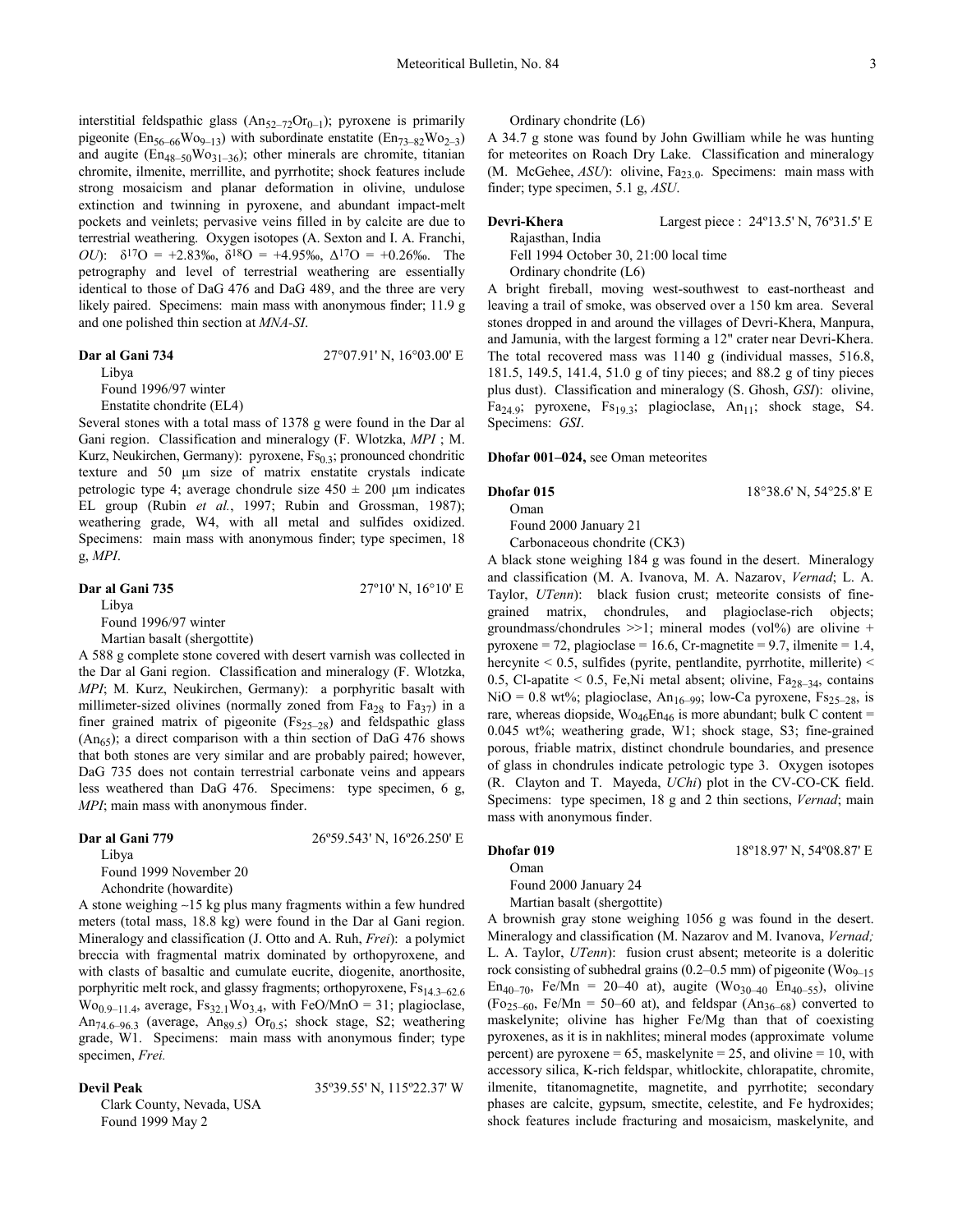rare impact-melt pockets; extensive terrestrial weathering present mainly as carbonate veins crosscutting the meteorite, however, there are smectite–calcite–gypsum "orangettes" replacing maskelynite, which are similar to those in Allan Hills 84001 and could be of martian origin; bulk chemistry close to Shergotty, with light rare earth elements strongly depleted. Specimens: type specimens, 113, 4, and 2 g, and two thin sections, *Vernad*; main mass with anonymous finder.

#### **Dhofar 025** 18°24.2' N, 54°09.1' E

Oman

Found 2000 March 5

Lunar meteorite (anorthositic regolith breccia)

A brownish gray stone weighing 751 g was found in the Dhofar region of Oman. Mineralogy and classification (M. Nazarov and M. Ivanova, *Vernad*): fusion crust absent; meteorite is a regolith breccia containing numerous mineral fragments and clasts of feldspathic rocks embedded in a glass-rich matrix; schlieren and vesicles are abundant; feldspar,  $An_{95-96}$ ; pyroxene,  $En_{74-84}Wo_{3-6}$ (Fe/Mn = 50–70 at); olivine,  $Fo_{70-78}$  (Fe/Mn = 91–97 at); accessory minerals are silica, Ti-rich alumochromite, troilite, and Fe,Ni metal; meteorite has a prominent positive Eu anomaly (Sm/Eu = 1.95); terrestrial weathering is not significant. Specimens: type specimen, 102 g plus two thin sections, *Vernad*; main mass with anonymous finder.

#### **Dhofar 026** 18°13.6' N, 54°06.7' E

Oman

Found 2000 March 6

Lunar meteorite (anorthositic crystalline melt breccia)

A brownish gray stone weighing 148 g was found in the Dhofar region of Oman. Mineralogy and classification (M. Nazarov and M.Ivanova, *Vernad*): fusion crust absent; meteorite is a clast-poor, anorthositic, crystalline melt breccia containing rare mineral fragments and clasts of feldspathic rocks embedded in a completely devitrified fine-grained matrix; vesicles are abundant; sphereshaped, chondrule-like inclusions, and rare impact-melt veins are present; feldspar, An<sub>96–98</sub>; olivine (a dominant mafic phase),  $Fo_{61-79}$ (Fe/Mn = 80–120 at); low-Ca pyroxene,  $En_{53-63}Wo_{8-20}$  (with 0.13– 0.84 wt% TiO<sub>2</sub>, Fe/Mn = 40–60 at); high-Ca pyroxene, En<sub>43–50</sub> Wo<sub>27–33</sub> (with 1.1–3.5 wt% TiO<sub>2</sub>, Fe/Mn = 40–50 at); accessory minerals are silica, ilmenite (MgO =  $7 \text{ wt\%}$ ), troilite, and Fe,Ni metal; a prominent positive Eu anomaly  $(Sm/Eu = 1.04)$  is present; terrestrial weathering is not significant. The meteorite is completely different in texture and composition from Dhofar 025, but pairing must still be considered because of the proximity of the finds to one another. Specimens: type specimen, 41 g plus two thin sections, *Vernad*; main mass with anonymous finder.

Banzart, Tunisia

Fell 1999 October 31, 18:45 to 19:00 local time

Ordinary chondrite (H5–6)

After a bright fireball was seen traveling from the southwest to the northeast, accompanied by multiple detonations, two meteorites were recovered by children near the village of Djoumine. At least five other pieces were recovered at a later time within a 4 km long strewn field, with the total mass being ∼10 kg. Classification and mineralogy (A. Bischoff, *Mün*; R. Bartoschewitz, *Bart*): olivine, Fa<sub>18.7±0.7</sub>; pyroxene,  $Fs_{16.3\pm0.4}Wo_{1.7\pm0.8}$ ; shock stage, S3; contains shock veins and light-colored clasts in a darker-colored matrix. Specimens: main masses with anonymous finders; 2 kg, *Bart*; 23 g, *NHM*; 12 g, *Mün.*

#### **Dos Cabezas** 32º17.7' N. 109°40.2' W

Cochise County, Arizona, USA Found 1998 August 20 Ordinary chondrite (L5)

Seven stones totaling 755 g (individual masses: 476, 139, 48, 42, 29, 19, and 2 g) were found. John Blennert discovered the first piece while he was searching for gold with a metal detector. Blennert, Jim Kriegh, and Bob Boor found the other fragments within the next two months, all within 100 feet of the first stone. Classification and mineralogy (D. Hill and D. Kring, *UAz*): olivine, Fa<sub>25.1±3.1</sub>; pyroxene, F<sub>521.8±2.6</sub>; kamacite contains  $0.76 \pm 0.08$  wt%

Co; shock stage, S3; weathering grade, W1. Specimens: type specimen, 68 g plus three thin sections, *UAz*; main masses with finders.

#### **DuPont Collection meteorites**

Several chondrites in the James M. DuPont collection (*DuPont*) have now been classified by P. Sipiera and Y. Kawachi (*Harper*). Table 1 lists the new classifications along with some previously published data on these specimens (Graham *et al*., 1985).

**El Blida 001–002,** see Western Sahara and Morocco meteorites

### **Elephant Moraine 96009,** see ANSMET meteorites

#### **El Pozo** 26º56' N, 105º24' W

Chihuahua, Mexico Found 1998 summer Ordinary chondrite (L5)

Two pieces totaling 460 g were found by Sr. Manuel Flores Navarro while he was plowing. Classification and mineralogy (G. Sánchez– Rubio and A. M. Reyes–Salas, *CU*): olivine, Fa<sub>23.6</sub>; pyroxene, Fs<sub>22.2</sub>. Specimens: location of main mass unknown; type specimen, *CU*.

| TABLE 1. Recently classified meteorites from the DuPont Collection. |  |
|---------------------------------------------------------------------|--|
|                                                                     |  |

| Name              | Latitude          | Longitude          | Wt.<br>(g) | Found | Class | Fa<br>$(mol\%)$ | Fs<br>(mol%) | WG | Finder,<br>Main Mass |
|-------------------|-------------------|--------------------|------------|-------|-------|-----------------|--------------|----|----------------------|
| Delphos (c)       | 34°3' N           | $103^{\circ}38'$ W | 885        | 1977  | L5    | 25.5            | 20.8         | W4 | J. Warnica           |
| Delphos $(d)$     | 34°3' N           | $103°33'$ W        | 276        | 1969  | H5    | 19.7            | 17.0         | W3 | J. Warnica           |
| Elida $(a)$       | 33°55' N          | $103°31.1'$ W      | 936.8      | 1968  | L6    | 22.4            | 19.4         | W2 | <i>IWilson</i>       |
| Kenna (b)         | 33°42.5' N        | $103°46'$ W        | 453        | 1972  | L5    | 25.8            | 21.1         | W2 | J. Warnica           |
| Milnesand (stone) | $33^{\circ}38'$ N | $103^{\circ}20'$ W | >34        | 1971  | L6    | 21.5            | 18.8         | W2 | H. Elam              |
| Taiban (b)        | $34^{\circ}27'$ N | $104^{\circ}1'$ W  | >21        | 1984  | LL6   | 27.6            | 21.9         | W3 | 21 g Dupont          |

**Djoumine** 36°57' N, 9°33' E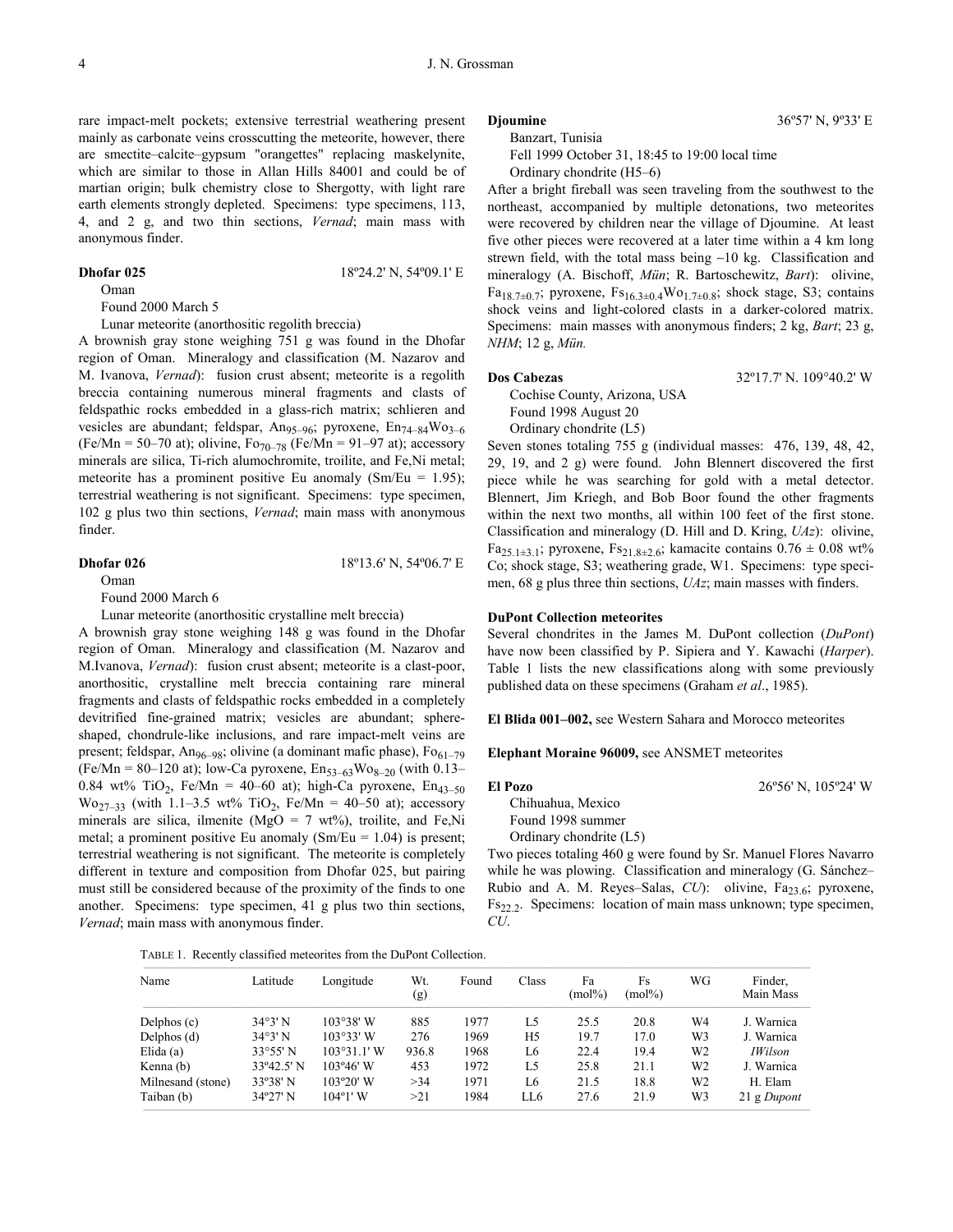### **El-Quss Abu Said** 27º18.85' N, 27°57.88' E Al Wadi al Jadid, Egypt Found 1999 August 24

Carbonaceous chondrite (CM2)

Two stones that fit together, total mass 53.1 g, were found in the desert by a person hunting for meteorites. Classification and analysis (J. Otto and A. Ruh, *Frei*): olivine,  $Fa_{9,4}$ , range  $Fa_{0,3-56}$ ; pyroxene,  $Fs_{1.5}Wo_{1.6} range Fs_{0.5-10.4}$ ; shock stage, S1; weathering grade, W0. Specimens: main mass with anonymous finder; type specimen, *Frei*.

### **Fish Canyon** 31°44.1' N, 110°45.2' W

Pima County, Arizona, USA Found 1992 August

Iron, coarse octahedrite (IAB)

A 27.3 g iron meteorite was found in a wash by John Harris. Classification and analysis (D. Hill and D. Kring, *UAz*): bandwidth, 1.85 mm; bulk metal composition,  $Ni = 6.50$  wt%,  $Co = 3950$  ppm, Ga = 72.8 ppm, Ir = 2.059 ppm. Specimens: 1.4 g, *UAz*; main mass with finder.

#### **Frontier Mountain**

Antarctica

Found 1990s

(153 meteorites)

One-hundred-fifty-three meteorites were recovered from the Frontier Mountain blue-ice field (Table 2) by the Italian Antarctic research programme (PNRA) in 1997–1998 and 1999–2000, and by EUROMET/PNRA in 1990–1991 and 1993–1994. **Frontier Mountain 97002** and **97003** (CV3): probably paired; contain abundant millimeter-sized chondrules (primarily type IA and IB,  $Fa_{2-12}$  and  $Fs_{1-5}$ , respectively) and minor refractory inclusions; black matrix, mainly consisting of FeO-rich olivine grains ( $Fa_{39-71}$ ) up to several micrometers in size; opaque minerals include

TABLE 2. Meteorites from Frontier Mountain, Antarctica.

submicrometer grains of Ni-rich sulfide (up to 18 wt% Ni), and no metal has been detected; O isotopes for FRO 97002 are  $\delta^{17}O =$ –2.16‰, δ18O = +2.45‰, ∆17O= –3.44‰. **Frontier Mountain 97013** (ureilite): typical texture; olivine (73 vol%) and pigeonite (16 vol%) have homogeneous cores ( $Fa_{21}$  and  $Fs_{18}Wo_{6}$ , respectively) and reduced rims; minor minerals include metal, sulfide and schreibersite; interstitial carbonaceous material bears tiny diamond crystals, as identified by cathodoluminescence. **Frontier Mountain 97045** (polymict eucrite): fragments and lithic clasts (up to 800 µm) of plagioclase (An<sub>90</sub>), exsolved pigeonite (host,  $En_{38} Wo_{11}$ ; lamellae  $En_{33}Wo_{35}$ ), zoned pigeonite ( $En_{57-42}Wo_6$ ), and secondarily silica are embedded in a fine-grained, fragmental and glassy matrix; glass spherules up to some tens of micrometers in diameter are rare; contains minor ilmenite and chromite; a single, large clast (one centimeter across) of cumulate eucrite has been observed; O isotopes are  $\delta^{17}O = +1.57\%$ ,  $\delta^{18}O = +3.41\%$ ,  $\Delta^{17}O = +0.20\%$ . **Frontier Mountain 99030** (lodranite): a flat  $(2 \times 1.5 \times 0.5 \text{ mm})$ metal fragment with abundant silicates; metal is predominantly kamacite and minor taenite ( $Ni = 7.1$  and 28.9 at%, respectively); silicate areas are coarse grained (average grain size  $>0.5$  mm) and consist of orthopyroxene  $(Fs_{12}Wo_3)$ , olivine  $(Fa_{10})$ , chromian diopside (Fs<sub>4</sub>Wo<sub>45</sub>, average Cr<sub>2</sub>O<sub>3</sub> = 1.36 wt%), interstitial sodic plagioclase  $(An_{12-20})$ , and minor troilite and schreibersite; the fragment is likely a sample of the large metal veins occuring in lodranites. **Frontier Mountain 99040** (CO3): abundant chondrules (∼45 vol%) and refractory inclusions (∼10 vol%) set in a finegrained matrix; chondrule mean diameter 0.2 mm; metal abundance  $~\sim$ 5 vol%; olivine, Fa<sub>1–49</sub>, pyroxene, Fs<sub>1–7</sub>. Mineralogy and classification by: B. Anselmi, C. Ferraris, and L. Folco (*MNA-SI*); R. Carampin, A. M. Fioretti, and G. Molin (*UPad*); M. Macrì, A. Maras, and M. Serracino (*URoma*). Oxygen-isotopic analyses by A. Sexton and I. A. Franchi (*OU*). For 1990 and 1993 samples, main masses at *MNA-SI*, type specimens at *OU.* For 1997 and 1999 samples, main masses, type specimens, and thin sections at *MNA-SI*.

| Name<br><b>FRO</b> | Lat.<br>$(+72^{\circ} S)$ | Long.<br>$(+160^{\circ} E)$ | Mass<br>(g) | Pieces | Class            | Shock          | WGt               | Fa<br>$(mol\%)$ | Fs<br>$(mol\%)$ | Comments <sup>‡</sup>    | Analysts |
|--------------------|---------------------------|-----------------------------|-------------|--------|------------------|----------------|-------------------|-----------------|-----------------|--------------------------|----------|
| 90081              | 59'23"                    | 24'41"                      | 1.31        |        | H6               | S <sub>4</sub> | A/B               | 21.4            | 20.8            |                          | b        |
| 90082              | 59'40"                    | 24'40"                      | 60.48       |        | H <sub>5</sub>   | S <sub>2</sub> | A                 | 19.9            | 18.4            |                          | b        |
| 90186              | 57'11"                    | 26'21"                      | 3.09        |        | H <sub>6</sub>   | S <sub>3</sub> | A/B               | 19.2            | 16.8            |                          | a        |
| 90205              | 59'30"                    | 24'32"                      | 7.13        |        | $H3.9-6$         | S4             | $\bf{B}$          | -               |                 | br                       | b        |
| 90211              | 57'21"                    | 32'25"                      | 10.92       |        | H <sub>5</sub>   | S <sub>3</sub> | A/B               | 19.3            | -               | $\overline{\phantom{0}}$ | b        |
| 90215              | 57'21"                    | 26'18"                      | 5.55        |        | L <sub>6</sub>   | -              | $\qquad \qquad -$ | 25              | 21.6            |                          | a        |
| 90218              | 57'21"                    | 26'18"                      | 3.18        |        | H <sub>5</sub>   | -              | -                 | 18.4            | 16.6            | -                        | b        |
| 90220              | 57'17"                    | 26'30"                      | 0.96        |        | L <sub>6</sub>   |                | -                 | 25.3            | 21.4            |                          | a        |
| 90226              | 57'21"                    | 26'18"                      | 24.79       |        | $H5-6$           | -              | -                 | 17.9            | 16              | -                        | a        |
| 90229              | 57'19"                    | 26'26"                      | 4.38        |        | $H4-5$           |                | -                 | 18.8            | 17.4            |                          | a        |
| 90230              | 57'19"                    | 26'24"                      | 3.98        |        | L <sub>6</sub>   |                | -                 | 25.1            | 21.7            |                          | a        |
| 90231              | 57'18"                    | 26'27"                      | 18.21       |        | L <sub>5</sub>   |                | -                 | 26.3            | 21.9            |                          | a        |
| 90237              | 57'17"                    | 26'40"                      | 2.69        |        | H <sub>5</sub>   |                | -                 | 18.6            | 16.4            |                          | a        |
| 93002              | 58'05"                    | 25'23"                      | 665.2       |        | H <sub>6</sub>   | S <sub>3</sub> | B                 | 19.2            | 17.2            |                          | e        |
| 93003              | 57'21"                    | 28'01"                      | 65.25       |        | L <sub>6</sub>   | S <sub>3</sub> | A                 | 25.2            | 21.6            |                          | e        |
| 93004              | 57'10"                    | 31'37"                      | 2.38        |        | H <sub>5</sub>   | S <sub>2</sub> | B                 | 18.9            | 16.7            |                          | e        |
| 93005              | 58'11"                    | 26'16"                      | 1665.4      |        | L <sub>5</sub>   | S3/4           | A                 | 25              | 21.8            |                          | e        |
| 93006              | 58'17"                    | 27'39"                      | 60.33       |        | H <sub>5/6</sub> | S <sub>3</sub> | A                 | 18.3            | 16              |                          | e        |
| 93007              | 57'14"                    | 30'01"                      | 0.85        |        | H <sub>6</sub>   | S <sub>3</sub> | A/B               | 18.9            | 16.5            |                          | e        |
| 93008              | 57'16"                    | 26'16"                      | 12.01       |        | Ureilite         | -              | A/B               | 14.4            | 13.7            |                          | e        |
| 93009              | 59'36"                    | 24'55"                      | 106.5       |        | L <sub>4</sub>   | -              |                   | 23.7            | 18.2            |                          | e        |
| 93010              | 58'54"                    | 26'16"                      | 3.06        |        | H <sub>5</sub>   | S <sub>3</sub> | B                 | 19.8            | 17.5            |                          | e        |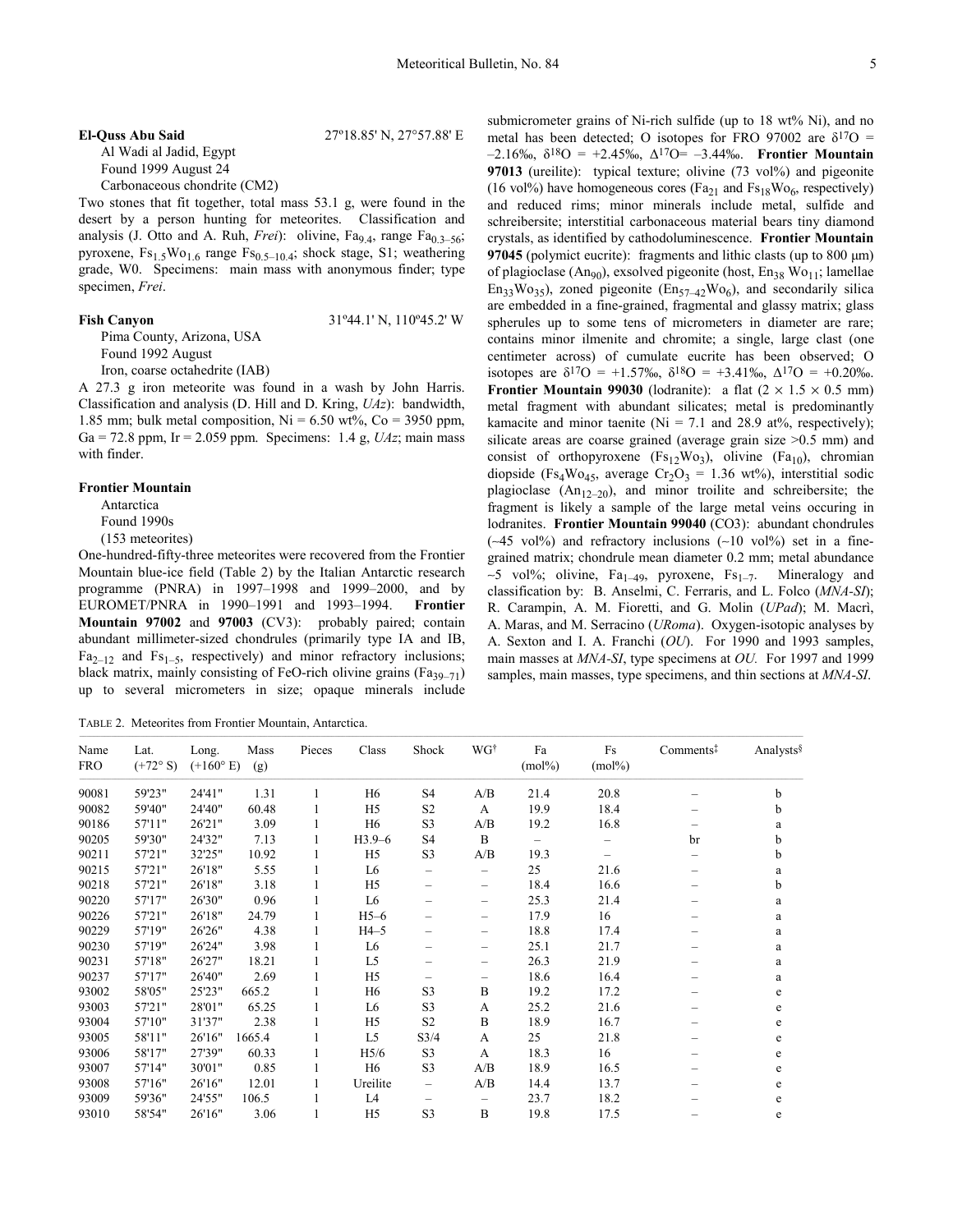| Name<br><b>FRO</b> | Lat.<br>$(+72^{\circ} S)$ | Long.<br>$(+160^{\circ} E)$ | Mass<br>(g)   | Pieces                       | Class                            | Shock                                  | WG†                      | Fa<br>$(mol\%)$          | $\mathop{\text{Fs}}$<br>$(mol\%)$ | Comments <sup>‡</sup>                                | Analysts§                  |
|--------------------|---------------------------|-----------------------------|---------------|------------------------------|----------------------------------|----------------------------------------|--------------------------|--------------------------|-----------------------------------|------------------------------------------------------|----------------------------|
| 93011              | 59'23"                    | 24'28"                      | 2.66          | $\mathbf{1}$                 | H <sub>5</sub>                   | $\rm S2$                               | $\bf{B}$                 | 19.2                     | 13.2                              | $\overline{\phantom{0}}$                             | $\mathbf e$                |
| 93012              | 57'11"                    | 31'47"                      | 19.95         | $\mathbf{1}$                 | L5                               | S <sub>4</sub>                         | A                        | 25.5                     | 20.7                              | $\overline{\phantom{0}}$                             | $\mathbf e$                |
| 93013              | 57'09"                    | 30'19"                      | 8.45          | $\mathbf{1}$                 | H <sub>6</sub>                   | S5                                     | A                        | 19.5                     | 17.7                              | $\overline{\phantom{0}}$                             | $\mathbf e$                |
| 93014              | 57'30"                    | 30'45"                      | 9.62          | $\mathbf{1}$                 | H <sub>5</sub>                   | S <sub>3</sub>                         | W1                       | 18.7                     | 18.2                              | $\overline{\phantom{0}}$                             | $\rm{a}$                   |
| 93015              | 57'03"                    | 27'10"                      | 1.84          | $\mathbf{1}$                 | L <sub>6</sub>                   | S <sub>4</sub>                         | W <sub>2</sub>           | 25.4                     | 23.2                              | -                                                    | $\rm{a}$                   |
| 93016              | 57'09"                    | 26'52"                      | 1.05          | $\mathbf{1}$                 | L <sub>6</sub>                   | S <sub>2</sub>                         | W1                       | 25.1                     | 21.2                              | —                                                    | $\rm{a}$                   |
| 93017              | 57'09"                    | 30'19"                      | 10.81         | $\mathbf{1}$                 | H <sub>5</sub>                   | $\rm S2$                               | W <sub>2</sub>           | 18.3                     | 16.7                              | $\overline{\phantom{0}}$                             | $\rm{a}$                   |
| 93018              | 58'54"                    | 26'16"                      | 1.05          | $\mathbf{1}$                 | L <sub>5</sub>                   | $\overline{\phantom{0}}$               | $\overline{\phantom{m}}$ | 24.2                     | 17.9                              | -                                                    | $\rm{a}$                   |
| 93019              | 58'54"                    | 26'16"                      | 2.61          | $\mathbf{1}$                 | H <sub>6</sub>                   | S <sub>2</sub>                         | W1                       | 18.4                     | $\qquad \qquad -$                 | -                                                    | $\rm{a}$                   |
| 93020              | 57'18"                    | 28'30"                      | 78.2          | $\mathbf{1}$                 | L5                               | $\overline{\phantom{0}}$               | $\, {\bf B}$             | 24.5                     | 20                                |                                                      | $\mathbf c$                |
| 93021              | 57'09"                    | 25'48"                      | 80.43         | $\mathbf{1}$                 | H <sub>5</sub>                   | $\rm S2$                               | W1                       | 19                       | 16.7                              | $\overline{\phantom{0}}$                             | $\rm{a}$                   |
| 93022              | 59'30"                    | 24'32"                      | 0.92          | $\mathbf{1}$                 | H <sub>5</sub>                   | $\rm S2$                               | W1                       | 20.2                     | 17                                | -                                                    | $\rm{a}$                   |
| 93023              | 59'23"                    | 24'28"                      | 0.68          | $\mathbf{1}$                 | H <sub>5</sub>                   | $\overline{\phantom{0}}$               | $\mathbf C$              | 18.1                     | 16                                | -                                                    | $\mathbf c$                |
| 93024              | 59'23"                    | 24'28"                      | 15.23         | $\mathbf{1}$                 | H <sub>5</sub>                   | $\rm S2$                               | W <sub>2</sub>           | 18.2                     |                                   | $\overline{\phantom{0}}$                             | $\rm{a}$                   |
| 93025              | 59'23"                    | 24'26"                      | 4.03          | $\mathbf{1}$                 | H <sub>5</sub>                   | S <sub>2</sub>                         | W <sub>2</sub>           | 19.2                     | 18.3                              | $\overline{\phantom{0}}$                             | $\rm{a}$                   |
| 93026              | 59'20"<br>59'23"          | 24'28"                      | 19.19         | $\mathbf{1}$                 | H <sub>5</sub>                   | $\overline{\phantom{0}}$               | $\mathbf C$              | 17                       | 16                                | $\overline{\phantom{0}}$                             | $\mathbf c$                |
| 93027<br>93028     | 57'05"                    | 24'28"<br>27'24"            | 4.31<br>10.19 | $\mathbf{1}$<br>$\mathbf{1}$ | H <sub>6</sub><br>H <sub>4</sub> | $\qquad \qquad -$                      | B                        | 17.3<br>17.4             | 18<br>11                          | -                                                    | $\mathbf c$                |
| 93034              | 59'23"                    | 24'28"                      | 7.28          | $\mathbf{1}$                 | L3                               | $\qquad \qquad -$<br>$\qquad \qquad -$ | B<br>$\boldsymbol{B}$    | $\equiv$                 | $\qquad \qquad -$                 | $\overline{\phantom{0}}$<br>$\overline{\phantom{0}}$ | $\mathbf c$                |
| 93037              | 59'26"                    | 24'39"                      | 0.52          | $\mathbf{1}$                 | H <sub>4</sub>                   |                                        | $\mathbf C$              | 18.9                     | 13                                | $\overline{\phantom{0}}$                             | $\mathbf c$                |
| 93039              | 59'23"                    | 24'28"                      | 1.02          | $\mathbf{1}$                 | H <sub>5</sub>                   | $\qquad \qquad -$<br>$\qquad \qquad -$ | $\mathbf C$              | 19.7                     | 18                                |                                                      | $\mathbf c$                |
| 93042              | 57'20"                    | 26'03"                      | 2.26          | $\mathbf{1}$                 | H <sub>5</sub>                   | S <sub>2</sub>                         | W1                       | 18.5                     | 15.8                              | $\overline{\phantom{0}}$                             | $\mathbf c$<br>d           |
| 93043              | 57'20"                    | 26'03"                      | 9.09          | $\mathbf{1}$                 | L <sub>6</sub>                   | $\rm S2$                               | W <sub>2</sub>           | $26\,$                   | 21.6                              |                                                      | d                          |
| 93044              | 57'05"                    | 27'09"                      | 1.8           | $\mathbf{1}$                 | L <sub>6</sub>                   | S <sub>6</sub>                         | $\mathbf{A}/\mathbf{B}$  | 24.6                     | 25                                | -                                                    | $\mathbf c$                |
| 93045              | 58'54"                    | 26'16"                      | 0.64          | $\mathbf{1}$                 | H3.8                             | S <sub>2</sub>                         | W1                       | $\overline{\phantom{0}}$ | $\qquad \qquad -$                 | —                                                    | d                          |
| 93047              | 57'17"                    | 26'13"                      | 0.18          | $\mathbf{1}$                 | H <sub>6</sub>                   | $\rm S2$                               | W1                       | 18.4                     | 15.9                              | $\overline{\phantom{0}}$                             | d                          |
| 93048              | 59'35"                    | 24'47"                      | 11.72         | $\mathbf{1}$                 | H <sub>4</sub>                   | $\rm S2$                               | W <sub>2</sub>           | 19.2                     | 15.4                              | $\overline{\phantom{0}}$                             | d                          |
| 93049              | 59'23"                    | 24'28"                      | 10.6          | $\mathbf{1}$                 | H3.6                             | $\rm S2$                               | W1                       | $\qquad \qquad -$        | $\qquad \qquad -$                 | $\overline{\phantom{0}}$                             | d                          |
| 93050              | 58'54"                    | 26'16"                      | 1.77          | $\mathbf{1}$                 | H3.2                             | $\rm S2$                               | W1                       | $\equiv$                 | $\qquad \qquad -$                 | $\overline{\phantom{0}}$                             | d                          |
| 93051              | 59'20"                    | 24'19"                      | 15.28         | $\mathbf{1}$                 | H <sub>6</sub>                   | $\rm S2$                               | W1                       | 18.1                     | 17.4                              | $\overline{\phantom{0}}$                             | d                          |
| 93053              | 59'23"                    | 24'26"                      | 3.09          | $\mathbf{1}$                 | H <sub>5</sub>                   | $\qquad \qquad -$                      | $\rm{B/C}$               | 18.9                     | $18\,$                            |                                                      | $\mathbf c$                |
| 97001              | 57'12"                    | 28'51"                      | 4.8           | $\mathbf{1}$                 | L <sub>5</sub>                   | S3                                     | W1                       | 24                       | 20                                |                                                      | $\mathbf f$                |
| 97002              | 57'12"                    | 29'02"                      | 0.3           | $\overline{4}$               | CV3                              | S1                                     | $\overline{\phantom{a}}$ | chc 7                    | chc 3                             | see text                                             | $_{\rm f,g}$               |
|                    |                           |                             |               |                              |                                  |                                        |                          | mx 52                    |                                   |                                                      |                            |
| 97003              | 57'12"                    | 29'02"                      | 0.2           | $\mathbf{1}$                 | CV3                              | S <sub>1</sub>                         | $\qquad \qquad -$        | chc 9                    | chc 1                             | see text                                             | $\mathbf e$                |
|                    |                           |                             |               |                              |                                  |                                        |                          | mx 51                    |                                   |                                                      |                            |
| 97004              | 57'18"                    | 26'29"                      | 5.1           | $\mathbf{1}$                 | L <sub>6</sub>                   | S1/2                                   | W3                       | 25                       | 21                                |                                                      | $\mathbf f$                |
| 97005              | 57'10"                    | 26'21"                      | $\mathbf{1}$  | $\mathbf{1}$                 | L5                               | S4                                     | W1                       | 23                       | 20                                | -                                                    | $\mathbf f$                |
| 97006              | 57'13"                    | 26'27"                      | 1.6           | 1                            | H <sub>6</sub>                   | S <sub>3</sub>                         | W1                       | $20\,$                   | 18                                | $\overline{\phantom{0}}$                             | $\mathbf f$                |
| 97007              | 57'10"                    | 26'25"                      | 2.3           | $\mathbf{1}$                 | L <sub>6</sub>                   | S5                                     | W1                       | 25                       | 21                                | m                                                    | $\mathbf e$                |
| 97008              | 57'10"                    | 26'27"                      | 14.9          | $\mathbf{1}$                 | H4/5                             | S <sub>2</sub>                         | W1                       | 19                       | 17                                | br                                                   | f                          |
| 97009              | 57'12"                    | 26'25"                      | 0.8           | $\overline{2}$               | H <sub>5</sub>                   | $\rm S2$                               | W1                       | 19                       | 17                                | $\overline{\phantom{0}}$                             | $\mathbf f$                |
| 97010              | 57'11"                    | 28'57"                      | 23.1          | $\mathbf{1}$                 | L <sub>4</sub>                   | $\rm S1$                               | W1                       | $22\,$                   | $16\,$                            |                                                      | $\mathbf e$                |
| 97011              | 57'08"                    | 30'12"                      | 0.8           | 1                            | L6                               | S3                                     | W1                       | 25                       | 21                                | -                                                    | f                          |
| 97012              | 57'10"                    | 26'29"                      | 0.2           | $\mathbf{1}$                 | H5                               | S1                                     | W1                       | 19                       | 17                                |                                                      | $\mathbf f$                |
| 97013              | 57'13"                    | 26'46"                      | 21.4          | $\mathbf{1}$                 | Ureilite                         | S3/4                                   | W1                       | 21                       | 18                                | see text                                             | e                          |
| 97015              | 57'11"                    | 26'51"                      | 0.7           | $\mathbf{1}$                 | H <sub>6</sub>                   | S <sub>4</sub>                         | W1                       | rr <sub>4</sub><br>19    | 16                                |                                                      |                            |
| 97016              | 57'09"                    | 26'42"                      | 5.1           | $\mathbf{1}$                 | H <sub>6</sub>                   | S <sub>4</sub>                         | W1                       | 19                       | 17                                | -                                                    | e                          |
| 97019              | 57'06"                    | 27'18"                      | 1.4           | 1                            | L <sub>6</sub>                   | S <sub>4</sub>                         | W <sub>0</sub>           | 26                       | 21                                | ${\rm SV}$<br>$\overline{\phantom{0}}$               | $\mathbf e$<br>$\mathbf f$ |
| 97020              | 57'06"                    | 27'33"                      | 6             | $\mathbf{1}$                 | H <sub>6</sub>                   | S <sub>2</sub>                         | W <sub>2</sub>           | 20                       | 18                                | —                                                    | $\mathbf f$                |
| 97022              | 56'58"                    | 27'54"                      | 2.9           | 1                            | H <sub>5</sub>                   | $\rm S2$                               | W1                       | 20                       | 16                                | $\overline{\phantom{0}}$                             | $\mathbf e$                |
| 97023              | 57'14"                    | 26'54"                      | 2.5           | 1                            | H4                               | S1                                     | W <sub>2</sub>           | 18                       | 17                                |                                                      | f                          |
| 97024              | 57'12"                    | 31'21"                      | 16.1          | $\mathbf{1}$                 | H4/5                             | S <sub>3</sub>                         | W1                       | 20                       | 17                                | $\overline{\phantom{0}}$                             | $\mathbf f$                |
| 97025              | 57'12"                    | 31'21"                      | 28.2          | $\mathbf{1}$                 | H <sub>5</sub>                   | S3                                     | W <sub>0</sub>           | 18                       | 16                                | —                                                    | $\mathbf f$                |
| 97026              | 57'12"                    | 31'21"                      | 1.4           | $\mathbf{1}$                 | H <sub>4</sub>                   | S1                                     | W <sub>2</sub>           | 20                       | 15                                | -                                                    | $\mathbf f$                |
| 97027              | 57'08'                    | 31'04"                      | 20.5          | $\mathbf{1}$                 | H <sub>6</sub>                   | $\rm S2$                               | W <sub>2</sub>           | 20                       | 17                                | $\overline{\phantom{0}}$                             | f                          |
| 97028              | 57'08"                    | 31'04"                      | 15.6          | 1                            | H <sub>5</sub>                   | S <sub>2</sub>                         | W <sub>0</sub>           | 19                       | 17                                |                                                      | $\mathbf f$                |
| 97029              | 57'18"                    | 31'41"                      | 26.1          | $\mathbf{1}$                 | H <sub>5</sub>                   | $\rm S3$                               | W1                       | 19                       | 17                                | $\overline{\phantom{0}}$                             | $\mathbf e$                |
| 97030              | 57'18"                    | 31'41"                      | 60.4          | 1                            | L <sub>6</sub>                   | S <sub>3</sub>                         | W <sub>2</sub>           | 25                       | 22                                | —                                                    | f                          |
| 97031              | 57'12"                    | 31'20"                      | 1.9           | 1                            | H <sub>6</sub>                   | S <sub>4</sub>                         | W <sub>0</sub>           | 19                       | 17                                |                                                      | $\mathbf e$                |
| 97032              | 57'09"                    | 31'13"                      | 13.1          | $\equiv$                     | H <sub>6</sub>                   | $\rm S2$                               | W1                       | $20\,$                   | $17\,$                            |                                                      | $\mathbf f$                |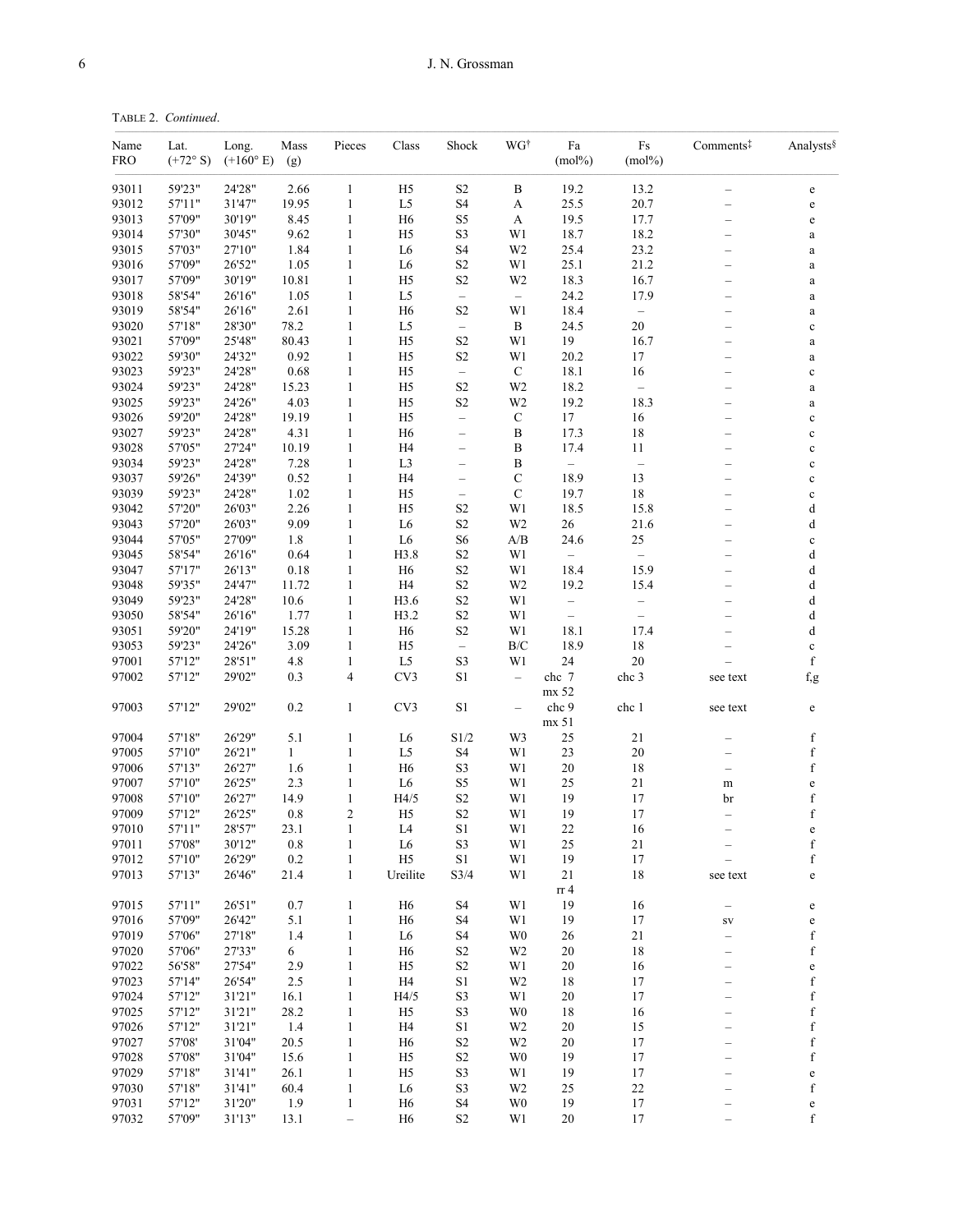| TABLE 2. Continued.<br>------------ |  |  |  |
|-------------------------------------|--|--|--|
|                                     |  |  |  |

| Name<br><b>FRO</b> | Lat.<br>$(+72^{\circ} S)$ | Long.<br>$(+160^{\circ} E)$ | Mass<br>(g)  | Pieces                       | $\rm Class$                      | Shock                      | WG†                                           | Fa<br>$(mol\%)$                    | Fs<br>$(mol\%)$                | Comments <sup>‡</sup>         | Analysts                                         |
|--------------------|---------------------------|-----------------------------|--------------|------------------------------|----------------------------------|----------------------------|-----------------------------------------------|------------------------------------|--------------------------------|-------------------------------|--------------------------------------------------|
| 97033              | 57'13"                    | 30'19"                      | 29.1         | 1                            | H4/5                             | $\rm S2$                   | W <sub>0</sub>                                | 16                                 | 14                             | -                             | $\mathbf f$                                      |
| 97034              | 56'58"                    | 30'44"                      | 3.8          | $\mathbf{1}$                 | L <sub>6</sub>                   | S <sub>4</sub>             | W1                                            | 21                                 | 18                             | SV                            | $\mathbf e$                                      |
| 97035              | 58'04"                    | 28'39"                      | 5.1          | 1                            | H <sub>5</sub>                   | S3                         | W1                                            | 20                                 | 17                             | $\overline{\phantom{0}}$      | $\mathbf f$                                      |
| 97036              | 59'22"                    | 24'45"                      | $\mathbf{1}$ | $\mathbf{1}$                 | H <sub>5</sub>                   | $\rm S2$                   | W <sub>2</sub>                                | 19                                 | 17                             | -                             | $\mathbf f$                                      |
| 97037              | 59'20"                    | 24'26"                      | 0.6          | $\overline{2}$               | H <sub>4</sub>                   | $\rm S2$                   | W1                                            | 18                                 | 14                             | $\overline{\phantom{0}}$      | $\mathbf f$                                      |
| 97038              | 59'18"                    | 24'26"                      | 0.5          | 1                            | H <sub>4</sub>                   | S3                         | W1                                            | 20                                 | 19                             | -                             | $\mathbf f$                                      |
| 97039              | 59'18"                    | 24'25"                      | 1.3          | 4                            | H <sub>5</sub>                   | $\rm S2$                   | W1                                            | 19                                 | 18                             | $\overline{\phantom{0}}$      | $\mathbf f$                                      |
| 97040              | 59'18"                    | 24'26"                      | 0.5          | $\mathbf{1}$                 | H4/5                             | $\rm S2$                   | W <sub>2</sub>                                | 19                                 | 17                             | $\overline{\phantom{0}}$      | $\mathbf f$                                      |
| 97041              | 59'18"                    | 24'24"                      | $7.8\,$      | 1                            | H <sub>4</sub>                   | $\rm S2$                   | W1                                            | $20\,$                             | 16                             | $\overline{\phantom{0}}$      | $\mathbf f$                                      |
| 97042              | 59'23"                    | 24'24"                      | 2.6          | $\mathbf{1}$                 | H <sub>5</sub>                   | S3                         | W1                                            | 18                                 | 14                             | SV                            | $\mathbf e$                                      |
| 97043              | 59'23"                    | 24'24"                      | 1.1          | 1                            | H <sub>4</sub>                   | $\rm S2$                   | W <sub>0</sub>                                | 20                                 | 17                             | $\overline{\phantom{0}}$      | $\mathbf f$                                      |
| 97044<br>97045     | 59'22"<br>59'19"          | 24'27"<br>24'25"            | 8.9<br>14.9  | $\mathbf{1}$<br>$\mathbf{1}$ | H <sub>4</sub>                   | S <sub>2</sub><br>S3/4     | $\overline{\phantom{m}}$<br>$\qquad \qquad -$ | $20\,$<br>$\overline{\phantom{m}}$ | 14                             |                               | $\mathbf f$                                      |
| 97046              | 59'23"                    | 24'21"                      | 3.4          | 1                            | Eu "pm"<br>H <sub>6</sub>        | S <sub>2</sub>             | W3                                            | 20                                 | $\overline{\phantom{0}}$<br>18 | see text                      | f,g<br>$\mathbf f$                               |
| 97047              | 59'12"                    | 24'31"                      | $0.8\,$      | $\mathbf{1}$                 | H <sub>4</sub>                   | $\rm S2$                   | W1                                            | 19                                 | 17                             | -                             | $\mathbf f$                                      |
| 97048              | 59'23"                    | 24'34"                      | $\mathbf{1}$ | 1                            | H <sub>4</sub>                   | $\rm S1$                   | W1                                            | 19                                 | 17                             | -                             | $\mathbf f$                                      |
| 97049              | 59'20"                    | 24'22"                      | 2.9          | $\mathbf{1}$                 | H <sub>4</sub>                   | $\rm S2$                   | W1                                            | 20                                 | 13                             | <u>.</u>                      | $\mathbf f$                                      |
| 97050              | 59'19"                    | 24'32"                      | 1.8          | 1                            | H <sub>4</sub>                   | $\rm S2$                   | W1                                            | 19                                 | 15                             | $\overline{\phantom{0}}$      | $\mathbf f$                                      |
| 97051              | 59'19"                    | 24'25"                      | 6.6          | $\mathbf{1}$                 | H <sub>4</sub>                   | S3                         | W1                                            | 16                                 | 16                             | im                            | $\mathbf e$                                      |
| 97052              | 57'18"                    | 26'02"                      | 12.4         | $\mathbf{1}$                 | L5                               | S2/3                       | $\overline{\phantom{m}}$                      | 25                                 | 22                             | $\overline{\phantom{0}}$      | $\mathbf f$                                      |
| 97053              | 57'12"                    | 28'40"                      | 11.3         | $\mathbf{1}$                 | H <sub>5</sub>                   | $\rm S2$                   | W <sub>0</sub>                                | $20\,$                             | 17                             | $\qquad \qquad -$             | $\mathbf f$                                      |
| 97054              | 59'23"                    | 24'32"                      | 1.8          | $\mathbf{1}$                 | H <sub>6</sub>                   | S3                         | W <sub>2</sub>                                | 20                                 | 17                             | im                            | h                                                |
| 97055              | 59'21"                    | 24'20"                      | 9.1          | $\mathbf{1}$                 | H <sub>5</sub>                   | $\rm S2$                   | W <sub>2</sub>                                | 19                                 | 17                             | $\qquad \qquad -$             | h                                                |
| 97056              | 59'26"                    | 24'20"                      | 1.6          | $\mathbf{1}$                 | $L(LL)$ 3                        | S <sub>4</sub>             | W1                                            | $chc 1-32$                         | chc 2-33                       | SV                            | h                                                |
|                    |                           |                             |              |                              |                                  |                            |                                               | mx 13-83                           | mx 7-32                        |                               |                                                  |
| 97058              | 59'23"                    | 24'24"                      | 8.9          | $\mathbf{1}$                 | H <sub>4</sub>                   | $\rm S2$                   | W1                                            | 19                                 | 12                             | -                             | h                                                |
| 97059              | 59'23"                    | 24'24"                      | 4            | $\mathbf{1}$                 | H4                               | S3                         | W1                                            | 19                                 | 17                             | -                             | h                                                |
| 97060              | 59'34"                    | 24'16"                      | 6.1          | 1                            | H <sub>4</sub>                   | $\rm S2$                   | W1                                            | 19                                 | 14                             | $\overline{\phantom{0}}$      | h                                                |
| 97061              | 59'30"                    | 24'17"                      | 4.2          | $\mathbf{1}$                 | H <sub>4</sub>                   | $\rm S2$                   | W1                                            | 19                                 | 12                             | —                             | h                                                |
| 97062              | 59'39"                    | 23'51"                      | 5.6          | $\mathbf{1}$                 | H <sub>5</sub>                   | S3                         | W1                                            | 19                                 | 17                             | $\overline{\phantom{0}}$      | h                                                |
| 97063              | 59'29"<br>59'29"          | 24'19"                      | 3.6          | 1                            | H4/5                             | $\rm S2$                   | W1                                            | 19                                 | 18                             | $\overline{\phantom{0}}$      | h                                                |
| 97064<br>97065     | 59'28"                    | 24'16"<br>24'21"            | 3.5<br>5.1   | 1<br>1                       | H <sub>5</sub><br>H <sub>6</sub> | $\rm S2$                   | W1<br>W1                                      | 19<br>19                           | 17<br>17                       | -                             | h<br>h                                           |
| 97066              | 59'25"                    | 24'18"                      | 1.8          | $\mathbf{1}$                 | H <sub>4</sub>                   | S <sub>2</sub><br>$\rm S2$ | W1                                            | 18                                 | 18                             | —<br>$\overline{\phantom{0}}$ | h                                                |
| 99001              | 57'39"                    | 19'08"                      | 221.5        | 1                            | L <sub>6</sub>                   | S <sub>4</sub>             | W <sub>2</sub>                                | 25                                 | 22                             | br                            | $\mathbf f$                                      |
| 99002              | 59'40"                    | 24'42"                      | $\mathbf{1}$ | 1                            | H <sub>3</sub>                   | S <sub>2</sub>             | W <sub>2</sub>                                | $15(0-21)$                         | $12(4-18)$                     | $\qquad \qquad -$             | $\mathbf f$                                      |
| 99003              | 59'41"                    | 24'39"                      | 2.2          | $\mathbf{1}$                 | H <sub>3</sub>                   | $\rm S2$                   | W <sub>2</sub>                                | $16(14-17)$                        | $12(7-15)$                     | $\overline{\phantom{0}}$      | $\mathbf f$                                      |
| 99004              | 59'46"                    | 25'32"                      | 0.7          | $\mathbf{1}$                 | H <sub>4</sub>                   | S <sub>4</sub>             | W <sub>2</sub>                                | 18                                 | 17                             | -                             | $\mathbf f$                                      |
| 99005              | 59'35"                    | 24'37"                      | 3.5          | 1                            | H <sub>5</sub>                   | $\rm S2$                   | W1                                            | 20                                 | 19                             | $\overline{\phantom{0}}$      | $\mathbf f$                                      |
| 99007              | 59'35"                    | 24'37"                      | 16.3         | $\mathbf{1}$                 | H <sub>3</sub>                   | S <sub>2</sub>             | W1                                            | $15(1-20)$                         | $13(2-19)$                     | —                             | $\mathbf f$                                      |
| 99008              | 58'36"                    | 27'04"                      | 123.3        | $\mathbf{1}$                 | H5/6                             | S <sub>4</sub>             | W1                                            | 19                                 | 18                             | $\qquad \qquad -$             | $\mathbf f$                                      |
| 99009              | 56'47"                    | 22'42"                      | 6.3          | 1                            | L <sub>6</sub>                   | S5                         | W1                                            | 24                                 | 22                             | m                             | $\mathbf f$                                      |
| 99010              | 57'39"                    | 32'45"                      | $3.5\,$      | 1                            | $\rm H5/6$                       | $\rm S3$                   | W1                                            | $20\,$                             | $18\,$                         |                               | $\mathbf f$                                      |
| 99011              | 59'26"                    | 23'55"                      | 8.4          | 1                            | H <sub>6</sub>                   | S1                         | W <sub>2</sub>                                | 20                                 | 18                             |                               | $\mathbf f$                                      |
| 99012              | 59'40"                    | 24'06"                      | 1.9          | $\mathbf{1}$                 | H3/4                             | $\rm S2$                   | W1                                            | 16                                 | 15                             | $\overline{\phantom{0}}$      | $\mathbf f$                                      |
| 99013              | 59'42"                    | 24'00"                      | 10.7         | 1                            | H4                               | $\rm S1$                   | W <sub>2</sub>                                | 20                                 | 16                             | —                             | h                                                |
| 99014              | 59'35"                    | 24'02"                      | 14.1         | 1                            | H <sub>4</sub>                   | $\rm S1/2$                 | W <sub>2</sub>                                | 20                                 | 18                             |                               | h                                                |
| 99015              | 59'42"                    | 24'07"                      | 4.4          | $\mathbf{1}$                 | H <sub>4</sub>                   | S1/2                       | W <sub>2</sub>                                | 20                                 | 17                             |                               | h                                                |
| 99016              | 59'42"                    | 24'06"                      | 23.3         | $\mathbf{1}$                 | L5                               | S2/3                       | W1                                            | 26                                 | 23                             | -                             | h                                                |
| 99017<br>99018     | 59'41"<br>59'39"          | 24'06"<br>23'58"            | 0.9          | $\mathbf{1}$<br>$\mathbf{1}$ | H <sub>4</sub><br>H4             | $\rm S2$<br>S1/2           | W1<br>W <sub>2</sub>                          | 19<br>20                           | 17<br>18                       | $\overline{\phantom{0}}$      | h                                                |
| 99019              | 59'23"                    | 23'54"                      | 10.1<br>8.3  | 1                            | H3/4                             | S1/2                       | W1                                            | $17(6-21)$                         | $14(6-23)$                     | -                             | h<br>h                                           |
| 99020              | 59'33"                    | 24'34"                      | 0.3          | $\mathbf{1}$                 | H <sub>4</sub>                   | $\rm S1$                   | W1                                            | 19                                 | 15                             | -<br>—                        | h                                                |
| 99021              | 58'27"                    | 27'13"                      | 127.9        | $\mathbf{1}$                 | H <sub>4</sub>                   | S1                         | W1                                            | 20                                 | 17                             | $\overline{\phantom{0}}$      | h                                                |
| 99022              | 59'36"                    | 24'52"                      | 0.4          | 1                            | L5                               | S1/2                       | W <sub>2</sub>                                | 25                                 | 21                             | —                             | h                                                |
| 99023              | 59'31"                    | 24'40"                      | 0.3          | $\mathbf{1}$                 | H4                               | S1                         | W1                                            | 19                                 | 16                             | $\overline{\phantom{0}}$      | h                                                |
| 99024              | 59'36"                    | 24'28"                      | 0.7          | $\mathbf{1}$                 | H5/6                             | $\rm S1$                   | W1                                            | 19                                 | 17                             |                               | h                                                |
| 99025              | 59'16"                    | 25'18"                      | 297.8        | 1                            | $\rm H5$                         | $\rm S2$                   | W1                                            | 19                                 | 16                             | —                             | h                                                |
| 99026              | 59'24"                    | 24'31"                      | 3.4          | $\mathbf{1}$                 | H <sub>3</sub>                   | S <sub>2</sub>             | W <sub>2</sub>                                | $18(1-25)$                         | $15(7-20)$                     | br                            | $\mathbf e$                                      |
| 99027              | 57'21"                    | 26'06"                      | 8.2          | 1                            | L <sub>4</sub>                   | S1                         | W1                                            | 26                                 | 21                             | $\overline{\phantom{0}}$      | $\mathbf{e}% _{t}\left  \mathbf{1}\right\rangle$ |
| 99028              | 58'47"                    | 29'11"                      | 771.8        | $\mathbf{1}$                 | L <sub>6</sub>                   | S <sub>4</sub>             | W1                                            | $25\,$                             | 21                             |                               | $\mathbf{e}% _{t}\left( t\right)$                |
| 99029              | 59'06"                    | 30'12"                      | 8.1          | $\mathbf{1}$                 | H <sub>5</sub>                   | S3                         | W <sub>2</sub>                                | 18                                 | 16                             |                               | $\mathbf e$                                      |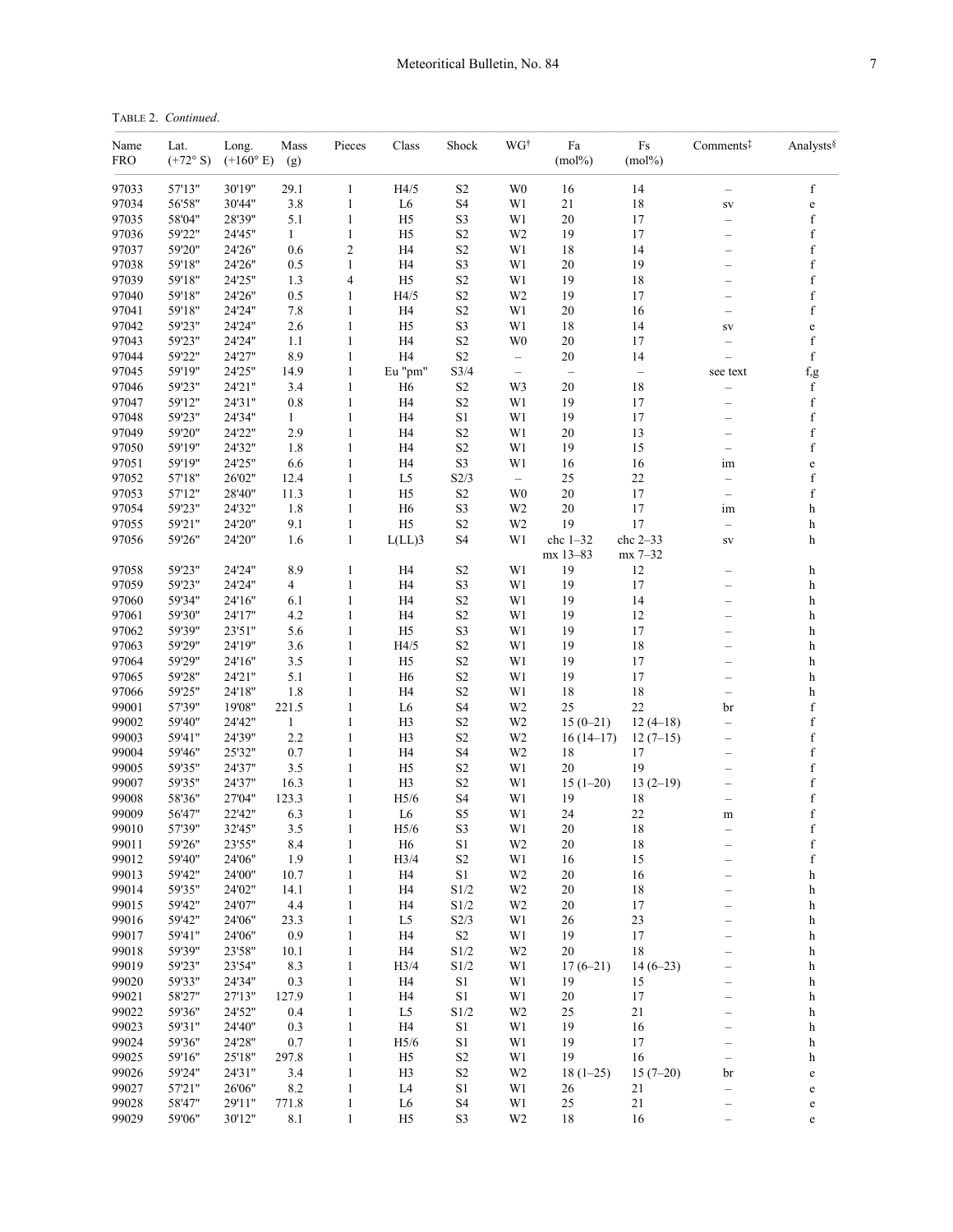|                    | TABLE 2. Continued.       |                             |             |                |                  |                |                |                 |                 |                       |           |
|--------------------|---------------------------|-----------------------------|-------------|----------------|------------------|----------------|----------------|-----------------|-----------------|-----------------------|-----------|
| Name<br><b>FRO</b> | Lat.<br>$(+72^{\circ} S)$ | Long.<br>$(+160^{\circ} E)$ | Mass<br>(g) | Pieces         | Class            | Shock          | WGt            | Fa<br>$(mol\%)$ | Fs<br>$(mol\%)$ | Comments <sup>‡</sup> | Analysts§ |
| 99030              | 57'49"                    | 29'52"                      | 4.6         |                | Lodranite        | S1             | W0             | 10              | 12              | see text              | e         |
| 99031              | 57'45"                    | 34'03"                      | 201.6       | 3              | L <sub>3</sub>   | S <sub>4</sub> | W1             | $21(1-28)$      | $17(4-49)$      |                       | e         |
| 99032              | 57'45"                    | 33'51"                      | 28.1        | 2              | H <sub>6</sub>   | S <sub>4</sub> | W1             | 19              | 16              |                       | e         |
| 99033              | 59'03"                    | 29'13"                      | 3.5         |                | H <sub>5/6</sub> | S3/4           | W1             | 19              | 16              |                       | e         |
| 99034              | 59'20"                    | 24'11"                      | 1.9         |                | H4               | S <sub>3</sub> | W <sub>2</sub> | 19              | 15              | br                    | e         |
| 99035              | 59'24"                    | 24'08"                      | 3.3         |                | H <sub>3/4</sub> | S <sub>2</sub> | W2             | $17(12-19)$     | $17(14-27)$     |                       | e         |
| 99036              | 59'17"                    | 24'14"                      | 6.1         |                | H <sub>3/4</sub> | S <sub>2</sub> | W <sub>2</sub> | $18(5-24)$      | $16(7-21)$      |                       | e         |
| 99037              | 57'45"                    | 34'12"                      | 19.6        | $\overline{c}$ | H4               | S1             | W1             | 18              | 13              |                       | e         |
| 99038              | 58'35"                    | 33'04"                      | 12.1        |                | H <sub>5</sub>   | S <sub>4</sub> | W <sub>0</sub> | 20              | 16              |                       | e         |
| 99039              | 57'08"                    | 33'58"                      | 4           |                | H6               | S <sub>2</sub> | W1             | 19              | 17              |                       | e         |
| 99040              | 57'50"                    | 33'29"                      | 71.4        |                | CO <sub>3</sub>  | S <sub>2</sub> | W <sub>0</sub> | $12(1-49)$      | $4(1-7)$        | see text              | e         |

†Weathering grades A, B, and C are categories from *Antarctic Meteorite Newsletter*, as in Appendix 1; others follow Wlotzka (1993). ‡*Abbreviations*: br = breccia; im = impact-melt breccia; chc = chondrule cores; m = maskelynite; mx = matrix; rr = reduced rims; sv = shock veins. §Analysts: a = A. Maras (*URoma*);  $\dot{b} = P$ . Bland (*OU*) and L. Folco (*MNA-SI*); c = S. Russell (*NHM*); d = C. Smith and S. Russell (*NHM*); e = R. Carampin, A. M. Fioretti, and G. Molin (*UPad*);  $f = B$ . Anselmi, C. Ferraris and L. Folco (*MNA-SI*);  $g = A$ . Sexton and I. A. Franchi (*OU*); h = M. Macrì, A. Maras, and M. Serracino (*URoma*).

### **Glasston** 48º43' N, 97º18' W

Pembina County, North Dakota, USA Found 1969 or before Ordinary chondrite (L5)

A 1990 g stone was recovered by Dean A. Young. Classification and mineralogy (T. McCoy, *SI*): olivine, Fa<sub>24.1±0.3</sub>; pyroxene,  $Fs_{20.5\pm0.1}Wo_{1.5}$ ; shock stage, S2; weathering grade, W3; contains metal-sulfide shock veins. Specimens: main mass, 1680 g, *SI*.

#### **Glenrothes** 56º15' N 3º10' W

Fife, Scotland, United Kingdom Found 1998 July Ordinary chondrite (H5)

A 1.1 g chondrite plus ∼35 weathered fragments totaling ∼13 g, were found with a magnet around Holl Reservoir by Rob Elliott. Classification and mineralogy (M. Grady, *NMH*; A. Sexton, *OU*): olivine,  $Fa_{21.4}$ ; shock stage, S3; weathering grade, W4; O isotopes,  $\delta^{17}O = +2.69\%$ <sub>0</sub>,  $\delta^{18}O = +4.21\%$ . Specimens: main mass, *Fernlea*; 0.3 g, *NHM*.

Mohave County, Arizona, USA Found 1999 February 16

**Golden Rule** 35°52.4' N, 114°12' W

Ordinary chondrite (L5) A 797.6 g stone was found by Ingrid Monrad while she was searching for pieces of the Gold Basin meteorite using a metal detector. Classification and mineralogy (D. Kring, *UAz*): olivine, Fa<sub>24.1±0.5</sub>; pyroxene,  $Fs_{20.6\pm0.8}$ Wo<sub>2.0±0.4</sub>; shock stage, S3; weathering grade, W1. Specimens: type specimen, 22 g plus two thin sections, *UAz*; main mass with finder.

#### **Graves Nunataks 98001–98186,** see ANSMET meteorites

**Grosvenor Mountains 95659,** see ANSMET meteorites

#### **Grove Mountains**

Antarctica Found 1999 January (Four meteorites)

Four meteorites (Table 3) were found on blue ice near the Grove Mountains in East Antarctica by Jinyan Li and Dongmin Huo, who were searching for meteorites as part of the 15th Chinese Antarctic Research Expedition. The abbreviation for these meteorites shall be GRV. Classification and mineralogy was done by X. Liu (*Beijing*) and J. Chen (*PekU*). Specimens: *Beijing*.

### **Guangmingshan** 39º48'15" N, 122º45'50" E

Liaoning Province, China

Fell 1996 December 30, ∼08:00 Beijing time

### Ordinary chondrite (H5)

A 2.91 kg stone was recovered by Bingde Wang after a loud whistling sound was heard. The meteorite left a small crater in the frozen ground. Classification and mineralogy (Y. Lin, *GIG*): olivine, Fa<sub>19.5±0.5</sub>; pyroxene, Fs<sub>17.3±0.5</sub>Wo<sub>1.2±0.3</sub>; kamacite contains  $0.49 \pm 0.05$  wt% Co; shock stage, S1. Specimens: main mass, *Dalian*; type specimen, 19.6 g, *GIG*.

**Gunnadorah 003–010,** see Nullarbor Region

#### **Hammadah al Hamra 242 and 243,** correction

The longitudes of HaH 242 and 243 were listed incorrectly in

|  |  |  |  | TABLE 3. Meteorites from the Grove Mountains, Antarctica |  |
|--|--|--|--|----------------------------------------------------------|--|
|--|--|--|--|----------------------------------------------------------|--|

|                  | TABLE 3. Meteorites from the Grove Mountains, Antarctica. |                            |             |        |                |    |                 |                        |                 |  |  |  |  |
|------------------|-----------------------------------------------------------|----------------------------|-------------|--------|----------------|----|-----------------|------------------------|-----------------|--|--|--|--|
| Name             | Lat.<br>$(+72^{\circ} S)$                                 | Long.<br>$(+75^{\circ} E)$ | Mass<br>(g) | Pieces | Class          | WG | Fa<br>$(mol\%)$ | <b>Fs</b><br>$(mol\%)$ | Wo<br>$(mol\%)$ |  |  |  |  |
| <b>GRV 98001</b> | 58'16"                                                    | 17'41'                     | 13.5        |        | Ord. Chon.     | W2 |                 |                        |                 |  |  |  |  |
| <b>GRV 98002</b> | 49'16"                                                    | 25'35"                     | 76.4        |        | L5             | W1 | 25.1            | 21.1                   | 1.8             |  |  |  |  |
| <b>GRV 98003</b> | 49'16"                                                    | 25'18"                     | 282.2       |        | Iron $\dagger$ | W0 | -               |                        |                 |  |  |  |  |
| <b>GRV 98004</b> | 50'5"                                                     | 25'16"                     | 154.8       |        | H <sub>5</sub> | W2 | 18.6            | 16.6                   | 1.3             |  |  |  |  |

†Finest octahedrite, kamacite bandwidth = 0.037 mm.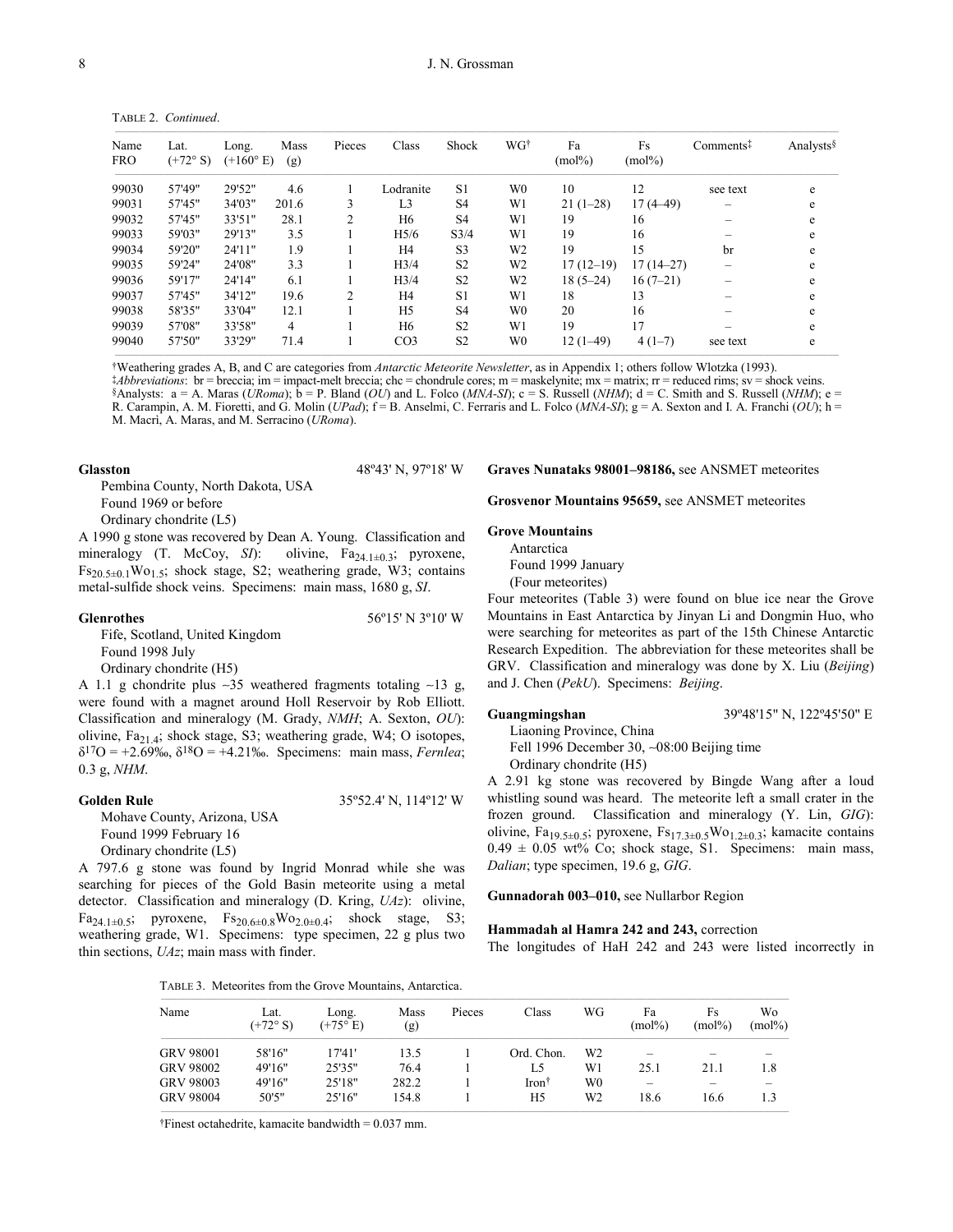*Meteoritical Bulletin* 83. They should be 12°53.14' E and 12°58.51' E, respectively.

**Hammadah al Hamra 260–281,** see Saharan meteorites from Libya

**Hope Creek** ∼65º23' N, 146º16' W

Fairbanks North Star Borough, Alaska, USA Found 1998 summer

Ordinary chondrite (LL6)

A 9.83 kg stone was found with a metal detector by Chris Shaw while he was prospecting for gold in a creek. Classification and mineralogy (M. McGehee, G. Huss, *ASU*): breccia; olivine, Fa<sub>29</sub>; pyroxene,  $Fs_{20.7}$ ; shock stage, S3 (light-colored clasts), S4 (darkcolored host); weathering grade, W2. Specimens: main mass, 5.74 kg, with finder; ∼2 kg *AShaw*; ∼2 kg, *OShaw*; 46.2 g, *AMNH*; 41.8 g, *UCLA*; 32.6 g, *ASU*.

**Hughes 034–058,** see Nullarbor Region

#### **Indianópolis** 19º10' S, 47º50' W

Minas Gerais, Brazil Found 1989 July

Iron, coarsest octahedrite (IIAB)

A 14.85 kg mass was found among the gravels of the Araguari River. Classification and analysis (B. Spettel, *MPI*; R. Bartoschewitz, *Bart*): kamacite band width, 10–13 mm; rich in schreibersite; composition, Ni =  $6.00 \text{ wt\%},$  Cu = 125 ppm, Ga = 49.8 ppm, Ge = 104 ppm, Ir  $= 12$  ppb. This meteorite is similar in composition to Santa Luzia, which was also found in a river, but several 100 km from Indianópolis. It is possible that the two meteorites are paired and that transport by indigenous people has occurred. Specimens: main mass unknown; 1.26 kg, *Bart*; 0.23 kg, *USP.* 

| Inningen             | 48°19' N, $10^{\circ}53'$ E |
|----------------------|-----------------------------|
| Bavaria, Germany     |                             |
| Found 1998 September |                             |
| Iron (IIAB)          |                             |

A 1214.5 g iron was found by B. Ruf on the road connecting Inningen and Haunstetten. Classification and analysis (B. Spettel, *MPI*): bulk composition,  $Ni = 5.77$  wt%,  $Ga = 55.7$  ppm,  $Ge =$ 150 ppm, Ir = 26 ppb,  $Au = 965$  ppb; structure unknown. Specimens: main mass, *MPI.* 

### **Jdiriya** 27º14' N, 10º27' W

Western Sahara Found 1999 spring Ordinary chondrite (L5)

Two stones totaling 343 g (the larger weighing 331 g) were found 5 km northwest of Jdiriya by two anonymous individuals while they were conducting a systematic search for meteorites. Classification and mineralogy (P. Sipiera, *Harper*): olivine, Fa<sub>25.4</sub>; pyroxene, Fs<sub>21.0</sub>; weathering grade, W2. Specimens: main mass with finders; type specimen, 21 g, *Dupont*.

#### **Jiddat al Harasis 002–010,** see Oman meteorites

Mohave County, Arizona, USA Found 1997 March 6 Ordinary chondrite (L5)

**King Tut** 35°55.4' N, 114°6.1' W

A 19.51 g stone was found by John Blennert while he was searching for gold with a metal detector. Classification and mineralogy (D. Kring, *UAz*): olivine, Fa<sub>24.7±0.5</sub>; pyroxene, Fs<sub>20.4±0.1</sub> Wo<sub>1.6±0.1</sub>; kamacite contains  $0.7 \pm 0.2$  wt% Co; shock stage, S3; weathering grade, W2; probably not paired with Gold Basin based on a terrestrial age measurement of  $11.4 \pm 1.8$  ka (T. Jull, *UAz*). Specimens: type specimen, 0.6 g plus six thin sections, *UAz*; main mass with finder.

#### **Kitchener** 43°23' N, 80°23' W

Ontario, Canada Fell 1998 July 12, 08:30 (EDT) Ordinary chondrite (L6)

An approximately spherical meteorite weighing 202.6 g was heard to fall by a golfer at the sixth tee of the Doon Valley golf course in the city of Kitchener. The single, completely crusted stone was immediately recovered. Classification and mineralogy (G. Wilson, *UTor*): olivine, Fa<sub>25.8</sub>; pyroxene, Fs<sub>21.4</sub>; shock stage, S2; kamacite contains 0.95 wt% Co; fusion crust averages 0.4 mm thick. Main mass, *GSC*.

Tsukushigaoka, Kita-ku, Kobe, Japan Fell 1999 September 26, 20:21 h (local time) Carbonaceous chondrite (CK4)

A fireball was widely observed in the western prefectures of Kobe City. Shortly after a detonation was heard, one stone was recovered in Tsukushigaoka, Kita-ku, in the northern part of the city. It broke into 20 pieces after penetrating the roof of the house of Ryoichi Hirata; much of the material ended up on a bed. The total mass is 136 g, with the largest pieces weighing 64.9, 32.9, and 13.6 g. Classification and mineralogy (N. Nakamura and K. Tomeoka, *UKobe*; H. Kojima, *NIPR*): olivine, Fa<sub>31.4</sub> (range Fa<sub>30.0–32.0</sub>, N = 54); pyroxene, Fs<sub>25.8</sub> (range Fs<sub>24.7–26.6</sub>, N = 14); plagioclase, An<sub>57.2</sub> (range An<sub>50.2–67.3</sub>); contains magnetite with 0.5–2.1 wt% Al, 3.2– 5.2 wt% Cr; chondrules are distinct, 0.2 to 2 mm in diameter; a few white inclusion-like objects appear on the broken surface of the largest stone. Specimens: type specimen, 0.9 g (from which two thin sections were produced), *NIPR*; two pieces, 17 g, on loan from finder to N. Nakamura, *UKobe*, for consortium studies; remainder with finder.

#### **La Esmeralda** 27º4' N, 103º26' W

### Coahuila, Mexico

Found 1999 June or July Ordinary chondrite (L6)

A 483 g stone was found by a rancher and recognized as a meteorite by Padre Jaime Lienert. Classification and mineralogy (A. Rubin, *UCLA*): olivine,  $Fa_{25,1\pm0.4}$ ; shock stage, S2; weathering grade, W4. Specimens: main mass, John and Marcella Hopkins, 1765 Soledad Way, San Diego, California 92109, USA; type specimen, 16 g, *UCLA.* 

**Lahmada 002–018,** see Western Sahara and Morocco meteorites

#### **Landreth Draw** 37º15' N, 98º8' W

Ector County, Texas, USA Found 1955 Ordinary chondrite (H5)

A large meteorite was found by Paul G. Rhoades while he was hunting doves on the K-(Kar Bar) Ranch. A piece ∼50 cm in

**Kobe** 34º44' N, 135º10' E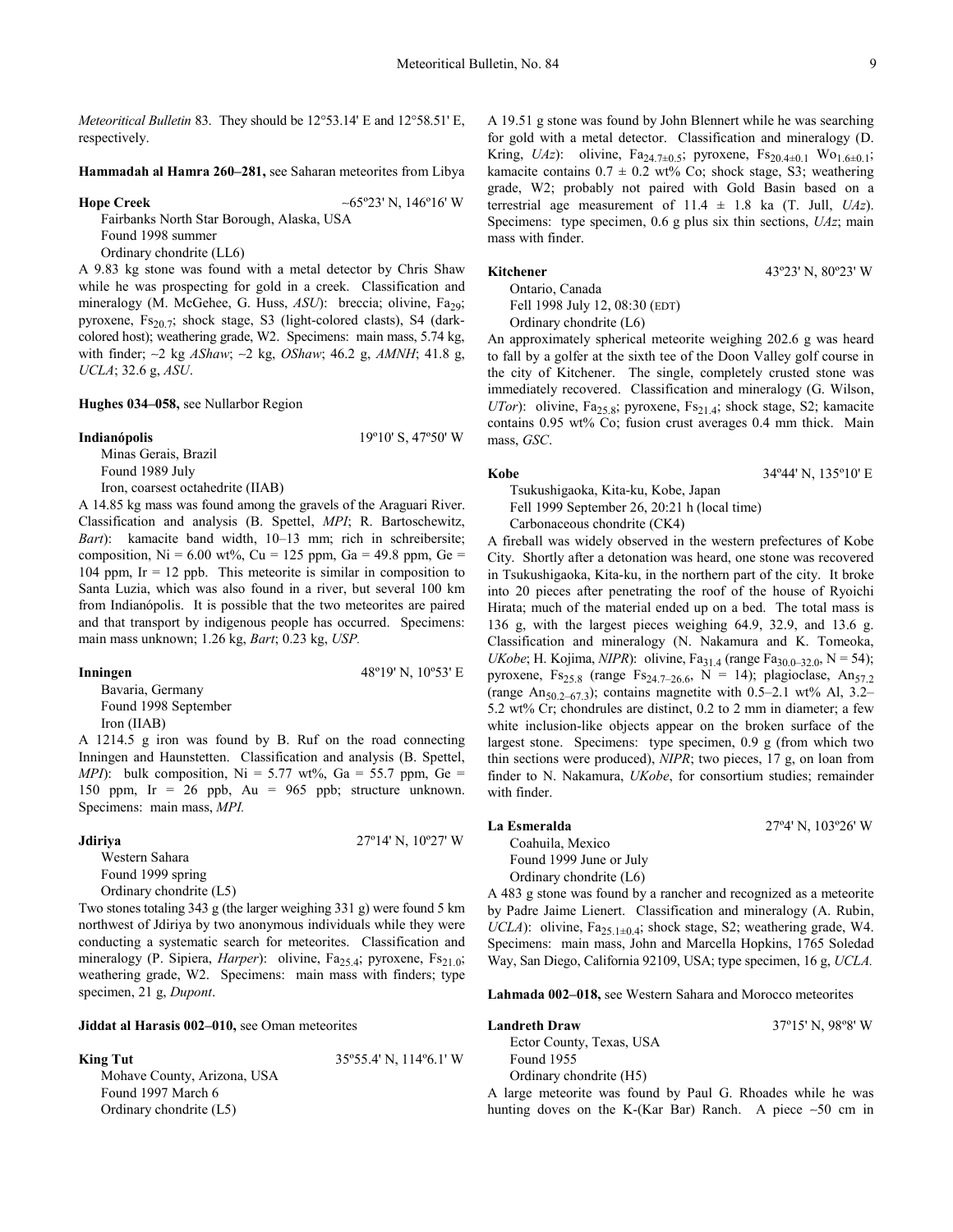diameter and ∼8 cm thick was kept in the ranch house yard, and a larger piece may also have existed. In 1965, a piece was sent to Dr. R. H. Horton of Washington State University, who then sent a piece to the *SI*. Classification and mineralogy (T. McCoy, *SI*): olivine, Fa<sub>18.5±0.3</sub>; pyroxene,  $Fs_{16.3\pm0.1}Wo_{1.4\pm0.4}$ ; shock stage, S2; weathering grade, W2. Specimens: 630.5 g, *SI*; location of main mass(es) unknown.

#### **Lea County 003** 32º2.6' N, 103º9.2' W

Lea County, New Mexico, USA Found 1999 October 26 Ordinary chondrite (H4)

A 4.59 g chondrite partly covered by black fusion crust was found by T. Mikouchi while he, P. Buchanan, K. Welton, M. Hutchison, and R. Hutchison were searching for meteorites near Jal, New Mexico. Classification and mineralogy (T. Mikouchi, *JSC):*  olivine, most grains Fa<sub>17–32</sub>, one chondrule has Fa<sub>1</sub>, PMD = 1.4%, CaO content 0.01–0.03 wt%; low-Ca pyroxene,  $Fs_{10-41}Wo_{0.5-4}$ , PMD = 2.4%; high-Ca pyroxene,  $Fs_{4-17}Wo_{37-48}$ ; weathering grade, W3. Specimens: main mass and thin section, *UTok*; thin section, *NHM*.

**Leighlinbridge** 52º40' N, 6º58' W

County Carlow, Ireland Fell 1999 November 28, 22:10 GMT Ordinary chondrite (L6)

A bright fireball accompanied by detonations was observed over Carlow on 1999 November 28 A reward was posted by R. Elliott for the first recovered pieces. Four stones totaling 271.4 g (individual masses: 84.7, 73.3, 65.6, and 47.9 g) were recovered from the area between 1999 December 12 and 2000 January. Coordinates above refer to the first recovered specimen found at the side of the Leighlinbridge to Bagenalstown road. Classification and mineralogy (J. Bridges and M. Grady,  $NMH$ ): olivine,  $Fa_{24}$ ; shock stage, S3. Oxygen isotopes (A. Sexton, *OU*):  $\delta^{17}O = +3.46\%$ ,  $\delta^{18}O$ = +4.44‰. Specimens: main masses, *Fernlea*; type specimens, 4.6 g plus thin section, *NHM.*

#### **Los Angeles** original find location unknown

Los Angeles County, California, USA Recognized 1999 October 30

Martian basalt (shergottite)

Two stones, weighing 452.6 and 245.4 g, respectively, were found by Bob Verish in his backyard while he was cleaning out a box of rocks that was part of his rock collection. The specimens may have been collected ∼20 years ago in the Mojave Desert. Classification and mineralogy (A. Rubin, P. Warren, and J. Greenwood, *UCLA*): a basalt with a texture closely resembling that of the QUE 94201; plagioclase laths, 43.6 vol%,  $An_{41}Or_4$  to  $An_{58}Or_1$ , have been shocked to maskelynite; Ca-pyroxene, 37.7 vol%, ranges from  $Fs_{45}Wo_{13}$  to  $Fs_{45}Wo_{37}$  to  $Fs_{72}Wo_{24}$ ; other mineral modes (in vol%), silica = 4.9, fayalite = 4.2, K-rich felsic glass = 2.4, titanomagnetite = 3.5, Ca phosphate = 2.7 (including whitlockite and chlorapatite), pyrrhotite  $= 0.7$ , and ilmenite  $= 0.2$ ; contains a higher proportion of plagioclase than Shergotty or Zagami, and has pyroxene that is moderately more ferroan than that in QUE 94201. Specimens: main masses with finder; 30 g, *UCLA*; 20 g, *SI*. Note, one may encounter references to the two masses as Los Angeles 001 and 002, or stone no. 1 and stone no. 2, respectively; these are unofficial designations.

**Lucerne Valley Meteorites,** new classifications (Two meteorites) San Bernardino County, California, USA Found 1963 to 1999

Two meteorites listed in *Meteoritical Bulletin* 83 have now been classified by A. Rubin (*UCLA*). Lucerne Valley 002: class, LL4; shock stage, S2, weathering grade, W3; olivine,  $Fa_{27.5\pm0.6}$ . Lucerne Valley 017: class, L6; shock stage, S3; weathering grade, W4;  $Fa_{25.5\pm0.6}$ . Neither meteorite can be paired with certainty to any other find from this region.

**Muckera 019,** see Nullarbor Region

**Northwest Africa 001–031,** see Saharan meteorites from Morocco

#### **Northwest Africa 032 near 30°22' N, 5°3' W**

Morocco, near Algerian border Found 1999 October

Lunar meteorite (olivine-pyroxene basalt)

A stone of ∼300 g was found in the desert (see Table 9). Classification and mineralogy (T. Fagan, *UHaw*; T. Bunch and J. Wittke, *NAU*): olivine, pyroxene, and chromite phenocrysts occur in a groundmass of elongate, zoned pyroxene  $(En_{1-25}Wo_{15-25})$  and feldspar (∼An<sub>85</sub>) crystals radiating from common nucleation sites; opaque phases include elongate, skeletal ilmenite, troilite, and trace metal; olivine phenocrysts (∼12 vol%) up to 300 µm are zoned from  $Fo_{65}$  (cores) to  $Fo_{60}$  (rims) and commonly have chromite inclusions; pyroxene phenocrysts (~5 vol%) are complexly zoned, with  $En_{40-50}$  $\text{Wo}_{20-40}$  and  $\text{En}_{15-25}\text{Wo}_{10-20}$  domains; both olivine and pyroxene phenocrysts surrounded by Fe-rich quenched margins (olivines,  $~\sim$ Fo<sub>30</sub>; pyroxenes, En<sub>5–25</sub>Wo<sub>15–30</sub>); glass with ∼45.7 wt% SiO<sub>2</sub> occurs in semicontinuous shock veins up to 50 µm wide; some terrestrial weathering products are present in fractures, but primary assemblage is essentially unaltered. Oxygen-isotopic compositions (R. Clayton, *UChi*): δ18O = +5.63‰, δ17O = +2.92‰. Bulk composition (in wt%, E. Jarosewich, *SI*):  $SiO_2 = 44.7$ ;  $TiO_2 = 3.08$ ;  $Al_2O_3 = 8.74$ ; FeO = 23.0; MnO = 0.33; MgO = 8.45; CaO = 10.9; Na<sub>2</sub>O = 0.37; K<sub>2</sub>O = 0.11; H<sub>2</sub>O = 0.06. Specimens: type specimen, about 5–6 g, contact T. Bunch, *NAU*; 1.1 g plus thin section, *UHaw*; main mass, 260 g, *Radomsky*.

#### **Nullarbor Region**

South Australia and Western Australia Found 1993–1995 (62 ordinary chondrites)

Thirty-four meteorites were collected by a WAMET/EUROMET collaborative expedition led by Alex Bevan in 1994 (Camel Donga, Gunnadorah, and three Sleeper Camp specimens), and 28 were collected by anonymous finders (one Sleeper Camp plus Hughes, Reid, and Muckera specimens). Data are listed in Table 4.

### **O'Donnell** 32º54.733' N, 101º55.120' W

Dawson County, Texas, USA

Found 1992 spring Ordinary chondrite (H5)

A 12.7 kg stone was found by a farmer who was plowing a cotton field. Classification and mineralogy (A. Rubin, *UCLA*): olivine,  $Fa_{18.6}$ ; shock stage, S2; weathering grade, W2. Specimens: main mass, *Cott*; type specimen, 235.5 g, *UCLA.*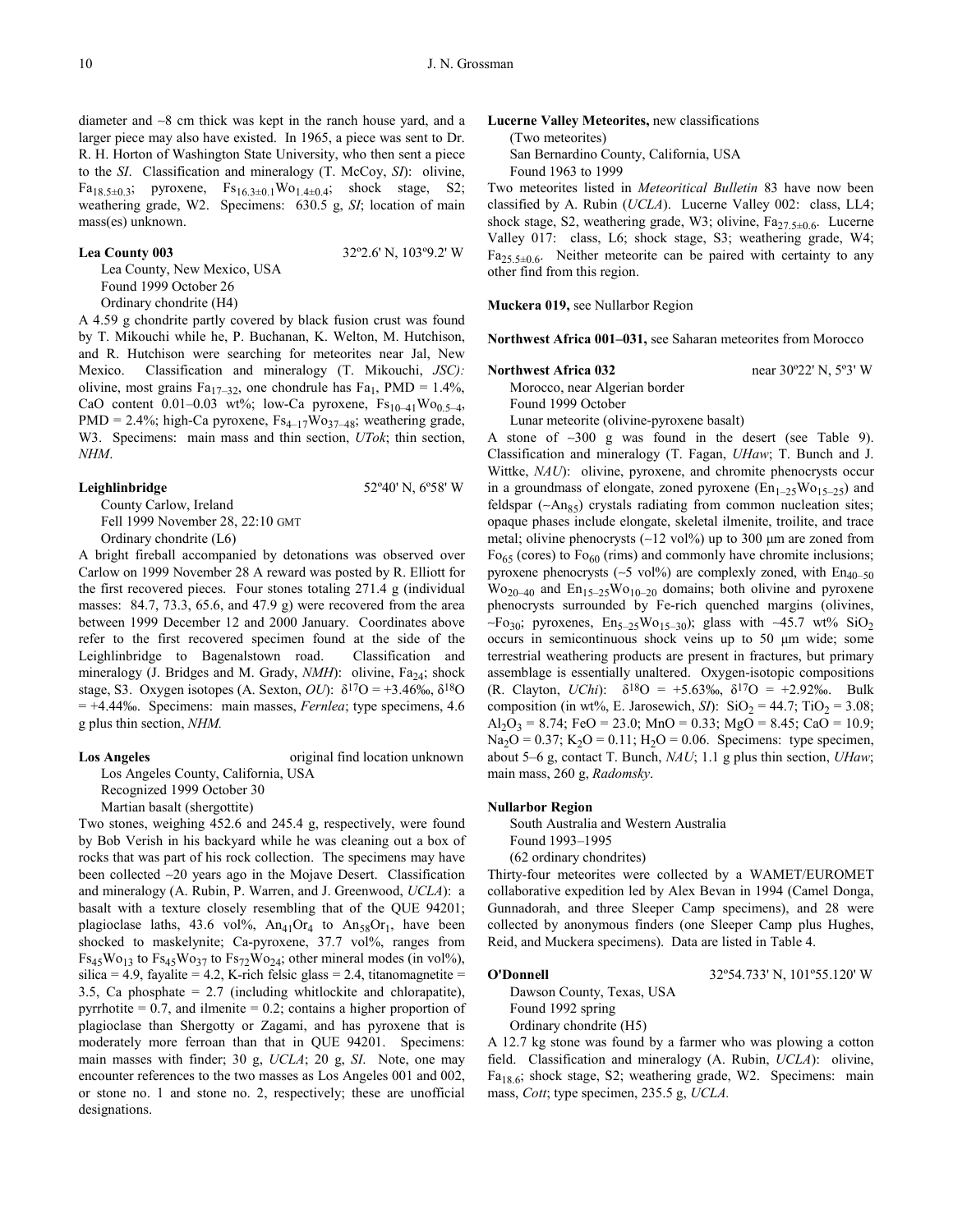TABLE 4. Meteorites from the Nullarbor region, Australia.\*

| Name                               | Found<br>$(1900+)$ | Latitude<br>(S)                          | Longitude<br>(E)         | Wt.<br>(g)   | Pieces       | Class                 | Shock                               | WG                     | Fa<br>$(mol\%)$ | Fs<br>$(mol\%)$          | Wo<br>$(mol\%)$                               | Infot                   |
|------------------------------------|--------------------|------------------------------------------|--------------------------|--------------|--------------|-----------------------|-------------------------------------|------------------------|-----------------|--------------------------|-----------------------------------------------|-------------------------|
| Camel Donga 017                    | 94                 | 30°01.32'                                | 126°33.15'               | 6.44         | 1            | H <sub>5</sub>        | S3                                  | W3                     | 19.1            | 17.5                     | $\overline{\phantom{0}}$                      | a                       |
| Camel Donga 018                    | 94                 | 30°01.35'                                | 126°33.12'               | 12.94        | 1            | L6                    | S4                                  | W <sub>2</sub>         | 25.5            | 21                       | $\overline{\phantom{0}}$                      | $\rm{a}$                |
| Camel Donga 019                    | 94                 | $30^{\circ}04.78'$                       | 126°53.35'               | 0.60         | 1            | L6                    | S <sub>4</sub>                      | W3                     | 25              | $\overline{\phantom{m}}$ | $\overline{\phantom{0}}$                      | $\rm{a}$                |
| Camel Donga 020                    | 94                 | $30^{\circ}04.78'$                       | 126°53.35'               | 0.81         | 1            | L6                    | S4                                  | W <sub>2</sub>         | 25.4            | 21.3                     |                                               | $\rm{a}$                |
| Camel Donga 021                    | 94                 | 30°03.83'                                | 126°53.05'               | 4.15         | 1            | L6                    | S3                                  | W3                     | 25.5            | 21.6                     | $\qquad \qquad -$                             | $\rm{a}$                |
| Camel Donga 022                    | 94                 | $30^{\circ}05.13'$                       | $126^{\circ}54.07'$      | 0.40         | 1            | L <sub>6</sub>        | S4                                  | W3                     | 25.6            | 21.1                     | $\overline{\phantom{0}}$                      | $\rm{a}$                |
| Camel Donga 023                    | 94                 | $30^{\circ}05.24'$                       | $126^{\circ}54.10'$      | 0.60         | 1            | H <sub>6</sub>        | S <sub>2</sub>                      | W <sub>2</sub>         | 18.4            | 13.8                     |                                               | $\rm{a}$                |
| Camel Donga 024                    | 94                 | 30°05.92'                                | 126°53.13'               | 0.65         | 1            | L <sub>6</sub>        | S3                                  | W <sub>2</sub>         | 25.9            | 21.8                     | $\overline{\phantom{0}}$                      | $\rm{a}$                |
| Camel Donga 025                    | 94                 | 30°05.92'                                | 126°53.12'               | 2.58         | 1            | L/LL6                 | S4                                  | W <sub>2</sub>         | 26.4            | $\overline{\phantom{0}}$ | $\qquad \qquad$                               | $\mathbf{a}$            |
| Camel Donga 026                    | 94                 | $30^{\circ}05.50'$                       | 126°53.33'               | 1.00         | 1            | L <sub>6</sub>        | S3                                  | W3                     | 25.7            | 21.6                     | $\overline{\phantom{0}}$                      | $\rm{a}$                |
| Camel Donga 027                    | 94                 | 30°05.50'                                | 126°53.33'               | 5.20         | 1            | L/LL6                 | S <sub>2</sub>                      | W <sub>2</sub>         | 26.4            | 22.5                     | $\qquad \qquad -$                             | $\rm{a}$                |
| Camel Donga 028                    | 94                 | $30^{\circ}05.50'$                       | 126°53.33'               | 1.48         | 1            | L <sub>6</sub>        | S4                                  | W <sub>2</sub>         | 25.8            | 21.8                     | $\overline{\phantom{0}}$                      | $\rm{a}$                |
| Camel Donga 029                    | 94                 | 30°05.50'                                | 126°53.33'               | 1.00         | 1            | L6                    | S4                                  | W1/2                   | 25.7            | 21.1                     | $\qquad \qquad$                               | $\mathbf{a}$            |
| Camel Donga 030                    | 94                 | $30^{\circ}05.50'$                       | 126°53.33'               | 3.01         | 1            | L <sub>6</sub>        | S <sub>2</sub>                      | W3                     | 25.8            | 21.8                     | $\overline{\phantom{0}}$                      | $\rm{a}$                |
| Camel Donga 031                    | 94                 | $30^{\circ}05.50'$                       | 126°53.33'               | 0.32         | 1            | L6                    | S <sub>2</sub>                      | W3                     | 25.4            | 24.9                     | $\overbrace{\phantom{12322111}}$              | $\rm{a}$                |
| Camel Donga 032                    | 94                 | $30^{\circ}05.50'$                       | 126°53.33'               | 2.33         | 1            | LL6                   | S4                                  | W3                     | 27              | 22.2                     | $\qquad \qquad$                               | $\rm{a}$                |
| Camel Donga 033                    | 94                 | $30^{\circ}05.50'$                       | 126°53.33'               | 0.95<br>0.70 | 1            | LL6<br>L <sub>6</sub> | S3<br>S3                            | W3<br>W3               | 26.4<br>25.8    | 22.4<br>21               | $\overline{\phantom{0}}$                      | $\mathbf a$             |
| Camel Donga 034                    | 94<br>94           | $30^{\circ}05.50'$<br>$30^{\circ}05.50'$ | 126°53.33'<br>126°53.33' | 0.45         | 1<br>1       | L6                    | S4                                  | W <sub>2</sub>         | 25.3            | 22.7                     | $\qquad \qquad$                               | $\rm{a}$                |
| Camel Donga 035<br>Camel Donga 036 | 94                 | $30^{\circ}05.50'$                       | 126°53.33'               | 0.41         | 1            | L6                    | S <sub>2</sub>                      | W <sub>2</sub>         | 25.5            | 21.4                     | $\qquad \qquad -$<br>$\overline{\phantom{0}}$ | $\mathbf a$             |
| Camel Donga 037                    | 94                 | $30^{\circ}11.07'$                       | $126^{\circ}41.02'$      | 8.70         | 1            | L6                    | S3                                  | W3                     | 25.4            | 21.3                     |                                               | $\rm{a}$<br>$\mathbf a$ |
| Camel Donga 038                    | 94                 | $30^{\circ}11.05'$                       | $126^{\circ}42.00'$      | 0.99         | 1            | H <sub>6</sub>        | S4                                  | W <sub>2</sub>         | 19.5            | 16.9                     | $\overline{\phantom{0}}$                      | $\rm{a}$                |
| Camel Donga 039                    | 94                 | $30^{\circ}19.00'$                       | 126°36.00'               | 3.57         | 1            | H <sub>6</sub>        | S3                                  | W1                     | 19.3            | 17.2                     | $\qquad \qquad -$                             | $\rm{a}$                |
| Gunnadorah 003                     | 94                 | 30°29.98'                                | $126^{\circ}13.31'$      | 2.81         | 1            | L6                    | S3                                  | W3                     | 25.6            | 21.5                     | $\overline{\phantom{0}}$                      | $\rm{a}$                |
| Gunnadorah 004                     | 94                 | 30°28.03'                                | $126^{\circ}20.62'$      | 47.35        | 1            | H <sub>5</sub>        | S <sub>2</sub>                      | W <sub>2</sub>         | 19              | 17                       |                                               | $\rm{a}$                |
| Gunnadorah 005                     | 94                 | 30°28.49'                                | 126°21.53'               | 40.37        | 1            | L6                    | S <sub>2</sub>                      | W <sub>2</sub>         | 25.2            | 21                       | $\overline{\phantom{0}}$                      | $\rm{a}$                |
| Gunnadorah 006                     | 94                 | 30°28.49'                                | 126°21.53'               | 16.01        | 1            | L6                    | S <sub>2</sub>                      | W1                     | 25              | 21.4                     | $\overline{\phantom{0}}$                      | $\rm{a}$                |
| Gunnadorah 007                     | 94                 | 30°28.82'                                | $126^{\circ}20.82'$      | 3.26         | 1            | L6                    | S3                                  | W3                     | 25.9            | 21.1                     | $\overline{\phantom{0}}$                      | $\rm{a}$                |
| Gunnadorah 008                     | 94                 | 30°28.85'                                | $126^{\circ}20.78'$      | 6.13         | 1            | H6                    | S5                                  | W <sub>2</sub>         | 18.1            | 15.7                     | $\overline{\phantom{0}}$                      | $\rm{a}$                |
| Gunnadorah 009                     | 94                 | 30°28.85'                                | $126^{\circ}20.78'$      | 0.40         | 1            | H6                    | S4                                  | W <sub>2</sub>         | 19.5            | 19                       | $\overline{\phantom{0}}$                      | $\rm{a}$                |
| Gunnadorah 010                     | 94                 | 30°28.00'                                | $126^{\circ}20.00'$      | 1.30         | 1            | H <sub>5</sub>        | S <sub>2</sub>                      | W3                     | 19              | 16.7                     | $\qquad \qquad -$                             | $\mathbf a$             |
| Hughes 034                         | 93                 | $30^{\circ}17'$                          | 129°32'                  | 150.6        | 3            | H <sub>5</sub>        | S3                                  | W3                     | 18.9            | 17                       | 1.6                                           | b                       |
| Hughes 035                         | 93                 | 30°20'                                   | 129°30'                  | 23           | 1            | L6                    | S <sub>3</sub>                      | W1/2                   | 24.3            | 20.6                     | 1.6                                           | b                       |
| Hughes 036                         | 93                 | 30°21'                                   | 129°40'                  | 35.9         | $\mathbf{1}$ | H4                    | S1/2                                | W3                     | 17.9            | 15.9                     | 1.3                                           | b                       |
| Hughes 037                         | 94                 | 30°25'                                   | 129°39'                  | 28.5         | 1            | H5                    | S <sub>2</sub>                      | W3                     | 18.3            | 16.3                     | 1.2                                           | b                       |
| Hughes 038                         | 93                 | 30°23'                                   | 129°41'                  | 10           | 1            | LL6                   | S3                                  | W1                     | 30.4            | 25.9                     | 2.3                                           | b                       |
| Hughes 039                         | 93                 | 30°23'                                   | 129°42'                  | 8.5          | 1            | LL5                   | S1                                  | W3                     | 27.9            | 23.1                     | 1.5                                           | b                       |
| Hughes 040                         | 93                 | 30°23'                                   | 129°31'                  | 159.1        | 3            | L <sub>5</sub>        | S3                                  | W3                     | 23.8            | 20.1                     | 1.2                                           | b                       |
| Hughes 041                         | 93                 | 30°26'                                   | 129°36'                  | 14           | 1            | LL6                   | S3/4                                | W1/2                   | 31              | 26                       | 2.3                                           | b                       |
| Hughes 042                         | 93                 | 30°26'                                   | 129°33'                  | 39           | 1            | H4                    | S1                                  | W3                     | 17              | 15.1                     | 1                                             | b                       |
| Hughes 043                         | 93                 | 30°21'                                   | 129°39'                  | 47.4         | 1            | L6                    | S <sub>3</sub>                      | W <sub>2</sub>         | 24.2            | 20.8                     | 1.5                                           | b                       |
| Hughes 044                         | 93                 | 30°19'                                   | 129°41'                  | 98.5         | $\mathbf{1}$ | L5/6                  | S <sub>4</sub>                      | W2/3                   | 23.8            | 20.3                     | 1.3                                           | b                       |
| Hughes 045                         | 93                 | 30°20'                                   | 129°41'                  | 25.6         | 2            | L4                    | S <sub>2</sub>                      | W1/2                   | 24.7            | 20.7                     | 1.4                                           | b                       |
| Hughes 046                         | 93                 | 30°33'                                   | 129°39'                  | 96.9         | 1            | H <sub>5</sub>        | S <sub>2</sub>                      | W <sub>2</sub>         | 18.9            | 16.5                     | 1.3                                           | b                       |
| Hughes 047                         | 93                 | $30^{\circ}19'$                          | 129°44'                  | 1100         | 1            | H <sub>5/6</sub>      | S4                                  | W4                     | 18.2            | 16.1                     | 1.5                                           | b                       |
| Hughes 048                         | 93                 | 30°20'                                   | 129°46'                  | 46           | 1            | H5                    | S2                                  | W3/4                   | 18.2            | 16.2                     | 1.1                                           | b                       |
| Hughes 049                         | 93                 | 30°23'                                   | 129°49'                  | 33.6         | 1            | L6                    | S3                                  | W <sub>2</sub>         | 24.1            | 20.4                     | 1.6                                           | b                       |
| Hughes 050                         | 93                 | 30°20'                                   | 129°48'                  | 47.4         | $\mathbf{1}$ | H <sub>5</sub>        | S1/2                                | W1/2                   | 18.1            | 16                       | 1.2                                           | b                       |
| Hughes 051                         | 93                 | 30°26'                                   | 129°46'                  | 12.8         | $\mathbf{1}$ | H3                    | S1/2                                | W <sub>2</sub>         | $18.0 \pm 3.8$  | $11.4 \pm 5.4$           | -1                                            | b                       |
| Hughes 052                         | 93                 | 30°28'                                   | 129°43'                  | 458.3        | 10           | L5                    | S3                                  | W <sub>2</sub>         | 23.5            | 20.2                     | 1.1                                           | b                       |
| Hughes 053                         | 93                 | 30°28'                                   | 129°47'                  | 68.9         | $\mathbf{1}$ | L5                    | S <sub>2</sub>                      | W <sub>2</sub>         | 24.5            | 20.8                     | 1.6                                           | b                       |
| Hughes 054                         | 93                 | 30°28'                                   | 129°48'                  | 311.2        | 4            | L <sub>5</sub>        | S3                                  | W <sub>3/4</sub>       | 23.7            | 20.6                     | 1.1                                           | b                       |
| Hughes 055                         | 93                 | 30°28'                                   | 129°48'                  | 664.4        | 38           | L5                    | S <sub>3</sub>                      | W3                     | 23.9            | 20.4                     | 1.4                                           | b                       |
| Hughes 056                         | 93                 | 30°29'                                   | 129°38'                  | 186.8        | 5            | L <sub>5</sub>        | S3                                  | W1                     | 24.8            | 20.8                     | 1.6                                           | b                       |
| Hughes 057<br>Hughes 058           | 93                 | 30°28'                                   | 129°41'<br>129°30'       | 74.3         | 3            | L5                    | S3                                  | W <sub>2</sub><br>W0/1 | 23.7            | 20.3                     | 1.4                                           | b                       |
|                                    | 93                 | 30°26'                                   | 129°51'                  | 37.2<br>37.7 | $\mathbf{1}$ | H <sub>6</sub>        | S <sub>2</sub><br>S1                |                        | 18.5            | 16.3<br>20.7             | 1.2                                           | b                       |
| Muckera 019                        | 93<br>94           | 30°25'                                   | 128°50.97'               | 30.6         | $\mathbf{1}$ | L4                    |                                     | W <sub>2/3</sub>       | 24.4            |                          | 1.5                                           | b                       |
| Reid 028<br>Sleeper Camp 014       | 95                 | $30^{\circ}07.42'$<br>$30^{\circ}11'$    | 126°22'                  | 66           | 1<br>1       | H <sub>6</sub><br>LL5 | S3                                  | W3<br>$-$              | 18.7<br>29.9    | 16.5<br>24.1             | 1.4<br>1.3                                    | b                       |
| Sleeper Camp 015                   | 94                 | 30°01.65'                                | $126^{\circ}16.21'$      | 3.50         | 1            | H <sub>5</sub>        | $\qquad \qquad -$<br>S <sub>2</sub> | W1                     | 19.1            | 16.6                     | $\qquad \qquad -$                             | $\mathbf c$             |
| Sleeper Camp 016                   | 94                 | 30°01.91'                                | 126°16.37'               | 173.8        | $\mathbf{1}$ | L <sub>6</sub>        | S <sub>4</sub>                      | W1                     | 25.1            | 21.1                     | $\qquad \qquad -$                             | $\rm{a}$<br>$\rm{a}$    |
| Sleeper Camp 017                   | 94                 | 30°00.77'                                | 126°15.47'               | 0.47         | $\mathbf{1}$ | H <sub>5</sub>        | S1                                  | W3                     | 19.7            | 17.4                     | $\qquad \qquad -$                             | $\rm{a}$                |

\*Camel Donga, Gunnadorah, Reid, and Sleeper Camp meteorites are from Western Australia; Hughes and Muckera meteorites are from South Australia. †Abbreviations: a = Classified by A. Sexton (*OU*), type specimens at *OU*, main masses at *WAM*; b = classified by J. Otto and A. Ruh (*Frei)*, type specimens *Frei*, main masses held by anonymous finder; c = classified by F. Brandstätter, *NHMV*, main mass H. Stehlik, Vienna, type specimen (28 g) *NMHV*.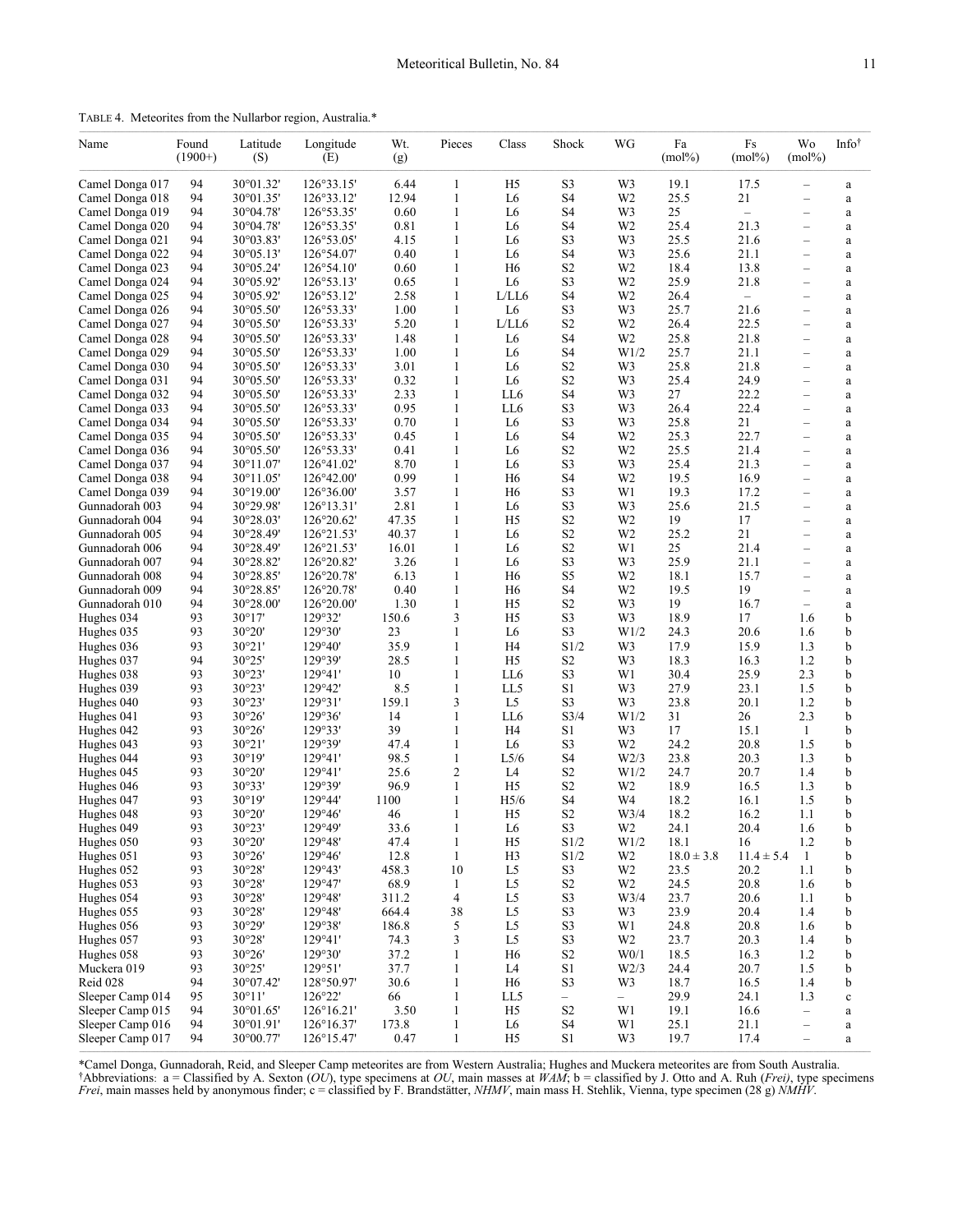#### **Oman meteorites**

(39 meteorites) Oman

Found 1999–2000

Thirty-nine meteorites (Table 5) were found during field work in the desert of Oman by people searching for meteorites. Notable finds were two lunar meteorites (Dhofar 025 and 026), three martian basalts (Dhofar 019, Sayh al Uhaymir 005 and 008), a CK3 (Dhofar 015), a howardite (Dhofar 018), a cumulate eucrite (Dhofar 007), and a highly unequilibrated H3 chondrite (Dhofar 008). Four large meteorite showers were recognized. The existing H4 chondrite

TABLE 5. Meteorites from Oman.

known as Jiddat al Harasis will now take on the synonym Jiddat al Harasis (JaH) 001. Meteorites JaH 002 and 003 may be paired with each other; they were found within 25–50 km of the Ghubara (L5) fall site, but both are less shocked that Ghubara and are probably not paired with it. See separate entries for Dhofar 015, 019, 025, 026, Sayh al Uhaymir 005/008.

**Otto** 35°10' N, 105°59' W

Santa Fe County, New Mexico, USA Found 1970 January 15 Ordinary chondrite (H5)

| Name                    | (N)               | Latitude Longitude<br>(E) | Wt.<br>(g)       | Found Pieces<br>(mm/dd/yy) |                | Class            | Shock<br>stage           | WG                               | Fa<br>$(mol\%)$          | Fs<br>$(mol\%)$          | Comments                                | Info§        |
|-------------------------|-------------------|---------------------------|------------------|----------------------------|----------------|------------------|--------------------------|----------------------------------|--------------------------|--------------------------|-----------------------------------------|--------------|
| Dhofar 001              | 18°09.9'          | 54°05.0'                  | 46               | 12/2/99                    | $\mathbf{1}$   | L6               | S <sub>4</sub>           | W3                               | 24.6                     | 21.8                     | $\overline{\phantom{0}}$                | $\rm{a}$     |
| Dhofar 002              | $18^{\circ}10.0'$ | 54°05.1'                  | 36               | 12/2/99                    | $\mathbf{1}$   | L <sub>5</sub>   | S4                       | W <sub>3</sub>                   | 25.1                     | 21.7                     | $\qquad \qquad -$                       | $\rm{a}$     |
| Dhofar 003              | $18^{\circ}12.1'$ | 54°08.2'                  | 65               | 12/2/99                    | $\mathbf{1}$   | H <sub>4</sub>   | S <sub>3</sub>           | W4                               | 17.7                     | 17                       | $\overline{\phantom{0}}$                | $\rm{a}$     |
| Dhofar 004              | 18°25.7'          | 54°03.2'                  | 163              | 12/3/99                    | $\mathbf{1}$   | H <sub>5</sub>   | S <sub>4</sub>           | W <sub>2</sub>                   | 18.7                     | 17.7                     | $\equiv$                                | $\rm{a}$     |
| Dhofar 005              | $18^{\circ}10.0'$ | 54°10.0'                  | 125.5 kg         | 3/6/00                     | 687            | L <sub>6</sub>   | S <sub>4</sub>           | W4                               | 24.8                     | 22.3                     | $\equiv$                                | $\rm{a}$     |
| Dhofar 006              | 18°07.9'          | 54°06.5'                  | 364.5            | 12/3/99                    | $\mathbf{1}$   | L <sub>5</sub>   | S3                       | W4                               | 24.4                     | 22.5                     |                                         | $\rm{a}$     |
| Dhofar 007              | 18°20.1'          | 54°10.9'                  | 21270            | 12/4/99                    | 37             | Eucrite          | $\equiv$                 | $\overline{\phantom{0}}$         | $\overline{\phantom{0}}$ | 43.3                     | Cumulate; br; $An_{92}$                 | $\rm{a}$     |
| Dhofar 008              | 18°20.5'          | 54°11.3'                  | 2200             | 12/4/99                    | 3              | H <sub>3</sub>   | S3                       | W <sub>2</sub>                   | 18.7                     | 13.4                     | $PMD > 42^{\dagger}$                    | $\rm{a}$     |
|                         |                   |                           |                  |                            |                |                  |                          |                                  | $1.3 - 50$               | $2.1 - 27.6$             |                                         |              |
| Dhofar 009              | 18°16.9'          | 54°06.6'                  | 2102             | 12/5/99                    | $\mathbf{1}$   | L <sub>6</sub>   | S <sub>3</sub>           | W <sub>2</sub>                   | 24.9                     | 22.5                     |                                         | $\rm{a}$     |
| Dhofar 010              | 18°20.3'          | 54°11.9'                  | 3527.6           | 12/5/99                    | 16             | H <sub>6</sub>   | S3                       | W3                               | 18.7                     | 17.7                     | Br; im                                  | $\mathbf{a}$ |
| Dhofar 011              | 18°20.7'          | 54°11.9'                  | 150              | 12/5/99                    | $\mathbf{1}$   | LL7 <sup>‡</sup> | S3                       | W <sub>3</sub>                   | 30.5                     | 25.5                     | CaO in low-Ca px, $1.14 \text{ wt\%}$ a |              |
| Dhofar 012              | 18°21.5'          | $54^{\circ}14.0'$         | 4472             | 1/17/00                    | $\tau$         | L <sub>4</sub>   | S <sub>3</sub>           | W3                               | 21.7                     | 19.5                     | $\qquad \qquad -$                       | $\mathbf{a}$ |
| Dhofar 013              | 18°22.0'          | 54°14.2'                  | 1070             | 1/17/00                    | 2              | H <sub>4</sub>   | S1                       | W4                               | 18.5                     | 17.8                     |                                         | $\rm{a}$     |
| Dhofar 014              | 18°14.6'          | 54°08.5'                  | 414              | 1/21/00                    | $\mathbf{1}$   | LL7 <sup>‡</sup> | S <sub>4</sub>           | W1                               | 29.7                     | 24.3                     | CaO in low-Ca px, $1.24 \text{ wt\%}$ a |              |
| Dhofar 015              | 18°38.6'          | 54°25.8'                  | 184              | 1/21/00                    | $\mathbf{1}$   | CK3              | S <sub>3</sub>           | W1                               | $\overline{\phantom{a}}$ | $\overline{\phantom{0}}$ | See separate entry                      | $\rm{a}$     |
| Dhofar 016              | 18°59.6'          | 54°24.9'                  | 22               | 1/25/00                    | $\mathbf{1}$   | H <sub>4</sub>   | S <sub>4</sub>           | W4                               | 17.9                     | 16.8                     | $\qquad \qquad -$                       | $\mathbf{a}$ |
| Dhofar 017              | 18°09.6'          | 54°08.3'                  | 1736             | 1/26/00                    | 10             | H4               | S <sub>3</sub>           | W3                               | 16.2                     | 15.7                     | $\overline{\phantom{0}}$                | a            |
| Dhofar 018              | $18^{\circ}18.1'$ | 54°09.2'                  | 833              | 1/17/00                    | 12             | How              | $\overline{\phantom{m}}$ | $\qquad \qquad -$                | 29.1                     | 49.4                     | $An_{80-94}$                            | a            |
|                         |                   |                           |                  |                            |                |                  |                          |                                  |                          | $23.9 - 63.6$            |                                         |              |
| Dhofar 019              | 18°18.9'          | 54°08.9'                  | 1056             | 1/21/00                    | $\mathbf{1}$   | Martian          | $\overline{\phantom{m}}$ | $\qquad \qquad -$                | $\overline{\phantom{m}}$ | $\overline{\phantom{0}}$ | See separate entry                      | $\mathbf{a}$ |
| Dhofar 020              | 19°02.0'          | 54°31.0'                  | $-256$ kg        | 3/10/00 > 2000             |                | H4-5             | S <sub>4</sub>           | W3                               | 18.1                     | 15.9                     | $\overline{\phantom{0}}$                | $\mathbf{a}$ |
| Dhofar 021              | 18°09.2'          | 54°10.7'                  | 2534             | 3/10/00                    | 10             | $H5-6$           | S <sub>2</sub>           | W4                               | 18.3                     | 17.2                     | $\overline{\phantom{0}}$                | a            |
| Dhofar 022              | 19°01.7'          | 54°29.5'                  | 110              | 3/13/00                    | 8              | H3.9             | S <sub>3</sub>           | W3                               | 18.0                     | 17.6                     | $PMD = 6.4$ ; prob. paired 024 a        |              |
|                         |                   |                           |                  |                            |                |                  |                          |                                  | $16.0 - 22.1$            |                          |                                         |              |
| Dhofar 023              | $19^{\circ}04.5'$ | 54°30.0'                  | 118              | 3/11/00                    | $\mathbf{1}$   | H <sub>5</sub>   | S <sub>2</sub>           | W <sub>2</sub>                   | 17.6                     | 17.3                     |                                         | a            |
| Dhofar 024              | 19°03.7'          | 54°33.2'                  | 164              | 3/10/00                    | $\overline{c}$ | H3.9             | S <sub>3</sub>           | W3                               | 18.0                     | 17.7                     | $PMD = 6.5$ ; prob. paired 022 a        |              |
|                         |                   |                           |                  |                            |                |                  |                          |                                  | $16.1 - 23.7$            |                          |                                         |              |
| Dhofar 025              | 18°24.2'          | 54°09.1'                  | 751              | 3/5/00                     | $\mathbf{1}$   | Lunar            | $\overline{\phantom{m}}$ | $\qquad \qquad -$                | $\overline{\phantom{a}}$ | $\overline{\phantom{a}}$ | See separate entry                      | a            |
| Dhofar 026              | 18°13.6'          | 54°06.7'                  | 148              | 3/6/00                     | 1              | Lunar            | $\overline{\phantom{0}}$ | $\overline{\phantom{0}}$         | $\equiv$                 | $\overline{\phantom{m}}$ | See separate entry                      | a            |
| Jiddat al Harasis (JaH) |                   |                           |                  |                            |                |                  |                          |                                  |                          |                          |                                         |              |
| JaH 002                 | 19°18.8'          | 56°3.8'                   | 265              | 8/1/99                     | $\mathbf{1}$   | L <sub>5</sub>   | S <sub>4</sub>           | W <sub>4</sub>                   | 23.9                     | 22.3                     | $\qquad \qquad -$                       | a            |
| JaH 003                 | 19°31.8'          | 55°45.5'                  | 10830            | 8/2/99                     | $\mathbf{1}$   | L <sub>5</sub>   | S <sub>3</sub>           | W4                               | 24.6                     | 22.2                     | $\qquad \qquad -$                       | a            |
| JaH 004                 | 19°34.9'          | 55°42.6'                  | 40               | 8/4/99                     | $\mathbf{1}$   | H4               | S3                       | W4                               | 20.0                     | 19.5                     | $\qquad \qquad -$                       | $\rm{a}$     |
| JaH 005                 | 19°18.03'         | 56°3.24'                  | 216.5            | 10/4/99                    | $\mathbf{1}$   | H <sub>5</sub>   | S <sub>2</sub>           | W <sub>2</sub>                   | 18.7                     | 18.7                     | $\qquad \qquad -$                       | $\mathbf{a}$ |
| JaH 006                 | 19°21.6'          | 56°17.5'                  | 1318             | 11/26/99                   | 18             | H <sub>5</sub>   | S <sub>3</sub>           | W <sub>4</sub>                   | 18.4                     | 16.4                     | $\qquad \qquad -$                       | a            |
| JaH 007                 | 19°14.9'          | 56°08.5'                  | 815              | 11/26/99                   | 4              | L <sub>5</sub>   | $\mathbf{S2}$            | W <sub>4</sub>                   | 24.3                     | 20.2                     | $\qquad \qquad -$                       | $\mathbf{a}$ |
| JaH 008                 | 19°15.2'          | 56°08.7'                  | 851              | 11/26/99                   | $\mathbf{1}$   | L5               | S <sub>2</sub>           | W <sub>3</sub>                   | 23.3                     | 21                       |                                         | $\mathbf{a}$ |
| JaH 009                 | 19°16.1'          | 56°08.7'                  | 162              | 11/28/99                   | $\mathbf{1}$   | H <sub>4</sub>   | S <sub>3</sub>           | W4                               | 18.2                     | 17.2                     | Prob. paired 010                        | a            |
| JaH 010                 | 19°16.5'          | 56°05.2'                  | 80               | 11/28/99                   | $\mathbf{1}$   | H <sub>4</sub>   | S <sub>2</sub>           | W4                               | 17.6                     | 16.9                     | Prob. paired 009                        | a            |
| Sayh al Uhaymir (SaU)   |                   |                           |                  |                            |                |                  |                          |                                  |                          |                          |                                         |              |
| SaU 001                 | 20°31.0'          | 56°40.0'                  | $408 \text{ kg}$ | 3/16/00 1000's             |                | L4/5             | $\rm S2$                 | W1                               | 24.7                     | 21.4                     | $\overbrace{\phantom{12322111}}$        | a            |
| SaU 002                 |                   | 20°58.31' 56°52.68'       | 2569             | 10/8/99                    | 102            | $L5-6$           | S <sub>4</sub>           | W <sub>4</sub>                   | 24.1                     | 22.7                     |                                         | $\rm{a}$     |
| SaU 005                 | 20°59.76'         | 57°19.55'                 | 1344             | 11/26/99                   | 3              | Martian          | $\qquad \qquad -$        | $\overbrace{\phantom{12322111}}$ | $\qquad \qquad -$        | $\overline{\phantom{0}}$ | See separate entry                      | b            |
| <b>SaU 008</b>          |                   | 20°58.83' 57°19.14'       | 8579             | 11/26/99                   | $\mathfrak{2}$ | Martian          | $\qquad \qquad -$        | $\qquad \qquad -$                | $\overline{\phantom{m}}$ | $\overline{\phantom{a}}$ | See separate entry                      | b            |

*Abbreviations:* br = breccia; im = impact melt; how = howardite; PMD = percent mean deviation of FeO content of olivine.

§Analysts and locations of type specimens (main masses with anonymous finders):  $a = M$ . Ivanova, M. Nazarov, and S. Afanasiev (*Vernad*); b = J. Zipfel (*MPI*).

*†Highly unequilibrated: subtype* < 3.3.

‡Chondrules almost completely absent. Matrix thoroughly recrystallized and relatively coarse grained. Pairing is possible between Dhofar 011 and 014.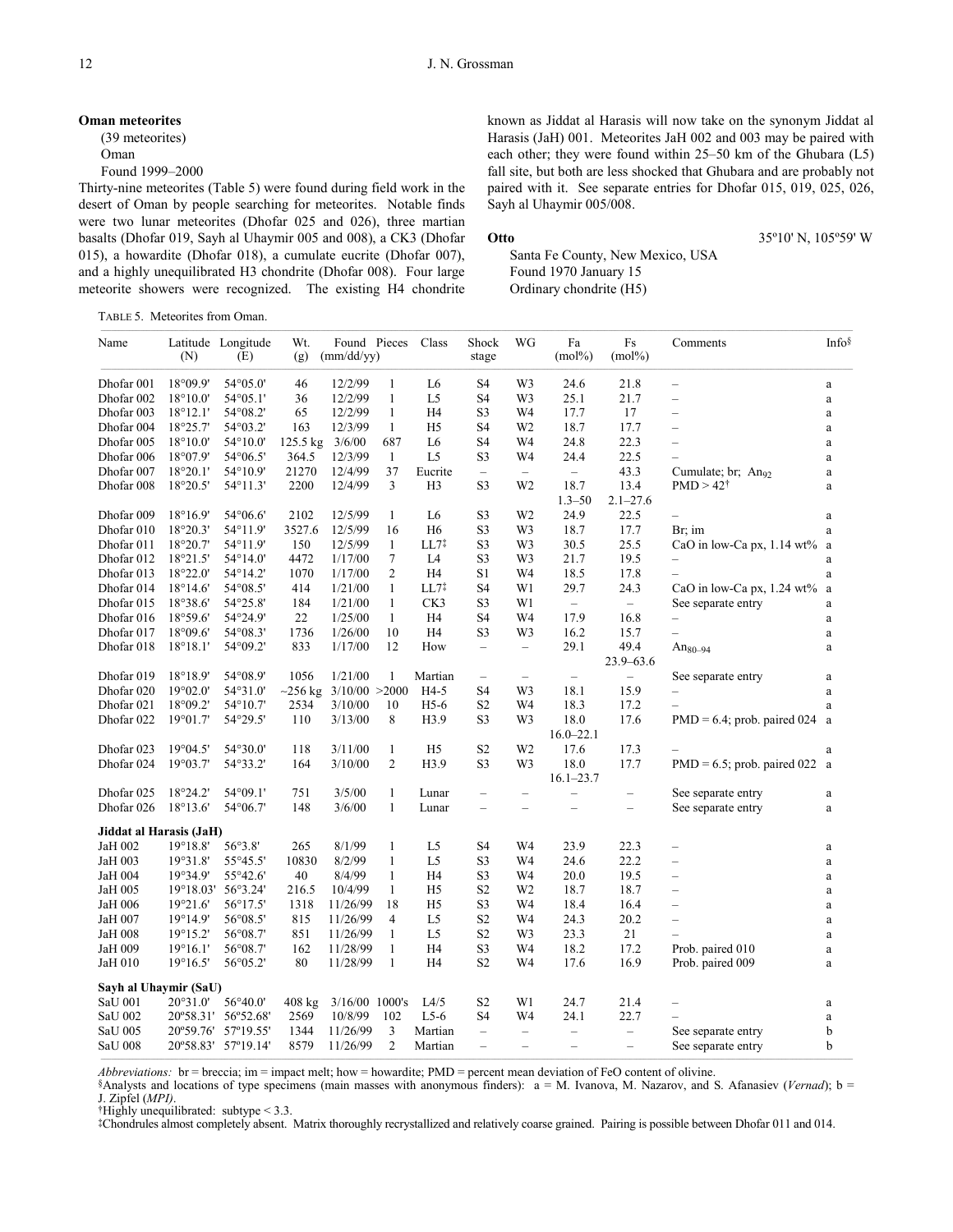A 28 g chondrite was found by Howard Elam who was searching for meteorites in the desert east of Albuquerque. Classification and mineralogy (P. Sipiera and Y. Kawachi, *Harper*): olivine, Fa<sub>19.8</sub>;  $Fs_{17.3}Wo_{1.5}$ ; weathering grade, W2. Specimens: main mass, 24 g, *DuPont*.

#### **Ouzina** 30º48' N, 4º11' W

Morocco, near Algerian border Found 1999 April

Rumuruti-type chondrite (R4)

A 642 g stone was found by a Bedouin. Classification and mineralogy (M. Killgore, *SWML*; A. Rubin, *UCLA*): chondrules (0.4 to 1 mm) well-defined, but matrix and chondrule mesostasis recrystallized; barred olivine and porphyritic chondrules abundant; average olivine,  $Fa_{40,1}$ , with 0.18 wt% NiO; shock stage, S2; weathering grade, W4. Specimens: main mass, with a dealer who wishes to remain anonymous; *Fectay*; 120 g, *SWML*; type specimen, 27 g, *FMNH*.

#### **Park City** location unknown

Summit County, Utah, USA Found ∼1934

Iron meteorite, hexahedrite (IIAB)

An iron meteorite was acquired by William Cole prior to 1935. Over 50 years later, his wife remembered that he got it while working at the Silver King Mine near Park City, although it is not known whether he actually found it himself. Classification and analysis (T. McCoy, *SI*; J. Wasson, *UCLA*): contains coarse kamacite crystals (up to 14 cm), millimeter-sized schreibersite, and remelted troilite nodules; bulk metal composition,  $Co = 0.456$  wt%,  $Ni = 5.89$  wt%,  $Ga = 57.0$  ppm,  $As = 5.14$  ppm,  $Ir = 2.31$  ppm,  $Au =$ 0.661 ppm. Specimens: 630.5 g, *SI*; 12.8 g, *UCLA*; main mass, 9.049 kg, plus slices of 669, 1052, and 835 g with a friend of the Cole family.

#### **Pigick** 35º54.4' S, 141º51.3' E

Victoria, Australia Found ∼1994 Ordinary chondrite (H5)

Eight fragments totaling 690 g were found by Daryl Wedding while he was plowing wheat paddocks. Individual masses were 169, 156, 110, 103, 63, 58, 26.4, and 7.6 g. The Rainbow meteorite (see below) was found in the same paddocks. Classification and mineralogy (W. Birch, Vict): olivine, Fa<sub>18.8</sub>; pyroxene,  $Fs_{16.6}Wo_{1.5}$ ; shock stage, S3; weathering grade, W2; contains minor oligoclase. Specimens: stones of 169, 156, 63, and 26.4 g, *Vict*; other masses with finder.

### **Poeppel Corner** 25°47' S, 137°56' E

Northern Territory, Australia Found 1980 October Ordinary chondrite (L6)

A 277 g stone was found among sand dunes by Peter May. Classification and mineralogy (T. McCoy, *SI*): olivine,  $Fa_{24.4\pm0.4}$ ; pyroxene,  $Fs_{20.7\pm0.3}Wo_{1.6\pm0.3}$ ; shock stage, S3; weathering grade, W2; contains metal-sulfide shock veins. Specimens: main mass, *SAM*; type specimen, 12 g, *SI*.

**Queen Alexandra Range 97077–97679,** see ANSMET meteorites

#### **Ragged Top** 32°26.8' N, 111°20.8' W

Pima County, Arizona, USA Found 1997 April Ordinary chondrite (H4)

A 122.7 g chondrite was found ∼8 cm below ground by Sam Lindsey, who was trying to locate a buried pipe with a metal detector. Classification and mineralogy (D. Kring and D. Hill, *UAz*): olivine, Fa<sub>18.6±0.4</sub>; pyroxene, Fs<sub>16.4±0.4</sub>Wo<sub>1.1±0.2</sub>; kamacite contains 0.47 ± 0.02 wt% Co; weathering grade, W2. Specimens: main mass with finder; type specimen, 42 g plus three thin sections, *UAz.* 

#### **Rainbow** 35°54.4' S, 141°51.3' E

Victoria, Australia Found ∼1994

Carbonaceous chondrite (CO3)

Two stones, 1132 and 421 g, were found by Daryl Wedding while he was plowing wheat paddocks. The Pigick meteorite (see above) was found in the same paddocks. Classification and mineralogy (W. Birch, *Vict*; J. Grossman, *USGS*): olivine, Fa<sub>0.2–51.6</sub>, median Fa<sub>4.5</sub>  $(n = 50)$ , pyroxene,  $Fs_{0.4-27.8}Wo_{0.4-4.5}$ , most around  $Fs_{0.9}Wo_{0.9}$   $(n =$ 15); weathering grade, W2; contains very little kamacite; chondrules mostly <0.5 mm in diameter; metamorphic subtype probably similar to Kainsaz (3.2); see also Grossman *et al.* (2000). Specimens: 1132 g main mass, *Vict*; 421 g mass with finder.

### **Rammya** ∼31º10' N, 3º55' W

Morocco Found 1996, summer

Ordinary chondrite (H5)

More than 150 fragments that probably came from a single weathered mass, with a total weight of 2481 g, were found together ∼40 km southeast of Erfoud. Classification and mineralogy (G. Kurat, NHMV): olivine, Fa<sub>18.0</sub>; pyroxene, Fs<sub>15.9</sub>Wo<sub>1.1</sub>; kamacite contains 0.5 wt% Co; a complex, veined breccia. Specimens: type specimen, 18.05 g, *NHMV*; main mass, Mr. Vincent Jacques, Chaumont-Gistoux, Belgium*.* 

**Reid 028,** see Nullarbor Region

#### **Roosevelt County meteorites**

Roosevelt County, New Mexico, USA Found 1969–1988 (Five meteorites)

These meteorites (Table 6) were classified by P. Sipiera, *Harper*, and type specimens are in *Dupont*, except RC 102, which was classified by D. Kring and has a type specimen at *UAz.*

#### **Rub' al-Khali Meteorites**

Rub' al-Khali, Saudi Arabia Found 1950s (Three meteorites)

Three meteorites (Table 7) were found by Charles Sidney Morse while he was conducting a geological survey for the Arabian American Oil Company. Approximate locations of finds are all 20º N, 50º E. None of these meteorites is among those reported by Holm (1962). Classifications and descriptions by N. Chabot and D. Kring (*UAz*). Rub' al-Khali 003: an almost completely oxidized iron meteorite showing relic Widmanstätten pattern; kamacite, 7 wt% Ni; taenite, 31 wt% Ni; schreibersite present. Specimens: main masses with Marshall Mott–Smith; type specimens (Table 7), *UAz*.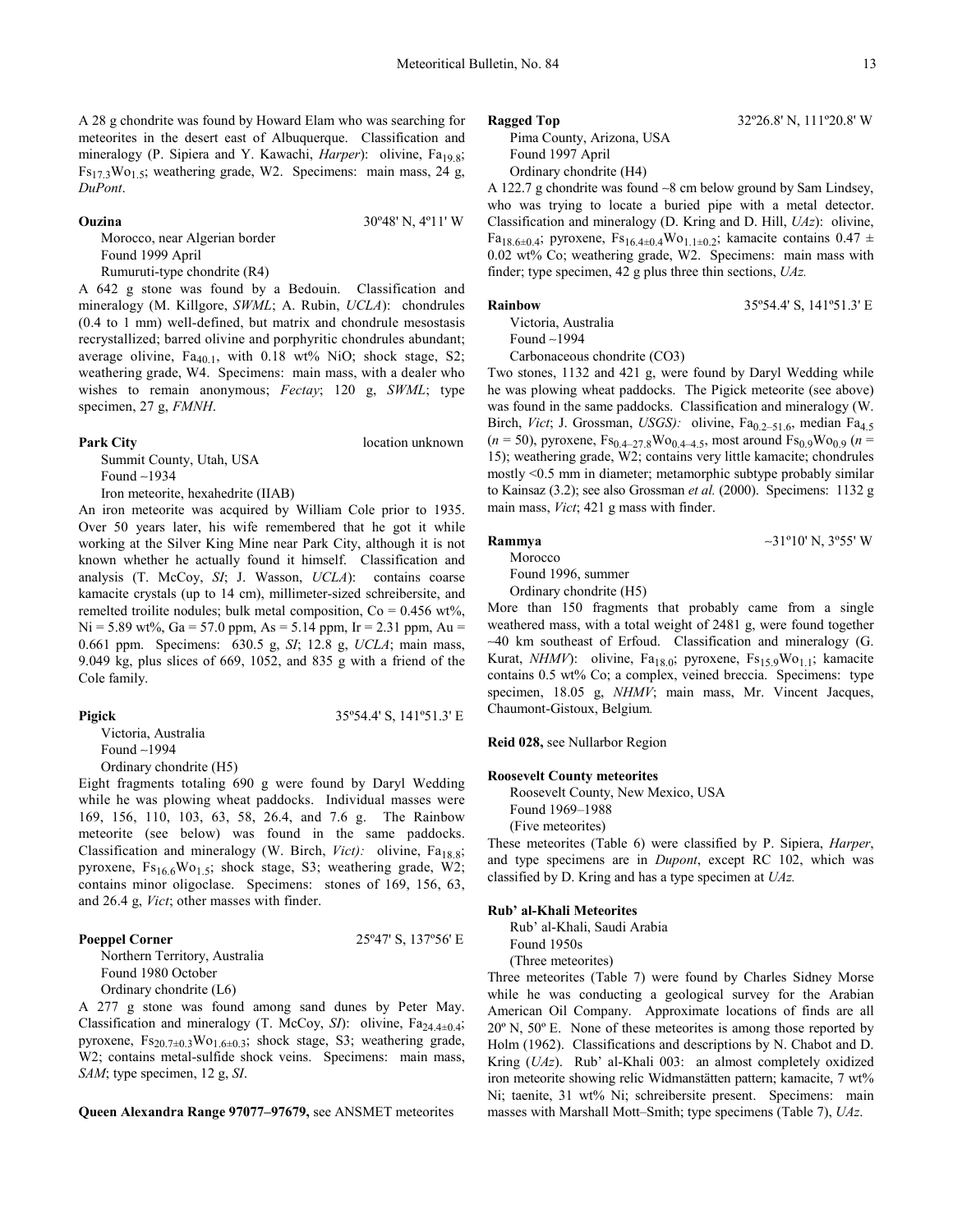TABLE 6. Meteorites from Roosevelt County, New Mexico.

| Name          | Latitude                     | Longitude          | Wt.<br>(g) | Found | Class          | Fa<br>$(mol\%)$ | Fs<br>$(mol\%)$ | Wo<br>$(mol\%)$ | Shock<br>stage                                                            | WG | Finder,<br>Main mass     |
|---------------|------------------------------|--------------------|------------|-------|----------------|-----------------|-----------------|-----------------|---------------------------------------------------------------------------|----|--------------------------|
|               | <b>Roosevelt County (RC)</b> |                    |            |       |                |                 |                 |                 |                                                                           |    |                          |
| <b>RC 098</b> | $34^{\circ}13'$ N            | $103°33'$ W        | 15         | 1969  | L6             | 20.6            | 17.9            |                 | $\hspace{1.0cm} \rule{1.5cm}{0.15cm} \hspace{1.0cm} \rule{1.5cm}{0.15cm}$ | W3 | J. Warnica               |
| <b>RC 099</b> | 33°36' N                     | $103^{\circ}18'$ W | 9.4        | 1969  | H(5?)          | 18.5            | 16.6            |                 | -                                                                         | W3 | J. Warnica               |
| <b>RC</b> 100 | $34^{\circ}18'$ N            | $103^{\circ}27'$ W | 6.8        | 1970  | L5             | 20.5            | 17.6            |                 | $\overline{\phantom{0}}$                                                  | W2 | J. Warnica               |
| <b>RC</b> 101 | 34°3' N                      | $103°35'$ W        | 12.6       | 1979  | H <sub>5</sub> | 19.0            | 16.2            | -               | $\overline{\phantom{m}}$                                                  | W3 | Iwilson                  |
| <b>RC</b> 102 | $33^{\circ}59.7'$ N          | $103^{\circ}15'$ W | 8345       | 1988  | L5             | 25.3            | 22.6            | 1.3             | S <sub>3</sub>                                                            | W2 | R. Thetford <sup>†</sup> |

†Main mass with *Farmer*.

TABLE 7. Meteorites from the Rub' al-Khali, Saudi Arabia.

| Name              | Found                  | lass: | Wt.<br>(g) | Fa             | Fs<br>$(mol\%)$ | Kamacite<br>$(Co wt\%)$ | WG | $UAz$ Type<br>Specimen |
|-------------------|------------------------|-------|------------|----------------|-----------------|-------------------------|----|------------------------|
| Rub' al-Khali 001 | mid 1950s <sup>†</sup> | H5    | >490       | $18.9 \pm 0.5$ | $16.7 \pm 0.6$  | $0.44 \pm 0.04$         | 3  | 90 g                   |
| Rub' al-Khali 002 | mid $1950s^{\dagger}$  | L5    | >55        | $24.9 \pm 0.6$ | $21.3 \pm 0.2$  | $0.85 \pm 0.15$         |    | 30 g                   |
| Rub' al-Khali 003 | 1957                   | Iron  | >18        | -              |                 |                         | -  | 10g                    |

†One of these meteorites was found in 1955 May, the other on an unknown date.

#### **Sabrum** 23º5' N, 91º40' E

Tripura, India Fell 1999 April 30

Ordinary chondrite (LL6)

Local inhabitants bathing in a pond heard a whistling sound and witnessed the fall of a 478 g stone. Classification and mineralogy (S. Ghosh, GSI): olivine, Fa<sub>30.5</sub>; pyroxene, Fs<sub>22.2</sub>; plagioclase, An<sub>10.7</sub>; shock stage, S4. Specimens: *GSI*.

**Sahara 98058–99555,** see Saharan meteorites from unknown locations

### **Saharan meteorites from Libya**

Libya Found 1997–2000 (256 meteorites)

A number of different anonymous finders recovered 256 meteorites from several regions of the Libyan Sahara (Table 8). See separate entries for a CK chondrite (DaG 431), a eucrite (DaG 647), two martian basalts (DaG 670 and 735), and enstatite chondrite (DaG 734), and a howardite (DaG 779).

| TABLE 8. Meteorites from the Libyan Sahara. |  |
|---------------------------------------------|--|
|                                             |  |

#### **Saharan meteorites from Morocco**

Northwest Africa

Purchased or found 1999

### (32 meteorites)

Many meteorites lacking first-hand documentation of the find location are being sold by Moroccan rock and mineral dealers, and by people from other countries who have collected material in Morocco. These meteorites are all sold as Moroccan finds, but there are plausible reports that some were actually collected in Algeria or Western Sahara. The reliability of locality information associated with these meteorites is difficult to assess because of the anonymity of all of the finders and most of the original sellers. All such meteorites will henceforth be numbered in a "Northwest Africa" (NWA) series. The Nomenclature Committee considers it possible that differently numbered specimens are paired with each other or with other named meteorites, and some may even be derived from the same individual object. Table 9 lists 32 specimens of this type. See separate entry for the lunar meteorite, Northwest Africa 032. Note: some of the specimens listed elsewhere in this and previous issues of the *Meteoritical Bulletin* may belong in this category but had their names approved prior to the decision by the Nomenclature Committee to create the NWA series.

| Name              | Found | Latitude<br>(N)    | Longitude<br>(E)   | Wt.<br>(g) | Pieces | Class            | Shock          | WG             | Fa<br>$(mol\%)$ | Fs<br>$(mol\%)$ | Wo<br>$(mol\%)$ | Comments <sup>§</sup> | Info <sup>#</sup> |
|-------------------|-------|--------------------|--------------------|------------|--------|------------------|----------------|----------------|-----------------|-----------------|-----------------|-----------------------|-------------------|
| Dar al Gani (DaG) |       |                    |                    |            |        |                  |                |                |                 |                 |                 |                       |                   |
| DaG 364           | 1997  | 27°50.36'          | $15^{\circ}53.51'$ | 982        |        | L6               | S6             | W1             | 24.4            | 19.9            | 1.2             | SV, IW                | a                 |
| DaG 366           | 1997  | 27°51.09'          | 15°52.29'          | 233        |        | L6               | S6             | W1             | 23.6            | 19.8            | 1.0             | SV, IW                | a                 |
| DaG 386           | 1997  | $27^{\circ}26.59'$ | 16°11.13'          | 772        | 5      | H <sub>5/6</sub> | S <sub>2</sub> | W <sub>5</sub> | 18.4            | 16.0            | 0.7             | -                     | a                 |
| DaG 387           | 1997  | $27^{\circ}20.24'$ | $16^{\circ}12.08'$ | 189        |        | L <sub>5</sub>   | S <sub>2</sub> | W <sub>3</sub> | 24.3            | 20.4            | 1.1             |                       | a                 |
| DaG 388           | 1997  | 27°08.55'          | $16^{\circ}03.57'$ | 291        |        | H <sub>5/6</sub> | S <sub>2</sub> | W <sub>5</sub> | 18.0            | 15.8            | 1.0             |                       | a                 |
| DaG 389           | 1997  | $27^{\circ}27.68'$ | $16^{\circ}11.73'$ | 61         |        | H <sub>5</sub>   | S <sub>2</sub> | W <sub>3</sub> | 18.0            | 15.9            | 0.9             |                       | a                 |
| DaG 390           | 1997  | 27°27.89'          | $16^{\circ}11.24'$ | 99         |        | H <sub>6</sub>   | S <sub>2</sub> | W <sub>3</sub> | 17.9            | 15.8            | 0.9             |                       | a                 |
| DaG 392           | 1997  | 27°25.43'          | $16^{\circ}20.40'$ | 718        |        | H <sub>5</sub>   | S <sub>2</sub> | W <sub>3</sub> | 16.6            | 15.0            | 0.8             |                       | a                 |
| DaG 393           | 1997  | $27^{\circ}26.13'$ | 16°15.98'          | 195        |        | L6               | S6             | W <sub>3</sub> | 24.2            | 20.3            | 1.2             | SV, IW                | a                 |
| DaG 394           | 1997  | 27°24.54'          | 16°12.25'          | 167        |        | H <sub>6</sub>   | S <sub>2</sub> | W <sub>3</sub> | 17.9            | 15.8            | 1.0             |                       | a                 |
| DaG 395           | 1997  | 27°45.89'          | 16°05.18'          | 270        |        | H <sub>6</sub>   | S <sub>2</sub> | W <sub>2</sub> | 18.7            | 16.5            | 0.9             |                       | a                 |
| DaG 396           | 1998  | $27^{\circ}49.11'$ | 15°55.64'          | 388        | 3      | L6               | S6             | W1             | 23.6            | 19.9            | 0.9             | SV, IW                | a                 |
| DaG 397           | 1998  | $27^{\circ}49.10'$ | 15°54.92'          | 1008       | 3      | L6               | S <sub>6</sub> | W1             | 23.7            | 19.9            | 1.1             | SV, IW                | a                 |
| DaG 398           | 1998  | 27°50.19'          | 15°49.47'          | 502        | 2      | H <sub>6</sub>   | S <sub>2</sub> | W <sub>2</sub> | 18.9            | 16.7            | 0.9             |                       | a                 |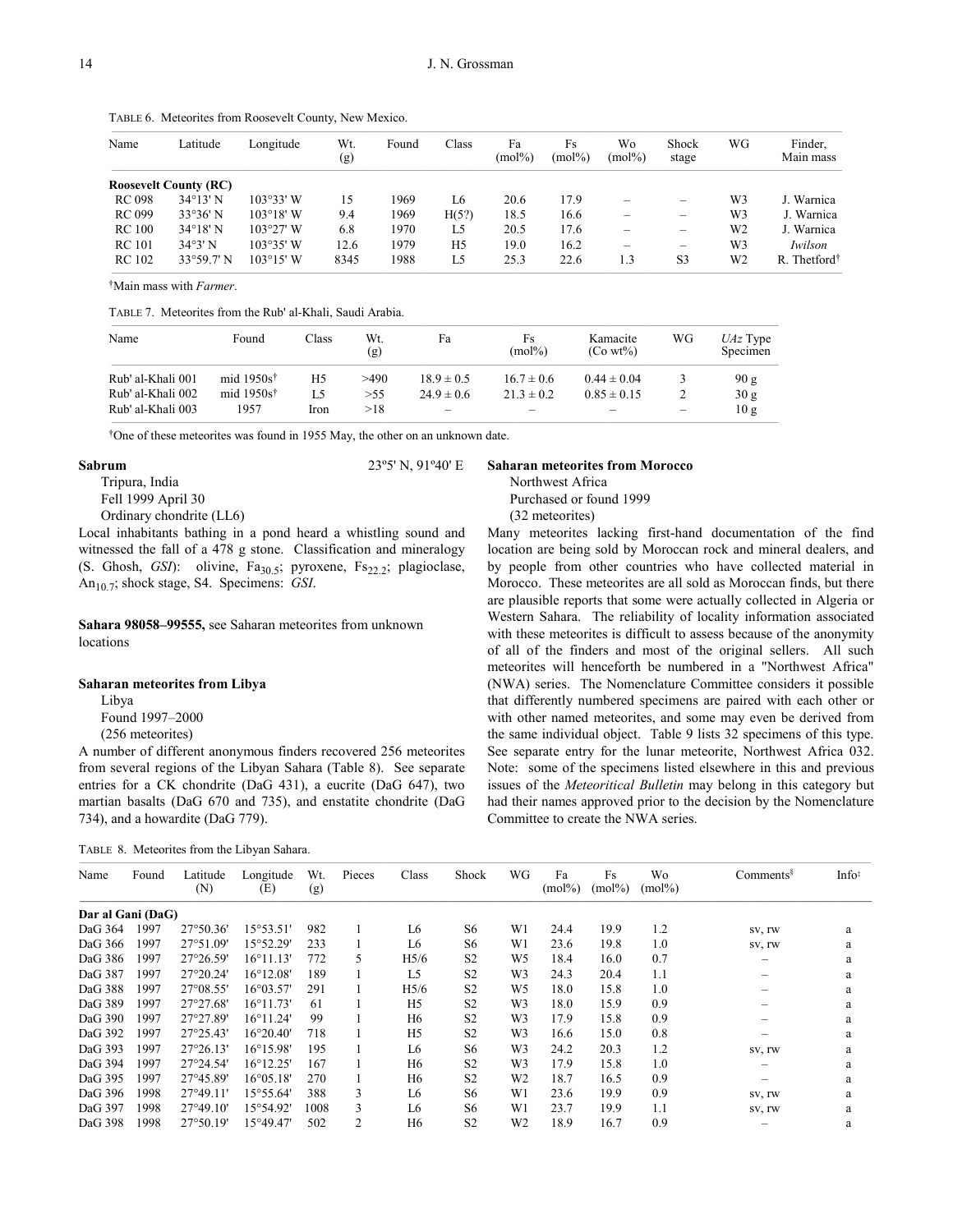TABLE 8. *Continued.*

| Name               | Found        | Latitude<br>(N)        | Longitude<br>(E)                         | Wt.<br>(g)   | Pieces                       | Class                | Shock                | WG                               | Fa<br>$(mol\%)$                | Fs<br>$(mol\%)$          | Wo<br>$(mol\%)$                       | $Comments^{\S}$          | Info <sup>‡</sup> |
|--------------------|--------------|------------------------|------------------------------------------|--------------|------------------------------|----------------------|----------------------|----------------------------------|--------------------------------|--------------------------|---------------------------------------|--------------------------|-------------------|
| DaG 401            | 1998         | 27°50.53'              | 15°53.80'                                | 405          | $\mathbf{1}$                 | L6                   | S6                   | W1                               | 23.6                           | 20.2                     | 1.1                                   | SV, IW                   | a                 |
| DaG 402            | 1998         | 27°48.84'              | 15°54.69'                                | 1861         | $\mathbf{1}$                 | L6                   | S <sub>4</sub>       | W1                               | 23.6                           | 20.2                     | 1.1                                   | $\mathrm{SV}$            | a                 |
| DaG 403            | 1998         | 27°45.83'              | 15°54.65'                                | 665          | $\mathbf{1}$                 | L6                   | S4                   | W1                               | 23.7                           | 20.2                     | 1.2                                   | SV                       | $\rm{a}$          |
| DaG 404            | 1998         | 27°50.26'              | 15°54.80'                                | 585          | 2                            | L6                   | S4                   | W1                               | 23.8                           | 20.0                     | 1.1                                   | SV                       | $\rm{a}$          |
| DaG 405            | 1998         | 27°55.88'              | 15°52.05'                                | 193          | $\mathbf{1}$                 | H <sub>3</sub>       | S <sub>2</sub>       | W1                               | $14.2 \pm 5.9$<br>$2.2 - 23.2$ | $8.5 \pm 5.4$            | $0.5 \pm 0.6$<br>$1.9 - 18.6$ 0.2-2.4 | a                        |                   |
| DaG 409            | 1998         | 27°49.43'              | 15°52.71'                                | 584          | 3                            | L <sub>6</sub>       | S <sub>4</sub>       | W1                               | 24.0                           | 20.0                     | 0.9                                   | SV                       | a                 |
| DaG 410            | 1998         | 27°22.35'              | 16°14.41'                                | 605          | many                         | H <sub>5</sub>       | S <sub>2</sub>       | W1                               | 17.8                           | 16.0                     | 1.1                                   | $\qquad \qquad -$        | $\rm{a}$          |
| DaG 412            | 1998         | 27°20.82'              | $16^{\circ}05.30'$                       | 946          | $\mathbf{1}$                 | CK5                  | S <sub>2</sub>       | W3                               | 30.7                           | $\qquad \qquad -$        | $\qquad \qquad -$                     | (1)                      | $\rm{a}$          |
| DaG 413            | 1998         | 27°29.24'              | $16^{\circ}19.51'$                       | 156          | 1                            | <b>IIAB</b>          | $\qquad \qquad -$    | $\overline{\phantom{m}}$         | $\overline{\phantom{m}}$       | $\qquad \qquad -$        | $\overline{\phantom{m}}$              | (2)                      | a                 |
| DaG 414            | 1998         | 27°30.97'              | $16^{\circ}17.00'$                       | 956          | $\mathbf{1}$                 | L <sub>6</sub>       | S <sub>4</sub>       | W1                               | 24.2                           | 20.2                     | 1.3                                   | SV                       | $\rm{a}$          |
| DaG 415            | 1998         | 27°22.71'              | 16°11.13'                                | 103          | $\mathbf{1}$                 | H <sub>5/6</sub>     | S <sub>2</sub>       | W3                               | 18.3                           | 16.1                     | 1.0                                   |                          | a                 |
| DaG 420            | 1998<br>1998 | 27°51.86'<br>27°52.47' | 15°52.40'<br>15°52.33'                   | 150          | $\mathbf{1}$                 | L6                   | S4                   | W1                               | 23.9                           | 20.0                     | 1.2                                   | SV                       | $\rm{a}$          |
| DaG 421<br>DaG 422 | 1998         | 27°51.83'              | 15°52.21'                                | 105<br>702   | $\mathbf{1}$<br>1            | L6<br>L <sub>6</sub> | S6<br>S <sub>4</sub> | W1<br>W1                         | 23.6<br>23.7                   | 20.2<br>19.9             | 1.0<br>1.1                            | sv, rw<br>SV             | $\rm{a}$          |
| DaG 431            | 1998         | 27°18.77'              | 16°13.92'                                | 353          | 1                            | CK3-an               | $\qquad \qquad -$    | $\overline{\phantom{m}}$         | $\overline{\phantom{a}}$       | $\overline{\phantom{a}}$ | $\overline{\phantom{a}}$              | see separate entry       | a<br>a            |
| DaG 437            | 1998         | 26°41.77'              | 16°19.65'                                | 239          | 2                            | L <sub>6</sub>       | S <sub>4</sub>       | W <sub>2</sub>                   | 24.0                           | 20.4                     | 1.1                                   | SV                       | a                 |
| DaG 439            | 1998         | 27°49.74'              | 15°55.68'                                | 867          | $\mathbf{1}$                 | L6                   | S4                   | W <sub>2</sub>                   | 23.7                           | 20.1                     | 1.2                                   | SV                       | $\rm{a}$          |
| DaG 440            | 1998         | 27°29.00'              | $16^{\circ}15.78'$                       | 1561         | 2                            | L6                   | S6                   | W <sub>2</sub>                   | 24.2                           | 20.5                     | 1.1                                   | SV                       | $\rm{a}$          |
| DaG 448            | 1998         | 27°26.01'              | 16°05.07'                                | 392          | $\mathbf{1}$                 | L4/5                 | S <sub>2</sub>       | W <sub>2</sub>                   | 23.8                           | 19.9                     | 0.9                                   | $\overline{\phantom{0}}$ | a                 |
| DaG 449            | 1998         | 27°25.61'              | 16°03.22'                                | 184          | $\mathbf{1}$                 | LL6                  | S <sub>3</sub>       | W3                               | 26.5                           | 22.1                     | 1.2                                   | $\overline{\phantom{0}}$ | $\rm{a}$          |
| DaG 453            | 1998         | 27°48.24'              | 15°56.10'                                | 1896         | $\mathbf{1}$                 | L <sub>6</sub>       | S <sub>4</sub>       | W1                               | 23.4                           | 20.0                     | 1.0                                   | L,                       | a                 |
| DaG 455            | 1998         | 27°48.31'              | 15°55.60'                                | 2670         | many                         | L6                   | S <sub>4</sub>       | W <sub>2</sub>                   | 23.7                           | 20.2                     | 0.9                                   | SV                       | $\rm{a}$          |
| DaG 456            | 1998         | 27°47.87'              | 15°56.50'                                | 838          | 2                            | L6                   | S4                   | W1                               | 23.6                           | 19.9                     | 1.1                                   | $\overline{\phantom{0}}$ | $\rm{a}$          |
| DaG 457            | 1998         | 27°48.44'              | 15°56.26'                                | 855          | $\overline{c}$               | L6                   | S <sub>6</sub>       | W1                               | 23.8                           | 19.9                     | 1.3                                   | SV                       | a                 |
| DaG 458            | 1998         | 27°48.60'              | 15°55.98'                                | 364          | $\overline{c}$               | L6                   | S <sub>4</sub>       | W1                               | 23.7                           | 20.2                     | 1.0                                   | SV                       | $\rm{a}$          |
| DaG 459            | 1998         | 27°48.86'              | 15°54.87'                                | 1082         | 4                            | L6                   | S <sub>4</sub>       | W1                               | 23.8                           | 19.8                     | 1.1                                   | SV                       | a                 |
| DaG 460<br>DaG 461 | 1998<br>1998 | 27°48.23'<br>28°01.14' | 15°55.26'<br>15°51.80'                   | 2310<br>1228 | $\mathbf{1}$<br>$\mathbf{1}$ | L6<br>L6             | S <sub>4</sub><br>S4 | W1<br>W3                         | 23.6<br>24.1                   | 19.9<br>20.3             | 1.2<br>1.3                            | SV                       | $\rm{a}$          |
| DaG 462            | 1998         | 28°00.91'              | 15°51.82'                                | 740          | $\mathbf{1}$                 | L6                   | S <sub>4</sub>       | W <sub>2</sub>                   | 24.1                           | 20.4                     | 1.2                                   | —                        | $\rm{a}$<br>a     |
| DaG 463            | 1998         | 28°00.70'              | 15°51.89'                                | 1916         | 3                            | L6                   | S <sub>4</sub>       | W <sub>2</sub>                   | 24.1                           | 20.4                     | 1.3                                   | L,                       | $\rm{a}$          |
| DaG 464            | 1998         | 28°01.18'              | 15°53.41'                                | 254          | 1                            | L6                   | S <sub>4</sub>       | W <sub>2</sub>                   | 24.2                           | 20.6                     | 1.2                                   |                          | a                 |
| DaG 466            | 1998         | 28°00.60'              | 15°50.70'                                | 1296         | $\mathbf{1}$                 | L6                   | S <sub>4</sub>       | W <sub>2</sub>                   | 24.2                           | 20.4                     | 1.0                                   | -                        | $\rm{a}$          |
| DaG 467            | 1998         | 28°00.53'              | 15°50.57'                                | 1731         | 1                            | L6                   | S4                   | W <sub>2</sub>                   | 24.1                           | 20.5                     | 1.2                                   | SV                       | $\rm{a}$          |
| DaG 470            | 1998         | 27°47.12'              | 15°57.14'                                | 4152         | $\mathbf{1}$                 | L <sub>6</sub>       | S <sub>4</sub>       | W <sub>2</sub>                   | 23.9                           | 19.8                     | 1.1                                   | SV                       | a                 |
| DaG 472            | 1998         | 27°47.48'              | 15°57.91'                                | 482          | $\mathbf{1}$                 | LL6                  | S <sub>3</sub>       | W3                               | 29.8                           | 24.1                     | 1.6                                   | SV                       | $\rm{a}$          |
| DaG 474            | 1998         | 27°47.19'              | 16°05.83'                                | 68           | $\mathbf{1}$                 | L <sub>6</sub>       | S <sub>3</sub>       | W <sub>3</sub>                   | 24.1                           | 20.5                     | 1.3                                   | SV                       | a                 |
| DaG 477            | 1998         | 27°44.86'              | $16^{\circ}00.18'$                       | 16128        | 8                            | L6                   | S <sub>4</sub>       | W1                               | 23.7                           | 19.8                     | 1.2                                   | $\overline{\phantom{0}}$ | $\rm{a}$          |
| DaG 478            | 1998         | 27°45.28'              | 15°58.91'                                | 7367         | 4                            | L6                   | S4                   | W1                               | 23.8                           | 19.9                     | 1.1                                   | SV                       | $\rm{a}$          |
| DaG 481            | 1998         | 27°22.13'              | 16°17.13'                                | 258          | $\mathbf{1}$                 | L6                   | S <sub>3</sub>       | W1                               | 24.1                           | 20.5                     | 1.1                                   | SV                       | a                 |
| DaG 611<br>DaG 612 | 1998<br>1998 | 27°17.03'<br>27°16.15' | $16^{\circ}10.28'$<br>16°21.84'          | 434<br>1492  | 5                            | L6<br>H5             | S4<br>S <sub>3</sub> | W <sub>2</sub><br>W <sub>2</sub> | 23<br>17                       | 21<br>16                 | $\qquad \qquad -$                     | br                       | b<br>b            |
| DaG 613            | 1998         | 27°02.34'              | $16^{\circ}15.67'$                       | 566          | many<br>4                    | LL4                  | S <sub>2</sub>       | W <sub>3</sub>                   | 28                             | 24                       |                                       |                          | b                 |
| DaG 614            | 1998         | 27°07.64'              | 16°01.34'                                | 53           | 4                            | H <sub>6</sub>       | S <sub>2</sub>       | W4                               | 19                             | 18                       |                                       |                          | b                 |
| DaG 615            | 1998         | 27°23.76'              | 16°06.89'                                | 295          | $\mathbf{1}$                 | H <sub>6</sub>       | S <sub>4</sub>       | W1                               | 20                             | 17                       |                                       | fragmental br            | b                 |
| DaG 616            | 1998         | 27°09.76'              | $16^{\circ}17.76'$                       | 150          | $\mathbf{1}$                 | L6                   | S3                   | W <sub>5</sub>                   | 25                             | 22                       |                                       |                          | b                 |
| DaG 617            | 1998         | 27°09.76'              | 16°17.76'                                | 126          | 1                            | H <sub>6</sub>       | S1                   | W <sub>2</sub>                   | 18                             | 16                       |                                       | $\overline{\phantom{0}}$ | b                 |
| DaG 618            | 1998         | 27°01.75'              | $16^{\circ}13.76'$                       | 44           | $\mathbf{1}$                 | L6                   | S3                   | W <sub>2</sub>                   | 25                             | 21                       | $\overline{\phantom{0}}$              | $\overline{\phantom{0}}$ | b                 |
| DaG 619            | 1998         | 27°28.73'              | 16°18.22'                                | 1050         | 1                            | L6                   | S4                   | W <sub>2</sub>                   | 24                             | 20                       | $\overline{\phantom{0}}$              | -                        | b                 |
| DaG 620            | 1998         | 27°29.05'              | 16°18.32'                                | 335          | 1                            | L6                   | S <sub>4</sub>       | W <sub>2</sub>                   | 23                             | 20                       |                                       |                          | b                 |
| DaG 621            | 1998         | 27°30.28'              | 16°19.30'                                | 76           | 2                            | L4                   | S <sub>4</sub>       | W <sub>2</sub>                   | 24                             | 21                       |                                       |                          | b                 |
| DaG 622            | 1998         | 27°21.12'              | 16°14.85'                                | 46           | $\mathbf{1}$                 | H <sub>5</sub>       | S <sub>2</sub>       | W3                               | 18                             | 16                       |                                       |                          | b                 |
| DaG 623            | 1998         | $27^{\circ}14.18'$     | 16°21.23'                                | 135          | $\mathbf{1}$                 | L6                   | S <sub>4</sub>       | W <sub>2</sub>                   | 27                             | 22                       |                                       |                          | b                 |
| DaG 624            | 1998         | 27°22.33'              | $16^{\circ}11.30'$                       | 1750         | $\mathbf{1}$                 | L6                   | S <sub>4</sub>       | W <sub>2</sub>                   | 23                             | 21                       |                                       |                          | b                 |
| DaG 625<br>DaG 626 | 1998<br>1998 | 27°21.31'<br>27°21.10' | $16^{\circ}12.21'$<br>$16^{\circ}14.14'$ | 502<br>233   | $\mathbf{1}$<br>$\mathbf{1}$ | L6<br>H <sub>4</sub> | S3/4<br>S1           | W <sub>2</sub><br>W <sub>2</sub> | 24<br>19                       | 21<br>17                 | $\overline{\phantom{0}}$              |                          | b<br>b            |
| DaG 627            | 1998         | 27°19.25'              | 16°19.33'                                | 72           | $\mathbf{1}$                 | H <sub>5</sub>       | S1                   | W <sub>3</sub>                   | 18                             | 16                       |                                       |                          | b                 |
| DaG 628            | 1998         | $27^{\circ}16.41'$     | 16°20.30'                                | 60           | $\mathbf{1}$                 | CO <sub>3</sub>      | S1                   | W <sub>2</sub>                   | $9(1-62)$                      | $0.5(0.5-1)$ –           |                                       |                          | b                 |
| DaG 629            | 1998         | 27°14.12'              | 16°20.28'                                | 65           | $\mathbf{1}$                 | H <sub>5</sub>       | S <sub>3</sub>       | W3                               | 17                             | 16                       |                                       |                          | b                 |
| DaG 630            | 1998         | 27°03.33'              | 16°03.04'                                | 159          | 2                            | H <sub>4</sub>       | S <sub>2</sub>       | W <sub>2</sub>                   | $18\,$                         | 17                       |                                       |                          | b                 |
| DaG 631            | 1998         | $27^{\circ}09.14'$     | $16^{\circ}20.24'$                       | 41           | $\mathbf{1}$                 | H <sub>4</sub>       | S <sub>2</sub>       | W3                               | 18                             | 17                       | $\qquad \qquad -$                     | $\overline{\phantom{0}}$ | b                 |
| DaG 632            | 1998         | 26°54.46'              | 16°42.10'                                | 340          | $\mathbf{1}$                 | LL3                  | S <sub>4</sub>       | W <sub>2</sub>                   | $4.7 - 35.9$                   | 17.7                     | $\qquad \qquad -$                     | subtype $3.2-3.4$        | $\mathbf c$       |
| DaG 633            | 1998         | 26°55.14'              | $16^{\circ}40.65'$                       | 210          | $\mathbf{1}$                 | LL5                  | S2                   | W <sub>2</sub>                   | 27.1                           | 23.4                     | $\qquad \qquad -$                     |                          | $\mathbf c$       |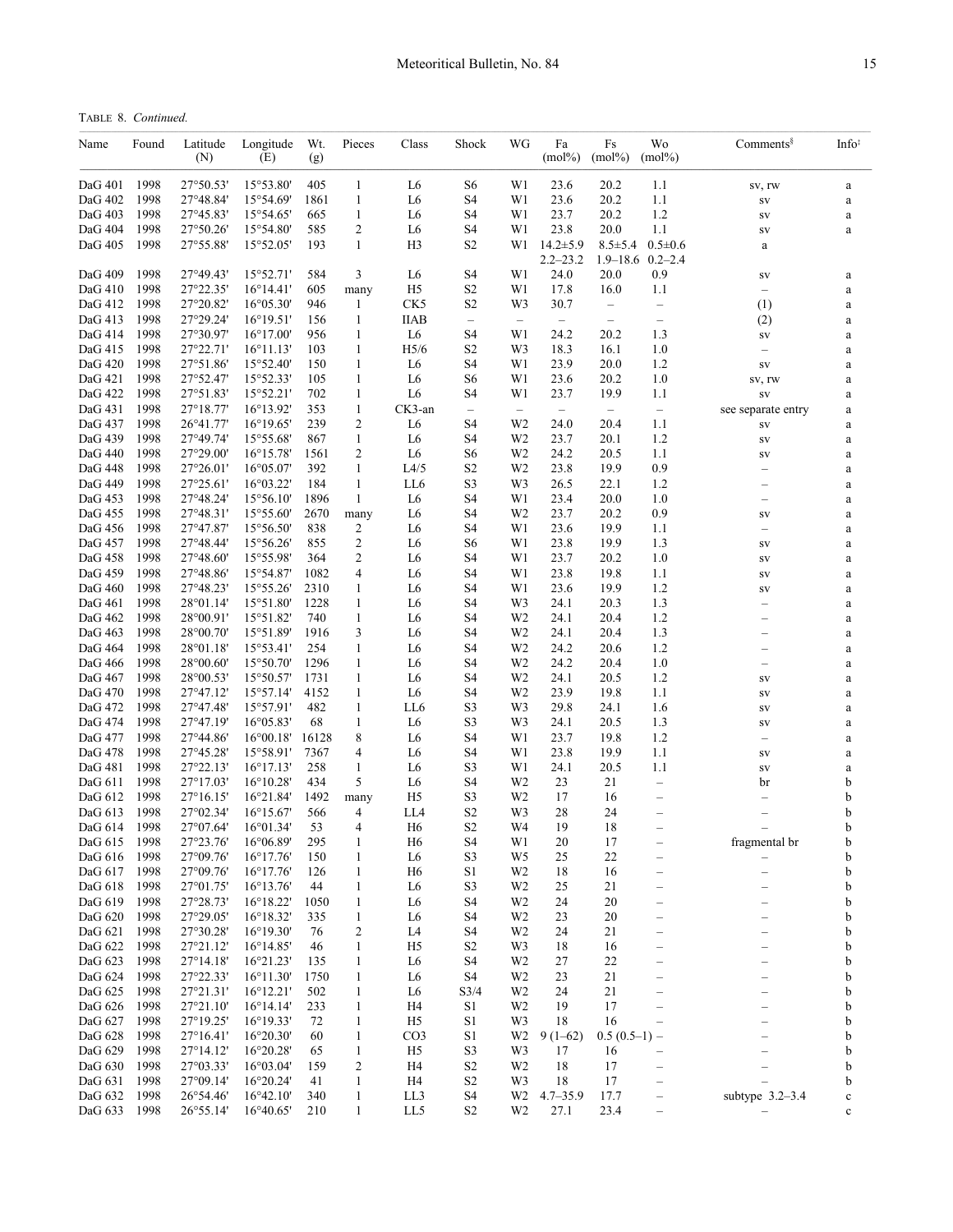TABLE 8. *Continued.*

| Name               | Found        | Latitude<br>(N)                                                                     | Longitude<br>(E)                         | Wt.<br>(g)  | Pieces            | Class                            | Shock                                                | WG                       | Fa<br>$(mol\%)$          | Fs<br>$(mol\%)$          | Wo<br>$(mol\%)$                  | $Comments^{\S}$               | Info <sup>‡</sup> |
|--------------------|--------------|-------------------------------------------------------------------------------------|------------------------------------------|-------------|-------------------|----------------------------------|------------------------------------------------------|--------------------------|--------------------------|--------------------------|----------------------------------|-------------------------------|-------------------|
| DaG 634            | 1998         | 27°22.25'                                                                           | 15°59.48'                                | 160         | many              | L6                               | S4                                                   | W2                       | 25.6                     | 21.6                     |                                  |                               | $\mathbf c$       |
| DaG 635            | 1998         | 26°54.29'                                                                           | $16^{\circ}40.74'$                       | 1390        | 1                 | H <sub>5</sub>                   | S <sub>3</sub>                                       | W1–2                     | 19.8                     | 17.7                     | $\overline{\phantom{0}}$         |                               | $\mathbf c$       |
| DaG 636            | 1998         | 26°52.86'                                                                           | 16°32.95'                                | 2975        | 3                 | L <sub>5</sub>                   | S <sub>3</sub>                                       | W <sub>2</sub>           | 25.3                     | 21.2                     | $\overline{\phantom{0}}$         |                               | $\mathbf c$       |
| DaG 637            | 1998         | 26°52.93'                                                                           | $16^{\circ}39.10'$                       | 1149        | 2                 | L6                               | S4                                                   | W2                       | 25.3                     | 21.1                     | $\qquad \qquad -$                | $\overline{\phantom{0}}$      | $\mathbf c$       |
| DaG 638            | 1998         | 26°57'                                                                              | 16°9'                                    | 8170        | 1                 | H <sub>4</sub>                   | $\qquad \qquad -$                                    | W <sub>2</sub>           | 18.6                     | 16.6                     | 2.4                              | 28 g Dupont                   | d                 |
| DaG 639            | 1998         | $26^{\circ}56.41'$                                                                  | $16^{\circ}25.14'$                       | 237         | 1                 | LL5                              | S <sub>3</sub>                                       | W <sub>2</sub>           | 26.8                     | 22.1                     | $\qquad \qquad -$                |                               | $\mathbf c$       |
| DaG 640            | 1998         | 26°59.59'                                                                           | $16^{\circ}08.36'$                       | 34          | 1                 | H <sub>5</sub>                   | S <sub>2</sub>                                       | W <sub>2</sub>           | 18.9                     | 17.5                     | $\qquad \qquad -$                |                               | $\mathbf c$       |
| DaG 641            | 1998         | 26°57.85'                                                                           | $16^{\circ}28.15'$                       | 1030        | 1                 | H <sub>5</sub>                   | S <sub>2</sub>                                       | W <sub>0/1</sub>         | 18.5                     | 16.8                     | $\overline{\phantom{0}}$         | paired with DaG 646?          | $\mathbf c$       |
| DaG 642            | 1998         | 26°53.12'                                                                           | 16°34.74'                                | 265         | 1                 | L6                               | S <sub>3</sub>                                       | W1                       | 24.9                     | 20.5                     | $\overline{\phantom{0}}$         |                               | $\mathbf c$       |
| DaG 643            | 1998         | 26°58.80'                                                                           | $16^{\circ}24.30'$                       | 152         | 2                 | L6                               | S <sub>3</sub>                                       | W1                       | 24.8                     | 20.8                     | $\overbrace{\phantom{12322111}}$ | paired with DaG 644?          | $\mathbf c$       |
| DaG 644            | 1998         | $27^{\circ}09.44'$<br>26°58.90'                                                     | $16^{\circ}25.19'$<br>16°27.50'          | 223         | $\mathbf{1}$<br>2 | L6                               | S <sub>3</sub><br>S <sub>2</sub>                     | W1/2                     | 25.3                     | n.d.                     | $\overbrace{\phantom{12322111}}$ | paired with DaG 643?          | $\mathbf c$       |
| DaG 645<br>DaG 646 | 1998<br>1998 | 26°54.50'                                                                           | $16^{\circ}40.16'$                       | 160<br>171  | $\mathbf{1}$      | H <sub>5</sub><br>H <sub>5</sub> | S <sub>2</sub>                                       | W2<br>W1                 | 19.7<br>18.6             | 17.2<br>17.3             | $\overline{\phantom{0}}$         | paired with DaG 641?          | $\mathbf c$       |
| DaG 647 1996-97    |              | 27°10'                                                                              | 16°8'                                    | 1425        | 1                 | Euc                              | $\overline{\phantom{0}}$                             | $\overline{\phantom{0}}$ | $\overline{\phantom{m}}$ | $\qquad \qquad -$        |                                  | see separate entry            | $\mathbf c$<br>e  |
| DaG 648 3/1999     |              | 27°9'47"                                                                            | 16°0'16"                                 | 288         | 1                 | H <sub>5</sub>                   | S <sub>2</sub>                                       | W3                       | 18.2                     | 17.1                     |                                  |                               | f                 |
| DaG 649 3/1999     |              | 27°15'38"                                                                           | 16°0'27"                                 | 310         | 16                | L6                               | S <sub>5</sub>                                       | W2–4                     | 25.0                     | 21.5                     | $\overline{\phantom{0}}$         |                               | f                 |
| DaG 650 3/1999     |              | $27^{\circ}15'31"$                                                                  | 16°0'41"                                 | 3700        | ~100              | L6                               | S6                                                   | W3                       | 24.7                     | 21.0                     |                                  | rw, sv                        | g                 |
| DaG 651            | 1997         | 27°07.01'                                                                           | $16^{\circ}06.02'$                       | 84          | $\mathbf{1}$      | H <sub>6</sub>                   | S2/3                                                 | W <sub>2</sub>           | 19                       | 18                       |                                  | br                            | b                 |
| DaG 670            | 1999         |                                                                                     | $\overline{\phantom{0}}$                 | 1619        | 3                 | Martian                          | S5                                                   | $\qquad \qquad -$        | $\qquad \qquad -$        | $\overline{\phantom{0}}$ | $\overline{\phantom{0}}$         | see separate entry            | b                 |
| DaG 734 1996-97    |              | 27°7.91'                                                                            | 16°3.00'                                 | 1378        | several           | EL4                              | $\overline{\phantom{0}}$                             | $\overline{\phantom{0}}$ | $\overline{\phantom{0}}$ | $\overline{\phantom{0}}$ |                                  | see separate entry            | h                 |
| DaG 735 1996-97    |              | $27^{\circ}10'$                                                                     | $16^{\circ}10'$                          | 588         | 1                 | Martian                          | $\overline{\phantom{0}}$                             | $\qquad \qquad -$        | $\overline{\phantom{0}}$ | $\overline{\phantom{0}}$ | $\overline{\phantom{0}}$         | see separate entry            | h                 |
| DaG 736            | 1999         | $27^{\circ}08.29'$                                                                  | $16^{\circ}02.23'$                       | 243         | 1                 | L <sub>3</sub>                   | $\overline{\phantom{0}}$                             | W3                       | $7 - 25$                 | $4 - 20$                 | $\overline{\phantom{0}}$         | Equil. ol. grains $Fa_{24,2}$ | h                 |
| DaG 737            | 1998         | $27^{\circ}11.37'$                                                                  | $16^{\circ}03.87'$                       | 1053        | 1                 | L <sub>3</sub>                   | $\overline{\phantom{0}}$                             | W4                       | $14 - 25$                | $6 - 20$                 | $\overline{\phantom{0}}$         | Equil. ol. grains $Fa_{24}$   | h                 |
| DaG 738            | 1998         | $27^{\circ}06.53'$                                                                  | 16°03.59'                                | 257         | 1                 | H <sub>6</sub>                   | $\qquad \qquad -$                                    | W3                       | 18.1                     | 16.3                     |                                  |                               | h                 |
| DaG 739            | 1998         | 27°11.8'                                                                            | $16^{\circ}05.31'$                       | 390         | several           | H <sub>5</sub>                   | $\overline{\phantom{0}}$                             | W <sub>2</sub>           | 18.2                     | 16.3                     |                                  |                               | h                 |
| DaG 740            | 1998         | $27^{\circ}09.26'$                                                                  | 16°01.99'                                | 320         | many              | H <sub>5</sub>                   | $\overline{\phantom{0}}$                             | W3                       | 17.7                     | 16.4                     | $\overline{\phantom{0}}$         |                               | h                 |
| DaG 741            | 1998         | $27^{\circ}04.9'$                                                                   | $16^{\circ}17'$                          | 20500       | several           | H4                               | $\overline{\phantom{0}}$                             | W2                       | 17.5                     | 15.9                     | $\overline{\phantom{0}}$         |                               | h                 |
| DaG 742            | 1998         | 27°08'                                                                              | 16°03'                                   | 2222        | many              | H <sub>5</sub>                   | $\overline{\phantom{0}}$                             | W3                       | 18.3                     | 17.0                     |                                  |                               | h                 |
| DaG 743            | 1998         | $27^{\circ}07.24'$                                                                  | $16^{\circ}05.04'$                       | 980         | 1                 | H <sub>6</sub>                   | $\qquad \qquad -$                                    | W3                       | 18.7                     | 17.1                     | $\overline{\phantom{0}}$         |                               | h                 |
| DaG 744            | 1998         | $27^{\circ}07.7'$<br>27°18.3'                                                       | $16^{\circ}03.05'$                       | 390         | 1                 | LL6                              | $\overline{\phantom{0}}$<br>$\overline{\phantom{0}}$ | W3                       | 30.4                     | 25.0                     | $\overline{\phantom{0}}$         |                               | h                 |
| DaG 745            | 1998<br>1998 | $27^{\circ}09.13'$                                                                  | $16^{\circ}12.10'$                       | 866<br>2300 | 1<br>1            | LL6<br>H <sub>5</sub>            |                                                      | W3<br>W0                 | 29.6                     | 24.0                     |                                  |                               | h                 |
| DaG 746<br>DaG 747 | 1999         | $27^{\circ}08.06'$                                                                  | $16^{\circ}06.19'$<br>$16^{\circ}06.61'$ | 179         | 1                 | H <sub>6</sub>                   | —<br>$\overline{\phantom{0}}$                        | W4                       | 18.3<br>19.3             | 16.2<br>$\equiv$         |                                  |                               | h<br>h            |
| DaG 748            | 1998         | $27^{\circ}16.72'$                                                                  | $16^{\circ}12.99'$                       | 265         | 1                 | H <sub>5</sub>                   | $\overline{\phantom{m}}$                             | W <sub>2</sub>           | 19.5                     | 16.7                     | $\overline{\phantom{m}}$         |                               | h                 |
|                    |              | DaG 750 10/1999 28°14.928'                                                          | 15°31.104'                               | 44.3        | 3                 | L3                               | S <sub>3</sub>                                       | W0                       | $20.6 \pm 6.7$           | $15.8 \pm 5.6$           | 1.1                              | Kam: 0.8 wt% Co               | I                 |
|                    |              |                                                                                     |                                          |             |                   |                                  |                                                      | Peaks:                   | 24                       | 20                       |                                  |                               |                   |
|                    |              | DaG 751 11/1999 27°52.224'                                                          | $15^{\circ}52.301'$                      | 315         | 1                 | L6                               | S3/4                                                 | W1                       | 24                       | 20.8                     | 1.5                              | SV                            | $\mathbf{1}$      |
|                    |              | DaG 752 11/1999 27°51.816'                                                          | 15°51.997'                               | 124         | $\mathbf{1}$      | L <sub>6</sub>                   | S3/4                                                 | W1                       | 24.1                     | 20.6                     | 1.6                              | SV                            | i                 |
|                    |              | DaG 753 11/1999 27°51.065' 15°52.543'                                               |                                          | 484         | 2                 | L6                               | S3/4                                                 | W1                       | 24                       | 20.6                     | 1.5                              | SV                            |                   |
|                    |              | DaG 754 11/1999 27°50.990'                                                          | 15°53.039'                               | 454         | 1                 | L6                               | S3/4                                                 | W <sub>2</sub>           | 24                       | 20.6                     | 1.6                              | SV                            |                   |
|                    |              | DaG 755 11/1999 27°50.998'                                                          | 15°53.039'                               | 200         | 1                 | L6                               | S3/4                                                 | W1                       | 24                       | 20.6                     | 1.5                              | SV                            |                   |
|                    |              | DaG 756 11/1999 27°50.550'                                                          | 15°53.060'                               | 454         | 1                 | L6                               | S <sub>3/4</sub>                                     | W1                       | 24.2                     | 20.9                     | 1.5                              | SV                            |                   |
|                    |              | DaG 757 11/1999 27°49.945' 15°53.119'                                               |                                          | 505         | 7                 | L6                               | S3/4                                                 | W1                       | 24                       | 20.9                     | 1.5                              | SV                            |                   |
|                    |              | DaG 758 11/1999 27°46.060' 15°56.439' 2223                                          |                                          |             | 1                 | L6                               | S <sub>3/4</sub>                                     | W2                       | 24.4                     | 21.3                     | 1.6                              | SV                            |                   |
|                    |              | DaG 759 11/1999 27°42.858' 15°52.123' 90.5                                          |                                          |             | 1                 | H <sub>5</sub>                   | S <sub>3</sub>                                       | W1/2                     | 18.5                     | 16.5                     | 1.3                              |                               | i                 |
|                    |              | DaG 760 11/1999 26°57.484' 16°20.101'                                               |                                          | 316         | 1                 | L6                               | S4                                                   | W1                       | 24.5                     | 21.4                     | 1.6                              | SV                            |                   |
|                    |              | DaG 761 11/1999 26°58.250' 16°23.138'                                               |                                          | 158         | 1                 | L6                               | S5                                                   | W <sub>2</sub>           | 24.8                     | 21.3                     | 1.6                              | ${\rm SV}$                    |                   |
|                    |              | DaG 762 11/1999 26°58.432' 16°22.514'<br>DaG 763 11/1999 27°00.928' 16°32.042' 3906 |                                          | 346         | 1                 | L6                               | S6                                                   | W1/2                     | 24.8                     | 21.5                     | 1.6                              | sv, rw                        |                   |
|                    |              | DaG 764 11/1999 26°54.370' 16°40.306'                                               |                                          | 122         | 1<br>1            | L5<br>L6                         | S1<br>S <sub>3</sub>                                 | W1<br>W3                 | 25<br>24.9               | 21.6<br>21.4             | 1.6<br>1.7                       | $\qquad \qquad -$             |                   |
|                    |              | DaG 765 11/1999 26°56.498' 16°33.959'                                               |                                          | 194         | 1                 | LL6                              | S4                                                   | W <sub>2</sub>           | 30.5                     | 24.9                     | 1.8                              | br<br>br                      |                   |
|                    |              | DaG 766 11/1999 26°58.228' 16°32.226'                                               |                                          | 1806        | 1                 | H4                               | S <sub>2</sub>                                       | W1                       | 17.4                     | 15.6                     | 0.9                              |                               |                   |
|                    |              | DaG 767 11/1999 27°07.264' 16.30.983'                                               |                                          | 35.8        | 1                 | L <sub>6</sub>                   | S <sub>6</sub>                                       | W4                       | 24.4                     | 21                       | 1.5                              | SV, IW                        |                   |
|                    |              | DaG 768 11/1999 26°59.005' 16°28.097'                                               |                                          | 77.9        | 1                 | Eucrite                          | S <sub>2</sub>                                       | W <sub>0</sub>           | $-$                      | 63.7                     | 2.4                              | br, plag: $Ans_{8-93}$        |                   |
|                    |              | DaG 769 11/1999 26°54.921' 16°32.254'                                               |                                          | 22.3        | 1                 | L5                               | S <sub>2</sub>                                       | W <sub>2</sub>           | 23.6                     | 20.6                     | 1.5                              |                               |                   |
|                    |              | DaG 770 11/1999 26°53.748' 16°34.341'                                               |                                          | 84.6        | 1                 | L6                               | S4                                                   | W1                       | 24.8                     | 21.2                     | 1.7                              |                               |                   |
|                    |              | DaG 771 11/1999 26°55.149' 16°31.334'                                               |                                          | 60.8        | 1                 | H <sub>5</sub>                   | S <sub>2</sub>                                       | W3                       | 18.4                     | 16.6                     | 1.2                              |                               | i                 |
|                    |              | DaG 772 11/1999 26°55.931' 16°29.659'                                               |                                          | 8.7         | 1                 | LL3                              | S <sub>2</sub>                                       |                          | $W2 \quad 0.5 - 30.6$    | $1.8 - 25.3$ 0.8 - 7.7   |                                  | i                             |                   |
|                    |              | DaG 773 11/1999 26°57.709' 16°27.007'                                               |                                          | 88.5        | $\mathbf{1}$      | LL3                              | S <sub>2</sub>                                       | W2                       | $0.4 - 36.1$             |                          | $1.8 - 36.2$ 0.2-5.8             | $\mathbf i$                   |                   |
|                    |              | DaG 774 11/1999 26°56.899' 16°28.676'                                               |                                          | 24.9        | -1                | H5                               | S <sub>3</sub>                                       | W3                       | 18.4                     | 16.6                     | -1                               |                               | i                 |
|                    |              | DaG 775 11/1999 26°58.047' 16°26.983'                                               |                                          | 596         | 25                | H5                               | S1                                                   | W3                       | 18.2                     | 16.6                     | 1.5                              |                               |                   |
|                    |              | DaG 776 11/1999 26°59.021' 16°26.717' 49.4                                          |                                          |             | 5                 | H5                               | S <sub>2</sub>                                       | W3                       | 18.6                     | 16.8                     | $\mathbf{1}$                     |                               | $\mathbf{1}$      |
|                    |              | DaG 777 11/1999 26°59.077' 16°26.689'                                               |                                          | 124         | 1                 | L <sub>6</sub>                   | S <sub>3</sub>                                       | W <sub>3</sub>           | 24.7                     | 21.3                     | 1.6                              |                               |                   |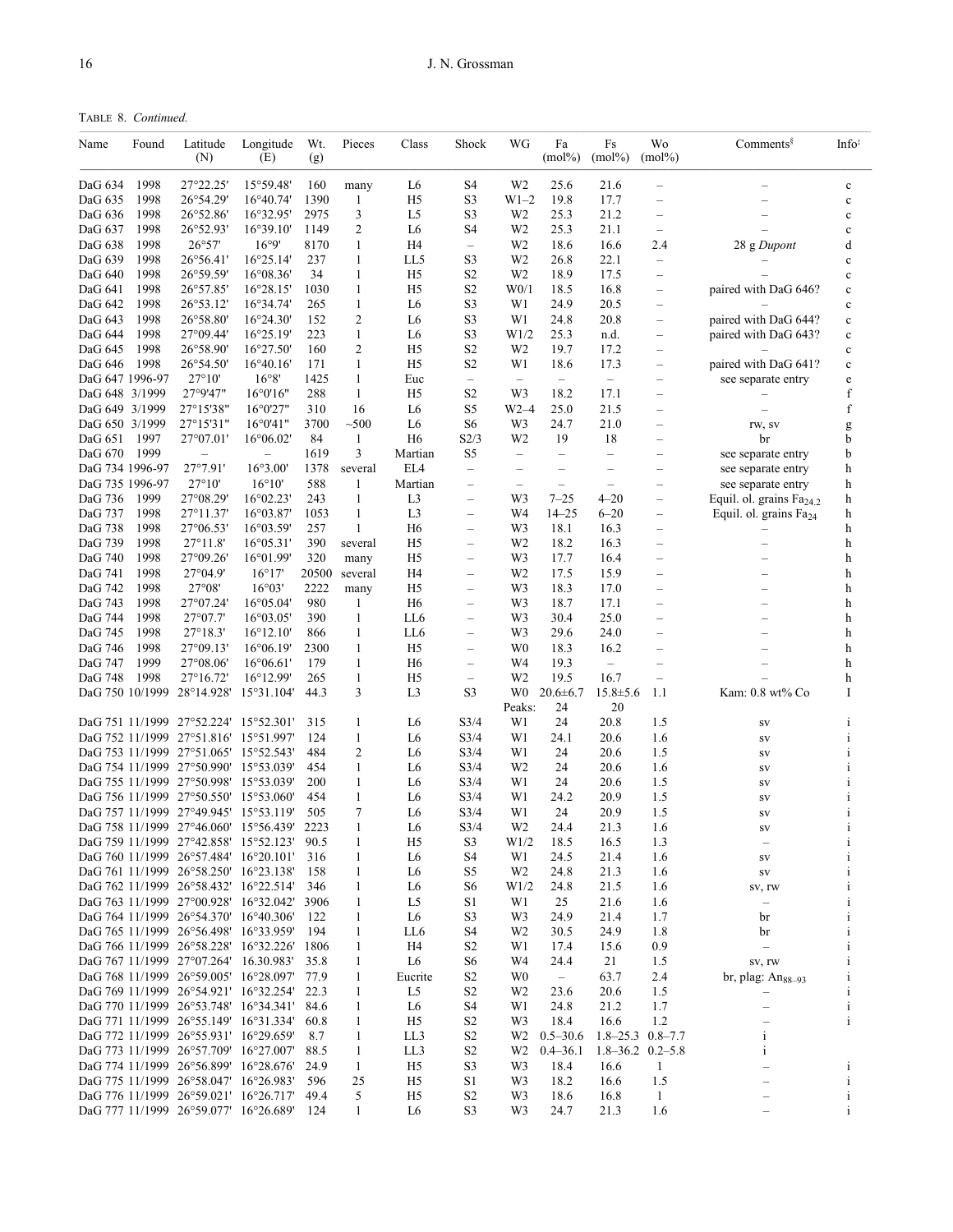TABLE 8. *Continued.*

| Name                             | Found                    | Latitude<br>(N)                                                                    | Longitude<br>(E)    | Wt.<br>(g)   | Pieces                       | Class                            | Shock                            | WG                   | Fa<br>$(mol\%)$                  | Fs<br>$(mol\%)$       | Wo<br>$(mol\%)$   | $Comments^{\S}$                              | Info <sup>‡</sup> |
|----------------------------------|--------------------------|------------------------------------------------------------------------------------|---------------------|--------------|------------------------------|----------------------------------|----------------------------------|----------------------|----------------------------------|-----------------------|-------------------|----------------------------------------------|-------------------|
|                                  |                          | DaG 778 11/1999 26°59.456' 16°26.657'                                              |                     | 28.9         | 1                            | L <sub>3/4</sub>                 | S2                               |                      | W0 $24.3 \pm 0.3$ $20.5 \pm 1.8$ |                       | 0.9               | kam: 1.1 wt% Co                              | i                 |
|                                  |                          | DaG 779 11/1999 26°59.543'                                                         | 16°26.250' 18800    |              | many                         | Howardite                        | S <sub>2</sub>                   | W1                   | $\qquad \qquad -$                |                       | $\qquad \qquad -$ | br; see separate entry                       | $\mathbf{i}$      |
| DaG 780 1/2000                   |                          | 26°59.229' 16°26.227'                                                              |                     | 56.7         | 1                            | H <sub>5</sub>                   | S <sub>2</sub>                   | W3                   | 18.5                             | 16.7                  | 1.1               |                                              |                   |
| DaG 781 1/2000<br>DaG 782 1/2000 |                          | 27°00.973' 16°28.078'<br>26°58.228' 16°28.136'                                     |                     | 13.7<br>89.9 | $\mathbf{1}$<br>$\mathbf{1}$ | L <sub>6</sub><br>H <sub>5</sub> | S <sub>4</sub><br>S <sub>2</sub> | W <sub>2</sub><br>W3 | 24.5<br>18.7                     | 21.2<br>16.7          | 1.5<br>1.2        | SV                                           | $\mathbf{i}$      |
| DaG 783 1/2000                   |                          | 26°28.595' 16°27.654'                                                              |                     | 84           | 3                            | H <sub>5</sub>                   | S <sub>2</sub>                   | W <sub>2</sub>       | 18.7                             | 16.8                  | -1                |                                              | i                 |
| DaG 784 1/2000                   |                          | 26°59.003' 16°26.396'                                                              |                     | 50.7         | 1                            | H <sub>5</sub>                   | S <sub>2</sub>                   | W3                   | 19.3                             | 17.2                  | 1.6               |                                              | i                 |
| DaG 785 1/2000                   |                          | 26°59.928' 16°26.570'                                                              |                     | 278          | 11                           | LL3                              | S <sub>2</sub>                   | W4                   | $0.6 - 32.9$                     | $1.9 - 28.4$          | $0.2 - 4.3$       | i                                            |                   |
| DaG 786 1/2000                   |                          | 27°01.132' 16°26.039'                                                              |                     | 243          | 5                            | L <sub>6</sub>                   | S <sub>3</sub>                   | W3                   | 24.3                             | 21.7                  | 1.6               |                                              |                   |
| DaG 787 1/2000                   |                          | 27°02.493' 16°24.046'                                                              |                     | 32.1         | 1                            | Ureilite                         | med.                             | W <sub>2</sub>       | 23.2                             | 18.4                  | 10                | br                                           |                   |
| DaG 788 1/2000<br>DaG 789 1/2000 |                          | 26°58.206'<br>26°59.410' 16°26.852'                                                | $16^{\circ}28.183'$ | 36.8<br>52.7 | 1<br>1                       | H <sub>5</sub><br>L <sub>6</sub> | S <sub>3</sub><br>S <sub>4</sub> | W3<br>W <sub>2</sub> | 18.2<br>24.3                     | 16.7<br>20.9          | 0.9<br>1.8        | $\overline{\phantom{0}}$                     |                   |
| DaG 790 1/2000                   |                          | 26°59.959'                                                                         | $16^{\circ}25.859'$ | 241          | 1                            | L <sub>6</sub>                   | S <sub>4</sub>                   | W1                   | 24.2                             | 21.6                  | 1.4               | SV<br>${\rm SV}$                             |                   |
| DaG 791 1/2000                   |                          | 27°16.663' 16°14.231'                                                              |                     | 148          | 1                            | H4                               | S1                               | W3                   | 17.7                             | 16.1                  | 1.2               |                                              |                   |
| DaG 792 1/2000                   |                          | 26°54.827'                                                                         | $16^{\circ}27.900'$ | 202          | 1                            | LL3                              | S2                               | W2                   | $0.5 - 27.9$                     | $2.3 - 26.80.2 - 2.0$ |                   | kam: 0.29 wt% Co                             |                   |
| DaG 793 1/2000                   |                          | 27°27.819' 16°08.792'                                                              |                     | 109          | 1                            | LL6                              | S <sub>3</sub>                   | W <sub>2</sub>       | 29.5                             | 24.3                  | 1.8               | br, sv                                       |                   |
| DaG 794 1/2000                   |                          | $26^{\circ}59.603'$                                                                | $16^{\circ}27.034'$ | 166          | 3                            | H5                               | S <sub>3</sub>                   | W3                   | 18.2                             | 16.6                  | 1.1               |                                              | Ť                 |
| DaG 795 1/2000<br>DaG 796 1/2000 |                          | 26°59.227' 16°26.241'<br>27°22.171' 16°14.406'                                     |                     | 27.8<br>41.4 | 1<br>$\mathbf{1}$            | H <sub>5</sub><br>L <sub>6</sub> | S3<br>S <sub>4</sub>             | W4<br>W3             | 18.1                             | 17<br>21.8            | -1<br>1.6         |                                              |                   |
| DaG 797 1/2000                   |                          | 27°00.020' 16°26.774'                                                              |                     | 56.7         | $\mathbf{1}$                 | H <sub>5</sub>                   | S1                               | W3                   | 24.3<br>19.4                     | 17.1                  | 1.6               |                                              |                   |
| DaG 798 1/2000                   |                          | 26°59.672' 16°27.122'                                                              |                     | 76.4         | 1                            | H <sub>5</sub>                   | S <sub>2</sub>                   | W3                   | 18.2                             | 17.1                  | 1.3               |                                              |                   |
| DaG 799 1/2000                   |                          | 27°01.971' 16°29.381'                                                              |                     | 107          | 1                            | H <sub>6</sub>                   | S <sub>2</sub>                   | W2                   | 18.6                             | 16.7                  | 1.6               |                                              |                   |
| DaG 800 1/2000                   |                          | 27°00.533' 16°27.601'                                                              |                     | 96.4         | 4                            | H <sub>6</sub>                   | S1                               | W4                   | 19.2                             | 17                    | 1.5               |                                              |                   |
| DaG 801 1/2000                   |                          | 27°02.814' 16°24.526'                                                              |                     | 25.2         | 1                            | Ureilite                         | low                              | W <sub>2</sub>       | 22.9                             | 20.8                  | 8                 |                                              |                   |
| DaG 802 1/2000                   |                          | 27°00.330' 16°28.373'                                                              |                     | 230          | 1                            | H <sub>6</sub>                   | S1                               | W2                   | 19                               | 17.1                  | 1.5               |                                              |                   |
| DaG 803 1/2000                   |                          | 27°00.866'                                                                         | $16^{\circ}23.324'$ | 37           | 1                            | L <sub>6</sub>                   | S <sub>4</sub>                   | W1                   | 24.4                             | 21.7                  | 1.6               |                                              |                   |
| DaG 804 1/2000                   |                          | 26°59.225' 16°26.224'                                                              |                     | 10.5         | 1                            | H <sub>5</sub>                   | S <sub>2</sub>                   | W4                   | 18.3                             | 16.5                  | 1.2               |                                              |                   |
| DaG 805 1/2000<br>DaG 806 1/2000 |                          | 27°32.453'<br>26°57.955' 16°30.166'                                                | $16^{\circ}09.470'$ | 51.9<br>48.4 | $\mathbf{1}$<br>1            | L <sub>6</sub><br>H <sub>5</sub> | S <sub>4</sub><br>S3             | W <sub>2</sub><br>W3 | 24.2<br>18.4                     | 21.5<br>16.7          | 1.5<br>1.2        |                                              |                   |
| DaG 807 1/2000                   |                          | 27°03.421′ 16°26.703′                                                              |                     | 187          | 1                            | H <sub>5</sub>                   | S <sub>3</sub>                   | W3                   | 18.2                             | 16.8                  | -1                |                                              |                   |
| DaG 808 1/2000                   |                          | 26°59.209' 16°26.408'                                                              |                     | 69           | 1                            | L6                               | S <sub>4</sub>                   | W <sub>2</sub>       | 23.9                             | 21.4                  | 1.9               | br, sv                                       |                   |
| DaG 809 1/2000                   |                          | 26°59.893'                                                                         | $16^{\circ}26.377'$ | 97.8         | 1                            | L6                               | S <sub>4</sub>                   | W2                   | 23.8                             | 21.3                  | 1.5               | br, sv                                       |                   |
| DaG 810 1/2000                   |                          | 26°58.485' 16°23.409'                                                              |                     | 64           | 1                            | L6                               | S4                               | W2                   | 24.3                             | 21.4                  | 1.5               | br, sv                                       |                   |
| DaG 811 1/2000                   |                          | 26°59.654' 16°27.114'                                                              |                     | 60           | $\mathbf{1}$                 | H <sub>5</sub>                   | S <sub>2</sub>                   | W4                   | 18.2                             | 16.8                  | 1.1               | $\overline{\phantom{0}}$                     |                   |
| DaG 812 1/2000                   |                          | 26°57.520' 16°27.332'                                                              |                     | 2022         | 55                           | H <sub>5</sub>                   | S <sub>2</sub>                   | W3                   | 18.5                             | 16.6                  | 1.4               |                                              |                   |
| DaG 813 1/2000                   |                          | 26°59.642' 16°27.134'                                                              |                     | 37.8         | 3                            | H <sub>5</sub>                   | S <sub>3</sub>                   | W3                   | 18.1                             | 16.6                  | 1.1               |                                              |                   |
| DaG 814 1/2000<br>DaG 815 1/2000 |                          | 26°59.399' 16°23.865'<br>26°59.003' 16°27.702'                                     |                     | 102<br>214   | 1<br>1                       | L4<br>H <sub>5</sub>             | S <sub>2</sub><br>S <sub>2</sub> | W2<br>W4             | 22.3<br>18.1                     | 20.3<br>16.6          | 1.5<br>1.5        |                                              |                   |
| DaG 816 1/2000                   |                          | 26°59.672' 16°27.218'                                                              |                     | 71.2         | 1                            | H <sub>5</sub>                   | S <sub>3</sub>                   | W3                   | 18.1                             | 16.7                  | 1.1               |                                              |                   |
| DaG 817 1/2000                   |                          | 27°24.788'                                                                         | $16^{\circ}16.769'$ | 196          | 1                            | H <sub>6</sub>                   | S <sub>2</sub>                   | W3                   | 18.3                             | 17                    | 1.4               | SV                                           |                   |
| DaG 818 1/2000                   |                          | 26°58.546'                                                                         | $16^{\circ}28.018'$ | 110          | 1                            | H4/5                             | S <sub>2</sub>                   | W3                   | 18                               | 16.6                  | 1.1               | $\equiv$                                     |                   |
| DaG 819 1/2000                   |                          | 26°59.720' 16°26.810'                                                              |                     | 688          | 1                            | L4/5                             | S <sub>2</sub>                   | W3                   | 23.2                             | 19.9                  | 1.9               | crumbled                                     |                   |
| DaG 820 1/2000                   |                          | 27°46.267'                                                                         | 15°55.942'          | 560          | 30                           | L <sub>6</sub>                   | S <sub>2</sub>                   | W <sub>3</sub>       | 24.3                             | 21.5                  | 1.8               | br, sv                                       |                   |
| DaG 821 1/2000                   |                          | 26°59.720' 16°26.810'                                                              |                     | 1103         | 50                           | H4/5                             | S <sub>2</sub>                   | W3                   | 18.2                             | 16.7                  | 1.1               |                                              |                   |
| DaG 822 1/2000                   |                          | 26°58.578' 16°28.050'<br>DaG 823 1/2000 26°58.906' 16°25.870' 47.3                 |                     | 44.2         | 1<br>1                       | H <sub>5</sub><br>L <sub>6</sub> | S <sub>3</sub><br>S <sub>4</sub> | W4<br>W <sub>3</sub> | 18.1<br>23.8                     | 16.6<br>21.1          | 1.1<br>1.6        | $\overline{\phantom{0}}$<br>SV               |                   |
|                                  |                          | DaG 824 1/2000 26°59.712' 16°27.132'                                               |                     | 112          | 3                            | H <sub>5</sub>                   | S <sub>3</sub>                   | W3                   | 18.5                             | 16.5                  | 1                 |                                              | $\mathbf{i}$      |
| DaG 825 1/2000                   |                          | 26°59.213' 16°26.228'                                                              |                     | 6            | 1                            | H5                               | S3                               | W4                   | 18                               | 16                    | 1.1               |                                              | i                 |
| DaG 826 1/2000                   |                          | 27°03.409′ 16°23.851′                                                              |                     | 23           | 1                            | L5/6                             | S <sub>3</sub>                   | W3                   | 22.9                             | 19.6                  | 1.7               |                                              | $\mathbf{i}$      |
|                                  |                          | DaG 827 1/2000 26°59.221' 16°26.223'                                               |                     | 107          | 1                            | H5                               | S3                               | W3                   | 18                               | 16                    | 1.1               |                                              | 1                 |
| DaG 828 1/2000                   |                          | 26°58.318' 16°28.081'                                                              |                     | 7.4          | 1                            | L6                               | S4                               | W4                   | 24.1                             | 21                    | 1.5               |                                              | $\mathbf{i}$      |
|                                  |                          | DaG 829 1/2000 27°28.735' 16°08.358'                                               |                     | 23.7         | 1                            | H <sub>5/6</sub>                 | S <sub>2</sub>                   | W1                   | 18.4                             | 17                    | 1.6               |                                              | 1                 |
| DaG 831 1/2000                   |                          | DaG 830 1/2000 27°02.900' 16°23.063'<br>26°57.924' 16°28.119'                      |                     | 53.1<br>54.5 | $\mathbf{1}$<br>$\mathbf{1}$ | Ureilite<br>H <sub>5</sub>       | low<br>S <sub>3</sub>            | W2<br>W3             | 21<br>18.3                       | 19.7<br>16.6          | 6.7<br>0.9        |                                              |                   |
| DaG 832 1/2000                   |                          | 27°26.818' 16°08.888'                                                              |                     | 166          | 3                            | L4/5                             | S4                               | W1                   | 23.7                             | 20.9                  | 1.2               |                                              |                   |
| DaG 833 1/2000                   |                          | 26°59.194' 16°26.252'                                                              |                     | 9            | 1                            | H <sub>5</sub>                   | S <sub>3</sub>                   | W4                   | 18                               | 16.8                  | 1.1               |                                              |                   |
| DaG 834 1/2000                   |                          | 26°57.955' 16°30.166'                                                              |                     | 12.9         | 1                            | H <sub>6</sub>                   | S <sub>3</sub>                   | W3                   | 17.5                             | 16.4                  | 1.1               |                                              |                   |
| DaG 835 1/2000                   |                          | 26°58.224' 16°27.430'                                                              |                     | 68.8         | $\mathbf{1}$                 | H <sub>5</sub>                   | S3                               | W3                   | 17.9                             | 16.7                  | 1.1               |                                              |                   |
| DaG 836 1/2000                   |                          | 26°59.318' 16°26.232'                                                              |                     | 35.1         | 1                            | L6                               | S4                               | W2                   | 24.1                             | 20.8                  | 1.7               | SV                                           |                   |
|                                  |                          | DaG 837 1/2000 27°16.410' 16°14.410'                                               |                     | 113          | $\mathbf{1}$                 | L6                               | S <sub>2</sub>                   | W2                   | 24.2                             | 21.5                  | 1.8               | -                                            |                   |
|                                  |                          | DaG 838 1/2000 26°58.318' 16°28.081' 27.1                                          |                     |              | 1                            | H <sub>5</sub>                   | S3                               | W3                   | 18.1                             | 16.7                  | 1.3               |                                              |                   |
|                                  |                          | DaG 839 1/2000 26°59.485' 16°27.373'<br>DaG 840 11/1999 26°59.088' 16°26.450' 63.7 |                     | 12.6         | $\mathbf{1}$<br>$\mathbf{1}$ | H <sub>5</sub><br>L6             | S3<br>S4                         | W3<br>W1/2           | 18<br>24.1                       | 16.7<br>20.9          | 1.1<br>1.6        | $\overline{\phantom{0}}$                     | $\mathbf{i}$<br>i |
|                                  |                          |                                                                                    |                     |              |                              |                                  |                                  |                      |                                  |                       |                   |                                              |                   |
|                                  |                          | Hammadah al Hamra (HaH)                                                            |                     |              |                              |                                  |                                  |                      |                                  |                       |                   |                                              |                   |
| HaH 260                          | $\overline{\phantom{m}}$ | 28°36.78'                                                                          | $12^{\circ}56.83'$  | 530          | $\mathbf{1}$                 | L6                               | S3                               | W1                   | 25.9                             | 21.7                  | -                 |                                              | $\mathbf c$       |
|                                  |                          | HaH 261 1/2000 28°27.300' 12°51.050' 1078                                          |                     |              | $\mathbf{1}$                 | Eucrite                          | S2                               | W0                   | $\overline{\phantom{0}}$         | 64.8                  | 5.8               | Plag: An <sub>80-87</sub> ; paired HaH 262 i |                   |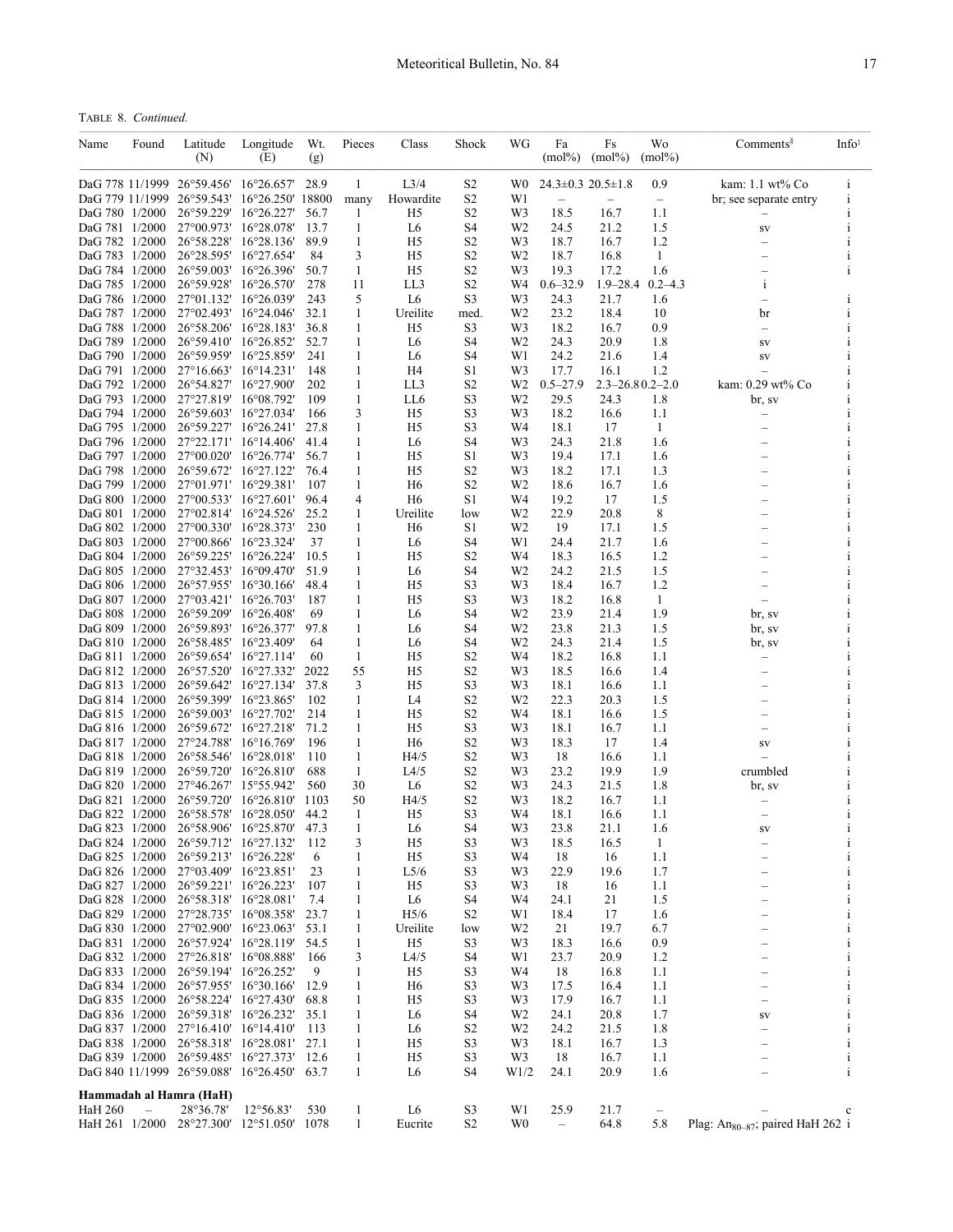TABLE 8. *Continued.*

| Name                | Found  | Latitude<br>(N) | Longitude<br>(E)    | Wt.<br>(g) | Pieces | Class          | Shock          | WG             | Fa<br>$(mol\%)$          | Fs<br>$(mol\%)$ | Wo<br>$(mol\%)$ | Comments                                     | Infot |
|---------------------|--------|-----------------|---------------------|------------|--------|----------------|----------------|----------------|--------------------------|-----------------|-----------------|----------------------------------------------|-------|
| HaH 262 1/2000      |        | 28°27.313'      | 12°52.091'          | 377        | 1      | Eucrite        | S <sub>2</sub> | W <sub>0</sub> | $\overline{\phantom{0}}$ | 64.5            | 5.5             | Plag: An <sub>81-87</sub> ; paired HaH 261 i |       |
| HaH 263 1/2000      |        | 28°27.106'      | $12^{\circ}52.411'$ | 233        |        | LL6            | S <sub>4</sub> | W <sub>3</sub> | 32                       | 26.7            | 2.1             | br, sv                                       |       |
| HaH 264 1/2000      |        | 28°34.916'      | $12^{\circ}53.111'$ | 182        | 1      | LL6            | S <sub>4</sub> | W <sub>3</sub> | 31                       | 26.1            | 2.2             | br, sv                                       |       |
| HaH 265 1/2000      |        | 28°26.349'      | $12^{\circ}53.118'$ | 203        | 1      | LL6            | S <sub>4</sub> | W <sub>3</sub> | 31                       | 25.9            | 1.8             | br, sv                                       |       |
| HaH 266 1/2000      |        | 28°28.729'      | 12°51.817           | 3263       |        | L <sub>5</sub> | S <sub>2</sub> | W <sub>4</sub> | 25.1                     | 21.3            | 1.6             | $\qquad \qquad -$                            |       |
| HaH 267 1/2000      |        | 28°26.282'      | 12°49.760'          | 983        | 1      | L <sub>6</sub> | S <sub>3</sub> | W <sub>2</sub> | 24.4                     | 21.4            | 1.6             | br, sv                                       |       |
| HaH 268 1/2000      |        | 28°27.434'      | 12°52.228'          | 174        |        | LL6            | S <sub>4</sub> | W <sub>3</sub> | 31                       | 26              | 2.3             | br, sv                                       |       |
| HaH 269 1/2000      |        | 28°27.233'      | $12^{\circ}52.064'$ | 162        | 1      | LL6            | S <sub>4</sub> | W <sub>4</sub> | 31                       | 25.9            | 2.1             | br, sv                                       |       |
| HaH 270 1/2000      |        | 28°41.156'      | 12°54.164'          | 100        | 1      | $L3-5$         | S3/4           | W <sub>2</sub> | 22.2                     | 17.9            | 1.2             |                                              |       |
|                     |        |                 |                     |            |        |                |                | Peaks:         | 25                       | 21              |                 |                                              |       |
| HaH 271 1/2000      |        | 28°26.272'      | 12°53.198'          | 277        | 1      | LL6            | S <sub>4</sub> | W <sub>3</sub> | 31.3                     | 26              | 2.1             | br, sv                                       |       |
| HaH 272             | 1/2000 | 28°27.267'      | $12^{\circ}52.017$  | 268        | 1      | LL6            | S <sub>4</sub> | W <sub>4</sub> | 30.8                     | 25.6            | 1.6             | br, sv                                       |       |
| HaH 273 1/2000      |        | 28°27.548'      | $12^{\circ}52.156$  | 133        |        | LL6            | S <sub>4</sub> | W <sub>3</sub> | 31.8                     | 26              | 2.2             | br, sv                                       |       |
| HaH 274 1/2000      |        | 28°27.567'      | 12°52.244'          | 69.8       |        | LL6            | S <sub>4</sub> | W <sub>3</sub> | 31                       | 26              | 1.9             | br, sv                                       |       |
| HaH 275             | 1/2000 | 28°27.782'      | 12°51.410'          | 342        |        | LL6            | S <sub>5</sub> | W <sub>3</sub> | 30.9                     | 26.6            | 2.3             | br, sv                                       |       |
| HaH 276 1/2000      |        | 28°26.490'      | 12°53.075'          | 246        |        | LL6            | S <sub>5</sub> | W <sub>3</sub> | 30.4                     | 25.9            | 2.3             | br, sv                                       |       |
| HaH 277             | 1/2000 | 28°27.467'      | 12°51.860'          | 436        |        | LL6            | S <sub>3</sub> | W <sub>4</sub> | 30.6                     | 26              | $\overline{2}$  | br, sv                                       |       |
| HaH 278 1/2000      |        | 28°27.396'      | $12^{\circ}52.102$  | 191        |        | LL6            | S <sub>3</sub> | W <sub>3</sub> | 30.7                     | 26.2            | 2.3             | br, sv                                       |       |
| HaH 279 1/2000      |        | 28°28.183'      | 12°51.587'          | 129        |        | LL6            | S <sub>4</sub> | W <sub>3</sub> | 31                       | 26.4            | 2.3             | br, sv                                       |       |
| HaH 280 3/2000      |        | 28°28.214'      | 12°58.317'          | 26500      | $-20$  | CK4            | S <sub>4</sub> | W <sub>3</sub> | 32.3                     | 9.6             | 48              | Plag: An <sub>29-78</sub> ; paired HaH 281 i |       |
| HaH 281 3/2000      |        | 28°29.547'      | 13°12.782'          | 3598       | 1      | CK4            | S <sub>4</sub> | W <sub>3</sub> | 32.5                     | 12.7            | 48.4            | Plag: $An_{31-64}$ ; paired HaH 280 I        |       |
| HaH 282 1/2000      |        | 28°26.346'      | 12°53.172'          | 424        |        | LL6            | S <sub>3</sub> | W <sub>2</sub> | 31.7                     | 26              | $\overline{2}$  | br, sv                                       |       |
| HaH 283 1/2000      |        | 28°27.297'      | 12°52.177           | 121        | 1      | LL6            | S4             | W <sub>2</sub> | 30.2                     | 25.3            | 2.2             | br, sv                                       |       |
| HaH 284 1/2000      |        | 28°26.442'      | 12°52.903'          | 140        | 1      | LL6            | S <sub>4</sub> | W <sub>3</sub> | 30.9                     | 25.9            | 2.1             | br, sv                                       | 1     |
| Sarir Qattusah (SQ) |        |                 |                     |            |        |                |                |                |                          |                 |                 |                                              |       |
| SO 004              | 3/1999 | 27°08.325'      | 15°32.854'          | 462        | 1      | L <sub>6</sub> | S <sub>3</sub> | W <sub>2</sub> | 24.6                     | 20.3            | 1.3             |                                              |       |
| SO 005              | 5/1999 | 26°50.550'      | 15°41.505'          | 1527       | 3      | L <sub>6</sub> | S <sub>6</sub> | W1             | 25                       | 20.4            | 1.5             | SV, IW                                       |       |

*Abbreviations:* br = breccia; im = impact melt; kam = kamacite; ol = olivine; plag = plagioclase; rw = ringwoodite; sv = shock veins.

 $\ddagger$ Analysts and locations of type specimens (main masses with finders unless noted):  $\ddot{a} = J$ . Zipfel (*MPI*);  $b = L$ . Folco *(MNA-SI)*; c = A. Sexton (*OU*); d = P. Sipiera (*Harper*), specimens in *DuPont* collection; e = F. Wlotzka (*MPI*) and H. Takeda (*Chiba*); f = F. Wlotzka (*MPI*) and R. Bartoschewitz (*Bart*), type specimens at *MPI*, main masses *Bart* and *Gehler*; g = M. Grady (*NHM*) and R. Bartoschewitz (*Bart*), type specimen in *NMH*, main mass *Bart* and *Gehler*; h = F. Wlotzka (*MPI*) and M. Kurz (Neukirchen, Germany); i = J. Otto and A. Ruh (*Frei*).

§(1) δ18O = –0.79‰, δ17O = –4.89‰ (R. N. Clayton and T. K. Mayeda, *UChi*). (2) Bulk composition, Ni = 5.47 wt%, Ga = 61.7 ppm, Ir = 4.74 ppm (B. Spettel, *MPI*); recrystallized hexahedrite (A. El Goresy).

#### **Saharan meteorites from unknown locations**

Sahara, country unknown Found 1998–1999

(25 meteorites)

These meteorites (Table 10) have been collected by Marc, Luc and Jim Labenne in the Sahara. The Labennes will not disclose the exact locations of these meteorites at the present time. The secret origin (w, z) in Table 10 is identical to the origin reported last year in *Meteoritical Bulletin* 83, and is several hundred kilometers distant from the origin (x, y) given in *Meteoritical Bulletin* 82. Classified by A. Bischoff and L. Niemann, *Mün*. The three R chondrites (Sahara 99527, 99531, and 99537) may be paired. Specimens: main masses, *Labenne*; type specimens (∼20 g for meteorites >200 g, and 10% of meteorites <200 g), *Mün*.

**Sarir Qattusah 004–005,** see Saharan meteorites from Libya

**Sayh al Uhaymir 001–002,** see Oman meteorites

| Sayh al Uhaymir 005    | $20^{\circ}59.76'$ N, $57^{\circ}19.55'$ E |
|------------------------|--------------------------------------------|
| Sayh al Uhaymir 008    | $20^{\circ}58.83'$ N, $57^{\circ}19.14'$ E |
| Oman                   |                                            |
| Found 1999 November 26 |                                            |

Martian basalt (shergottite)

At two locations, 1864 m apart, five grey-greenish stones were found that are macroscopically identical. Sayh al Uhaymir (SaU) 005 comprises one fragment of 547 g and two individuals of 561

and 236 g, which are partially covered by fusion crust and show regmaglyptes. Sayh al Uhaymir 008 comprises one large individual of 7805 g and a smaller fragmented individual of 774 g. On the latter, the fresh black fusion crust is almost completely preserved. The total mass of SaU 005/008 is 9923 g. Mineralogy and classification (J. Zipfel, *MPI*): porphyritic texture with large olivine phenocrysts ( $Fo_{64-71}$ ) in a fine-grained groundmass of pigeonite  $(En_{61-70}Wo_{6-13})$  and maskelynite  $(An_{51-65}Or_{0.3-0.9})$ ; minor phases are augite, phosphates, and opaques; strongly shocked: mosaicism and planar deformation of olivines, twinning and fracturing of clinopyroxene, and up to millimeter-sized shock melted areas with quench textures are common; brown-orange ringlike structures formed by extremely fine-grained intergrowths of unidentified phases are abundant in impact-melt areas and pyroxenes; the meteorite is extremely fresh, with only a few of the larger cracks partially filled with calcite. Bulk chemical analyses (B. Spettel, G. Dreibus, *MPI*; H. Palme, *Köln*), noble gas analyses (M. Paetsch, L. Schultz, *MPI*), and Sm-Nd systematics (E. Jagoutz, *MPI*): texture, bulk chemistry, noble gases, and Sm-Nd systematics indicate a very close relationship to Dar al Gani 476/489/670/735; however, on the basis of the distinct mineral chemistry and the place of find, simple pairing with those meteorites can be excluded. Specimens: type specimen, 60 g, *MPI*; main mass with anonymous finder.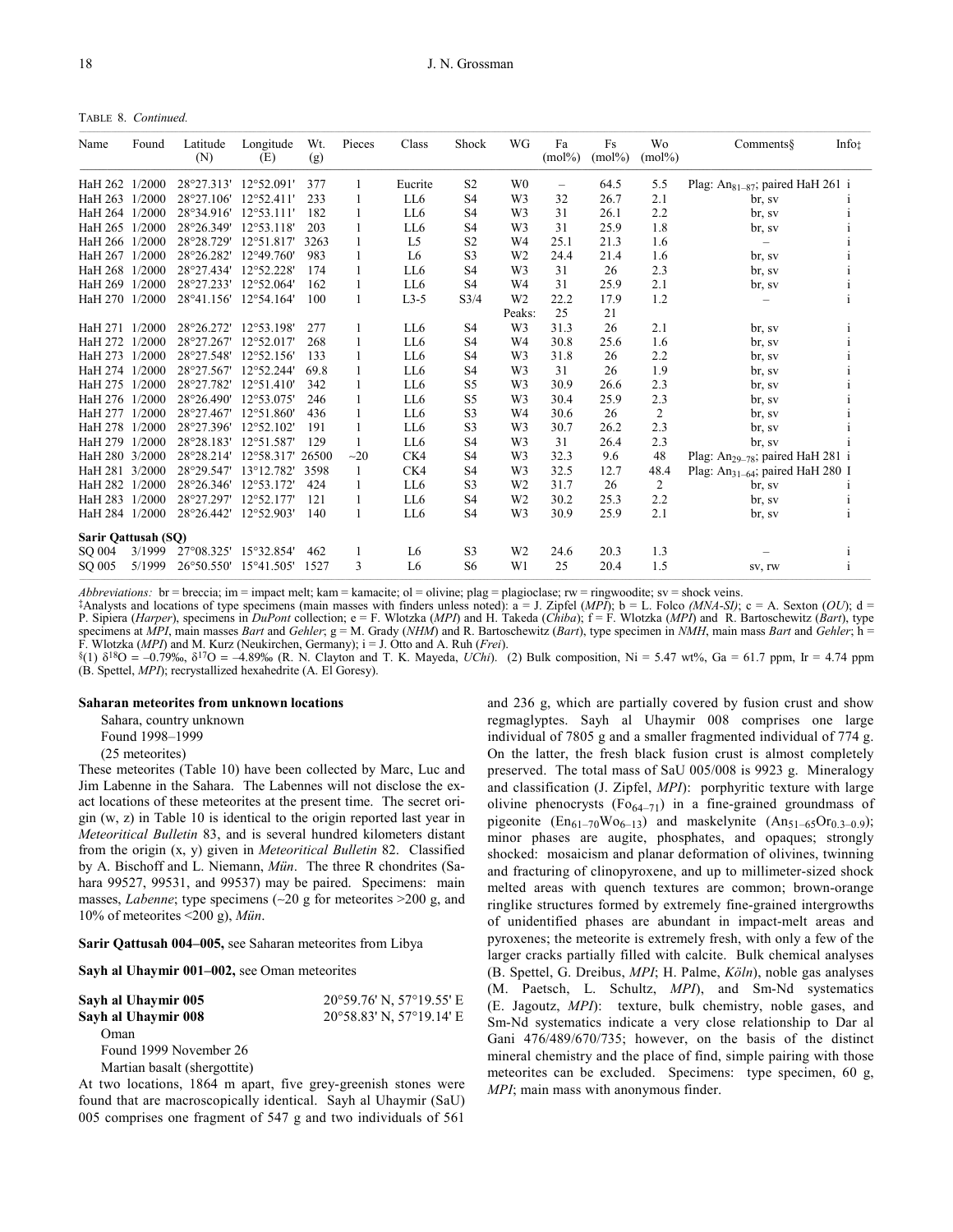TABLE 9. Meteorites from Morocco.\*

| Name           | Possible<br>origin            | Place of<br>purchase     | Lat. <sup>†</sup><br>(N) | Long. $\dagger$<br>(W) | Mass<br>(g)    | Pieces         | Class          | Shock                    | WG                | Fa<br>$(mol\%)$          | Fs<br>$(mol\%)$    | Notes# Info§             |             |
|----------------|-------------------------------|--------------------------|--------------------------|------------------------|----------------|----------------|----------------|--------------------------|-------------------|--------------------------|--------------------|--------------------------|-------------|
|                | <b>Northwest Africa (NWA)</b> |                          |                          |                        |                |                |                |                          |                   |                          |                    |                          |             |
| <b>NWA 001</b> | Kem Kem                       | Unknown                  |                          |                        | 1200           | $\mathbf{1}$   | L <sub>6</sub> | S <sub>3</sub>           | W <sub>2</sub>    | 25.2                     |                    |                          | a           |
| <b>NWA 002</b> | Anbdour                       | Tagounite                | 29°55'                   | 5°35'                  | 10             | many           | EL6            | S6                       | W <sub>4</sub>    |                          | 0.52               | 1                        | b           |
| <b>NWA 003</b> | Azhakan                       | Tagounite                | 29°55'                   | 5°35'                  | 120            | 1              | H <sub>4</sub> | S3                       | W <sub>2</sub>    | 18.9                     | 16.9               |                          | b           |
| <b>NWA 004</b> | Azhakan                       | Tagounite                | 29°55'                   | 5°35'                  | 115            | 1              | L <sub>4</sub> | S <sub>4</sub>           | W1                | 22.2                     | $18.6(12.6-20.5)$  |                          | b           |
| <b>NWA 005</b> | Bonkzhy                       | Tagounite                | 29°55'                   | 5°35'                  | 50             | $\overline{2}$ | H <sub>4</sub> | S <sub>3</sub>           | W <sub>3</sub>    | 17.4                     | 16.7               |                          | b           |
| <b>NWA 006</b> | Bonkzhy                       | Tagounite                | 29°55'                   | 5°35'                  | 15             | $\mathbf{1}$   | H <sub>5</sub> | S <sub>4</sub>           | W <sub>4</sub>    | 18.3                     | 17.4               | $\overline{\phantom{0}}$ | b           |
| <b>NWA 007</b> | Bonkzhy                       | Tagounite                | 29°55'                   | 5°35'                  | 15             | $\overline{2}$ | LL5            | S <sub>5</sub>           | W <sub>0</sub>    | 27.5                     | 24.3               |                          | b           |
| <b>NWA008</b>  | Bonkzhy                       | Tagounite                | 29°55'                   | 5°35'                  | 5              | 1              | $H4-5$         | S <sub>4</sub>           | W <sub>3</sub>    | $18.8(17.4 - 22.0)$      | 16.4               |                          | b           |
| <b>NWA009</b>  |                               | Erfoud                   | 31°30'                   | 4°15'                  | $\overline{4}$ | $\mathbf{1}$   | L <sub>5</sub> | S <sub>4</sub>           | W1                | 24.1 (22.9–30.2)         | 20.8               |                          | b           |
| <b>NWA010</b>  | Hamada                        | Tagounite                | 29°55'                   | 5°35'                  | 2000           | $\mathbf{1}$   | H <sub>4</sub> | S <sub>2</sub>           | W <sub>3</sub>    | 17.2                     | 14.9               | $\overline{\phantom{0}}$ | b           |
| <b>NWA011</b>  | $\equiv$                      | Rissani                  | 31°20'                   | 4°20'                  | 40             | $\mathbf{1}$   | Eucrite        | $\overline{\phantom{m}}$ | $\qquad \qquad -$ | $\overline{\phantom{0}}$ | 35-64              | $\overline{2}$           | b           |
| <b>NWA012</b>  | $\overline{\phantom{m}}$      | Rissani                  | 31°20'                   | 4°20'                  | 15             | 1              | L <sub>4</sub> | S <sub>3</sub>           | W1                | 22.5                     | $17.2(9.2 - 22.1)$ | $\overline{\phantom{0}}$ | b           |
| <b>NWA013</b>  | $\overline{\phantom{m}}$      | Rissani                  | 31°20'                   | 4°20'                  | 80             | 1              | L <sub>5</sub> | S <sub>4</sub>           | W <sub>3</sub>    | 24.4                     | 21.7               |                          | h           |
| <b>NWA014</b>  | $\overline{\phantom{m}}$      | Rissani                  | 31°20'                   | 4°20'                  | 39             | $\mathbf{1}$   | $H3-6$         | S <sub>4</sub>           | W <sub>3</sub>    | $20.5(18.2 - 24.6)$      | 17.1               |                          | b           |
| <b>NWA015</b>  | $\overline{\phantom{m}}$      | Rissani                  | 31°20'                   | 4°20'                  | 39             | 1              | H <sub>4</sub> | S <sub>3</sub>           | W <sub>2</sub>    | 17.7                     | 15.6               |                          | b           |
| <b>NWA016</b>  | $\overline{\phantom{m}}$      | Rissani                  | 31°20'                   | 4°20'                  | 39             | 1              | $H3-4$         | S <sub>4</sub>           | W <sub>3</sub>    | $20.7(15.1-30.3)$        | $15.4(10.5-17.4)$  | $\overline{\phantom{m}}$ | b           |
| <b>NWA017</b>  | $\overline{\phantom{m}}$      | Rissani                  | 31°20'                   | 4°20'                  | 39             | $\mathbf{1}$   | H <sub>4</sub> | S <sub>2</sub>           | W1                | 17.9                     | 17                 |                          | b           |
| <b>NWA018</b>  | $\qquad \qquad -$             | Rissani                  | 31°20'                   | 4°20'                  | 39             | $\mathbf{1}$   | H <sub>5</sub> | S <sub>4</sub>           | W <sub>3</sub>    | 18.6                     | 17                 |                          | b           |
| <b>NWA019</b>  | Tagmart                       | Tagounite                | 29°55'                   | 5°35'                  | 116            | $\mathbf{1}$   | L4             | S <sub>3</sub>           | W1                | 22.2                     | 21                 | 3                        | b           |
| <b>NWA 020</b> | Tagmart                       | Tagounite                | 29°55'                   | 5°35'                  | 64             | $\mathbf{1}$   | L <sub>4</sub> | S <sub>3</sub>           | W1                | 21.7                     | 21.3               | 3                        | b           |
| <b>NWA021</b>  | Tagmart                       | Tagounite                | 29°55'                   | 5°35'                  | 166            | $\mathbf{1}$   | L4             | S3                       | W1                | 22.1                     | 21.2               | 3                        | $\mathbf b$ |
| <b>NWA022</b>  | Tagmart                       | Tagounite                | 29°55'                   | 5°35'                  | 30             | 1              | L <sub>4</sub> | S <sub>3</sub>           | W1                | 22.2                     | 18.9               |                          | b           |
| <b>NWA023</b>  | Tagmart                       | Tagounite                | 29°55'                   | 5°35'                  | 76             | 1              | L <sub>4</sub> | S <sub>3</sub>           | W1                | 22.1                     | $21.2(15.0-26.6)$  | 3                        | b           |
| <b>NWA024</b>  | Wol-Hammit Tagounite          |                          | 29°55'                   | 5°35'                  | 800            | 1              | H <sub>4</sub> | S5                       | W <sub>3</sub>    | 19.6                     | 16.7               |                          | b           |
| <b>NWA025</b>  | $\equiv$                      | Zagora                   | 30°20'                   | 5°50'                  | 510            | 1              | L <sub>6</sub> | S <sub>3</sub>           | W <sub>2</sub>    | 23.7                     | 20.8               | 4                        | b           |
| <b>NWA 026</b> | $\qquad \qquad -$             | Zagora                   | 30°20'                   | 5°50'                  | 1265           | 1              | L <sub>6</sub> | S <sub>3</sub>           | W <sub>2</sub>    | 24.3                     | 20.6               | $\overline{4}$           | b           |
| <b>NWA027</b>  | $\overline{\phantom{m}}$      | Zagora                   | 30°20'                   | 5°50'                  | 705            | $\mathbf{1}$   | H <sub>5</sub> | S <sub>2</sub>           | W <sub>3</sub>    | 16.9                     | 15.9               | 5                        | b           |
| <b>NWA028</b>  | $\overline{\phantom{m}}$      | Zagora                   | 30°20'                   | 5°50'                  | 305            | $\mathbf{1}$   | H3.7           | S <sub>3</sub>           | W1                | $16.8(3.61-23.8)$        | $9.7(0.96 - 28.7)$ | 6                        | b           |
| <b>NWA029</b>  | $\overline{\phantom{m}}$      | Zagora                   | 30°20'                   | 5°50'                  | 275            | 1              | L <sub>6</sub> | S <sub>3</sub>           | W <sub>2</sub>    | 24.1                     | 20.9               |                          | b           |
| <b>NWA 030</b> | $\overline{\phantom{m}}$      | Zagora                   | 30°20'                   | 5°50'                  | 65             | 1              | H <sub>4</sub> | S <sub>3</sub>           | W1                | 18                       | 16.3               | $\overline{\phantom{m}}$ | b           |
| <b>NWA031</b>  | $\overline{\phantom{0}}$      | Zagora                   | 30°20'                   | 5°50'                  | 730            | 1              | H <sub>5</sub> | S <sub>2</sub>           | W <sub>4</sub>    | 16.8                     | 15.8               | 5                        | h           |
| <b>NWA 032</b> | #                             | $\overline{\phantom{0}}$ | $\overline{\phantom{0}}$ | $\qquad \qquad -$      | $-300$         | $\mathbf{1}$   | Lunar          | $\overline{\phantom{m}}$ |                   | See separate entry       |                    |                          |             |

\*Most of these were purchased from Moroccan dealers. If information was supplied by a dealer about where the specimen may have been collected, this is noted under "Possible origin." None of the exact collection locations are known.

†Coordinates of place of purchase, not where the meteorite was found.

 $\hat{x}(1)$  = Partly melted; 0.93 wt% Si in metal; plag, An<sub>10.5</sub>. (2) = Unbrecciated; feldspar, An<sub>83</sub>. (3) = NWA 019, 020, 021, and 023 are probably paired.<br>(4) = NWA 025 and 026 are probably paired. (5) = NWA 027 and 031 §a = Purchased by D. Bessey; classified by A. Rubin (*UCLA*); type specimen, 31 g, *UCLA*. b = Purchased by S. Afanasiev, V. Kalachev, and D. Kachalin during a 1999 meteorite expedition in the Moroccan Sahara; classificat #Found by a consortium of anonymous European collectors; location possibly near 30°22' N 5°3' W, which is west of the Kem Kem plateau.

**Sheephole Valley** 34°7.5' N, 115°33.8' W

San Bernardino County, California, USA Found 1999 September 25 Ordinary chondrite (H4) Two stones weighing 43.0 and 19.1 g were found by Arthur Jones

while he was searching a dry lake bed for meteorites. Classification and mineralogy (A. Rubin,  $UCLA$ ): Fa<sub>18.2±0.3</sub>; shock stage, S2; weathering grade, W2. Specimens: type specimen, 9.2 g, *UCLA*; main mass with finder.

#### **Sleeper Camp 014–017,** see Nullarbor Region

**Songyuan** 45°15' N, 125°0' E

Jilin Province, China Fell 1993 August 15, 14:30–15:00 local time Ordinary chondrite (L6)

Four meteorites were recovered within a 10 km2 area shortly after falling in the countryside of Fuyu in Songyuan city. Individual masses were 28 kg, unknown, 6.4 kg, and 2.5 kg. The largest object created a pit 60 cm deep. Classification and mineralogy (A. Rubin, *UCLA*): olivine,  $Fa_{24.4\pm0.3}$ ; shock stage, S2. Specimens: type specimen, 95.6 g, *UCLA*; 6.4 kg stone split evenly between *Morgan* and *Reed*; main mass, *Fuyu*.

**Tagish Lake** 59º42'15.7" N, 134º12'4.9" W

British Columbia, Canada Fell 2000 January 18, 08:43:42 PST (16:43:42 UT)

Carbonaceous chondrite (C2, ungrouped)

A brilliant fireball followed by loud detonations was widely observed over the Yukon Territory and northern British Columbia. The fireball was also detected by satellites in Earth orbit. Dust clouds from terminal fragmentation events were widely observed. Jim Brook recovered several dozen meteorites totaling ∼1 kg on the ice of Taku Arm, Tagish Lake, on January 25 and 26 (coordinates of first find given above). Between April 20 and May 8, ∼500 additional specimens were located on the ice of Taku Arm and a small, unnamed lake 1.5 km to the east, but only ∼200 were retrieved as many had melted down into the ice making their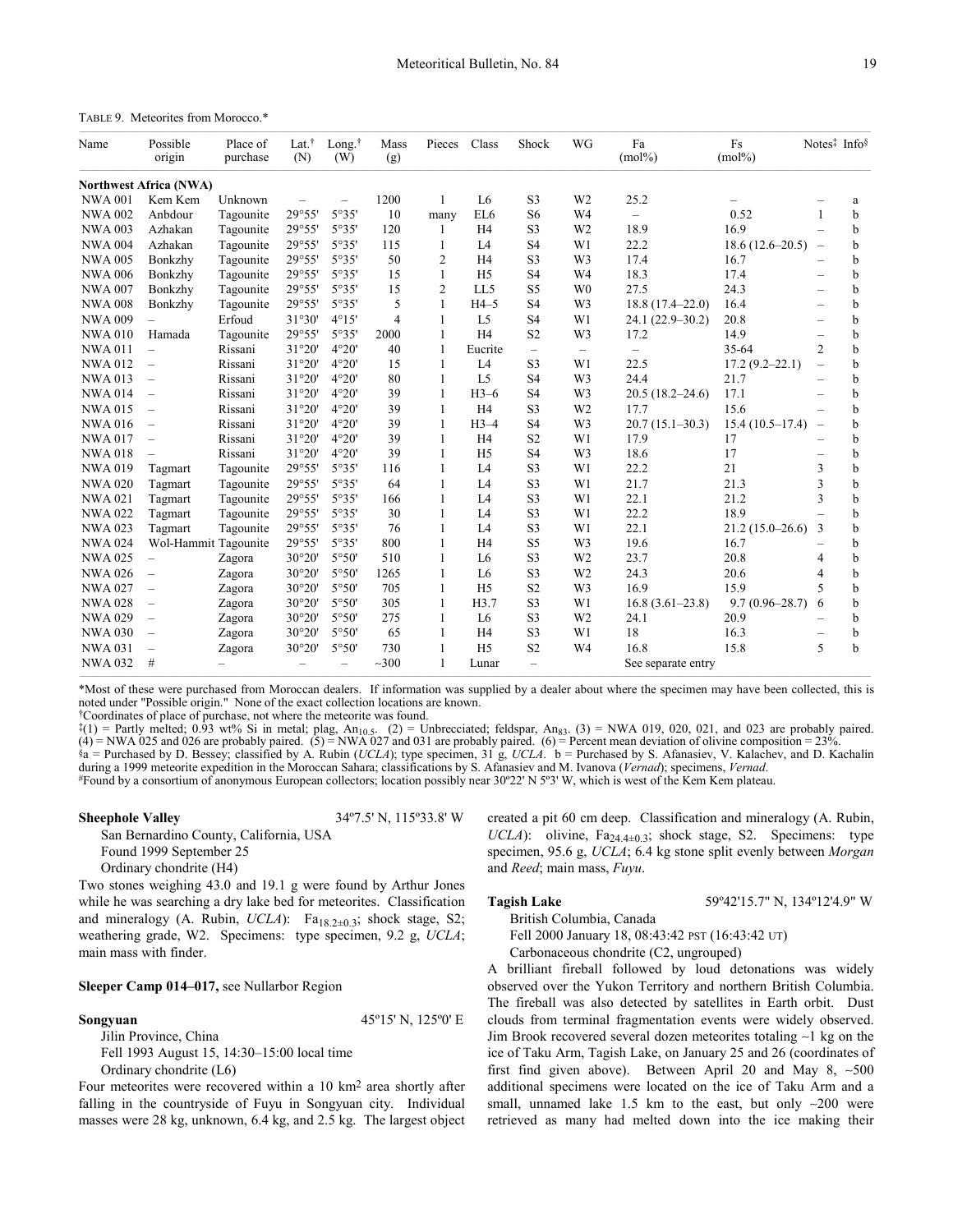| Name   | Latitudet      | Longitude <sup>†</sup> | Mass (g) | Pieces           | Class            | Shock                    | WG                       | Fa                       | Fs             | Comments                 |
|--------|----------------|------------------------|----------|------------------|------------------|--------------------------|--------------------------|--------------------------|----------------|--------------------------|
| Sahara |                |                        |          |                  |                  |                          |                          |                          |                |                          |
| 98058  | $z+0°10'55"$   | $w+0°31'23"$           | 681      | 1                | H <sub>5</sub>   | S <sub>3</sub>           | $\overline{2}$           | 19.6                     | 16.5           | ${\bf SV}$               |
| 98276  | $z+0°08'52"$   | $w+0°28'50"$           | 93       | $\mathbf{1}$     | L <sub>6</sub>   | S <sub>6</sub>           | $\overline{2}$           | 25.6                     | 22.2           | sv, rw                   |
| 98429  | $z + 0°08'48"$ | $w+0°28'48"$           | 137      | $\mathbf{1}$     | L <sub>6</sub>   | S <sub>4</sub>           | 2/3                      | 26.1                     | 22.3           | ${\bf SV}$               |
| 98473  | $z+0°08'50"$   | $w+0°28'31"$           | 68       | $\mathbf{1}$     | L <sub>6</sub>   | S3                       | $\sqrt{2}$               | 25.7                     | 21.9           | br, sv                   |
| 98639  | $z+0°08'54"$   | $w+0°28'31"$           | 300      | $\mathbf{1}$     | H <sub>4</sub>   | S <sub>3</sub>           | 3                        | 20.9                     | 18.9           | close to L4              |
| 98660  | $z+0°09'23"$   | $w+0°28'17"$           | 141      | $\mathbf{1}$     | $L3-6$           | S <sub>3</sub>           | 1/2                      | 22.9                     | 19.6           | br, sv                   |
|        |                |                        |          |                  |                  |                          | ranges:                  | $2 - 32$                 | $5 - 26$       | $\qquad \qquad -$        |
| 98645  | z+0°09'32"     | $w+0°28'21"$           | 51       | $\mathbf{1}$     | H <sub>3</sub>   | S3                       | 1/2                      | 19.1                     | 15.7           | $\overline{\phantom{m}}$ |
|        |                |                        |          |                  |                  |                          | ranges:                  | $10 - 24$                | $5 - 24$       | $\overline{\phantom{0}}$ |
| 98683  | $z+0°09'26"$   | $w+0°28'10"$           | 361      | $\mathbf{1}$     | L <sub>3</sub>   | S3                       | 2                        | 21.1                     | 12.1           | $\overline{\phantom{0}}$ |
|        |                |                        |          |                  |                  |                          | ranges:                  | $5 - 29$                 | $1 - 23$       |                          |
| 98691  | $z+0°09'35"$   | $w+0°28'05"$           | 16       | $\mathbf{1}$     | L <sub>3</sub>   | S3                       | 2/3                      | 23.2                     | 15.2           | $\overline{\phantom{0}}$ |
|        |                |                        |          |                  |                  |                          | ranges:                  | $6 - 33$                 | $2 - 23$       | $\qquad \qquad$          |
| 98748  | $z+0°09'37"$   | $w+0°28'05"$           | 439      | $\sqrt{2}$       | H3-6             | S <sub>3</sub>           |                          | 17.9                     | 16.8           |                          |
|        |                |                        |          |                  |                  |                          | ranges:                  | $0 - 27$                 | $7 - 19$       |                          |
| 98782  | $z+0°09'33"$   | $w+0°28'33"$           | 47       | $\mathbf{1}$     | L <sub>3</sub>   | <b>S4</b>                | 1/2                      | 25.4                     | 16.1           |                          |
|        |                |                        |          |                  |                  |                          | ranges:                  | $6 - 36$                 | $5 - 29$       |                          |
| 99037  | $z+0°09'56"$   | $w+0°29'18"$           | 365      | $\mathbf{1}$     | H <sub>6</sub>   | S <sub>2</sub>           | 1                        | 20.1                     | 17.7           | br, mv                   |
| 99076  | $z+0°09'48"$   | $w+0°29'19"$           | 62       | $\mathbf{1}$     | How <sup>§</sup> | $\overline{\phantom{m}}$ |                          | $-40$                    | $24 - 34$      | (diog. frags)            |
|        |                |                        |          |                  |                  |                          |                          | $\qquad \qquad -$        | $50 - 57$      | (euc. frags)             |
| 99314  | $z+0°09'33"$   | $w+0°29'27"$           | 56.5     | $\mathbf{1}$     | How <sup>§</sup> | $\qquad \qquad -$        |                          | $\qquad \qquad -$        | $25 - 31$      | (diog. frags)            |
|        |                |                        |          |                  |                  |                          |                          | $\overline{\phantom{0}}$ | $50 - 60$      | (euc. frags)             |
| 99082  | $z+0°03'35"$   | $w+0°31'03"$           | 135      | $\mathbf{1}$     | H4/5             | S <sub>4</sub>           | 1/2                      | 17.7                     | 16.6           | $\qquad \qquad -$        |
| 99099  | $z+0°03'36"$   | $w+0°30'50"$           | 267      | $\mathbf{1}$     | LL6              | $\overline{\phantom{0}}$ | $\overline{\phantom{m}}$ | 31.5                     | 25.9           | br                       |
| 99159  | $z+0°03'37"$   | $w+0°30'54"$           | 1023     | $\mathbf{1}$     | LL3              | $\equiv$                 | $\overline{\phantom{m}}$ | 27.8                     | 17.7           |                          |
|        |                |                        |          |                  |                  |                          |                          | ±9.4                     | ±10.4          |                          |
| 99339  | $z+0°09'32"$   | $w+0°28'26"$           | 32.4     | $\mathbf{1}$     | $LL(L)$ 3        | S <sub>2</sub>           | $\overline{3}$           | 14.4                     | 13.7           | subtype $\leq$ 3.5       |
|        |                |                        |          |                  |                  |                          |                          | $\pm 8.9$                | ±10.4          |                          |
| 99456  | $z+0°10'26"$   | $w+0°30'44"$           | 62       | $\mathbf{1}$     | E <sub>6</sub> @ | S <sub>2</sub>           | $\sqrt{2}$               | $\overline{\phantom{0}}$ | < 0.5          |                          |
| 99502  | $z+0°13'45"$   | $w+0°32'10"$           | 481      | $\boldsymbol{2}$ | LL6              | S <sub>3</sub>           | $\overline{\mathbf{4}}$  | 32                       | 26.5           | br, sv                   |
| 99527  | $z+0°09'16"$   | $w+0°28'54"$           | 19       | $\mathbf{1}$     | R <sub>5</sub>   | S <sub>3</sub>           | $\overline{4}$           | 39.9                     | $\equiv$       | ${\rm SV}$               |
| 99531  | $z+0°09'18$ "  | $w+0°28'57$            | 31       | $\mathbf{1}$     | $R3-5$           | S3                       | 3/4                      | 40.4                     |                | br, sv                   |
|        |                |                        |          |                  |                  |                          |                          | $2 - 42$                 | (uneq. clasts) |                          |
| 99537  | $z+0°09'19"$   | $w+0°28'59"$           | 27       | $\mathbf{1}$     | $R3-6$           | S <sub>3</sub>           | 3/4                      | 40.0                     |                | br, sv                   |
|        |                |                        |          |                  |                  |                          |                          | $3 - 42$                 | (uneq. clasts) |                          |
| 99544  | $z + 0°08'45"$ | $w+0°29'28"$           | 1360     | $\mathbf{1}$     | $CO3*$           | S <sub>2</sub>           | $\overline{2}$           | $0 - 60$                 |                |                          |
| 99555  | $z+0°13'53"$   | $w+0°32'01"$           | 2710     | $\mathbf{1}$     | Angrite#         | $\qquad \qquad -$        |                          | $\overline{\phantom{0}}$ |                |                          |

TABLE 10. Meteorites from the Sahara, locations unknown.

*Abbreviations:* br = breccia; diog = diogenite; euc = eucrite; mv = metal veins; rw = ringwoodite; sv = shock veins; uneq = unequilibrated. †The geographic coordinates of these meteorites have not been disclosed by the finder. Listed are the offsets relative to a secret origin at (*w*°W longitude, *z*°N latitude, where *w* and *z* are integers that are **not** the same as *x* and *y* in Table 7 of *Meteoritical Bulletin* 82). §Plagioclase An<sub>63–93</sub> and SiO<sub>2</sub> occur in the diogenitic fraction.

 $$Plaqioclase An<sub>86–93</sub> occurs in the diogenitic fraction.$ 

@Contains no relict chondrules.

\*Fa and Fs are mainly < 5 mol% in chondrule minerals.

#Contains anorthite, fassaite, olivine, and kirschsteinite; see Bischoff *et al.* (2000).

collection time consuming; recovery was prioritized based on meteorites' mass and degree of disaggregation. The total mass collected was between 5 and 10 kg. The strewnfield is at least 16  $\times$ 3 km, oriented approximately S30° E. Classification and mineralogy (M. Zolensky, *JSC*; M. Grady, *NMH*): possibly CI2 group; a matrix-dominated chondrite, with a few small chondrules, CAIs, and isolated grains; matrix mainly phyllosilicates, Fe-Ni sulfides and magnetite, with abundant Ca-Mg-Fe carbonates; olivine, Fa<sub>0–29</sub>, PMD = 2%, with a peak at Fa<sub>1</sub>; pyroxene, Fs<sub>1–7</sub>, PMD =  $2\%$ , with a peak at Fs<sub>2</sub>; bulk C content 5.4 wt%, with  $\delta^{13}C = +24.3\%$ ; shock stage, S1. Oxygen isotopes (R. Clayton, *UChi*):  $\delta^{18}O = +18.0 - 19.0\%$ ,  $\delta^{17}O = 8.3 - 9.2\%$ . Specimens: majority held by *UCalg* (contact A. Hildebrand) and *UWO* (contact P. Brown).

**Taouz 002,** see Western Sahara and Morocco meteorites

Andhra Pradesh, India Fell 1997 December 13, 15:30 local time Achondrite (cumulate eucrite)

A 1303.8 g stone fell with a loud thud on Shri Ramulu's roof. Classification and mineralogy (S. Ghosh, *GSI*): a medium- to coarsegrained equigranular aggregate of ~49% plagioclase (An<sub>92.4–94.3</sub>),  $~\sim$ 35% orthopyroxene (Fs<sub>44.2–49.7</sub>),  $~\sim$ 9% clinopyroxene (Fs<sub>16</sub>Wo<sub>42</sub>),  $~\sim 6\%$  SiO<sub>2</sub>, and <1% chrome spinel; the meteorite is a breccia with relict primary gabbroic texture. Specimens: main mass, *GSI*.

### **Wagon Mound** 35º50.45' N, 104º35.15' W

Mora County, New Mexico, USA Found 1932, spring Ordinary chondrite (L6)

An 87.5 kg stone was found by Donald Wiggins while he was planting a field. His family kept the meteorite for 67 years, before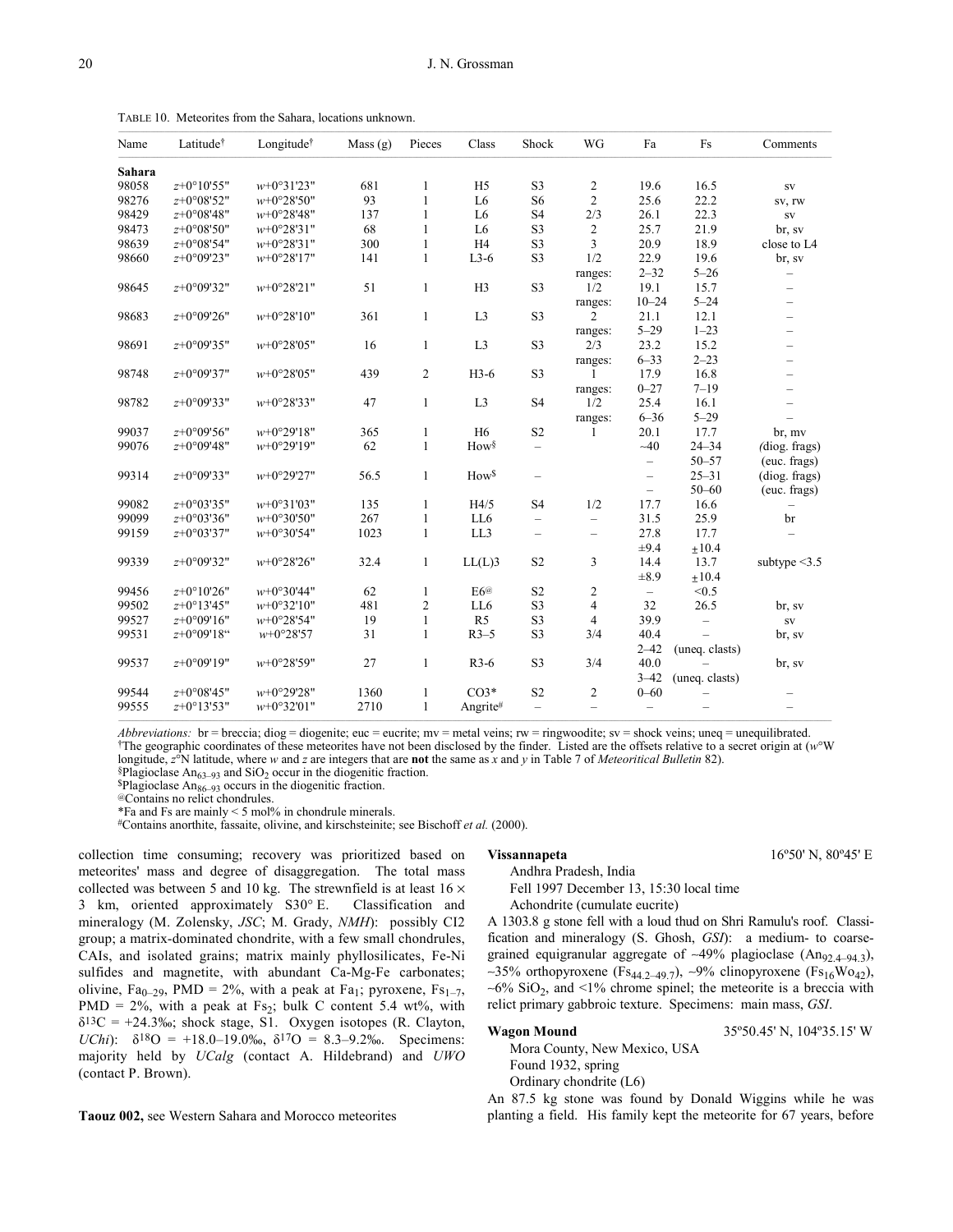TABLE 11. Meteorites from Western Sahara (Lahmada) and Morocco (El Blida).

| Name         | Found<br>$1900+$ | Latitude<br>(N)    | Longitude<br>(W) | Wt.<br>(g) | Pieces | Class          | Shock          | WG               | Fa<br>$(mol\%)$ | Fs<br>$(mol\%)$ | Comments                 | Info <sup>†</sup> |
|--------------|------------------|--------------------|------------------|------------|--------|----------------|----------------|------------------|-----------------|-----------------|--------------------------|-------------------|
| El Blida 001 | 98               | $-29°55'$          | $-5°25'$         | 301.2      |        | H <sub>5</sub> | S <sub>2</sub> | W <sub>3</sub>   | 19.8            | 17.9            |                          | a                 |
| El Blida 002 | 98               | $-29°55'$          | $-5°25'$         | >286       | many   | H6             | S <sub>3</sub> | W <sub>1</sub>   | 19.4            | 17.5            | shock veins              | a                 |
| Lahmada 002  | 99               | $-27^{\circ}10'$   | $-9°30'$         | 360.1      |        | L6             | S <sub>4</sub> | W <sub>3</sub>   | 26.0            | 21.8            |                          | a                 |
| Lahmada 003  | 99               | $-27^{\circ}10'$   | $-9°30'$         | 374.5      | 1      | L6             | S <sub>2</sub> | W <sub>3</sub>   | 25.8            | 22.3            |                          | a                 |
| Lahmada 004  | 99               | $-27^{\circ}10'$   | $-9°30'$         | 139.6      |        | H <sub>6</sub> | S <sub>2</sub> | W <sub>2</sub>   | 19.0            | 16.8            | breccia                  | a                 |
| Lahmada 005  | 99               | $-27^{\circ}10'$   | $-9°30'$         | 103.1      |        | L4/5           | S <sub>4</sub> | W <sub>2</sub>   | 23.7            | 21.3            | breccia                  | a                 |
| Lahmada 006  | 99               | $-27^{\circ}10'$   | $-9°30'$         | 904.6      |        | L <sub>6</sub> | S <sub>4</sub> | W1               | 25.7            | 22.1            |                          | a                 |
| Lahmada 007  | 99               | $-27^{\circ}10'$   | $-9°30'$         | 620.6      |        | H <sub>5</sub> | S <sub>3</sub> | W1/2             | 19.2            | 16.6            | paired with 016?         | a                 |
| Lahmada 008  | 99               | $-27^{\circ}10'$   | $-9°30'$         | 43.3       |        | L <sub>6</sub> | S <sub>3</sub> | W <sub>3</sub>   | 26.2            | 22.8            |                          | a                 |
| Lahmada 009  | 99               | $-27^{\circ}10'$   | $-9°30'$         | 70 000     | many   | $H3-6$         | S <sub>2</sub> | W <sub>2</sub>   | $18.1 \pm 3.1$  | $16.6 \pm 3.5$  | breccia                  | a                 |
| Lahmada 010  | 99               | $-27^{\circ}10'$   | $-9°30'$         | 117.4      |        | H <sub>6</sub> | S <sub>3</sub> | W1               | 19.1            | 17.0            | breccia, shock veins     | a                 |
| Lahmada 011  | 98-99            | 27°13.82'          | 9°45.03'         | 1520       |        | H <sub>5</sub> | S <sub>2</sub> | W <sub>1</sub>   | 19.3            | 16.9            |                          | b                 |
| Lahmada 012  | 98-99            | $27^{\circ}14.00'$ | 9°45.51'         | 2510       |        | H <sub>5</sub> | S <sub>2</sub> | W <sub>2</sub>   | 19.2            | 16.8            | paired 013 and 015?      | b                 |
| Lahmada 013  | 98-99            | $27^{\circ}14.01'$ | 9°45.49'         | 1373       | many   | H <sub>6</sub> | S <sub>3</sub> | W <sub>1</sub>   | 19.2            | 16.6            | paired 012 and 015?      | b                 |
| Lahmada 014  | 98-99            | $27^{\circ}14.18'$ | 9°44.48'         | 312        |        | H <sub>5</sub> | S <sub>3</sub> | W <sub>2</sub>   | 19.1            | 16.6            |                          | b                 |
| Lahmada 015  | 98-99            | $27^{\circ}14.01'$ | 9°45.46'         | 1455       | 1      | H <sub>6</sub> | S <sub>3</sub> | W2/3             | 19.2            | $14.1 - 19.3$   | paired 012 and 013?      | b                 |
| Lahmada 016  | 98-99            | $27^{\circ}13.80'$ | 9°45.40'         | 998        |        | H <sub>5</sub> | S <sub>2</sub> | W <sub>2</sub>   | 19.2            | 16.5            | paired with 007?         | b                 |
| Lahmada 017  | 98-99            | 27°13.59'          | 9°44.47'         | 85         |        | H <sub>5</sub> | S <sub>2</sub> | W1               | 19.2            | 16.7            |                          | b                 |
| Lahmada 018  | 98-99            | $27^{\circ}17.10'$ | 9°35.41'         | 226        | many   | H <sub>5</sub> | S <sub>2</sub> | W <sub>2</sub>   | 17.9            | 16.4            | $\overline{\phantom{0}}$ | b                 |
| Taouz 002    | 99               | $-30^{\circ}54'$   | 3°58'            | 8350       |        | LL6            | S <sub>3</sub> | W <sub>0/1</sub> | 31.0            | 25.7            |                          | a                 |

†a = Classified by A. Bischoff (*Mün*), main masses *JNMC* (except Lahmada 009, 7120 g at *JNMC*), type specimens *Mün*; b = Classified by A. Sexton (*OU*), type specimens, *OU*, main masses with anonymous finder.

selling it in 1999. Classification and mineralogy (A. Rubin, *UCLA*): olivine, Fa25.3±0.3; shock stage, S2; weathering grade, W2. Specimens: type specimen, 80 g, *UCLA*; main mass, *Cott.* 

#### **Western Sahara and Morocco meteorites**

(20 meteorites) Northwestern Africa Found 1999

These meteorites (Table 11) were collected by anonymous persons and are being sold by mineral dealers in Morocco. Lahmada 002- 018 come from the same region of Western Sahara as the previously described meteorite Lahmada; the latter now takes on the synonym Lahmada 001. El Blida 001 and 002 and Taouz 002 were found in Morocco. Taouz 001 now becomes a synonym for Taouz, an L6 chondrite found in 1991. Lahmada 010 could be paired with Zag (see *Meteoritical Bulletin* 83), although no unequilibrated lithology such as is found in Zag was identified in the classified thin section.

#### **Wildcat Peak** 32º33.92' N, 111º43.53' W

Pinal County, Arizona, USA Found 1998 Jan 31 Ordinary chondrite (H5)

A 202 g stone was found partially buried in sandy soil by Henry Johnson and Gordon Nelson while they were hiking and looking for minerals in the desert. Classification and mineralogy (D. Hill and D. Kring, *UAz*): Fa<sub>19.6±1.1</sub>; pyroxene, Fs<sub>17.1±1.5</sub>Wo<sub>1.2±0.1</sub>; kamacite contains  $0.46 \pm 0.06$  wt% Co; weathering grade, W1 (interior) to W3 (near crust); contains microfaults with psuedotachylitic melting along them. Specimens: type specimen, 22.4 g, plus thin section, *UAz*; main mass split between finders.

#### **Zag (b)**

Morocco Found 1992 Primitive achondrite A well oriented stone weighing 300 g and covered with fusion crust was found by a Moroccan in search of additional pieces from the Zag fall. Classification and mineralogy (B. Zanda, *MNHNP*, and J. Delaney, *RU*): olivine Fa<sub>19.4</sub>; orthopyroxene, Fs<sub>25.7</sub>Wo<sub>2.3</sub>, clinopyroxene,  $Fs_{10.5}Wo_{4.9}$ ; feldspar,  $Ab_{74.6}$ ; olivines contain small (∼10 µm) reaction "channels" in which metal (often transformed into sulfide or oxide) is associated with  $Fs_{17}Wo_1$  orthopyroxene. Oxygen isotopes (R. Clayton, *UChi*):  $\delta^{18}$ O = +4.84‰,  $\delta^{17}$ O = 2.06‰, which places it within the winonaites field and very close to Divnoe. Specimens: 12.7 g plus thin sections, *MNHNP*; main mass, 255 g, *Radomsky*. **Zag (a)** will now become a recognized synonym for the **Zag** fall, although use of this name is discouraged.

#### **Zaklodzie** 50º45'46" N, 22º51'58" E

Zamosc, Poland

Found 1998 September

Ungrouped enstatite-rich meteorite

An 8.68 kg stone partially covered with fusion crust was found beside a dirt road by Mr. Stanislaw Jachymek while he was searching for rocks and fossils. Classification and mineralogy (F. Wlotzka, *MPI*; M. Stepniewski, *PGI*; R. Bartoschewitz, *Bart*): granoblastic texture, containing ∼60 vol% orthoenstatite, ∼20 vol% metal, ∼10 vol% troilite, and ∼10 vol% feldspar, with accessory schreibersite, silica, oldhamite, alabandite, and amphibole; may be similar to QUE 97289; pyroxene grains 0.1–1 mm, subhedral to rounded,  $Fs<sub>0,1–1.6</sub>WO<sub>0.7</sub>$ ; feldspar bimodal in composition,  $Ab_{59-64}Au_{36-41}Or_{0-0.5}$  and Ab<sub>86–89</sub>An<sub>0–5</sub>Or<sub>9–12</sub>; metal contains 6–16 wt% Ni, 1.6 wt% Si; troilite contains 4.7 wt% Cr, 1.4 wt% Mn, 0.9 wt% Ti. Specimens: main mass, 8.5 kg, *NEM*; 35 g, *PGI*; 17 g, *Bart*; 1 g, *MPI.*

*Acknowledgements*–This Bulletin was prepared by the Meteorite Nomenclature Committee of the Meteoritical Society under the Editorship of J. N. Grossman. Members for 2000 are A. Brearley, M. Grady, R. Harvey, M. Ivanova, M. Kimura, D. Kring, J. Koblitz, G. Kurat, Y. Lin, T. McCoy (Chair), D. Weber, M. Wadhwa, B. Zanda, and J. Zipfel.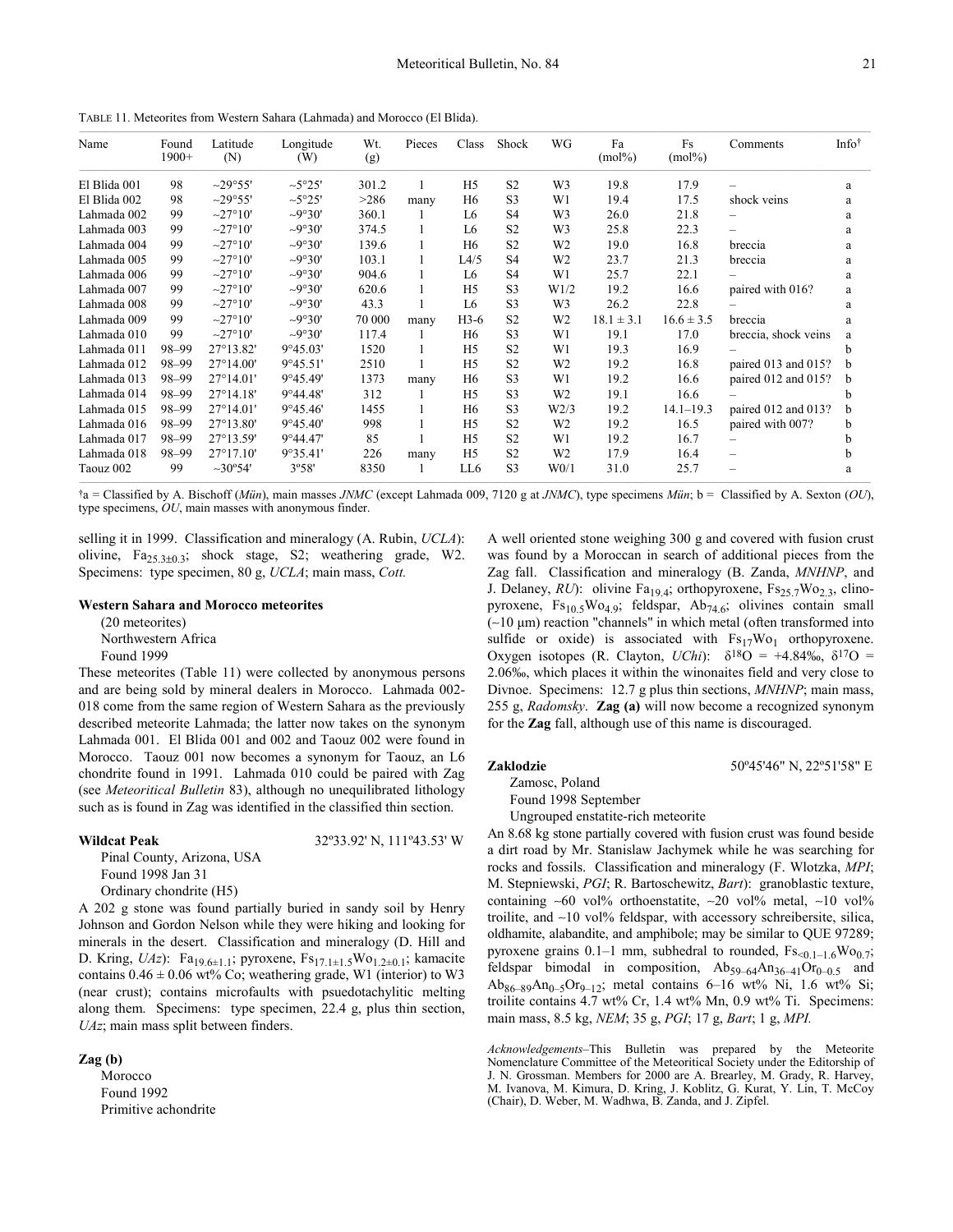#### **REFERENCES**

- BISCHOFF A., CLAYTON R. N., MARKL G., MAYEDA T. K., PALME H., SCHULTZ L., SRINIVASAN G., WEBER H. W., WECKWORTH G. AND WOLF D. (2000) Mineralogy, chemistry, noble gases, and oxygen and magnesium isotopic compositions of the angrite Sahara 99555 (abstract). *Meteorit. Planet. Sci.* **35 (Suppl.),** A000–A000.
- GRAHAM A. L., BEVAN A. W. R. AND HUTCHISON R. (1985) *Catalogue of Meteorites*. British Museum of Natural History, London, U.K. 460 pp.
- GROSSMAN J. N., BIRCH B., BENOIT P. H., SEARS D. W. G., CLAYTON R. N. AND RUBIN A. E. (2000) Rainbow: A new CO3 chondrite from Australia (abstract). *Lunar Planet. Sci* **31,** #1355, Lunar and Planetary Institute, Houston, Texas, USA (CD-ROM).

#### **ADDRESSES OF METEORITE COLLECTIONS AND RESEARCH FACILITIES**

- *AMNH*: American Museum of Natural History, New York, NY 10024, USA.
- *AShaw:* Mr. Allen Shaw, P.O. Box 13166, Edwardsville, KS 66113, USA.
- *ASU*: Center for Meteorite Studies, Arizona State University, Box 872504, Tempe, AZ 85287, USA.
- *Bart:* Bartoschewitz Meteorite Laboratory, Lehmweg 53, D-38518 Gifhorn, Germany.
- *Beijing*: Institute of Geology, Chinese Academy of Sciences, P.O. Box 9825, Beijing 100029, China.
- *Casper*: Michael I. Casper, Meteorites, Inc., Post Office Drawer J, Ithaca, NY 14851, USA.
- *Chiba*: Chiba Institute of Technology, Tsudanuma, Narashino, Chiba 275- 0016, Japan.
- *Cott*: Michael Cottingham Meteorite Collection, PO Box 727, Silver City, NM 88062, USA.
- *CSIRO*: CSIRO Division of Exploration and Mining, PO Box 136, North Ryde, New South Wales 1670, Australia.
- *CU*: Instituto de Geología (UNAM), Ciudad Universitaria, Apartado Postal 70-296, 04510 México, D.F., Mexico.
- *CUWA*: Curtin University, Perth 6845, Western Australia, Australia.
- *Dalian*: Dalian Museum of Natural History, 40 Xicun Street, Heishijiao,
- Shahekou Dalian, 116023, Liaoning province, China.<br> *DuPont*: James M. DuPont Meteorite Collection. *DuPont*: James M. DuPont Meteorite Collection, Planetary Studies Foundation, 612 Chatham Circle, Algonquin, IL 60102,USA.
- *Farmer*: Mr. Mike Farmer, 1001 W. St. Mary, Tucson, AZ 85745, USA.
- *Fectay:* Bruno Fectay and Carine Bidaut, La Memoire de la Terre SARL Rue de la Mairie, 39240 La Boissiere, France.
- *Fernlea:* Mr. Rob Elliott, Fernlea Meteorites, Milton of Balgonie, Fife. KY7 6PY, Scotland, U.K.
- *FMNH: Field Museum of Natural History,* Chicago, IL 60605, USA.
- *Frei:* Institut für Mineralogie, Universität Freiburg, Albertstrasse 23b, 79104 Freiburg, Germany.
- *Fuyu:* Fuyu Museum, 21, Changning Nan Street, Ningjiang District, Songyuan 138001, Jilin Province, China.
- *Gehler:* A. Gehler, Reichenberger Ring 3, D-38440 Wolfsburg, Germany.
- *GIG:* Guangzhou Institute of Geochemistry, Chinese Academy of Sciences, Guangzhou 510640, China.
- *GSC:* National Meteorite Collection, Geological Survey of Canada, 601 Booth Street, Ottawa, Ontario, K1A 0E8, Canada.
- *GSI*: Geological Survey of India, 4 Chowringee Lane, Calcutta 700 016, India.<br>Harper:
- Schmitt Meteorite Research Group, Harper College, 1200 W. Algonquin Rd., Palatine, IL 60067, USA.
- *Heinlein*: Dieter Heinlein, Lilienstrasse 3, 86156 Augsburg, Germany.
- *IWilson*: Mr. Ivan E. Wilson, 457 RR 0, Portales, NM 88130, USA.
- *JNMC*: JNMC Zürich, P.O. Box 3953, 8052 Zürich-Birchhof, Switzerland.
- *JSC*: Johnson Space Center, Houston, TX 77058, USA.
- *Köln*: Universität zu Köln, Institut für Mineralogie und Geochemie, Zülpicher Straße 49 b, 50674 Köln, Germany.
- *Labenne:* Labenne Meteorites, 16 Boulevard Gambetta, 02700 Tergnier, France.
- *MNA-SI:* Museo Nazionale dell'Antartide, Università di Siena, Via Laterina 8, I-53100 Siena, Italy.
- *Morgan:* Matt Morgan, Mile High Meteorites, P. O. Box 151293, Lakewood, CO 80215-9293, USA.
- *MNHNP*: Museum National d'Histoire Naturelle, Paris, France.
- *MPI*: Max Planck Institut für Chemie, Mainz, Germany.
- *Mün*: Institut für Planetologie, Wilhelm-Klemm-Str. 10, 48149 Münster, Germany.
- *NAU*: Northern Arizona University, Flagstaff, AZ 86011, USA.
- HOLM D. A. (1962) New meteorite localities in the Rub' al Khali, Saudi Arabia*. Am. J. Sci.* **260,** 303–309.
- RUBIN A. E. AND GROSSMAN J. N. (1987) Size-frequency distributions of EH3 chondrules (abstract). *Meteoritics* **22,** 493–494.
- RUBIN A. E., SCOTT E. R. D. AND KEIL K. (1997) Shock metamorphism of enstatite chondrites. *Geochim. Cosmochim. Acta* **61,** 847–858.
- STÖFFLER D., KEIL K. AND SCOTT E. R. D. (1991) Shock metamorphism of ordinary chondrites*. Geochim. Cosmochim. Acta* **55,** 3845–3867.
- WLOTZKA F. (1993) A weathering scale for the ordinary chondrites (abstract). *Meteoritics* **28,** 460.
- ZIPFEL J., PALME H., CLAYTON R. N., MAYEDA T. K., SPETTEL B. AND WOLF D. (2000) Dar Al Gani 431: A new anomalous CK3 chondrite? (abstract). *Lunar Planet. Sci.* **31,** #1668, Lunar and Planetary Institute, Houston, Texas, USA (CD-ROM).
- *NEM*: Natural-Ethnol. Museum, Guciow 19, PL-22-470 Zwierzyniec, Poland.
- *NHM*: The Natural History Museum, London, U.K.
- *NHMV:* Naturhistorisches Museum, Postfach 417, A-1014 Wien, Austria.
- *NIPR:* Antarctic Meteorite Research Center, National Institute of Polar Research, 1-9-10 Kaga, Itabashi, Tokyo, Japan.
- *OShaw*: Mr. Oza Shaw, P.O. Box 13213, Edwardsville, KS 66113, USA.
- *OU*: Planetary Sciences Research Institute, Open University, Milton Keynes, U.K.
- PekU: Peking University, Beijing 100871, China.
- *PGI*: Polish Geological Institute, ul. Rakowiecka 4, PL-00-975 Warszawa, Poland.
- *QM*: Queensland Museum, PO Box 3300, South Brisbane, Queensland 4101, Australia.
- *Radomsky*: Walt Radomsky, Rutgers Meteorite Laboratory, Piscataway, NJ 08854, USA.
- *Reed*: Blaine Reed, 907 County Road 207 #17, Durango, CO 81301, USA.
- *RU:* Dept. Geological Sciences, Rutgers University, 610 Taylor Road, Piscataway, NJ 08854, USA.
	- *SAM:* South Australian Museum, Adelaide, South Australia, Australia.
	- *SI*: Dept. of Mineral Sciences, NHB-119, National Museum of Natural History, Smithsonian Institution, Washington, D.C. 20560, USA.
	- *SWML*: M. and K. Killgore, Southwest Meteorite Laboratory, P.O. Box 95, Payson, AZ 85547, USA.
	- *TCU*: Oscar E. Monnig Collection, Dept. of Geology, Texas Christian University, Ft. Worth, TX 76129, USA.
	- *UAz*: Lunar and Planetary Laboratory, University of Arizona, Tucson, AZ 85721, USA.
	- *UCalg*: University of Calgary, Calgary, Alberta T2N 1N4, Canada.
	- *UChi:* University of Chicago, Chicago, IL 60637, USA.
	- *UCLA*: Institute of Geophysics and Planetary Physics, University of California, Los Angeles, CA 90095-1567, USA.
	- *UHaw:* Hawai'i Institute of Geology and Geophysics, School of Ocean and Earth Science and Technology, University of Hawai'i at Manoa, Honolulu, HI 96822, USA.
	- *UKobe:* Department of Earth and Planetary Sciences, Faculty of Science, Kobe University, Nada, Kobe 657-8501, Japan.
	- *UPad:* Centro di Studio per la Geodinamica Alpina, Dipartimento di Mineralogia e Petrologia, Università di Padova, Corso Garibaldi 37, 35137 Padova, Italy.
	- *URoma*: Dipartimento di Scienze della Terra, Università La Sapienza; Ple. A. Moro 5, I-00185 Roma, Italy.
	- *URyuk*: Dept. of Physics and Earth Science, University of Ryukyus, Okinawa, Japan.
	- *USGS*: United States Geological Survey, 954 National Center, Reston, VA 20192, USA.
	- *USP*: Dr. Darcy P. Svisero, Institute of Geosciences, University of Sao Paulo, Brazil.
	- *UTenn*: Planetary Geosciences Institute, Dept. Geological Sciences, University of Tennessee, Knoxville, TN 37996, USA.
	- *UTok:* Mineralogical Institute, Graduate School of Science, University of Tokyo, 7-3-1 Hongo, Bunkyo-ku, Tokyo 113-0033, Japan.
	- *UTor:* IsoTrace Laboratory, University of Toronto, 60 St. George Street, Toronto, Ontario M5S 1A7, Canada.
	- *UWO*: University of Western Ontario, London, Ontario N6A 3KT, Canada.
	- *Vernad*: Vernadsky Institute of Geochemistry and Analytical Chemistry, Russian Academy of Sciences, Kosygin Str. 19, Moscow 117975, Russia.
	- *Vict*: Museum of Victoria, Melbourne 3001, Victoria, Australia.
	- *WAM:* Western Australian Museum, Francis Street, Perth, Western Australia 6000, Australia.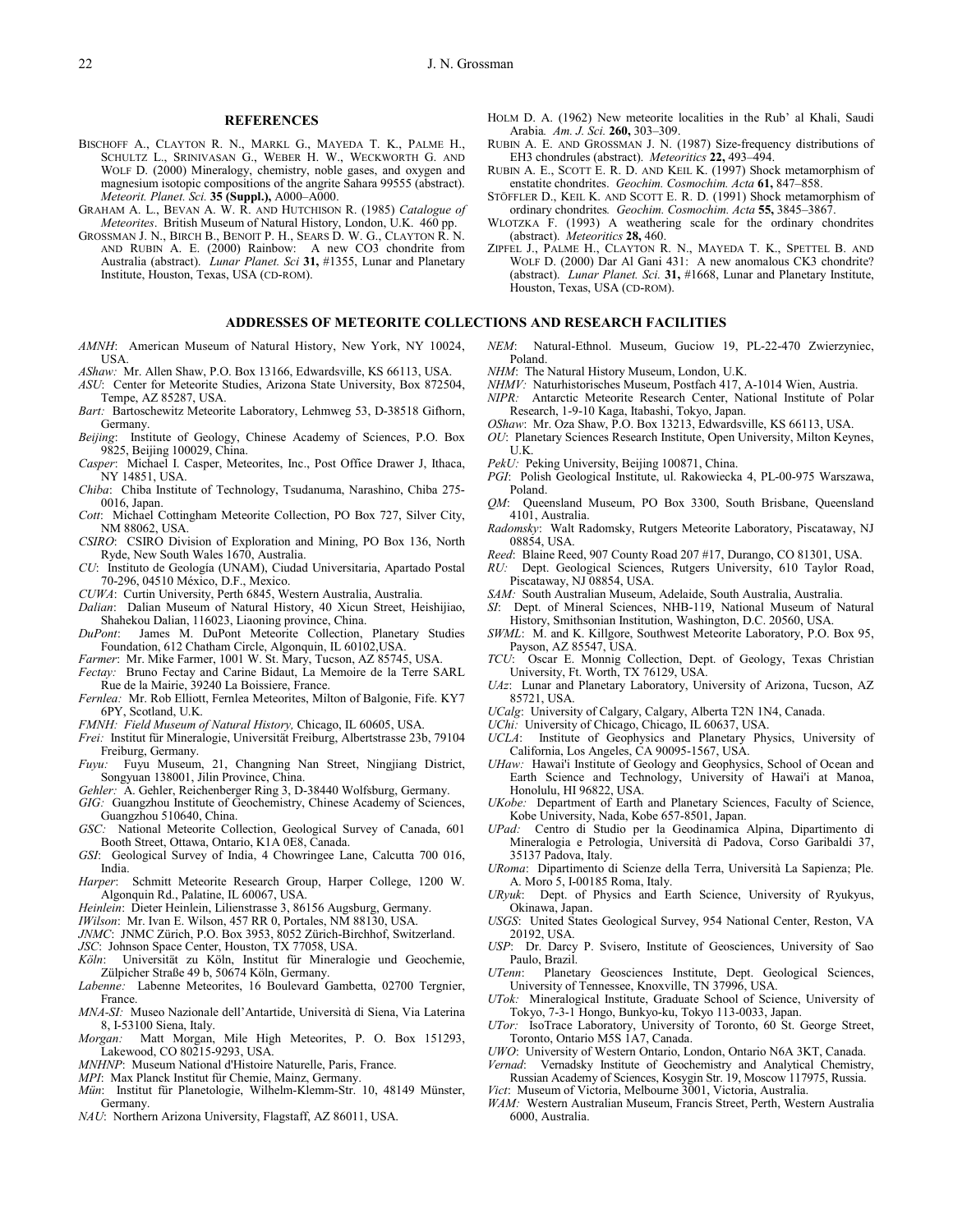APPENDIX 1. Recently described meteorites from ANSMET.\*

| Name <sup>†</sup>                 | $Class$ <sup><math>\ddagger</math></sup> | Mass Weath.          | %Fa                            | %Fs                            | Pairing                                              | Ices    | Ref            | Name†                             | Class <sup>‡</sup> Mass Weath. | %Fa                            | %Fs                            | Pairing                              | Ices    | Ref            |
|-----------------------------------|------------------------------------------|----------------------|--------------------------------|--------------------------------|------------------------------------------------------|---------|----------------|-----------------------------------|--------------------------------|--------------------------------|--------------------------------|--------------------------------------|---------|----------------|
| <b>EET 96009</b>                  | IAB                                      | $40.0 -$             | 5                              | $7 - 10$                       | 87504                                                | j       | 23(1)          | GRA 98077 L6                      | 24.9 C                         |                                |                                |                                      | 3       | 23(1)          |
| GRA 98001 H5                      |                                          | 7296.7 C             | 19                             | 17                             | $\overline{\phantom{a}}$                             | 17      | 22(2)          | GRA 98078 L6                      | 7.5 B/C                        | $\equiv$                       |                                | $\equiv$                             | 3       | 23(1)          |
| GRA 98002 H5                      |                                          | 735.4 B/C            | 19                             | 16                             | $\hspace{1.0cm} - \hspace{1.0cm}$                    | 16      | 23(1)          | GRA 98079 H6                      | 3.7 C<br>91.8 C                | $\qquad \qquad -$<br>19        | $\overline{\phantom{m}}$       | $\overline{\phantom{0}}$             | 3       | 23(1)          |
| GRA 98003<br>GRA 98004 H5         | L5                                       | 426.7 C<br>721.9 C   | 23<br>19                       | 20<br>17                       | $\qquad \qquad -$<br>$\overline{\phantom{a}}$        | 3<br>3  | 23(1)<br>23(1) | GRA 98080 H5<br>GRA 98081 H6      | 87.5 C                         | $\overline{\phantom{0}}$       | 16<br>$\overline{\phantom{a}}$ | ÷                                    | 3<br>3  | 23(1)<br>23(1) |
| <b>GRA 98005</b>                  | C <sub>2</sub>                           | 202.9 CE             | $0 - 4$                        | $1 - 2$                        | (2)                                                  | 3       | 22(2)          | GRA 98082 H6                      | 13.5 C                         | $\overline{\phantom{0}}$       |                                | $\overline{\phantom{0}}$             | 3       | 23(1)          |
| GRA 98006 Eu "Br"                 |                                          | $163.7$ A/B          | $\overline{\phantom{a}}$       | 60                             | (8)                                                  | 3       | 22(2)          | GRA 98083 H6                      | 23.0 C                         |                                |                                |                                      | 3       | 23(1)          |
| GRA 98007 H5                      |                                          | 82.1 B/C             | 19                             | 17                             | $\overline{\phantom{m}}$                             | 3       | 23(1)          | GRA 98084 L6                      | 42.3 C                         | ÷                              | $\equiv$                       | $\equiv$                             | 3       | 23(1)          |
| GRA 98008 H5                      |                                          | 120.1 C              | 17                             | 16                             | $\overline{\phantom{0}}$                             | 3       | 23(1)          | GRA 98085 L6                      | 43.7 C                         | $\overline{\phantom{0}}$       |                                | $\overline{\phantom{0}}$             | 3       | 23(1)          |
| GRA 98009 H5                      |                                          | 116.9 C              | 19                             | 17                             | $\overline{\phantom{m}}$                             | 3       | 23(1)          | GRA 98086 L6                      | 32.3 C                         |                                |                                |                                      | 3       | 23(1)          |
| GRA 98010 H5                      |                                          | 140.3 C              | 19                             | 17                             | $\overline{\phantom{m}}$                             | 3       | 23(1)          | GRA 98087 H3.8                    | 22.3 C                         | $1 - 19$                       | $8 - 14$                       | 98023                                | 3       | 23(1)          |
| GRA 98011 L5                      |                                          | 104.5 A              | 23                             | 20                             | $\overline{\phantom{a}}$                             | 16      | 23(1)          | GRA 98088 Eu "Br"                 | 64.6 A/B                       | $\overline{\phantom{a}}$       | 62                             | 98006                                | 3       | 23(1)          |
| GRA 98012 H5                      |                                          | 530.0 B/C<br>697.5 C | 19                             | 16                             | $\overline{\phantom{0}}$                             | 15      | 23(1)          | GRA 98089 H4                      | 60.8 B/C                       | 19                             | 16                             | $\overline{\phantom{a}}$             | 3       | 23(1)          |
| GRA 98013 H4<br>GRA 98014 H5      |                                          | 1130.7 B/C           | 19<br>18                       | $1 - 19$<br>17                 | $\qquad \qquad -$<br>$\overline{\phantom{0}}$        | 3<br>15 | 23(1)<br>23(1) | GRA 98090 H5<br>GRA 98091 H5      | 42.4 C<br>20.8 C               |                                |                                | $\overline{\phantom{0}}$             | 3<br>3  | 23(1)<br>23(1) |
| GRA 98015 H5                      |                                          | 1201.9 C             | 19                             | 17                             | $\overline{\phantom{m}}$                             | 3       | 23(1)          | GRA 98092 H5                      | 20.7 C                         |                                |                                | $\overline{\phantom{0}}$             | 3       | 23(1)          |
| GRA 98016 H5                      |                                          | 512.8 B/C            | 19                             | 16                             | $\qquad \qquad -$                                    | 3       | 23(1)          | GRA 98093 H5                      | 40.4 C                         |                                |                                | $\qquad \qquad -$                    | 3       | 23(1)          |
| GRA 98017 H5                      |                                          | 341.8 B/C            | 18                             | 16                             | $\overline{\phantom{a}}$                             | 15      | 23(1)          | GRA 98094 L6                      | 7.2 B                          |                                |                                |                                      | 3       | 23(1)          |
| GRA 98018 H5                      |                                          | 315.4 C              | 19                             | 16                             | $\overline{\phantom{a}}$                             | 3       | 23(1)          | GRA 98095 L6                      | 31.9 B                         |                                | $\overline{\phantom{m}}$       | $\overline{\phantom{m}}$             | 3       | 23(1)          |
| GRA 98019 Eu "Br"                 |                                          | 95.5 B               | $\overline{\phantom{a}}$       | 64                             | (13)                                                 | 3       | 23(1)          | GRA 98096 H6                      | 45.9 C                         |                                |                                |                                      | 3       | 23(1)          |
| GRA 98020 L5                      |                                          | 200.9 B              | 25                             | 21                             | $\overline{\phantom{a}}$                             | 3       | 23(1)          | GRA 98097 Eu "Br"                 | 12.9 B                         |                                | 61                             | 98019                                | 3       | 23(1)          |
| GRA 98021 H5<br>GRA 98022 H5      |                                          | 81.3 B/C             | 19                             | 16                             | $\overline{\phantom{m}}$                             | 15      | 23(1)          | GRA 98098 Eu "Ub"                 | 779.2 B<br>26.7 C              |                                | 59                             | $\equiv$                             | 3<br>18 | 22(2)          |
| GRA 98023 H3.8                    |                                          | 62.7 C<br>136.7 B    | 18<br>$3 - 33$                 | 16<br>4-9                      | $\overline{\phantom{a}}$<br>(4)                      | 3<br>3  | 23(1)<br>23(1) | GRA 98099 H5<br>GRA 98100 H6      | 17.9 C                         | $\qquad \qquad -$              | $\overline{\phantom{a}}$       | $\overline{\phantom{a}}$             | 3       | 23(1)<br>23(1) |
| GRA 98024 H3.8                    |                                          | 59.1 C               | $4 - 22$                       | 16                             | 98023                                                | 3       | 23(1)          | GRA 98101 L6                      | 38.6 C                         | $\overline{\phantom{0}}$       | $\overline{\phantom{a}}$       | $\overline{\phantom{0}}$             | 3       | 23(1)          |
| GRA 98025 CR2                     |                                          | 14.4 C               | $1 - 37$                       | $1-3$                          | $\overline{\phantom{m}}$                             | 3       | 23(1)          | GRA 98102 CK4                     | 7.0 B                          | 24                             | 23                             | $\overline{\phantom{m}}$             | 3       | 23(1)          |
| GRA 98026 Eu "Br"                 |                                          | 68.4 B               | $\equiv$                       | 63                             | 98006                                                | 3       | 23(1)          | GRA 98103 Eu "Br"                 | 41.1 C                         | $\overline{a}$                 | 65                             | 98006                                | 3       | 23(1)          |
| GRA 98027 H6                      |                                          | 14.8 C               | 20                             | 17                             | $\equiv$                                             | 3       | 23(1)          | GRA 98104 L6                      | 15.2 CE                        | $\overline{\phantom{0}}$       | $\equiv$                       | $\overline{\phantom{m}}$             | 3       | 23(1)          |
| GRA 98028 Acap                    |                                          | 22.4 C               | $8-9$                          | $8 - 10$                       | $\overline{\phantom{m}}$                             | 3       | 23(1)          | GRA 98105 H6                      | 13.9 CE                        | 19                             | 17                             | $\overline{\phantom{m}}$             | 3       | 23(1)          |
| GRA 98029 L5                      |                                          | 8.9 C                | 23                             | 20                             | $\equiv$                                             | 3       | 23(1)          | GRA 98106 L6                      | 47.6 C                         | $\overline{\phantom{a}}$       |                                | $\equiv$                             | 3       | 23(1)          |
| GRA 98030 How                     |                                          | 32.6 A/B             | 12                             | $21 - 52$                      | $\overline{\phantom{0}}$                             | 3       | 23(1)          | GRA 98107 L6                      | 35.0 C                         | $\overline{\phantom{0}}$       |                                | $\qquad \qquad -$                    | 3       | 23(1)          |
| GRA 98031 H4<br>GRA 98032 How     |                                          | 2309.8 C<br>1699.5 C | 19<br>14-26                    | 16<br>$\sim$                   | $\qquad \qquad -$<br>$\equiv$                        | 3<br>3  | 23(1)<br>23(1) | GRA 98108 Ol Diog<br>GRA 98109 L5 | 12.7 B<br>7.3 C                | 27<br>25                       | 22<br>21                       | $\qquad \qquad -$<br>$\equiv$        | 3<br>14 | 23(1)<br>23(1) |
| GRA 98033                         | Eu "Br"                                  | $123.2 \text{ A/B}$  |                                | 64                             | $\overline{\phantom{0}}$                             | 3       | 22(2)          | GRA 98110 H6                      | 70.3 C                         | $\overline{\phantom{0}}$       | $\overline{\phantom{a}}$       | ÷                                    | 3       | 23(1)          |
| GRA 98034 H6                      |                                          | 416.3 C              | $\qquad \qquad -$              | $\overline{\phantom{m}}$       | $\overline{\phantom{m}}$                             | 3       | 23(1)          | GRA 98111 H6                      | 80.0 C                         | $\overline{\phantom{0}}$       | $\overline{\phantom{a}}$       | $\overline{\phantom{m}}$             | 3       | 23(1)          |
| GRA 98035 L5                      |                                          | 248.4 B              |                                |                                |                                                      | 3       | 23(1)          | GRA 98112 H6                      | 86.0 C                         |                                |                                |                                      | 3       | 23(1)          |
| GRA 98036 L6                      |                                          | 182.2 B/C            | $\equiv$                       | $\equiv$                       |                                                      | 3       | 23(1)          | GRA 98113 Eu "Br"                 | 63.7 B/C                       | $\overline{\phantom{0}}$       | 62                             | 98019                                | 3       | 23(1)          |
| GRA 98037 Eu "Br"                 |                                          | 107.9 A              | $\equiv$                       | 62                             | 98019                                                | 3       | 23(1)          | GRA 98114 Eu "Br"                 | 58.7 B                         | $\qquad \qquad -$              | 65                             | 98019                                | 3       | 23(1)          |
| GRA 98038 H6                      |                                          | 118.6 B/C            |                                |                                |                                                      | 3       | 23(1)          | GRA 98115 L6                      | 44.9 B                         |                                |                                |                                      | 3       | 23(1)          |
| GRA 98039 Eu "Br"                 |                                          | 72.8 C               | $\equiv$                       | 64                             | 98019                                                | 3       | 23(1)          | GRA 98116 L6                      | 66.5 B/C                       |                                |                                | $\overline{\phantom{a}}$             | 3       | 23(1)          |
| GRA 98040 H5<br>GRA 98041 L6      |                                          | 542.6 B<br>1081.5 B  | 20                             | 18                             | $\overline{\phantom{m}}$                             | 3<br>3  | 23(1)          | GRA 98117 H5<br>GRA 98118 L6      | 89.5 C<br>78.4 A               | $\equiv$                       | $\overline{\phantom{m}}$       | $\qquad \qquad -$                    | 3<br>15 | 23(1)          |
| GRA 98042 Eu "Br"                 |                                          | 92.6 C               | $\equiv$<br>$\equiv$           | $\overline{\phantom{a}}$<br>64 | 98019                                                | 3       | 23(1)<br>23(1) | GRA 98119 L6                      | 45.4 C                         |                                |                                | $\overline{\phantom{0}}$<br>÷        | 3       | 23(1)<br>23(1) |
| GRA 98043 Eu "Br"                 |                                          | 102.9 C              | $\overline{\phantom{m}}$       | 64                             | 98019                                                | 3       | 23(1)          | GRA 98120 L6                      | 42.5 C                         | $\equiv$                       | $\overline{\phantom{m}}$       | $\overline{\phantom{0}}$             | 3       | 23(1)          |
| GRA 98044 Eu "Br"                 |                                          | 27.5 B               | $\equiv$                       | 65                             | 98006                                                | 3       | 23(1)          | GRA 98121 H5                      | 48.0 C                         |                                |                                |                                      | 3       | 23(1)          |
| GRA 98045 H4                      |                                          | 260.4 C              | 18                             | 16                             | $\equiv$                                             | 14      | 23(1)          | GRA 98122 H6                      | 12.9 C                         | 19                             | 16                             | $\overline{\phantom{0}}$             | 3       | 23(1)          |
| GRA 98046 L6                      |                                          | 657.6 C              | 24                             | 20                             | $\overline{\phantom{a}}$                             | 14      | 23(1)          | GRA 98123 L6                      | 14.8 C                         | $\overline{\phantom{0}}$       | $\overline{\phantom{0}}$       | $\overline{\phantom{0}}$             | 3       | 23(1)          |
| GRA 98047 H5                      |                                          | 594.1 B              | 19                             | 16                             | $\overline{\phantom{m}}$                             | 14      | 23(1)          | GRA 98124 H5                      | 5.8 C                          |                                |                                |                                      | 3       | 23(1)          |
| GRA 98048 H6<br>GRA 98049 L6      |                                          | 702.1 C<br>2341.9 C  | $\overline{\phantom{0}}$<br>24 | $\frac{1}{2}$<br>20            | $\overline{\phantom{m}}$<br>$\overline{\phantom{a}}$ | 3<br>18 | 23(1)<br>23(1) | GRA 98125 H5<br>GRA 98126 H5      | 17.4 C<br>26.2 C               | ÷                              | $\overline{\phantom{0}}$       | $\equiv$<br>$\overline{\phantom{0}}$ | 3<br>3  | 23(1)          |
| GRA 98050 H3.8                    |                                          | 337.4 C              | $4 - 20$                       | 16                             | 98023                                                | 17      | 23(1)          | GRA 98127 H5                      | 17.5 C                         |                                | $\qquad \qquad -$              |                                      | 3       | 23(1)<br>23(1) |
| GRA 98051 H5                      |                                          | 171.9 CE             |                                | $\equiv$                       | $\equiv$                                             | 3       | 23(1)          | GRA 98128 H5                      | 19.6 C                         | 19                             | 17                             | $\equiv$                             | 3       | 23(1)          |
| GRA 98052 Eu "Br"                 |                                          | 63.6 C               |                                | 64                             | 98019                                                | 3       | 23(1)          | GRA 98130 L4                      | 45.1 B                         | 25                             | $6 - 22$                       | $\overline{\phantom{0}}$             | 3       | 23(1)          |
| GRA 98053 H6                      |                                          | 145.5 C              |                                |                                |                                                      | 3       | 23(1)          | GRA 98131 Eu "Br"                 | 26.1 B/C                       |                                |                                | 98006                                |         | 23(1)          |
| GRA 98054 Eu "Br"                 |                                          | $103.4\ \text{A/B}$  |                                | 62                             | 98006                                                | 3       | 23(1)          | GRA 98132 H6                      | 14.6 C                         |                                |                                |                                      | 3       | 23(1)          |
| GRA 98055 Eu "Br"                 |                                          | 140.8 B              | $\overline{\phantom{0}}$       | 62                             | 98019                                                | 3       | 23(1)          | GRA 98133 H6                      | 18.7 C                         |                                |                                |                                      | 3       | 23(1)          |
| GRA 98056 H6                      |                                          | 177.9 B/C            | $\qquad \qquad -$              | $\qquad \qquad -$              | $\hspace{1.0cm} - \hspace{1.0cm}$                    | 15      | 23(1)          | GRA 98134 H5                      | 22.4 C                         |                                |                                | -                                    | 3       | 23(1)          |
| GRA 98057 L6<br>GRA 98058 L5      |                                          | 65.1 B/C<br>105.7 C  | -                              | $\qquad \qquad -$              | $\qquad \qquad -$<br>$\overline{\phantom{0}}$        | 3<br>18 | 23(1)<br>23(1) | GRA 98135 H6<br>GRA 98136 H5      | 25.7 C<br>2.7 C                |                                |                                | $\overline{\phantom{0}}$             | 3<br>3  | 23(1)<br>23(1) |
| GRA 98059 H5                      |                                          | 67.9 C               | $\overline{\phantom{0}}$       | -                              | $\qquad \qquad -$                                    | 3       | 23(1)          | GRA 98137 H6                      | 16.4 C                         |                                |                                | -                                    | 3       | 23(1)          |
| GRA 98060 H6                      |                                          | 54.0 CE              | $\qquad \qquad -$              | $\qquad \qquad -$              | $\overline{\phantom{0}}$                             | 3       | 23(1)          | GRA 98138 H5                      | 9.8 C                          |                                |                                | -                                    | 3       | 23(1)          |
| GRA 98061 L6                      |                                          | 121.5 B              | $\overline{\phantom{0}}$       | $\overline{\phantom{0}}$       | $\overline{\phantom{0}}$                             | 3       | 23(1)          | GRA 98139 H6                      | 63.8 C                         |                                |                                | $\overline{\phantom{0}}$             | 3       | 23(1)          |
| GRA 98062 H5                      |                                          | 51.9 C               | -                              | -                              | -                                                    | 3       | 23(1)          | GRA 98141 H6                      | 41.5 C                         |                                |                                | -                                    | 3       | 23(1)          |
| GRA 98063 H6                      |                                          | 41.1 B/C             | $\qquad \qquad -$              | -                              | $\qquad \qquad -$                                    | 3       | 23(1)          | GRA 98142 L6                      | $9.1 \text{ A/B}$              | -                              | $\qquad \qquad -$              | $\qquad \qquad -$                    | 18      | 23(1)          |
| GRA 98064 H6                      |                                          | 42.7 C               | $\overline{a}$                 |                                | $\overline{\phantom{0}}$                             | 18      | 23(1)          | GRA 98143 L6                      | $11.0\quad B$                  | $\overline{a}$                 |                                | $\overline{\phantom{0}}$             | 3       | 23(1)          |
| GRA 98065 H6                      |                                          | 53.6 CE              | $\overline{\phantom{0}}$       | $\overline{\phantom{0}}$       | $\qquad \qquad -$                                    | 3       | 23(1)          | GRA 98144 H6                      | 13.9 C                         | 19                             | 16                             | $\overline{\phantom{0}}$             | 3       | 23(1)          |
| GRA 98066 L6                      |                                          | 18.2 B               | -<br>$\overline{\phantom{0}}$  | $\equiv$                       | $\overline{\phantom{0}}$                             | 3       | 23(1)          | GRA 98145 H6                      | 16.1 C                         | 18<br>$\overline{\phantom{0}}$ | 16<br>$\overline{\phantom{a}}$ | $\qquad \qquad -$<br>÷               | 3       | 23(1)          |
| GRA 98067 Eu "Br"<br>GRA 98068 L6 |                                          | 53.2 A/B<br>51.6 C   |                                | 61<br>$\frac{1}{2}$            | 98006<br>$\overline{\phantom{0}}$                    | 3<br>3  | 23(1)<br>23(1) | GRA 98146 H5<br>GRA 98147 L6      | $3.6\mathrm{C}$<br>9.2 C       | $\overline{\phantom{0}}$       |                                | $\overline{\phantom{0}}$             | 3<br>3  | 23(1)<br>23(1) |
| GRA 98069 H6                      |                                          | 42.5 C               | -                              | $\qquad \qquad -$              | $\overline{\phantom{m}}$                             | 3       | 23(1)          | GRA 98148 H5                      | 6.7 C                          | $\overline{\phantom{0}}$       | $\overline{\phantom{0}}$       | -                                    | 3       | 23(1)          |
| GRA 98070 H6                      |                                          | 16.3 C               | $\equiv$                       | $\overline{\phantom{0}}$       | $\overline{\phantom{m}}$                             | 18      | 23(1)          | GRA 98149 H6                      | 79.7 C                         | $\overline{\phantom{0}}$       | $\overline{\phantom{0}}$       | ÷                                    | 3       | 23(1)          |
| GRA 98071 H6                      |                                          | 64.3 C               | $\overline{\phantom{0}}$       |                                | $\overline{\phantom{0}}$                             | 3       | 23(1)          | GRA 98150 H6                      | 36.9 C                         | 19                             | 16                             | $\overline{\phantom{0}}$             | 3       | 23(1)          |
| GRA 98072 H6                      |                                          | 29.9 C               | $\overline{\phantom{0}}$       | -                              | $\qquad \qquad -$                                    | 3       | 23(1)          | GRA 98151 H6                      | 52.8 C                         | $\overline{\phantom{0}}$       | $\overline{\phantom{0}}$       |                                      | 3       | 23(1)          |
| GRA 98073 H6                      |                                          | 6.5 C                | $\overline{\phantom{m}}$       |                                |                                                      | 3       | 23(1)          | GRA 98152 H4                      | 69.3 C                         | 18                             | $9 - 17$                       |                                      | 3       | 23(1)          |
| GRA 98074 CM2                     |                                          | 51.9 CE              | $1 - 34$                       | $\qquad \qquad -$              | 98005                                                | 18      | 23(1)          | GRA 98153 H4                      | 35.1 B/C                       | 17                             | $5-16$                         | $\overline{\phantom{0}}$             | 3       | 23(1)          |
| GRA 98075 H5                      |                                          | 20.6 C               | $5 - 27$                       | $\qquad \qquad -$              | -                                                    | 3       | 23(1)          | GRA 98154 H5                      | 21.2 C                         | $\qquad \qquad -$              | $\overline{\phantom{0}}$       | $\qquad \qquad -$                    | 3       | 23(1)          |
| GRA 98076 H6                      |                                          | 29.2 C               |                                |                                | ÷                                                    | 3       | 23(1)          | GRA 98155 H5                      | 33.9 C                         |                                |                                |                                      | 3       | 23(1)          |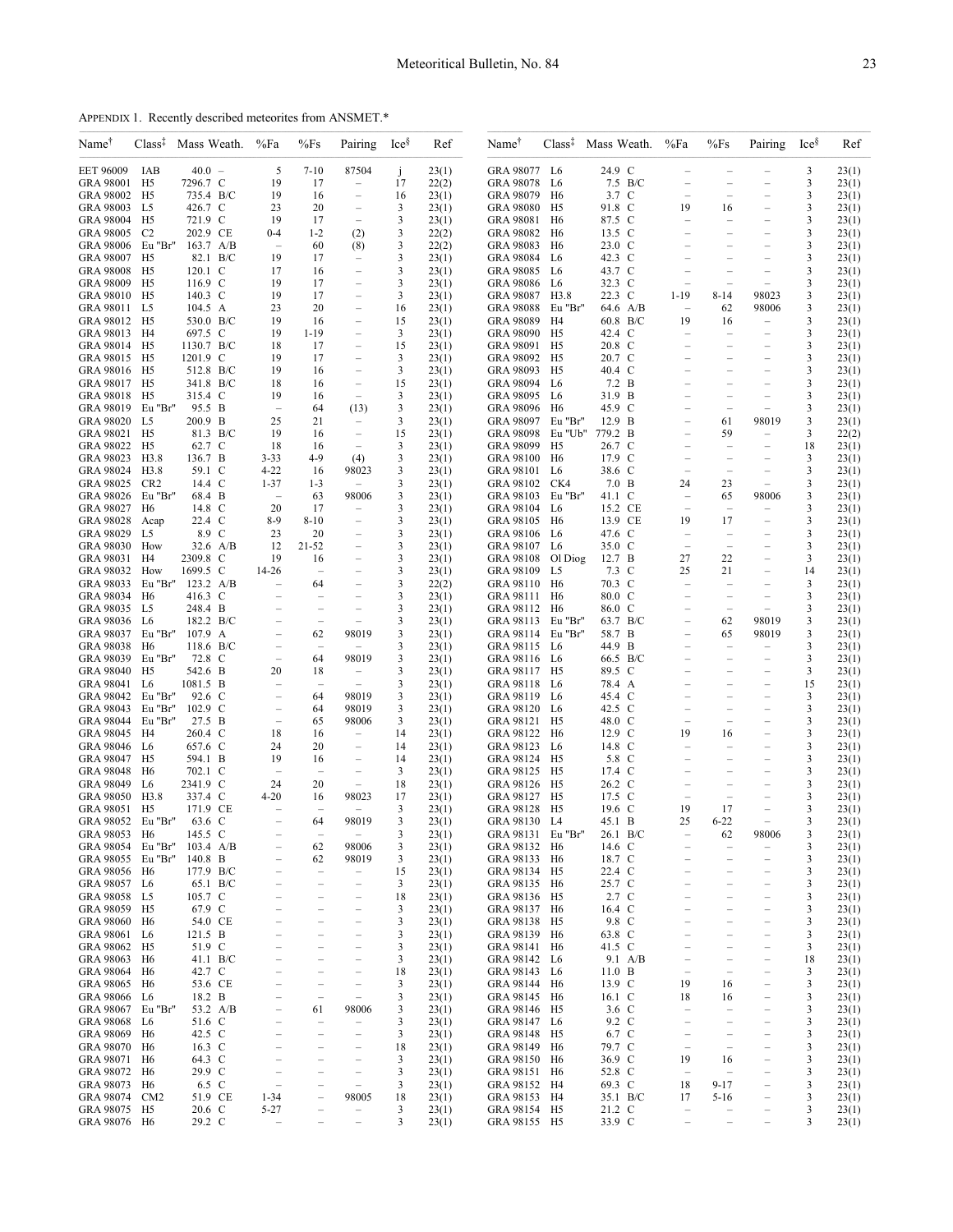| Name <sup>T</sup>                 |            | Class <sup>‡</sup> Mass Weath. | %Fa                                                  | %Fs                                                  | Pairing                                              | Ice <sup>§</sup> | Ref            | Name <sup>†</sup>                 | $Class$ <sup><math>\ddagger</math></sup> | Mass Weath.                    | %Fa                                                  | $\%Fs$                                               | Pairing                                              | Ice <sup>§</sup> | Ref            |
|-----------------------------------|------------|--------------------------------|------------------------------------------------------|------------------------------------------------------|------------------------------------------------------|------------------|----------------|-----------------------------------|------------------------------------------|--------------------------------|------------------------------------------------------|------------------------------------------------------|------------------------------------------------------|------------------|----------------|
| GRA 98156 H5                      |            | 29.3 C                         |                                                      |                                                      |                                                      | 3                | 23(1)          | QUE 97195 LL5                     |                                          | $0.8$ B                        |                                                      |                                                      |                                                      | F                | 22(2)          |
| GRA 98157 Eu "Br"                 |            | 39.2 C                         |                                                      | 63                                                   | 98019                                                | 3                | 23(1)          | QUE 97196                         | LL5                                      | $4.0$ A/B                      | $\overline{\phantom{0}}$                             | $\overline{\phantom{0}}$                             |                                                      | F                | 22(2)          |
| GRA 98158 Eu "Br"                 |            | 66.9 B                         | $\frac{1}{2}$                                        | 62                                                   | 98019                                                | 3                | 23(1)          | QUE 97197                         | H5                                       | 20.7 C                         | 19                                                   | 17                                                   | $\overline{\phantom{0}}$                             | S                | 22(2)          |
| GRA 98159 Eu "Br"<br>GRA 98160 H6 |            | 33.9 B<br>7.8 B/C              | $\overline{\phantom{m}}$<br>18                       | 62<br>17                                             | 98019<br>$\qquad \qquad -$                           | 3<br>3           | 23(1)<br>23(1) | QUE 97198 LL5<br>QUE 97199        | LL5                                      | $1.2\quad B$<br>$3.3$ A/B      | $\qquad \qquad -$                                    | $\qquad \qquad -$                                    | $\qquad \qquad -$                                    | F<br>F           | 22(2)<br>22(2) |
| GRA 98161 H6                      |            | 7.7 C                          | 19                                                   | 17                                                   | $\overline{\phantom{m}}$                             | 3                | 23(1)          | <b>QUE 97200</b>                  | LL5                                      | $20.6$ A/B                     |                                                      |                                                      | $\equiv$                                             | S                | 22(2)          |
| GRA 98162 L6                      |            | $0.8$ B                        | $\qquad \qquad -$                                    | $\overline{\phantom{0}}$                             | $\qquad \qquad -$                                    | 16               | 23(1)          | QUE 97201 LL5                     |                                          | $0.9$ B                        | $\equiv$                                             |                                                      | $\qquad \qquad -$                                    | F                | 22(2)          |
| GRA 98163 H6                      |            | 15.5 C                         | $\equiv$                                             | ÷                                                    | $\overline{\phantom{0}}$                             | 3                | 23(1)          | QUE 97202                         | LL5                                      | 30.4 A/B                       |                                                      |                                                      | $\overline{\phantom{0}}$                             | S                | 22(2)          |
| GRA 98164 L6<br>GRA 98165 H6      |            | 15.1 C<br>$11.3\text{ C}$      | 23<br>$\qquad \qquad -$                              | 20<br>$\overline{\phantom{0}}$                       | $\overline{\phantom{m}}$<br>$\qquad \qquad -$        | 3<br>3           | 23(1)<br>23(1) | QUE 97203<br>QUE 97204            | LL5<br>LL5                               | 17.2 B/C<br>$14.1 \text{ A/B}$ | $\overline{\phantom{0}}$                             | $\overline{\phantom{0}}$                             | $\equiv$<br>$\qquad \qquad -$                        | S<br>S           | 22(2)<br>22(2) |
| GRA 98166 H5                      |            | 10.8 C                         | $\overline{\phantom{0}}$                             | $\overline{\phantom{0}}$                             | $\overline{\phantom{0}}$                             | 3                | 23(1)          | QUE 97205                         | LL5                                      | 14.6 B                         |                                                      |                                                      | ÷                                                    | S                | 22(2)          |
| GRA 98167 H5                      |            | 4.9 C                          | $\overline{\phantom{a}}$                             | $\overline{\phantom{0}}$                             | $\overline{\phantom{0}}$                             | 3                | 23(1)          | QUE 97206                         | LL5                                      | 17.0 B                         |                                                      |                                                      | $\overline{\phantom{0}}$                             | S                | 22(2)          |
| <b>GRA 98168 How</b>              |            | 7.0 A                          | $\overline{\phantom{a}}$                             | 26                                                   | $\overline{ }$                                       | 3                | 23(1)          | QUE 97207 LL5                     |                                          | 38.0 B                         |                                                      | $\overline{\phantom{m}}$                             | $\qquad \qquad -$                                    | S                | 22(2)          |
| GRA 98169 LL5                     |            | 22.1 B                         | 28                                                   | 23                                                   | $\overline{\phantom{a}}$                             | 3                | 23(1)          | <b>QUE 97208</b>                  | H5                                       | 38.2 C                         | 19                                                   | 17                                                   | $\overline{\phantom{0}}$                             | S                | 22(2)          |
| GRA 98170 H5<br>GRA 98171 L3.8    |            | $21.0\text{ C}$<br>8.0 CE      | $\overline{\phantom{a}}$<br>$7 - 25$                 | Ĭ.<br>4-20                                           | $\overline{\phantom{0}}$<br>$\qquad \qquad -$        | 3<br>3           | 23(1)<br>23(1) | QUE 97209<br><b>OUE 97210 LL5</b> | LL5                                      | $17.6$ A/B<br>85.0 A/B         | $\overline{\phantom{0}}$<br>$\overline{\phantom{m}}$ | $\overline{\phantom{0}}$<br>$\overline{\phantom{m}}$ | $\overline{\phantom{0}}$<br>$\qquad \qquad -$        | S<br>S           | 22(2)<br>22(2) |
| GRA 98172 H6                      |            | 13.8 C                         | $\overline{\phantom{a}}$                             |                                                      |                                                      | 3                | 23(1)          | QUE 97211                         | H5                                       | 53.6 B                         | 18                                                   | 17                                                   | $\equiv$                                             | S                | 22(2)          |
| GRA 98173 L5                      |            | 30.0 B/C                       | 25                                                   | 21                                                   | $\overline{\phantom{0}}$                             | 3                | 23(1)          | QUE 97212                         | LL5                                      | 4.8 A/B                        | $\overline{\phantom{0}}$                             | $\overline{\phantom{0}}$                             | $\overline{\phantom{0}}$                             | S                | 22(2)          |
| GRA 98174 L6                      |            | 8.5 A                          | $\qquad \qquad -$                                    | $\qquad \qquad -$                                    | $\qquad \qquad -$                                    | 15               | 23(1)          | QUE 97213 LL5                     |                                          | 57.9 A/B                       | $\qquad \qquad -$                                    | $\qquad \qquad -$                                    | $\qquad \qquad -$                                    | F                | 22(2)          |
| GRA 98175 L6                      |            | 27.5 B<br>$15.1\text{ C}$      | $\frac{1}{2}$                                        | $\overline{\phantom{0}}$<br>17                       | $\overline{\phantom{a}}$<br>$\overline{\phantom{0}}$ | 16               | 23(1)          | QUE 97214                         | LL5<br>H <sub>5</sub>                    | 8.1 A/B<br>10.9 C              | $\overline{\phantom{0}}$<br>19                       | $\overline{\phantom{m}}$                             | $\overline{\phantom{0}}$<br>$\overline{\phantom{0}}$ | S                | 22(2)          |
| GRA 98176 H6<br>GRA 98177 H6      |            | $10.0\mathrm{C}$               | 20<br>$\frac{1}{2}$                                  | $\overline{\phantom{0}}$                             | $\overline{\phantom{m}}$                             | 3<br>3           | 23(1)<br>23(1) | QUE 97215<br>QUE 97216 LL5        |                                          | 9.6 A/B                        | $\overline{\phantom{0}}$                             | 17<br>$\overline{\phantom{0}}$                       | $\overline{\phantom{0}}$                             | S<br>F           | 22(2)<br>22(2) |
| GRA 98178 L6                      |            | 7.2 B/C                        | $\equiv$                                             | $\overline{\phantom{0}}$                             | $\overline{\phantom{0}}$                             | 3                | 23(1)          | <b>OUE 97217</b>                  | LL5                                      | 9.9 A/B                        | $\qquad \qquad -$                                    | $\overline{\phantom{m}}$                             | $\equiv$                                             | S                | 22(2)          |
| GRA 98179 H6                      |            | 18.7 B/C                       |                                                      | $\overline{\phantom{0}}$                             | $\overline{\phantom{m}}$                             | 3                | 23(1)          | QUE 97218                         | L5                                       | 18.6 A/B                       | 25                                                   | 21                                                   | $\qquad \qquad -$                                    | S                | 22(2)          |
| GRA 98180 H5                      |            | 13.1 CE                        | $\equiv$                                             | $\overline{\phantom{a}}$                             | $\overline{\phantom{m}}$                             | 3                | 23(1)          | QUE 97219 LL5                     |                                          | 8.1 B                          | $\overline{\phantom{0}}$                             | $\overline{\phantom{0}}$                             | $\overline{\phantom{0}}$                             | S                | 22(2)          |
| GRA 98181 L4<br>GRA 98182 H6      |            | $2.9$ B/C<br>63.5 C            | 23<br>$\qquad \qquad -$                              | 19<br>$\equiv$                                       | $\overline{\phantom{0}}$<br>$\qquad \qquad -$        | 18<br>3          | 23(1)<br>23(1) | <b>QUE 97220</b><br>QUE 97221     | LL5<br>LL5                               | 4.8 B<br>10.0 B                |                                                      | $\equiv$                                             | ÷<br>$\overline{\phantom{0}}$                        | S<br>S           | 22(2)<br>22(2) |
| GRA 98183 L6                      |            | 145.4 B/C                      | $\overline{\phantom{0}}$                             | $\overline{\phantom{0}}$                             | $\overline{\phantom{m}}$                             | 3                | 23(1)          | QUE 97222                         | LL5                                      | 8.9 B                          |                                                      | $\overline{\phantom{0}}$                             | $\overline{\phantom{0}}$                             | S                | 22(2)          |
| GRA 98184 L6                      |            | 119.1 B/C                      | $\overline{\phantom{a}}$                             | ÷                                                    | L.                                                   | 3                | 23(1)          | QUE 97223                         | LL5                                      | 4.6 B                          |                                                      | $\overline{\phantom{0}}$                             | L                                                    | S                | 22(2)          |
| GRA 98185 H6                      |            | 70.0 C                         | $\frac{1}{2}$                                        | ÷                                                    | $\overline{\phantom{m}}$                             | 3                | 23(1)          | <b>OUE 97224</b>                  | H <sub>6</sub>                           | 11.0 CE                        | 19                                                   | 17                                                   | $\overline{\phantom{0}}$                             | S                | 22(2)          |
| GRA 98186 H6<br>GRO 95659 H6      |            | 29000.0 B<br>6.9 B             | 19<br>19                                             | 16<br>17                                             | $\qquad \qquad -$<br>$\overline{\phantom{0}}$        | 16<br>1          | 23(1)<br>22(2) | QUE 97225<br>QUE 97226            | LL5<br>H5                                | 14.3 B<br>34.9 B/C             | $\overline{\phantom{m}}$<br>18                       | $\overline{\phantom{m}}$<br>16                       | $\overline{ }$                                       | S<br>S           | 22(2)<br>22(2) |
| QUE 97077 CM2                     |            | $20.0\quad A/B$                | $1 - 35$                                             | $0 - 1$                                              | (2)                                                  | F                | 23(1)          | <b>OUE 97227</b>                  | LL5                                      | 9.8 B                          | $\equiv$                                             | $\equiv$                                             | $\overline{\phantom{0}}$                             | S                | 22(2)          |
| QUE 97150 LL5                     |            | $0.6\text{ B}$                 | $\qquad \qquad -$                                    | $\overline{a}$                                       | $\overline{ }$                                       | S                | 22(2)          | <b>QUE 97228</b>                  | LL5                                      | $1.5\quad B$                   |                                                      |                                                      | $\overline{\phantom{0}}$                             | F                | 22(2)          |
| QUE 97151 LL5                     |            | $1.6\quad B$                   |                                                      | $\overline{\phantom{0}}$                             | $\overline{\phantom{m}}$                             | S                | 22(2)          | QUE 97229                         | LL5                                      | $5.0\ \text{A/B}$              |                                                      |                                                      |                                                      | S                | 22(2)          |
| QUE 97152 LL5                     |            | $0.3$ B                        | $\overline{\phantom{0}}$                             | $\overline{\phantom{0}}$                             | $\overline{\phantom{0}}$                             | S                | 22(2)          | QUE 97230                         | LL5                                      | 11.2 B                         | $\overline{\phantom{0}}$                             | $\overline{\phantom{0}}$                             | $\overline{\phantom{0}}$                             | S                | 22(2)          |
| QUE 97153<br>QUE 97154            | LL5<br>LL5 | $7.5\quad B$<br>9.1 B          | L.                                                   | L,<br>$\overline{\phantom{0}}$                       | $\overline{\phantom{0}}$<br>$\overline{\phantom{0}}$ | S<br>S           | 22(2)<br>22(2) | QUE 97231<br>QUE 97232            | LL5<br>H5                                | 47.6 B<br>86.3 C               | $\overline{\phantom{a}}$<br>18                       | $\equiv$<br>16                                       | $\overline{\phantom{0}}$                             | S<br>S           | 22(2)<br>22(2) |
| QUE 97155 LL5                     |            | 27.2 A                         | $\overline{\phantom{0}}$                             | $\overline{\phantom{0}}$                             | $\overline{\phantom{0}}$                             | S                | 22(2)          | QUE 97233                         | LL5                                      | 39.3 A/B                       | $\overline{\phantom{m}}$                             | $\overline{\phantom{m}}$                             | $\qquad \qquad -$                                    | S                | 22(2)          |
| QUE 97156                         | LL5        | 6.2 B                          | L.                                                   | L.                                                   | $\overline{\phantom{0}}$                             | S                | 22(2)          | QUE 97234                         | LL5                                      | $3.0$ A/B                      | $\equiv$                                             | ÷                                                    | $\equiv$                                             | F                | 22(2)          |
| QUE 97157 LL5                     |            | 4.8 B                          |                                                      | $\overline{\phantom{0}}$                             | $\overline{\phantom{0}}$                             | S                | 22(2)          | QUE 97235                         | LL5                                      | $17.2 \text{ A/B}$             |                                                      |                                                      | $\overline{\phantom{0}}$                             | S                | 22(2)          |
| QUE 97158 LL5<br>QUE 97159        | LL5        | 45.2 B/C<br>0.7 B              | $\overline{\phantom{0}}$                             | $\overline{\phantom{0}}$                             | $\overline{\phantom{0}}$<br>$\overline{\phantom{0}}$ | S<br>S           | 22(2)<br>22(2) | QUE 97236 LL5<br>QUE 97237        | LL5                                      | $9.5$ A/B<br>$1.1 \text{ A/B}$ | $\overline{\phantom{0}}$                             | $\equiv$                                             | $\qquad \qquad -$<br>$\overline{\phantom{0}}$        | S<br>F           | 22(2)<br>22(2) |
| QUE 97160                         | LL5        | 32.3 B                         |                                                      | $\overline{\phantom{0}}$                             | $\overline{\phantom{0}}$                             | S                | 22(2)          | QUE 97238                         | LL5                                      | 32.3 A/B                       |                                                      |                                                      |                                                      | F                | 22(2)          |
| <b>OUE 97161 LL5</b>              |            | $1.4\quad B$                   | $\overline{\phantom{0}}$                             | $\overline{\phantom{0}}$                             | $\overline{\phantom{0}}$                             | S                | 22(2)          | QUE 97239                         | LL5                                      | $1.2\text{ C}$                 | $\equiv$                                             | $\equiv$                                             | $\qquad \qquad -$                                    | S                | 22(2)          |
| QUE 97162                         | LL5        | $4.8$ A/B                      |                                                      | $\overline{\phantom{0}}$                             | $\overline{\phantom{0}}$                             | S                | 22(2)          | QUE 97240                         | LL5                                      | $12.0$ A/B                     |                                                      |                                                      |                                                      | S                | 22(2)          |
| <b>OUE 97163</b><br>QUE 97164 LL5 | LL5        | 8.7 A/B<br>11.9 B              | $\overline{\phantom{0}}$                             | $\overline{\phantom{0}}$                             | $\overline{\phantom{0}}$<br>$\overline{\phantom{0}}$ | S<br>S           | 22(2)<br>22(2) | QUE 97241<br>QUE 97242            | LL5<br>H5                                | $2.3$ A/B<br>26.9 C            | $\overline{\phantom{m}}$<br>18                       | $\overline{\phantom{m}}$<br>16                       | -<br>$\overline{\phantom{0}}$                        | F<br>S           | 22(2)<br>22(2) |
| <b>OUE 97165 LL5</b>              |            | 7.3 B                          | $\overline{\phantom{0}}$                             | $\overline{\phantom{0}}$                             | $\overline{\phantom{0}}$                             | S                | 22(2)          | QUE 97243                         | LL5                                      | 46.9 B/C                       | $\equiv$                                             | ÷                                                    | ÷                                                    | S                | 22(2)          |
| <b>OUE 97166</b>                  | LL5        | 5.6 $A/B$                      |                                                      | $\overline{\phantom{0}}$                             | $\overline{\phantom{0}}$                             | S                | 22(2)          | QUE 97244                         | LL5                                      | 9.6 B                          |                                                      |                                                      |                                                      | S                | 22(2)          |
| QUE 97167 LL5                     |            | $2.4\quad B$                   |                                                      | Ĭ.                                                   |                                                      | S                | 22(2)          | QUE 97245                         | LL5                                      | $7.0\quad B$                   |                                                      |                                                      | $\overline{a}$                                       | S                | 22(2)          |
| QUE 97168 H3.6<br>QUE 97169 H5    |            | 24.8 C<br>15.2 C               | $9 - 23$<br>18                                       | $1 - 25$<br>17                                       | $\overline{\phantom{0}}$                             | S<br>S           | 22(2)<br>22(2) | QUE 97246<br>QUE 97247            | LL5<br>LL5                               | $0.4\text{ B}$<br>50.7 A/B     |                                                      | -                                                    | $\overline{\phantom{0}}$                             | S<br>F           | 22(2)<br>22(2) |
| QUE 97170 LL5                     |            | 11.8 A                         |                                                      |                                                      | -                                                    | S                | 22(2)          | <b>QUE 97248</b>                  | LL5                                      | 26.0 B                         |                                                      |                                                      | -                                                    | $\mathbf S$      | 22(2)          |
| QUE 97171 LL5                     |            | 43.5 A                         |                                                      |                                                      |                                                      | S                | 22(2)          | QUE 97249                         | LL5                                      | 43.6 A                         |                                                      |                                                      | $\overline{\phantom{0}}$                             | S                | 22(2)          |
| QUE 97172 LL5                     |            | 44.6 A/B                       | $\overline{a}$                                       | $\overline{a}$                                       | $\overline{\phantom{0}}$                             | S                | 22(2)          | QUE 97250                         | LL5                                      | 8.4 B                          | $\equiv$                                             |                                                      | $\overline{\phantom{0}}$                             | S                | 22(2)          |
| QUE 97173 LL5                     |            | 70.2 B<br>58.8 B               | $\qquad \qquad -$                                    | -                                                    | $\qquad \qquad -$                                    | S                | 22(2)          | QUE 97251 LL5                     |                                          | $0.9$ B                        | $\qquad \qquad -$                                    | $\overline{\phantom{0}}$                             | $\qquad \qquad -$                                    | S                | 22(2)          |
| OUE 97174 LL5<br>QUE 97175 LL5    |            | 29.8 A                         | $\overline{\phantom{0}}$<br>$\overline{\phantom{0}}$ | $\overline{\phantom{0}}$<br>$\overline{\phantom{0}}$ | $\overline{\phantom{0}}$<br>$\overline{\phantom{0}}$ | S<br>S           | 22(2)<br>22(2) | QUE 97252<br>QUE 97253            | LL5<br>LL5                               | 8.9 A/B<br>31.9 B/C            | $\overline{\phantom{0}}$<br>$\overline{\phantom{0}}$ | $\equiv$<br>$\overline{\phantom{0}}$                 | $\overline{\phantom{0}}$<br>$\qquad \qquad -$        | S<br>S           | 22(2)<br>22(2) |
| QUE 97176 LL5                     |            | 2.8 A                          | $\qquad \qquad -$                                    | $\overline{\phantom{0}}$                             | $\qquad \qquad -$                                    | S                | 22(2)          | QUE 97254                         | LL5                                      | $3.6\quad B$                   | $\overline{\phantom{0}}$                             | $\overline{\phantom{0}}$                             | $\qquad \qquad -$                                    | S                | 22(2)          |
| QUE 97177 LL5                     |            | 41.4 A                         | $\overline{\phantom{0}}$                             | $\overline{\phantom{0}}$                             | $\overline{\phantom{0}}$                             | S                | 22(2)          | QUE 97255                         | LL5                                      | $0.4$ B                        | $\overline{\phantom{0}}$                             | $\equiv$                                             | $\overline{\phantom{0}}$                             | F                | 22(2)          |
| QUE 97178                         | LL5        | 53.8 A                         | $\qquad \qquad -$                                    | $\overline{\phantom{0}}$                             | $\qquad \qquad -$                                    | S                | 22(2)          | QUE 97256                         | LL5                                      | $0.4$ A/B                      | $\overline{\phantom{0}}$                             | $\overline{\phantom{0}}$                             | $\qquad \qquad -$                                    | F                | 22(2)          |
| QUE 97179 LL5<br>OUE 97180 LL5    |            | 13.7 B<br>232.5 B              | $\overline{\phantom{0}}$<br>$\overline{\phantom{0}}$ | $\overline{\phantom{0}}$<br>$\overline{\phantom{0}}$ | $\qquad \qquad -$<br>$\overline{\phantom{0}}$        | S<br>$\mathbf S$ | 22(2)<br>22(2) | QUE 97257<br>QUE 97258            | LL5<br>LL5                               | 6.6 A/B<br>2.8 B               | $\overline{\phantom{0}}$<br>$\overline{\phantom{0}}$ | $\overline{\phantom{0}}$<br>$\overline{\phantom{0}}$ | $\equiv$<br>$\qquad \qquad -$                        | S<br>F           | 22(2)<br>22(2) |
| QUE 97181 LL5                     |            | 89.8 A/B                       | $\qquad \qquad -$                                    | -                                                    | $\qquad \qquad -$                                    | S                | 22(2)          | QUE 97259                         | LL5                                      | $0.6$ A/B                      | $\overline{\phantom{0}}$                             | $\overline{\phantom{0}}$                             | $\qquad \qquad -$                                    | F                | 22(2)          |
| QUE 97182 LL5                     |            | 109.7 A                        | $\overline{\phantom{m}}$                             | $\overline{\phantom{0}}$                             | $\overline{\phantom{0}}$                             | S                | 22(2)          | <b>QUE 97260</b>                  | LL5                                      | 23.2 B                         |                                                      |                                                      | $\overline{\phantom{0}}$                             | S                | 22(2)          |
| QUE 97183 LL5                     |            | 83.9 A                         | $\overline{\phantom{0}}$                             | $\overline{\phantom{0}}$                             | $\overline{\phantom{0}}$                             | S                | 22(2)          | QUE 97261                         | LL5                                      | 47.2 B                         | $\overline{\phantom{0}}$                             | $\overline{\phantom{0}}$                             | $\overline{\phantom{0}}$                             | S                | 22(2)          |
| QUE 97184 LL5                     |            | 134.9 B                        | $\qquad \qquad -$                                    | $\overline{\phantom{0}}$                             | $\qquad \qquad -$                                    | S                | 22(2)          | QUE 97262                         | LL5                                      | 31.2 A/B                       | $\overline{\phantom{0}}$                             | $\overline{\phantom{0}}$                             | $\qquad \qquad -$                                    | S                | 22(2)          |
| QUE 97185 LL5<br>QUE 97186        | CV3        | 37.8 B<br>72.7 B               | $\overline{\phantom{0}}$<br>$0 - 31$                 | $\overline{\phantom{0}}$<br>$1 - 2$                  | $\overline{\phantom{0}}$<br>$\overline{\phantom{0}}$ | S<br>S           | 22(2)<br>22(2) | QUE 97263<br>QUE 97264            | LL5<br>LL5                               | 23.4 B<br>37.4 A/B             | $\overline{\phantom{0}}$                             | $\overline{\phantom{0}}$<br>$\overline{\phantom{0}}$ | $\qquad \qquad -$<br>$\overline{\phantom{0}}$        | S<br>F           | 22(2)<br>22(2) |
| QUE 97187 LL5                     |            | 2.4 $A/B$                      | $\overline{\phantom{0}}$                             | $\overline{\phantom{0}}$                             | $\overline{\phantom{0}}$                             | F                | 22(2)          | QUE 97265                         | LL5                                      | 15.5 B/C                       | $\overline{\phantom{0}}$                             | $\overline{\phantom{0}}$                             | $\overline{\phantom{0}}$                             | S                | 22(2)          |
| QUE 97188 LL5                     |            | 5.5 A                          | $\qquad \qquad -$                                    | -                                                    | $\qquad \qquad -$                                    | F                | 22(2)          | <b>QUE 97266</b>                  | LL5                                      | 28.4 B                         | $\qquad \qquad -$                                    | $\overline{\phantom{0}}$                             | $\qquad \qquad -$                                    | S                | 22(2)          |
| QUE 97189                         | LL5        | $3.3$ A/B                      | $\qquad \qquad -$                                    | $\overline{\phantom{0}}$                             | $\overline{\phantom{0}}$                             | S                | 22(2)          | QUE 97267                         | LL5                                      | 19.4 B                         | $\overline{\phantom{0}}$                             | $\overline{\phantom{0}}$                             | $\qquad \qquad -$                                    | S                | 22(2)          |
| QUE 97190 LL5<br>QUE 97191 LL5    |            | 59.2 A/B<br>$7.1 \text{ A/B}$  | $\overline{\phantom{m}}$<br>$\overline{\phantom{0}}$ | $\overline{\phantom{0}}$<br>$\overline{\phantom{0}}$ | $\overline{\phantom{0}}$<br>$\overline{\phantom{0}}$ | S<br>S           | 22(2)<br>22(2) | QUE 97268<br>QUE 97269            | LL5<br>LL5                               | 36.9 B<br>21.5 B               | $\overline{\phantom{0}}$<br>$\qquad \qquad -$        | $\overline{\phantom{0}}$<br>$\overline{\phantom{a}}$ | $\equiv$<br>$\qquad \qquad -$                        | S<br>S           | 22(2)<br>22(2) |
| QUE 97192 LL5                     |            | 3.9 A/B                        | $\qquad \qquad -$                                    | $\overline{\phantom{0}}$                             | $\overline{\phantom{0}}$                             | F                | 22(2)          | <b>QUE 97270</b>                  | H5                                       | 4.9 B/C                        | 18                                                   | 16                                                   | $\qquad \qquad -$                                    | S                | 22(2)          |
| QUE 97193 LL5                     |            | 36.8 C                         | $\qquad \qquad -$                                    | $\overline{\phantom{0}}$                             | $\overline{\phantom{0}}$                             | S                | 22(2)          | QUE 97271                         | LL5                                      | $1.8$ A/B                      | $\qquad \qquad -$                                    | -                                                    | $\qquad \qquad -$                                    | F                | 22(2)          |
| QUE 97194 H5                      |            | 4.6 C                          | 19                                                   | 16                                                   | $\overline{a}$                                       | S                | 22(2)          | QUE 97272 LL5                     |                                          | 13.9 A/B                       | $\overline{\phantom{0}}$                             | $\equiv$                                             | $\equiv$                                             | F                | 22(2)          |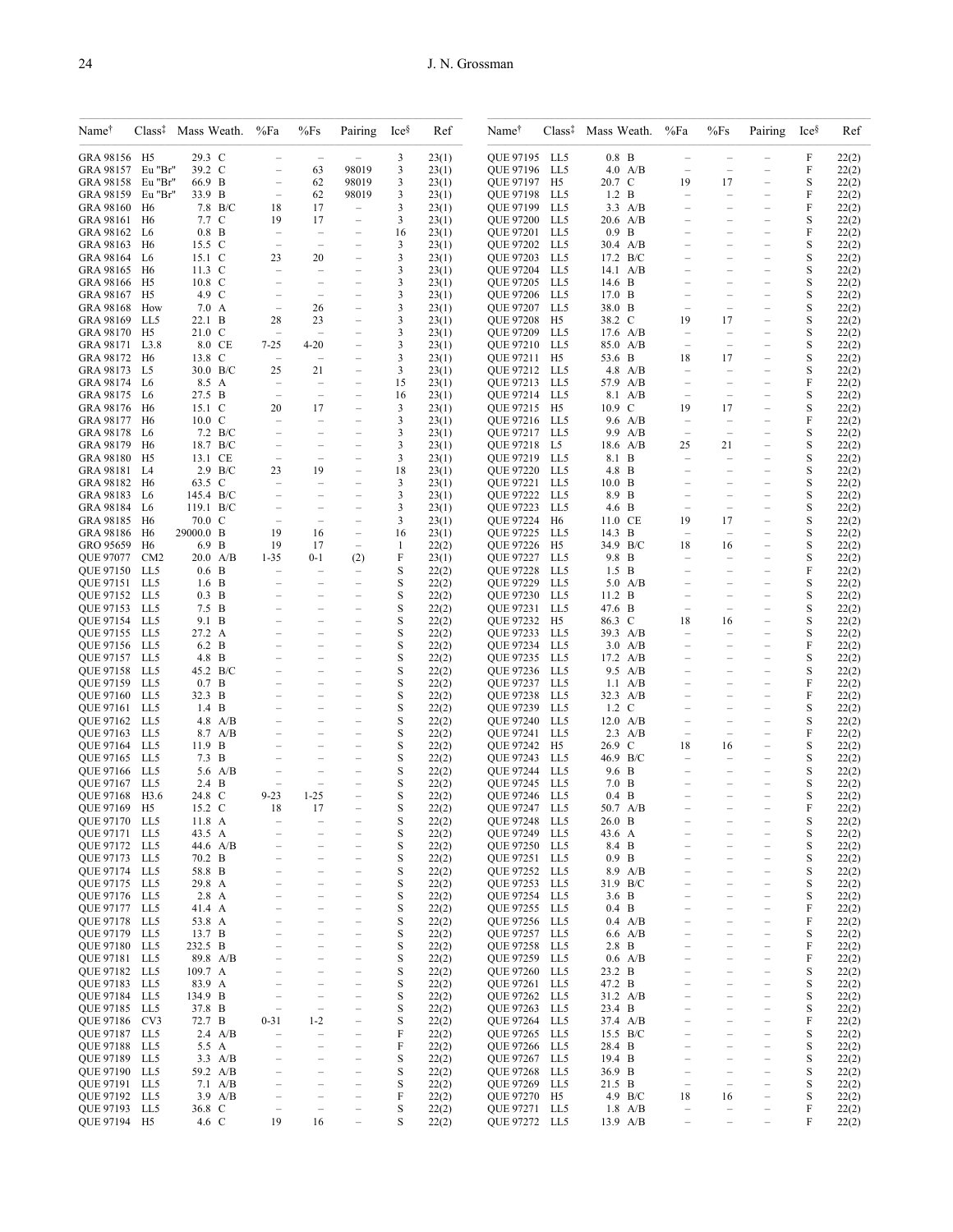| Name <sup>†</sup>                    | $Class$ <sup><math>\ddagger</math></sup> | Mass Weath.                             | %Fa                                                  | %Fs                                                  | Pairing                                              | Ice <sup>§</sup>         | Ref            | Name <sup>†</sup>             | $Class$ <sup><math>\ddagger</math></sup> | Mass Weath.                   | %Fa                                                  | $\%Fs$                                               | Pairing                                              | Ice <sup>§</sup> | Ref            |
|--------------------------------------|------------------------------------------|-----------------------------------------|------------------------------------------------------|------------------------------------------------------|------------------------------------------------------|--------------------------|----------------|-------------------------------|------------------------------------------|-------------------------------|------------------------------------------------------|------------------------------------------------------|------------------------------------------------------|------------------|----------------|
| QUE 97273 LL5                        |                                          | $2.8$ A/B                               | $\overline{\phantom{0}}$                             | $\equiv$                                             |                                                      | F                        | 22(2)          | QUE 97351 LL5                 |                                          | 47.5 A/B                      | $\qquad \qquad -$                                    | $\qquad \qquad -$                                    | $\overline{\phantom{0}}$                             | F                | 22(2)          |
| <b>OUE 97274</b>                     | LL5                                      | 15.6 A/B                                | $\equiv$                                             |                                                      |                                                      | S                        | 22(2)          | QUE 97352                     | LL5                                      | $9.1 \text{ A/B}$             |                                                      |                                                      |                                                      | R                | 22(2)          |
| QUE 97275                            | LL5                                      | $61.0$ A/B                              | $\equiv$                                             | $\equiv$                                             | $\overline{\phantom{0}}$                             | S                        | 22(2)          | QUE 97353                     | LL5                                      | 25.0 B                        | —<br>—                                               |                                                      | $\overline{\phantom{0}}$                             | R                | 22(2)          |
| QUE 97276<br><b>OUE 97277</b>        | LL5<br>LL5                               | 9.3 A<br>$22.0\;\;A$                    | Ĭ.                                                   |                                                      | -                                                    | S<br>S                   | 22(2)<br>22(2) | QUE 97354<br>QUE 97355        | LL5<br>LL5                               | 20.1 B<br>$15.0\quad B$       | $\equiv$                                             |                                                      | Ĭ.                                                   | R<br>R           | 22(2)<br>22(2) |
| QUE 97278                            | LL5                                      | 32.7 A                                  | $\equiv$                                             | $\equiv$                                             | $\overline{\phantom{0}}$                             | S                        | 22(2)          | QUE 97356                     | H <sub>6</sub>                           | 11.6 C                        | 18                                                   | 16                                                   | $\equiv$                                             | U                | 22(2)          |
| QUE 97279                            | LL5                                      | 27.3 A                                  |                                                      |                                                      |                                                      | S                        | 22(2)          | QUE 97357                     | H5                                       | 4.7 C                         | 19                                                   | 16                                                   |                                                      | R                | 22(2)          |
| <b>OUE 97280</b>                     | LL5                                      | $10.2\quad B$                           | $\overline{\phantom{0}}$                             | $\overline{\phantom{0}}$                             | $\overline{\phantom{0}}$                             | F                        | 22(2)          | <b>QUE 97358</b>              | L6                                       | 8.9 C                         | $\equiv$                                             | $\equiv$                                             | $\overline{\phantom{0}}$                             | V                | 22(2)          |
| QUE 97281<br>QUE 97282               | LL5<br>LL5                               | $23.1\quad B$<br>1.8 B                  | $\overline{\phantom{0}}$                             |                                                      | -                                                    | F<br>S                   | 22(2)<br>22(2) | QUE 97359<br>QUE 97360        | LL5<br>L6                                | $0.5$ A/B<br>139.9 B/C        | 24                                                   | 20                                                   |                                                      | F<br>F           | 22(2)<br>22(2) |
| <b>OUE 97283</b>                     | LL5                                      | 37.2 B                                  | $\overline{\phantom{0}}$                             | $\overline{\phantom{0}}$                             | $\overline{\phantom{0}}$                             | S                        | 22(2)          | <b>OUE 97361</b>              | LL5                                      | $14.1 \text{ A/B}$            | $\equiv$                                             | $\equiv$                                             | $\overline{\phantom{0}}$                             | S                | 22(2)          |
| QUE 97284                            | LL5                                      | $23.9$ A/B                              | $\qquad \qquad -$                                    | $\qquad \qquad -$                                    |                                                      | S                        | 22(2)          | QUE 97362 L6                  |                                          | $16.5\text{ B/C}$             |                                                      |                                                      | -                                                    | S                | 22(2)          |
| QUE 97285                            | H6                                       | 20.9 B/C                                | 20                                                   | 17                                                   |                                                      | V                        | 22(2)          | QUE 97363                     | LL5                                      | 73.3 B                        |                                                      |                                                      |                                                      | S                | 22(2)          |
| QUE 97286<br>QUE 97287               | LL5<br>LL5                               | 58.2 B<br>$23.0\quad B$                 | ÷<br>$\overline{\phantom{0}}$                        | $\overline{\phantom{0}}$<br>$\qquad \qquad -$        | $\overline{\phantom{0}}$<br>$\qquad \qquad -$        | Y<br>S                   | 22(2)<br>22(2) | QUE 97364<br>QUE 97365        | LL5<br>LL5                               | 28.4 A/B<br>$12.8$ A/B        | -                                                    | $\equiv$                                             | $\overline{\phantom{0}}$<br>$\overline{\phantom{0}}$ | S<br>S           | 22(2)<br>22(2) |
| QUE 97288                            | L6                                       | 100.4 B/CE                              |                                                      | $\equiv$                                             |                                                      | V                        | 22(2)          | QUE 97366                     | LL5                                      | 85.6 A/B                      |                                                      |                                                      |                                                      | S                | 22(2)          |
| <b>OUE 97289</b>                     | Aub                                      | 51.9 C                                  | $\overline{\phantom{0}}$                             | 0.1                                                  | (2)                                                  | 19                       | 22(2)          | QUE 97367                     | LL5                                      | 8.1 A/B                       |                                                      |                                                      | ÷                                                    | F                | 22(2)          |
| QUE 97290                            | L6                                       | 129.8 B                                 | $\overline{\phantom{0}}$                             | $\overline{\phantom{0}}$                             | $\overline{\phantom{0}}$                             | 19                       | 22(2)          | QUE 97368                     | LL5                                      | $13.8$ A/B                    | $\overline{\phantom{0}}$                             | $\overline{\phantom{0}}$                             | $\overline{\phantom{0}}$                             | S                | 22(2)          |
| QUE 97291<br><b>OUE 97292</b>        | LL5<br>H5                                | $14.1 \text{ A/B}$<br>$104.0 \text{ C}$ | 18                                                   | 16                                                   | $\equiv$                                             | R<br>?                   | 22(2)<br>22(2) | QUE 97369<br>QUE 97370        | LL5<br>LL5                               | 3.2 B<br>$1.3\quad B$         |                                                      |                                                      | ÷                                                    | F<br>F           | 22(2)<br>22(2) |
| <b>OUE 97293</b>                     | LL6                                      | $3.6\text{ }B/C$                        | 30                                                   | 26                                                   | $\overline{\phantom{a}}$                             | R                        | 22(2)          | QUE 97371                     | L6                                       | $1.0\mathrm{C}$               | ▃                                                    | ▃                                                    | $\overline{\phantom{0}}$                             | R                | 22(2)          |
| <b>OUE 97294</b>                     | H5                                       | 14.9 B                                  | 20                                                   | 17                                                   | $\overline{\phantom{0}}$                             | W                        | 22(2)          | QUE 97372                     | LL5                                      | 0.7 B                         |                                                      |                                                      | $\overline{\phantom{0}}$                             | F                | 22(2)          |
| <b>OUE 97295</b><br><b>OUE 97296</b> | H6<br>LL5                                | 2.2 C<br>2.4 B                          | 19<br>$\equiv$                                       | 17<br>$\overline{\phantom{a}}$                       | $\overline{\phantom{0}}$<br>$\overline{\phantom{a}}$ | R<br>R                   | 22(2)          | QUE 97373<br>QUE 97375        | LL5<br>LL5                               | 5.4 B<br>$4.2 \text{ A/B}$    |                                                      |                                                      | $\overline{\phantom{0}}$<br>$\overline{\phantom{0}}$ | F<br>S           | 22(2)<br>22(2) |
| QUE 97297                            | LL5                                      | $2.5\text{ }B$                          | $\equiv$                                             | $\overline{\phantom{0}}$                             | $\overline{\phantom{0}}$                             | R                        | 22(2)<br>22(2) | QUE 97376                     | LL5                                      | 4.2 B                         |                                                      |                                                      | $\overline{\phantom{0}}$                             | F                | 22(2)          |
| <b>OUE 97298</b>                     | LL5                                      | 4.3 B                                   |                                                      |                                                      | $\overline{\phantom{0}}$                             | R                        | 22(2)          | QUE 97377                     | LL5                                      | $1.7 \text{ A/B}$             |                                                      |                                                      | $\equiv$                                             | F                | 22(2)          |
| QUE 97299                            | H5                                       | 1.8 C                                   | 19                                                   | 17                                                   | $\overline{a}$                                       | Q                        | 22(2)          | QUE 97378                     | L6                                       | $1.3 \text{ A/B}$             |                                                      |                                                      | $\overline{\phantom{0}}$                             | F                | 22(2)          |
| <b>OUE 97300</b><br>QUE 97301        | LL5<br>LL5                               | 24.7 A/B<br>$4.7 \text{ A/B}$           | Ĭ.<br>$\equiv$                                       |                                                      | $\overline{\phantom{0}}$                             | S<br>S                   | 22(2)<br>22(2) | QUE 97379<br>QUE 97380        | LL5<br>LL5                               | $2.7 \text{ A/B}$<br>31.9 A/B |                                                      |                                                      | $\overline{\phantom{0}}$<br>$\equiv$                 | S<br>S           | 22(2)<br>22(2) |
| <b>OUE 97302</b>                     | LL5                                      | $4.7 \text{ A/B}$                       | $\equiv$                                             | $\overline{\phantom{0}}$                             | $\overline{\phantom{0}}$                             | S                        | 22(2)          | QUE 97381                     | L6                                       | $2.8$ B                       |                                                      |                                                      | $\overline{\phantom{0}}$                             | F                | 22(2)          |
| <b>OUE 97303</b>                     | LL5                                      | 18.8 A/B                                | Ĭ.                                                   |                                                      | $\overline{\phantom{0}}$                             | S                        | 22(2)          | QUE 97382                     | LL5                                      | $0.1\quad B$                  | $\overline{\phantom{0}}$                             |                                                      |                                                      | F                | 22(2)          |
| QUE 97304                            | LL5                                      | $0.8$ A/B                               | $\overline{\phantom{0}}$                             | $\equiv$                                             | $\overline{\phantom{0}}$                             | S                        | 22(2)          | QUE 97383                     | H5                                       | 3.1 B                         | 18                                                   | 16                                                   | $\equiv$                                             | S                | 22(2)          |
| QUE 97305<br><b>OUE 97306</b>        | LL5<br>LL5                               | 29.5 A/B<br>$3.8$ A/B                   | $\equiv$                                             | $\overline{\phantom{0}}$                             | $\overline{\phantom{0}}$                             | S<br>S                   | 22(2)<br>22(2) | <b>OUE 97384</b><br>QUE 97385 | LL5<br>LL5                               | 28.6 B<br>$12.5\quad B$       | $\equiv$                                             | $\equiv$                                             | $\overline{\phantom{0}}$                             | S<br>S           | 22(2)<br>22(2) |
| <b>QUE 97307</b>                     | LL5                                      | $13.4$ A/B                              | $\equiv$                                             | $\equiv$                                             | $\overline{a}$                                       | S                        | 22(2)          | QUE 97386                     | LL5                                      | $21.5$ A/B                    | $\overline{\phantom{0}}$                             | $\overline{\phantom{0}}$                             | $\overline{\phantom{0}}$                             | S                | 22(2)          |
| <b>OUE 97308</b>                     | LL5                                      | 5.8 $A/B$                               | $\overline{\phantom{0}}$                             |                                                      |                                                      | S                        | 22(2)          | QUE 97387                     | LL5                                      | 54.3 A/B                      |                                                      |                                                      | -                                                    | S                | 22(2)          |
| QUE 97309<br>QUE 97310               | LL5<br>LL5                               | $0.7$ A/B<br>7.4 B                      | $\equiv$                                             | $\equiv$                                             | $\overline{\phantom{0}}$                             | S<br>S                   | 22(2)<br>22(2) | QUE 97388<br>QUE 97389        | LL5<br>LL5                               | $3.5$ A/B<br>$6.6$ A/B        | -                                                    | $\overline{\phantom{0}}$                             | $\overline{\phantom{0}}$                             | S<br>S           | 22(2)<br>22(2) |
| OUE 97311                            | LL5                                      | 25.3 B                                  |                                                      |                                                      |                                                      | S                        | 22(2)          | QUE 97390                     | LL5                                      | 64.9 A                        |                                                      |                                                      | $\overline{\phantom{0}}$                             | S                | 22(2)          |
| QUE 97312                            | LL5                                      | $4.2\quad B/C$                          |                                                      |                                                      |                                                      | S                        | 22(2)          | QUE 97391                     | LL5                                      | 21.5 A                        |                                                      |                                                      |                                                      | S                | 22(2)          |
| <b>OUE 97313</b>                     | LL5                                      | $20.1\text{ B/C}$                       | $\equiv$                                             | $\overline{\phantom{0}}$                             | $\equiv$                                             | S                        | 22(2)          | QUE 97392                     | LL5                                      | 25.3 A                        | $\overline{\phantom{0}}$                             | $\equiv$                                             | $\equiv$                                             | S                | 22(2)          |
| <b>OUE 97314</b><br>QUE 97315        | LL5<br>LL5                               | $2.0\quad B$<br>7.5 B                   | $\overline{a}$                                       |                                                      |                                                      | S<br>S                   | 22(2)<br>22(2) | QUE 97393<br>QUE 97394        | LL5<br>LL5                               | $7.3 \text{ A/B}$<br>38.8 A/B |                                                      |                                                      | $\overline{\phantom{0}}$                             | S<br>S           | 22(2)<br>22(2) |
| QUE 97316 LL6                        |                                          | 23.4 A/B                                | 30                                                   | 24                                                   | $\equiv$                                             | S                        | 22(2)          | QUE 97395                     | LL5                                      | 54.5 A                        | $\overline{\phantom{0}}$                             | $\equiv$                                             | $\equiv$                                             | S                | 22(2)          |
| OUE 97317                            | H5                                       | 7.6 C                                   | 19                                                   | 17                                                   | $\overline{\phantom{0}}$                             | F                        | 22(2)          | QUE 97396                     | LL5                                      | 16.8 A                        |                                                      |                                                      |                                                      | S                | 22(2)          |
| QUE 97318<br>OUE 97319               | LL5<br>L6                                | 7.8 B<br>$2.0\mathrm{C}$                | $\overline{\phantom{0}}$                             |                                                      |                                                      | S<br>Q                   | 22(2)<br>22(2) | QUE 97397<br>QUE 97398        | LL5<br>LL5                               | 75.8 A<br>44.1 B              |                                                      |                                                      | $\overline{\phantom{0}}$                             | S<br>S           | 22(2)<br>22(2) |
| QUE 97320                            | H5                                       | $12.1\text{ C}$                         | 18                                                   | 16                                                   |                                                      | Q                        | 22(2)          | QUE 97399                     | LL5                                      | 31.2 A                        |                                                      |                                                      |                                                      | S                | 22(2)          |
| <b>OUE 97321</b>                     | LL5                                      | 96.4 A/B                                | $\equiv$                                             | $\equiv$                                             | -                                                    | S                        | 22(2)          | <b>QUE 97400</b>              | LL5                                      | 34.4 A/B                      |                                                      |                                                      | $\overline{\phantom{0}}$                             | S                | 22(2)          |
| <b>OUE 97322</b>                     | LL5                                      | 0.7 B                                   |                                                      |                                                      |                                                      | S                        | 22(2)          | QUE 97401                     | LL5                                      | $42.3$ A/B                    |                                                      |                                                      |                                                      | S<br>S           | 22(2)          |
| QUE 97323<br><b>OUE 97324</b>        | LL5<br>LL5                               | $20.1\quad B$<br>46.9 A/B               |                                                      |                                                      |                                                      | S<br>S                   | 22(2)<br>22(2) | QUE 97402<br><b>OUE 97403</b> | LL5<br>LL5                               | $43.0$ A/B<br>$116.3$ A/B     |                                                      |                                                      | $\equiv$                                             | S                | 22(2)<br>22(2) |
| QUE 97325 LL5                        |                                          | 43.3 B                                  |                                                      |                                                      |                                                      | S                        | 22(2)          | QUE 97404 LL5                 |                                          | $20.0\;\;$ A/B                |                                                      |                                                      |                                                      | S                | 22(2)          |
| QUE 97326 LL5                        |                                          | $12.2\quad B$                           |                                                      |                                                      |                                                      | S                        | 22(2)          | QUE 97405                     | LL5                                      | 20.5 A/B                      |                                                      |                                                      |                                                      | $\mathbf S$      | 22(2)          |
| QUE 97327<br>QUE 97328               | LL5<br>L6                                | 5.8 B<br>6.3 B                          | $\overline{\phantom{0}}$<br>-                        | $\overline{\phantom{0}}$<br>-                        | $\overline{\phantom{0}}$<br>-                        | S<br>S                   | 22(2)<br>22(2) | <b>QUE 97406</b><br>QUE 97407 | LL5<br>LL5                               | $16.0$ A/B<br>18.0 B          | -                                                    | -                                                    | -<br>-                                               | S<br>S           | 22(2)<br>22(2) |
| QUE 97329                            | LL5                                      | 70.4 A/B                                | $\equiv$                                             | $\overline{\phantom{0}}$                             | $\overline{\phantom{0}}$                             | S                        | 22(2)          | <b>QUE 97408</b>              | LL5                                      | 29.6 A/B                      |                                                      |                                                      | $\overline{\phantom{0}}$                             | $\mathbf S$      | 22(2)          |
| QUE 97330 LL5                        |                                          | 27.8 A/B                                | $\equiv$                                             | $\overline{\phantom{0}}$                             | $\overline{a}$                                       | S                        | 22(2)          | QUE 97409                     | LL5                                      | $2.4$ A/B                     | -                                                    |                                                      | $\overline{\phantom{0}}$                             | S                | 22(2)          |
| QUE 97331 L5                         |                                          | 36.7 B/C                                | 26                                                   | 22                                                   | $\overline{\phantom{0}}$                             | Q                        | 22(2)          | QUE 97411 LL5                 |                                          | 5.5 A                         | $\qquad \qquad -$                                    | $\qquad \qquad -$                                    | $\qquad \qquad -$                                    | S                | 22(2)          |
| QUE 97332<br><b>OUE 97333</b>        | LL5<br>LL5                               | 36.5 A/B<br>$11.5$ A/B                  | $\overline{\phantom{0}}$<br>$\overline{\phantom{0}}$ | $\overline{\phantom{0}}$<br>$\overline{\phantom{0}}$ | $\overline{\phantom{0}}$<br>$\overline{a}$           | S<br>S                   | 22(2)<br>22(2) | QUE 97412<br>QUE 97413        | LL5<br>LL5                               | $0.8$ B<br>$3.0\ \text{A/B}$  | $\overline{\phantom{0}}$<br>$\qquad \qquad -$        | $\qquad \qquad -$                                    | $\overline{\phantom{0}}$<br>$\overline{\phantom{0}}$ | F<br>S           | 22(2)<br>22(2) |
| QUE 97334 LL5                        |                                          | 43.5 B                                  | $\overline{\phantom{0}}$                             | $\qquad \qquad -$                                    | $\qquad \qquad -$                                    | S                        | 22(2)          | QUE 97415 LL5                 |                                          | $12.2\text{ A/B}$             | $\qquad \qquad -$                                    | $\overline{\phantom{0}}$                             | $\overline{\phantom{0}}$                             | S                | 22(2)          |
| QUE 97335                            | LL5                                      | 9.7 B                                   | $\overline{\phantom{0}}$                             | $\qquad \qquad -$                                    | $\overline{\phantom{0}}$                             | S                        | 22(2)          | QUE 97416                     | CO <sub>3</sub>                          | 12.3 B/C                      | $1-50$                                               | $1 - 15$                                             | $\overline{\phantom{0}}$                             | V                | 23(1)          |
| QUE 97336                            | LL5                                      | 1.9 B<br>16.7 C                         | $\overline{\phantom{0}}$<br>25                       | $\overline{\phantom{0}}$<br>21                       | $\qquad \qquad -$                                    | $\rm S$                  | 22(2)          | QUE 97417                     | LL5                                      | 8.7 A/B<br>4.7 B              | $\qquad \qquad -$                                    | $\overline{\phantom{m}}$                             | $\overline{\phantom{0}}$<br>$\overline{\phantom{0}}$ | S<br>S           | 22(2)          |
| QUE 97337 L6<br>QUE 97338            | L6                                       | 23.0 C                                  | $\overline{\phantom{0}}$                             | $\overline{\phantom{m}}$                             | ÷<br>-                                               | Q<br>F                   | 22(2)<br>22(2) | QUE 97418<br>QUE 97419        | LL5<br>LL5                               | $1.3\quad B$                  | $\qquad \qquad -$<br>$\qquad \qquad -$               | $\overline{\phantom{0}}$                             | $\overline{\phantom{0}}$                             | S                | 22(2)<br>22(2) |
| QUE 97339                            | LL5                                      | $7.5$ A/B                               | $\qquad \qquad -$                                    | $\overline{\phantom{0}}$                             | $\qquad \qquad -$                                    | S                        | 22(2)          | QUE 97420                     | LL5                                      | 23.2 B                        | 28                                                   | 23                                                   | $\overline{\phantom{0}}$                             | S                | 23(1)          |
| QUE 97340                            | LL5                                      | 9.7 B                                   | $\overline{\phantom{m}}$                             | $\qquad \qquad -$                                    | $\qquad \qquad -$                                    | F                        | 22(2)          | QUE 97421                     | LL5                                      | 29.0 B                        | $\overline{\phantom{0}}$                             | $\overline{\phantom{0}}$                             | $\overline{\phantom{0}}$                             | S                | 23(1)          |
| QUE 97341 LL5<br>QUE 97342           | H5                                       | 21.7 B<br>177.0 C                       | $\qquad \qquad -$<br>17                              | $\qquad \qquad -$<br>15                              | $\overline{a}$<br>$\qquad \qquad -$                  | F<br>F                   | 22(2)<br>22(2) | QUE 97422<br>QUE 97423        | LL5<br>LL5                               | $10.6$ A/B<br>15.2 A/B        | $\overline{\phantom{0}}$<br>$\overline{\phantom{0}}$ | $\overline{\phantom{0}}$<br>$\overline{\phantom{0}}$ | $\overline{\phantom{0}}$<br>$\overline{\phantom{0}}$ | F<br>S           | 23(1)          |
| QUE 97343                            | H5                                       | 76.2 B/C                                | 18                                                   | 16                                                   | $\overline{\phantom{0}}$                             | W                        | 22(2)          | <b>QUE 97424</b>              | LL5                                      | 7.9 B                         | $\overline{\phantom{0}}$                             | $\equiv$                                             | $\overline{\phantom{0}}$                             | S                | 23(1)<br>23(1) |
| QUE 97344                            | LL5                                      | 31.9 B                                  | $\overline{\phantom{0}}$                             | $\overline{\phantom{0}}$                             | -                                                    | R                        | 22(2)          | QUE 97425                     | LL5                                      | 37.1 B                        | $\overline{\phantom{0}}$                             | $\overline{\phantom{0}}$                             | $\overline{\phantom{0}}$                             | S                | 23(1)          |
| QUE 97345                            | LL5                                      | $40.8\text{ B}$                         | $\overline{\phantom{0}}$                             |                                                      | $\overline{\phantom{0}}$                             | R                        | 22(2)          | QUE 97426                     | LL5                                      | 36.3 A/B                      | -                                                    |                                                      | $\overline{\phantom{0}}$                             | F                | 23(1)          |
| QUE 97346<br>QUE 97347               | L6<br>L6                                 | 130.2 B/C<br>98.0 B/C                   | $\qquad \qquad -$<br>÷                               | $\overline{\phantom{a}}$<br>$\overline{\phantom{m}}$ | $\overline{\phantom{0}}$<br>$\overline{\phantom{0}}$ | Y<br>S                   | 22(2)<br>22(2) | QUE 97427<br>QUE 97428        | LL5<br>LL5                               | 28.9 B<br>42.1 B              | $\equiv$<br>$\overline{\phantom{m}}$                 | $\equiv$<br>$\overline{\phantom{m}}$                 | $\overline{\phantom{0}}$<br>$\overline{\phantom{0}}$ | S<br>$\mathbf S$ | 23(1)<br>23(1) |
| QUE 97348                            | Aub                                      | 50.7 C                                  | $\overline{\phantom{0}}$                             | 0.2                                                  | 97289                                                | 19                       | 22(2)          | QUE 97429                     | LL5                                      | 39.9 B/C                      | 28                                                   | 23                                                   | $\overline{\phantom{0}}$                             | S                | 23(1)          |
| QUE 97349                            | LL5                                      | 24.8 B                                  | $\overline{\phantom{a}}$                             |                                                      |                                                      | F                        | 22(2)          | QUE 97430                     | Eu "Br"                                  | 69.7 B                        | $\qquad \qquad -$                                    | 60                                                   | -                                                    | S                | 23(1)          |
| QUE 97350 L6                         |                                          | 71.2 B                                  | 24                                                   | 21                                                   | $\qquad \qquad -$                                    | $\overline{\mathcal{C}}$ | 22(2)          | QUE 97431 LL5                 |                                          | $101.6$ A/B                   |                                                      |                                                      | $\equiv$                                             | S                | 23(1)          |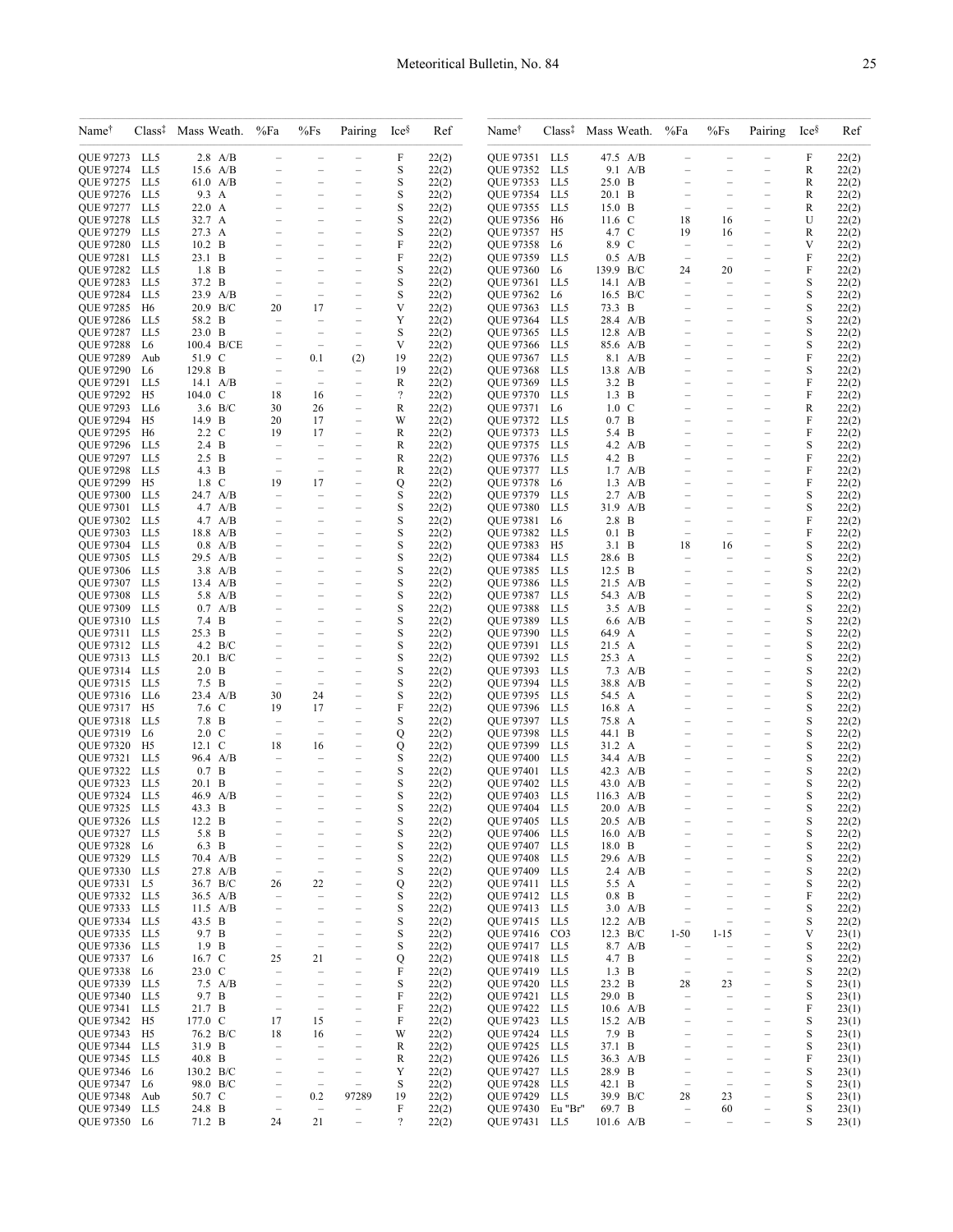| Name <sup>®</sup>                    | Class <sup>†</sup> | Mass Weath.                            | %Fa                                                  | %Fs                                                  | Pairing                                              | Ice <sup>§</sup> | Ref            | Name <sup>†</sup>             | Class <sup>†</sup>   | Mass Weath.                       | %Fa                                                  | $\%Fs$                                               | Pairing                                              | Ice <sup>§</sup> | Ref            |
|--------------------------------------|--------------------|----------------------------------------|------------------------------------------------------|------------------------------------------------------|------------------------------------------------------|------------------|----------------|-------------------------------|----------------------|-----------------------------------|------------------------------------------------------|------------------------------------------------------|------------------------------------------------------|------------------|----------------|
| OUE 97432 H5                         |                    | 128.7 B/C                              | 19                                                   | 16                                                   |                                                      | V                | 23(1)          | QUE 97510 LL5                 |                      | 2.4 A                             |                                                      |                                                      |                                                      | F                | 23(1)          |
| QUE 97433 LL5<br><b>OUE 97434</b>    | LL5                | $106.2$ A/B<br>37.3 A/B                | $\overline{\phantom{0}}$<br>$\overline{\phantom{m}}$ | L.<br>$\overline{\phantom{0}}$                       | $\overline{\phantom{0}}$                             | S<br>F           | 23(1)<br>23(1) | QUE 97511<br>QUE 97512 LL5    | LL5                  | $0.8$ A<br>$0.5$ A/B              | $\overline{\phantom{0}}$                             | $\overline{\phantom{0}}$                             | $\equiv$                                             | F<br>F           | 23(1)<br>23(1) |
| <b>OUE 97435 LL5</b>                 |                    | 14.7 $A/B$                             | $\overline{\phantom{0}}$                             | $\overline{\phantom{0}}$                             | $\overline{\phantom{0}}$                             | S                | 23(1)          | QUE 97513                     | LL5                  | $4.1 \text{ A/B}$                 |                                                      |                                                      | $\qquad \qquad -$                                    | F                | 23(1)          |
| QUE 97436                            | LL5                | $1.9$ A/B                              |                                                      |                                                      |                                                      | F                | 23(1)          | QUE 97514                     | LL5                  | 42.5 B                            |                                                      |                                                      |                                                      | F                | 23(1)          |
| QUE 97437                            | LL5                | $3.0$ A/B                              | $\overline{\phantom{0}}$                             | $\overline{\phantom{0}}$                             | $\overline{\phantom{0}}$                             | S                | 23(1)          | QUE 97515                     | LL5                  | 29.0 A/B                          |                                                      | $\overline{\phantom{0}}$                             | $\equiv$                                             | F                | 23(1)          |
| <b>OUE 97438</b><br><b>OUE 97439</b> | LL5<br>LL5         | $2.6$ A/B<br>$5.1 \text{ A/B}$         | $\overline{\phantom{a}}$<br>$\overline{\phantom{0}}$ | $\overline{\phantom{0}}$<br>$\overline{\phantom{0}}$ | $\qquad \qquad -$<br>$\overline{\phantom{0}}$        | F<br>S           | 23(1)<br>23(1) | QUE 97516 LL5<br>QUE 97517    | LL5                  | $1.2 \text{ A/B}$<br>$0.6$ A/B    | $\overline{\phantom{0}}$<br>$\overline{\phantom{0}}$ | $\overline{\phantom{0}}$<br>$\overline{\phantom{0}}$ | $\qquad \qquad -$<br>$\overline{\phantom{0}}$        | F<br>S           | 23(1)<br>23(1) |
| <b>OUE 97440</b>                     | L6                 | 87.3 B/C                               |                                                      |                                                      | $\overline{a}$                                       | S                | 23(1)          | QUE 97518                     | LL5                  | $3.3$ A/B                         |                                                      |                                                      | -                                                    | F                | 23(1)          |
| <b>OUE 97441</b>                     | LL5                | 60.2 A/B                               | $\overline{\phantom{a}}$                             | $\overline{\phantom{0}}$                             | $\qquad \qquad -$                                    | S                | 23(1)          | OUE 97519 LL5                 |                      | 6.7 A/B                           |                                                      |                                                      | $\overline{\phantom{0}}$                             | F                | 23(1)          |
| <b>OUE 97442</b>                     | LL5                | 42.2 A/B                               | $\overline{\phantom{0}}$                             | $\overline{\phantom{0}}$                             | $\overline{\phantom{0}}$                             | S                | 23(1)          | QUE 97520                     | LL5                  | $2.2 \text{ A/B}$                 | $\overline{\phantom{0}}$                             | $\overline{\phantom{0}}$                             | $\equiv$                                             | F                | 23(1)          |
| <b>OUE 97443</b><br><b>OUE 97444</b> | LL5<br>LL5         | $32.6$ A/B<br>76.0 A/B                 | $\equiv$                                             |                                                      | $\overline{\phantom{0}}$<br>$\overline{\phantom{0}}$ | S<br>S           | 23(1)<br>23(1) | QUE 97521<br><b>OUE 97522</b> | LL5<br>LL5           | 41.4 A/B<br>38.5 A/B              |                                                      |                                                      | $\overline{\phantom{0}}$<br>$\equiv$                 | S<br>S           | 23(1)<br>23(1) |
| QUE 97445                            | LL5                | 35.8 A/B                               | $\overline{\phantom{0}}$                             | $\overline{\phantom{0}}$                             | $\overline{\phantom{0}}$                             | S                | 23(1)          | QUE 97523                     | LL5                  | 26.5 A/B                          | $\overline{\phantom{0}}$                             | $\equiv$                                             | $\equiv$                                             | F                | 23(1)          |
| <b>OUE 97446</b>                     | LL5                | $20.5$ A/B                             | $\equiv$                                             | $\overline{\phantom{0}}$                             | $\overline{\phantom{0}}$                             | S                | 23(1)          | QUE 97524                     | LL5                  | 80.5 A/B                          |                                                      |                                                      | $\overline{a}$                                       | F                | 23(1)          |
| QUE 97447<br><b>OUE 97448</b>        | LL5<br>LL5         | $22.6$ A/B<br>$17.4\quad A/B$          | $\equiv$                                             |                                                      | $\overline{\phantom{0}}$                             | S<br>S           | 23(1)          | QUE 97525<br>QUE 97526        | LL5<br>LL5           | $130.0\ \text{A/B}$<br>$33.3$ A/B |                                                      | $\equiv$                                             | $\overline{\phantom{0}}$                             | S<br>S           | 23(1)          |
| <b>OUE 97449</b>                     | LL5                | $10.9$ A/B                             | $\overline{\phantom{0}}$                             | $\overline{\phantom{0}}$                             | $\overline{\phantom{0}}$                             | S                | 23(1)<br>23(1) | QUE 97527                     | LL5                  | $25.2 \text{ A/B}$                |                                                      |                                                      | $\overline{\phantom{0}}$                             | S                | 23(1)<br>23(1) |
| QUE 97450 LL5                        |                    | $11.8$ A/B                             | $\equiv$                                             | $\overline{\phantom{0}}$                             | $\overline{\phantom{0}}$                             | F                | 23(1)          | QUE 97528                     | LL5                  | $15.3$ A/B                        | -                                                    | $\equiv$                                             | $\overline{\phantom{0}}$                             | S                | 23(1)          |
| QUE 97451 LL5                        |                    | 24.7 A/B                               |                                                      |                                                      |                                                      | S                | 23(1)          | QUE 97529                     | LL5                  | 22.5 A/B                          |                                                      |                                                      |                                                      | S                | 23(1)          |
| <b>OUE 97452</b><br><b>OUE 97453</b> | LL5<br>LL5         | $7.3 \text{ A/B}$<br>$8.2 \text{ A/B}$ | $\overline{\phantom{a}}$                             | $\overline{\phantom{0}}$                             | $\overline{\phantom{0}}$<br>$\overline{\phantom{0}}$ | S<br>S           | 23(1)<br>23(1) | QUE 97530<br><b>OUE 97531</b> | LL5<br>LL5           | $2.9$ B<br>$2.2 \text{ A/B}$      | $\overline{\phantom{0}}$                             | $\overline{\phantom{0}}$                             | $\hspace{0.1in} -$<br>$\equiv$                       | F<br>F           | 23(1)<br>23(1) |
| QUE 97454                            | LL5                | 9.8 B                                  |                                                      |                                                      | $\overline{\phantom{0}}$                             | S                | 23(1)          | QUE 97532                     | LL5                  | 5.2 A/B                           |                                                      |                                                      |                                                      | S                | 23(1)          |
| <b>OUE 97455</b>                     | LL5                | $13.5$ A/B                             |                                                      | $\overline{\phantom{0}}$                             | $\overline{\phantom{0}}$                             | F                | 23(1)          | QUE 97533                     | H <sub>6</sub>       | 9.3 C                             |                                                      |                                                      | $\overline{\phantom{0}}$                             | S                | 23(1)          |
| QUE 97456                            | H6                 | 3.8 B/C                                | $\overline{\phantom{a}}$                             | $\overline{\phantom{0}}$                             | $\overline{\phantom{0}}$                             | F                | 23(1)          | QUE 97534                     | LL5                  | $2.2 \text{ A/B}$                 |                                                      |                                                      | $\equiv$                                             | F                | 23(1)          |
| <b>OUE 97457</b><br>QUE 97458        | LL5<br>LL5         | $1.6\quad B$<br>$1.5\quad B$           | $\equiv$                                             | $\overline{\phantom{0}}$                             | $\overline{\phantom{0}}$<br>$\overline{\phantom{0}}$ | S<br>S           | 23(1)<br>23(1) | QUE 97535<br>QUE 97536        | LL5<br>LL5           | $2.1 \text{ A/B}$<br>$1.5\quad B$ | -                                                    | $\overline{\phantom{0}}$                             | $\overline{\phantom{0}}$                             | S<br>S           | 23(1)<br>23(1) |
| <b>OUE 97459</b>                     | LL5                | $2.4 \text{ A/B}$                      |                                                      |                                                      | $\overline{a}$                                       | S                | 23(1)          | QUE 97537                     | LL5                  | $16.3$ A/B                        |                                                      |                                                      | $\overline{\phantom{0}}$                             | S                | 23(1)          |
| <b>OUE 97460</b>                     | LL5                | 6.4 B/C                                |                                                      |                                                      |                                                      | S                | 23(1)          | QUE 97538                     | L6                   | 4.6 C                             |                                                      |                                                      |                                                      | S                | 23(1)          |
| <b>OUE 97461</b>                     | LL5                | $16.3$ A/B                             | $\equiv$                                             | $\overline{\phantom{0}}$                             | $\overline{\phantom{0}}$                             | S                | 23(1)          | <b>OUE 97539</b>              | LL5                  | 1.1 B                             | $\overline{\phantom{0}}$                             | $\equiv$                                             | $\equiv$                                             | S                | 23(1)          |
| <b>OUE 97462</b><br><b>OUE 97463</b> | EL6<br>LL5         | 12.3 BE<br>$3.0\text{ B/C}$            | $\overline{\phantom{0}}$                             | $0 - 1$                                              | $\overline{a}$                                       | S<br>S           | 23(1)<br>23(1) | QUE 97540<br><b>OUE 97541</b> | LL5<br>LL5           | $2.1 \text{ A/B}$<br>$3.6$ A/B    |                                                      |                                                      | $\overline{\phantom{0}}$                             | F<br>F           | 23(1)<br>23(1) |
| QUE 97464                            | LL5                | 2.3 C                                  | $\overline{\phantom{0}}$                             | $\overline{\phantom{0}}$                             | $\equiv$                                             | S                | 23(1)          | <b>OUE 97542</b>              | LL5                  | $12.3$ A/B                        | $\overline{\phantom{0}}$                             | $\overline{\phantom{0}}$                             | $\equiv$                                             | S                | 23(1)          |
| <b>OUE 97465</b>                     | LL5                | 13.9 A/B                               |                                                      |                                                      | $\overline{\phantom{0}}$                             | S                | 23(1)          | QUE 97543                     | LL5                  | $1.2 \text{ A/B}$                 |                                                      |                                                      | $\overline{\phantom{0}}$                             | S                | 23(1)          |
| <b>OUE 97466</b>                     | LL5                | 30.9 A                                 |                                                      |                                                      | $\overline{\phantom{0}}$                             | S                | 23(1)          | QUE 97544                     | LL5                  | $9.1 \text{ A/B}$                 |                                                      |                                                      | -                                                    | S                | 23(1)          |
| <b>OUE 97467</b><br><b>OUE 97468</b> | LL5<br>LL5         | $7.2\text{ }B/C$<br>8.4 B/C            |                                                      |                                                      | $\overline{\phantom{0}}$                             | S<br>S           | 23(1)<br>23(1) | QUE 97545<br>QUE 97546        | H6<br>LL5            | $3.1\quad B$<br>$3.5$ A/B         |                                                      |                                                      |                                                      | S<br>S           | 23(1)<br>23(1) |
| <b>OUE 97469</b>                     | LL5                | 23.7 A/B                               | $\equiv$                                             |                                                      | $\overline{\phantom{0}}$                             | S                | 23(1)          | QUE 97547                     | LL5                  | $0.4\text{ B}$                    |                                                      |                                                      | $\overline{\phantom{0}}$                             | F                | 23(1)          |
| <b>OUE 97470 LL5</b>                 |                    | 52.7 A/B                               |                                                      | $\overline{\phantom{0}}$                             | $\overline{\phantom{0}}$                             | S                | 23(1)          | <b>QUE 97548</b>              | LL5                  | $2.0\ \text{A/B}$                 |                                                      |                                                      | $\overline{ }$                                       | F                | 23(1)          |
| QUE 97471                            | LL5                | 27.3 A/B                               |                                                      |                                                      |                                                      | S                | 23(1)          | QUE 97549                     | LL5                  | 8.6 B                             |                                                      |                                                      |                                                      | F                | 23(1)          |
| <b>OUE 97472</b><br>QUE 97473        | LL5<br>L6          | $17.1 \text{ A/B}$<br>4.9 B/C          | $\overline{\phantom{0}}$<br>$\overline{\phantom{0}}$ | $\overline{\phantom{0}}$<br>$\overline{\phantom{0}}$ | $\overline{\phantom{0}}$<br>$\overline{\phantom{0}}$ | S<br>F           | 23(1)<br>23(1) | QUE 97550<br>QUE 97551        | H6<br>LL5            | 50.4 B<br>29.2 B                  |                                                      | $\equiv$<br>$\equiv$                                 | $\equiv$<br>$\qquad \qquad -$                        | S<br>S           | 23(1)<br>23(1) |
| <b>OUE 97474</b>                     | LL5                | $7.4\quad A/B$                         |                                                      |                                                      |                                                      | F                | 23(1)          | QUE 97552                     | LL5                  | 28.6 C                            |                                                      |                                                      | $\overline{\phantom{0}}$                             | F                | 23(1)          |
| <b>OUE 97475</b>                     | LL5                | $7.2 \text{ A/B}$                      | $\equiv$                                             | $\overline{\phantom{0}}$                             | $\overline{\phantom{0}}$                             | S                | 23(1)          | QUE 97553                     | LL5                  | 78.8 B                            |                                                      | $\overline{\phantom{0}}$                             | $\equiv$                                             | S                | 23(1)          |
| <b>OUE 97476</b>                     | LL5                | 33.7 A/B<br>74.4 B/C                   | $\qquad \qquad -$<br>$\overline{\phantom{0}}$        | $\overline{\phantom{0}}$                             | $\qquad \qquad -$<br>$\overline{\phantom{a}}$        | S<br>V           | 23(1)          | QUE 97554                     | LL5                  | 37.6 B                            | $\overline{\phantom{0}}$                             | $\overline{\phantom{0}}$                             | $\qquad \qquad -$<br>$\overline{\phantom{0}}$        | S                | 23(1)          |
| QUE 97477<br><b>OUE 97478</b>        | H6<br>H6           | 83.5 B/C                               |                                                      | $\overline{\phantom{0}}$                             |                                                      | V                | 23(1)<br>23(1) | QUE 97555<br><b>OUE 97556</b> | L6<br>LL5            | 96.9 A/B<br>78.5 A                |                                                      |                                                      |                                                      | S<br>S           | 23(1)<br>23(1) |
| QUE 97479                            | LL5                | $0.5$ A/B                              | $\overline{\phantom{m}}$                             | $\overline{\phantom{0}}$                             | $\qquad \qquad -$                                    | S                | 23(1)          | QUE 97557 LL5                 |                      | $26.1\;\;A$                       |                                                      |                                                      | $\qquad \qquad -$                                    | S                | 23(1)          |
| <b>OUE 97480</b>                     | LL5                | $10.1 \text{ A/B}$                     | $\overline{\phantom{0}}$                             | $\overline{\phantom{0}}$                             | $\overline{\phantom{0}}$                             | S                | 23(1)          | QUE 97558                     | L6                   | 39.0 A/B                          |                                                      | $\overline{\phantom{0}}$                             | $\equiv$                                             | S                | 23(1)          |
| <b>OUE 97481</b><br>QUE 97482        | LL5<br>LL5         | 9.4 A/B<br>27.7 B                      |                                                      | $\overline{\phantom{0}}$                             | $\overline{\phantom{0}}$<br>$\overline{\phantom{0}}$ | S<br>S           | 23(1)<br>23(1) | QUE 97559<br><b>QUE 97560</b> | LL5<br>LL5           | 92.8 B<br>$7.7$ A/B               |                                                      |                                                      | $\overline{\phantom{0}}$<br>$\overline{ }$           | S<br>S           | 23(1)<br>23(1) |
| <b>OUE 97483</b>                     | LL5                | $0.5$ A/B                              |                                                      | $\overline{\phantom{0}}$                             | $\overline{\phantom{0}}$                             | S                | 23(1)          | QUE 97561                     | H5                   | 21.6 B                            |                                                      | $\equiv$                                             | $\equiv$                                             | T                | 23(1)          |
| <b>OUE 97484</b>                     | LL5                | $0.4$ A/B                              |                                                      |                                                      | $\overline{\phantom{0}}$                             | S                | 23(1)          | <b>OUE 97562</b>              | LL5                  | $10.1 \text{ A/B}$                |                                                      | $\equiv$                                             | $\overline{\phantom{0}}$                             | S                | 23(1)          |
| QUE 97485 LL5                        |                    | $1.2 \text{ A/B}$                      |                                                      |                                                      |                                                      | S                | 23(1)          | QUE 97563                     | LL5                  | $3.5$ A/B                         |                                                      |                                                      |                                                      | S                | 23(1)          |
| QUE 97486<br>QUE 97487               | LL5<br>LL5         | 4.2 B<br>22.2 A/B                      | $\overline{\phantom{0}}$                             | $\overline{a}$                                       | $\overline{\phantom{0}}$<br>$\overline{\phantom{0}}$ | S<br>S           | 23(1)<br>23(1) | QUE 97564<br>QUE 97565        | LL5<br>LL5           | 4.4 A/B<br>22.8 A/B               |                                                      | $\overline{\phantom{0}}$                             | $\overline{\phantom{0}}$<br>$\qquad \qquad -$        | S<br>S           | 23(1)<br>23(1) |
| <b>OUE 97488</b>                     | LL5                | $2.8$ A/B                              | $\qquad \qquad -$                                    | $\overline{\phantom{0}}$                             | $\overline{\phantom{0}}$                             | F                | 23(1)          | QUE 97566                     | LL5                  | 5.7 A/B                           | $\equiv$                                             | $\equiv$                                             | $\qquad \qquad -$                                    | S                | 23(1)          |
| <b>QUE 97489</b>                     | LL5                | $1.3\quad B$                           | $\overline{\phantom{0}}$                             | $\overline{\phantom{0}}$                             | $\overline{\phantom{0}}$                             | S                | 23(1)          | QUE 97567                     | LL5                  | $3.4$ A/B                         |                                                      |                                                      | $\overline{\phantom{0}}$                             | S                | 23(1)          |
| QUE 97490                            | LL5                | 101.8 B                                | $\overline{\phantom{0}}$                             | $\overline{\phantom{0}}$                             | $\qquad \qquad -$                                    | V                | 23(1)          | QUE 97568                     | LL5                  | $3.3$ A/B                         |                                                      | $\overline{\phantom{0}}$                             | $\qquad \qquad -$                                    | F                | 23(1)          |
| QUE 97491<br>QUE 97492               | LL5<br>LL5         | $0.3$ B<br>8.9 B                       | $\overline{\phantom{m}}$<br>$\overline{\phantom{0}}$ | $\overline{\phantom{0}}$<br>$\overline{a}$           | $\qquad \qquad -$<br>$\overline{\phantom{0}}$        | F<br>S           | 23(1)<br>23(1) | QUE 97569<br>QUE 97570        | H6<br>H <sub>6</sub> | 16.0 B<br>33.9 C                  | $\equiv$<br>$\overline{\phantom{0}}$                 | $\overline{\phantom{0}}$<br>$\equiv$                 | $\overline{\phantom{0}}$<br>$\overline{\phantom{0}}$ | S<br>S           | 23(1)<br>23(1) |
| QUE 97493                            | LL5                | 8.4 B                                  | -                                                    | -                                                    | $\overline{\phantom{0}}$                             | S                | 23(1)          | QUE 97571                     | LL5                  | $0.6\quad B$                      | $\overline{\phantom{0}}$                             | $\overline{\phantom{0}}$                             | $\qquad \qquad -$                                    | S                | 23(1)          |
| QUE 97494                            | LL5                | $3.6\quad B$                           | $\qquad \qquad -$                                    | $\overline{\phantom{0}}$                             | $\overline{\phantom{0}}$                             | S                | 23(1)          | QUE 97572                     | LL5                  | 3.3 B                             | $\equiv$                                             | $\overline{\phantom{0}}$                             | $\overline{\phantom{0}}$                             | S                | 23(1)          |
| <b>OUE 97495</b>                     | LL5                | 34.5 B                                 | $\qquad \qquad -$                                    | $\overline{\phantom{0}}$                             | $\qquad \qquad -$                                    | S                | 23(1)          | QUE 97573                     | LL5                  | $1.0\quad A/B$                    | $\overline{\phantom{0}}$                             | $\overline{\phantom{0}}$                             | $\overline{\phantom{0}}$                             | F                | 23(1)          |
| QUE 97496 LL5<br>OUE 97497 LL5       |                    | 2.4 B<br>$1.2\text{ A}$                | $\qquad \qquad -$<br>$\overline{\phantom{0}}$        | $\overline{\phantom{0}}$<br>$\overline{\phantom{0}}$ | $\overline{\phantom{0}}$<br>$\overline{\phantom{0}}$ | S<br>S           | 23(1)<br>23(1) | QUE 97574<br>QUE 97575        | LL5<br>LL5           | 56.5 A/B<br>173.1 B               | $\overline{\phantom{0}}$<br>$\overline{\phantom{0}}$ | $\overline{\phantom{0}}$<br>$\equiv$                 | $\qquad \qquad -$<br>$\overline{ }$                  | F<br>F           | 23(1)<br>23(1) |
| <b>OUE 97498</b>                     | LL5                | 1.1 B                                  | $\qquad \qquad -$                                    | $\overline{\phantom{0}}$                             | $\qquad \qquad -$                                    | S                | 23(1)          | QUE 97576                     | H6                   | 18.3 C                            |                                                      |                                                      | $\qquad \qquad -$                                    | S                | 23(1)          |
| QUE 97499 LL5                        |                    | $0.1\quad B$                           | $\qquad \qquad -$                                    | $\overline{\phantom{0}}$                             | $\overline{\phantom{0}}$                             | S                | 23(1)          | QUE 97577                     | LL5                  | 19.0 B                            | $\overline{\phantom{0}}$                             | $\overline{\phantom{0}}$                             | $\qquad \qquad -$                                    | S                | 23(1)          |
| QUE 97500 LL5                        |                    | $2.9$ A/B                              | $\overline{\phantom{0}}$                             | $\overline{\phantom{0}}$                             | $\overline{\phantom{0}}$                             | S                | 23(1)          | QUE 97578                     | LL5                  | 31.9 B                            | $\overline{\phantom{0}}$                             | $\overline{\phantom{0}}$                             | $\overline{\phantom{0}}$                             | S                | 23(1)          |
| QUE 97501<br>QUE 97502               | LL5<br>LL5         | 48.3 A/B<br>$1.2\quad B$               | $\overline{\phantom{m}}$<br>$\overline{\phantom{a}}$ | $\overline{\phantom{0}}$<br>$\overline{\phantom{0}}$ | $\overline{\phantom{0}}$<br>$\overline{a}$           | S<br>S           | 23(1)<br>23(1) | QUE 97579<br>QUE 97580        | LL5<br>LL5           | 8.6 B<br>$7.2 \text{ A/B}$        | $\overline{\phantom{0}}$                             | $\equiv$                                             | $\overline{\phantom{0}}$<br>$\overline{\phantom{0}}$ | S<br>S           | 23(1)<br>23(1) |
| QUE 97503                            | LL5                | $4.8$ A/B                              | $\overline{\phantom{0}}$                             | $\overline{a}$                                       | $\overline{\phantom{0}}$                             | F                | 23(1)          | QUE 97581                     | LL5                  | 16.8 A/B                          | $\overline{\phantom{0}}$                             | $\equiv$                                             | $\overline{\phantom{0}}$                             | S                | 23(1)          |
| QUE 97504                            | LL5                | 15.5 A/B                               | -                                                    | $\overline{\phantom{0}}$                             | $\overline{\phantom{0}}$                             | F                | 23(1)          | QUE 97582                     | LL5                  | $9.8$ A/B                         | $\equiv$                                             | $\equiv$                                             | $\overline{\phantom{0}}$                             | S                | 23(1)          |
| QUE 97505 LL5                        |                    | $1.6$ A/B                              | $\qquad \qquad -$<br>$\overline{\phantom{0}}$        | $\overline{\phantom{0}}$<br>Ĭ.                       | $\overline{\phantom{0}}$                             | F<br>S           | 23(1)          | QUE 97583                     | LL5                  | $6.5$ A/B                         | $\overline{\phantom{0}}$<br>$\overline{\phantom{0}}$ | $\equiv$                                             | $\qquad \qquad -$<br>$\overline{\phantom{0}}$        | S                | 23(1)          |
| QUE 97506<br>QUE 97507               | LL5<br>LL5         | $2.6$ A/B<br>5.1 A/B                   | $\qquad \qquad -$                                    | $\overline{\phantom{0}}$                             | $\overline{\phantom{0}}$<br>$\overline{\phantom{0}}$ | F                | 23(1)<br>23(1) | QUE 97584<br>QUE 97585        | LL6<br>H6            | $1.9$ A/B<br>14.5 B               |                                                      | $\equiv$                                             | $\overline{a}$                                       | S<br>Q           | 23(1)<br>23(1) |
| QUE 97508 LL5                        |                    | $1.7$ A/B                              | $\qquad \qquad -$                                    | -                                                    | $\overline{\phantom{0}}$                             | F                | 23(1)          | QUE 97586                     | LL5                  | $0.9$ B                           |                                                      |                                                      | $\qquad \qquad -$                                    | S                | 23(1)          |
| QUE 97509 LL5                        |                    | $1.7$ A/B                              |                                                      |                                                      | $\overline{\phantom{0}}$                             | F                | 23(1)          | QUE 97587                     | LL5                  | $0.2\quad B$                      |                                                      |                                                      |                                                      | S                | 23(1)          |